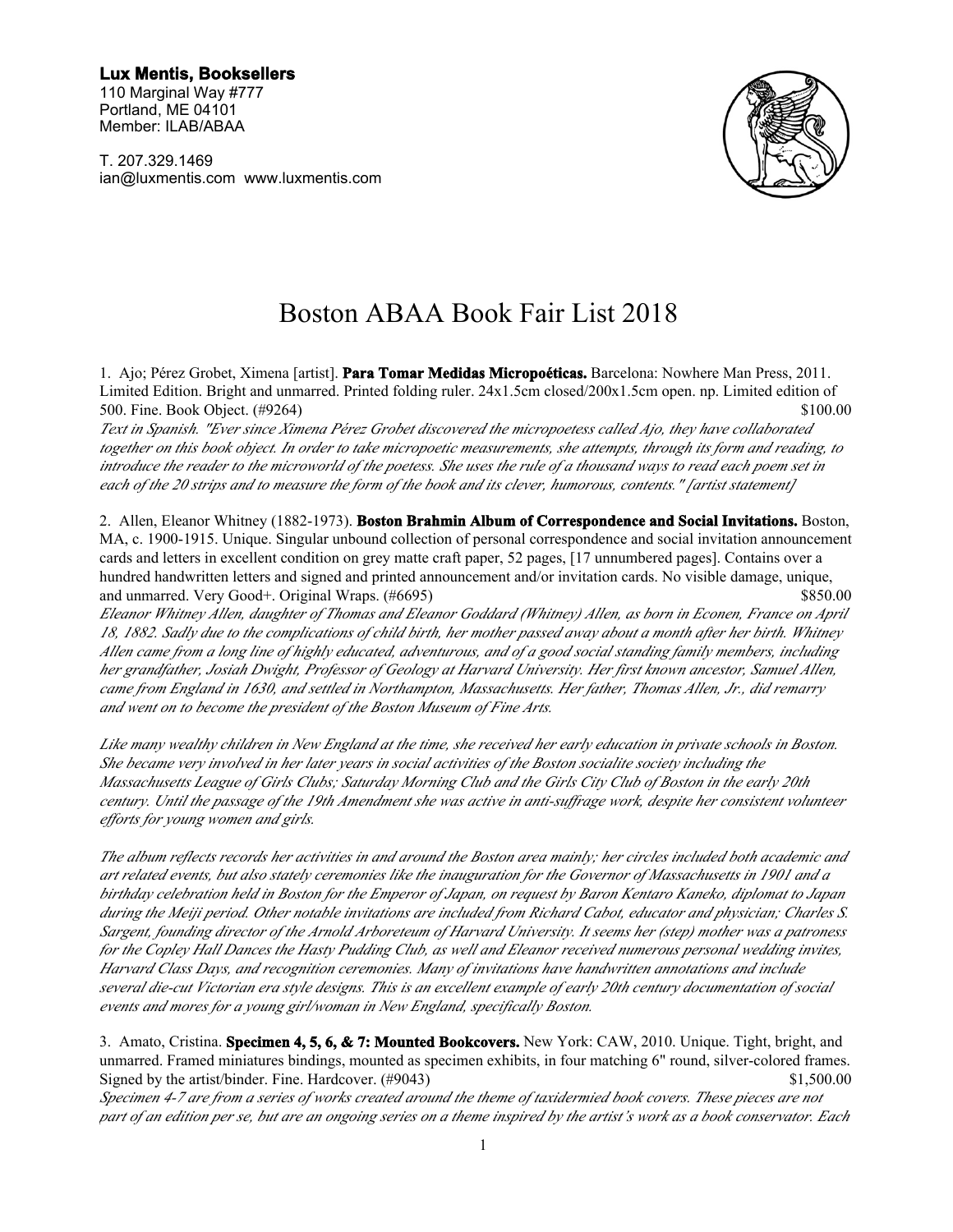*measures just under an inch tall, and is mounted with an insect pin in a modified vintage frame. The label was typed on handmade paper on a found typewriter. Inspired by mounted insects and moths.*

*Specimen 4: The cover is made from goatskin leather, a recycled printing sample from a book written by the artist, and layered Japanese paper.*

*Specimen 5: The cover is made from goatskin leather, layered Japanese paper, and shell gold.*

*Specimen 6: The cover is made from goatskin leather, a recycled printing sample from a book written by the artist, and layered Japanese paper.*

*Specimen 7: The cover is made from goatskin leather, a recycled printing sample from a book written by the artist, and layered Japanese paper.*

4. Anon ["Mr. Prolific"]. **Collection of The Adventures of a Fuller Brush Man (Tijuana Bibles) Nos. 1-6; 8-10.** [No Publisher], [circa 1936]. First Edition[s]. Single staple bound booklets in original printed paper wraps. Each title is a 3 x 4"; 8-page, and is in good to very good condition. Very Good in Wraps. Original Wraps. (#9124) \$275.00 *The Tijuana Bibles, also known as eight-pagers, were small crudely printed eight-page publications of erotic cartoons that were extremely popular beginning in the 1920s-1950s in the United States. This collection features nine titles: 1. "Adventures of a Fuller Brush Man," 2."Torrid Tess," 3. "Hot Nuts," 4. "Easy Pickins," 5. "Obliging Lady," 6. "Dizzy Desires," 7. (missing), 8. "Hot Pants," 9. "Ain't Nature Grand?" and 10. "The Amorous Mrs. Twirp." Normally each issue had a self-contained story with some recurring characters. The Adventures of a Fuller Brush Man chronicled the dirty door-to-door adventures of traveling brush salesman, Ted, as he peddles his merchandise to young ladies in various states of dress.*

5. Anon. [Steinberg, Saul]. **Black Americana ['Negrobilia'] "Pick the Pickaninnies" postcard puzzle.** New York: Ullman Manufacturing Company, 1907. First Edition. Full color off-set printed multi-flap post card mailer with die-cut holes for puzzle and tab for closing. 3.5x5.5"; bright and unmarred with fully intact flaps. Very Good+. Original Wraps.  $(#9072)$  \$325.00

*An example of early 20th century Black Americana ephemera, or as some refer to as, 'Negrobilia,' referring to a wide array of materials, including mass advertisements, postcards, tourist souvenirs, etc. with the image of an African American, universally portrayed in a derogatory and racist manner. These items were produced and manufactured by and for white audiences that enhanced the perception of white racial superiority and class status. These type of items are particularly challenging to many communities, however, many scholars and private collectors alike agree these materials are historical records and reminders of the racist history of the United States and should not be invisible. The puzzle postcard is an example of mass produced racial stereotyping, manufactured for an actual mailing enclosure. The instructions on the outside of the mailer state: "Arrange the flaps, by placing one over another, in such a manner as to show ONLY the eleven pickaninnies."*

*Reference: Goings, Kenneth. "Mammy and Uncle Mose: Black Collectibles and American Stereotyping." Bloomington, Indiana University Press, 1994.*

6. Anon. **Sumatran Batak divination book [pustaha].** Indonesia, Early 20th century. Unique. Twelve (two-sided) panel concertina fold; fastened on handcarved alim (or agarwood) tree-bark original boards; inscribed and drawn on smoothed and pressed alim tree-bark; 4.75 x 39" (unfolded); illus. Handwritten in red and black ink pigments. Boards stained with natural pigments, in remarkable condition, less one split in bark panel. An exceptional and critical book for Indonesia history and culture. Very Good. Hardcover. (#9148) \$950.00

*The 'pustaha' [named by the Batak people of interior province of northern Sumatra, Indonesia] are manuscript books constructed and composed by their "datu" or magicians and healers. Origins of the pustaha remain somewhat clouded to non-indigenous research, although, records of provenance date to the 18th century. The Batak people settled mainly in the Lake Toba region of North Sumatra, and included three dominant dialects: Toba, Angkola, and Mandailing. The books themselves are frequently made with alim tree-bark; written and illustrated with other natural ink pigments. The pustaha is significant for the Batak, as the texts are idiosyncratic to the datu, meaning they are didactic tools for apprentices, but also for members of the community to interpret important decisions and advise on community issues, as reconciled by the datu. The books are often written in note-like script. The script is almost illegible for most members of the community, and indecipherable to Western scholars, however the syllabe script is thought to be derived from East Indian Sanskrit or to some scholars, Indian Palava script. Many contemporary pustaha were made and sold to tourists*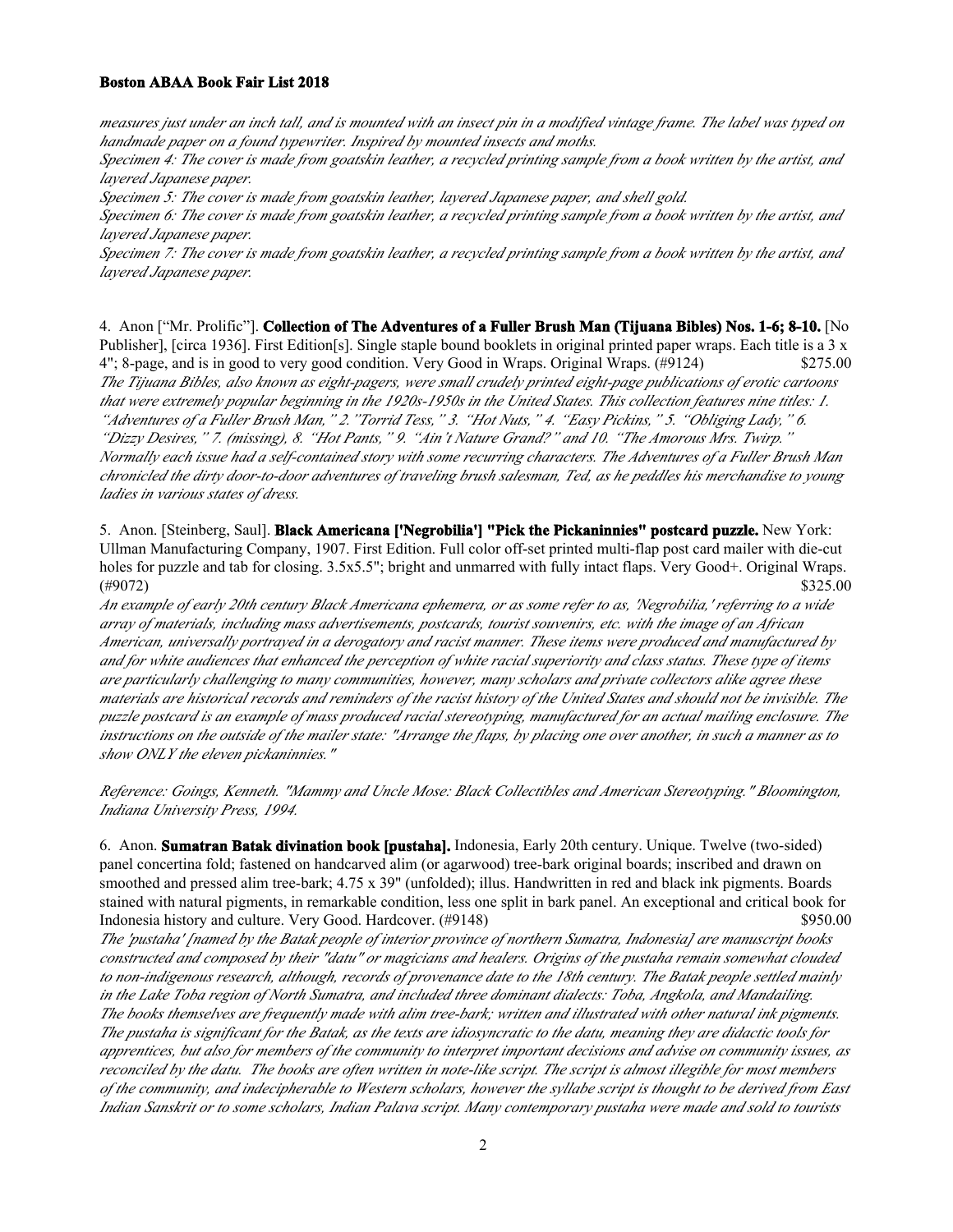*of the region, as well. The content of the books vary, but generally are divination books, including diagnosis of illness, protective/destructive magic, and acts of cult. Many of the books are also astrological in nature and contain solar and lunar charts and tables, and in the case of this particular pustaha, which contains animistic figures. This book features four carved lizards in low relief on one of the boards, which is associated with fertility and fertility rites. The verso has a carved image of star or a floral symbol. Many of the figurative illustrations in the book [a child] [a goddess figure with serpents] [star], also allude to creation myth, as the 'tendi' manifestation of 'life' and 'death' represented these symbols. The text is inscribed and illustrated on both sides of the bark. Although colonized by the Dutch government in the 19th century, many Batak people retain indigenous religious beliefs, although increasingly marginalized. Voorhoeve, P. "Batak Bark Books," Conservator, University of Leiden, John Rylands Library and the Manchester University Press, 1951.*

*Teygeler, Rene. "Pustaha. A Study into the Production Process of the Batak Book," 1993.*

7. Ansell, Robert. **The Bookplate Designs of Austin Osman Spare.** United Kingdom: The Bookplate Society in association with Keriwen Press, 1988. Limited Edition. Near fine copy in original laid paper pictorial wraps. This edition limited to 500 copies; 330 for the Bookplate Society, and 140 only for private circulation, hand numbered and signed by the author, this being copy 10. Small 8vo, 35 pages, illustrated. Near Fine in Wraps. Original Wraps. (#9752) \$275.00

*Austin Osman Spare – One of the most recognized occult artists who elicited emotion under the occult umbrella. In a purposeful way, he left a legacy of existentialism, perhaps the macabre, but more so rather appropriated his psychic and magical abilities to conjure thought-forms to visible and tangible appearances. In this case of [artist] designer and collector, he's pretty singular, in that he illustrated the proportion of the power of belief into the sigils, by revealing the clarity of the image, which it evokes. This attests to an unusual example of how invocation manifests into the physical and transferred to print, in this case bookplates. These bookplates were designed between 1904-1945, for such folks as journalist Dennis Bardens and patron Pickford Waller.*

*What is unusual here, but not out of the ordinary for a magician like Spare, is the element of confrontation. He's invoked a particular trait about his identity (however self-absorbed that he was) as a magician and infused it graphically into the design. This is something different than we might see in mass commercialization of the bookplate, which normally emphasize the collector, Spare has really infused his own likeness magically. His work illustrates, an aggressive fusion of magick and design.*

8. Baring-Gould, Sabine. **The Book of Were-wolves.** London: Smith, Elder and Co., 1865. First Edition. Recased in half red leather and cloth boards, elaborately decorated in gilt on the front panel and gilt lettering with black title band. Very little wear to extremities, only some foxing on beginning pages and on frontispiece engraving which does not diminish image, otherwise tight, bright, and unmarred, an exceptional copy. Includes paste down of original gilt, ornamental spine on rear papers. Has former owner signature on two pages. xi, 8vo., 266 pages, 1 unnumbered leaf of plates, advertisement in rear. Fine. Half Calf. (#9461) \$6,500.00 \$6,500.00

*A survey of the myths and legends concerning lycanthropy from ancient times to the Victorian era. Rev. Sabine Baring-Gould (1834-1924) of Lew Trenchard in Devon, England, was an Anglican priest, hagiographer, antiquarian, novelist, folk song collector and eclectic scholar. His bibliography consists of more than 1240 publications. In one of the most cited texts on lycanthropy, "Baring-Gould treats the phenomenon of the werewolf as a psychological aberration, as essentially a delusional state. Baring-Gould treks into the shadowy world of crimes vaguely connected to werewolves, including serial murders, grave desecration, and cannibalism." (Coleman) The book was formerly owned by Dillon Hampden Carrington (b.1916), supernatural book collector. At first search, no copies of this edition held in US institutions (Worldcat). Recased with a nice bit of binding work using original gilt decoration of a wolf in a diamond shape and also includes the original spine pasted in the back of the book.*

9. Barthonlin, Thomas; Meibom, Johann Heinrich. **De Usu Flagrorum In re Medica & Veneria, Lumborumque & Renum Officio.** Frankfurt: Ex Bibliopolio Hafniensi, 1670. First Thus. Light, sporadic toning, signature and notes at endpages, else tight and unmarred. Small 8vo (150x90mm). Contemporary brown calf, gilt spine, head pieces and initials. Provenance: "De la Reyenie" (see note). Laid in single leaf of later annotation loosely-inserted at rear. Very Good+. Hardcover. (#9503) \$1,200.00

*A pencil note on the front free endpaper states "...du lieutenant de police avec sa signature autographe – de la Reynie.*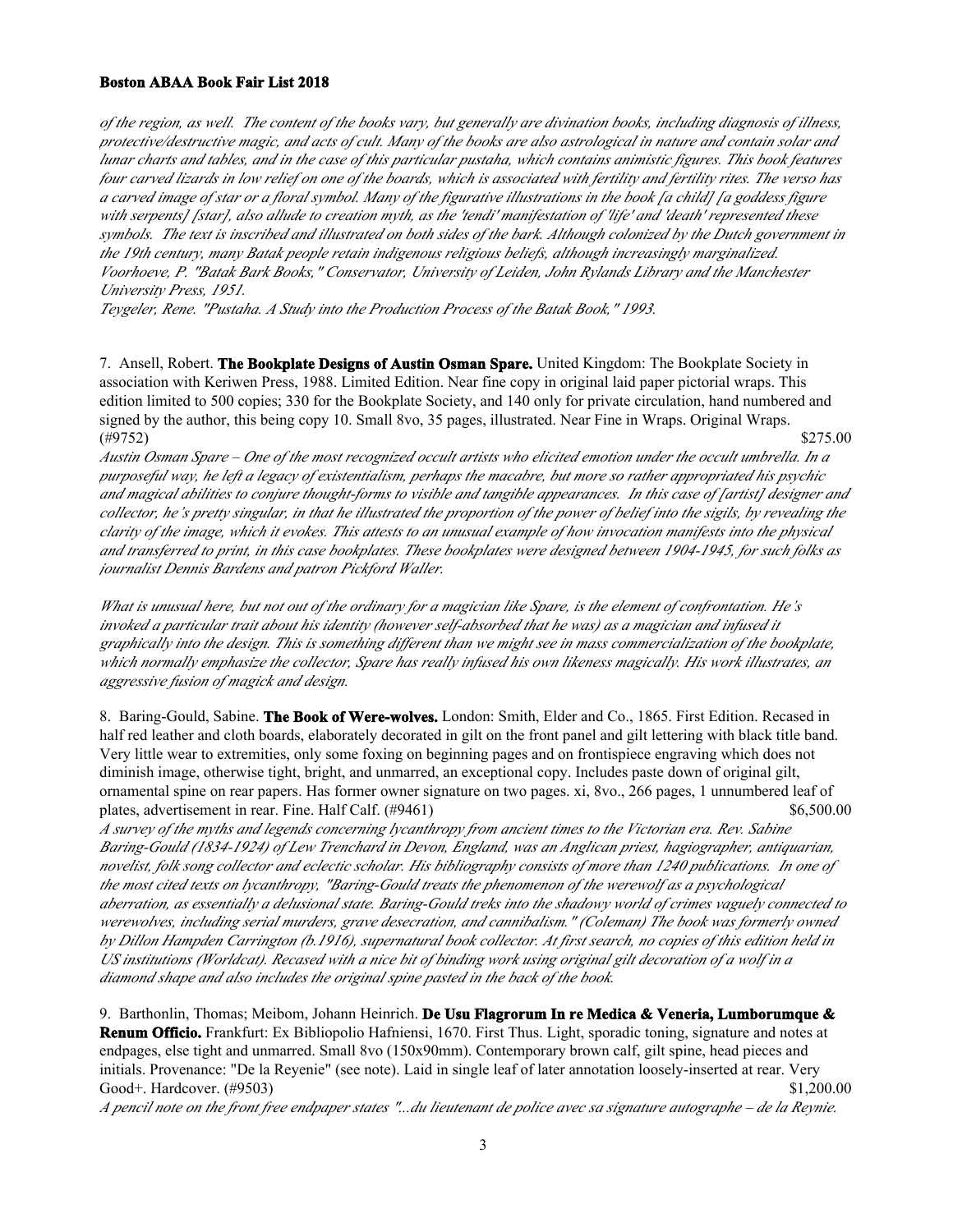*Voir Bayle, T. I, p.518." Waller 753. de la Reynie was the founder of the first modern police force. First published in Lübeck in 1639 under the authorship of Meibom alone, "De usu flagrorum" is the first known printed book on the subject of flagellation for medical and recreational purposes.*

*The English title is "A Treatise on the Use of Flogging in Medicine and Venery." The text includes several accounts as examples, and is widely considered an early example of pornography.*

10. Beckett, Samuel; O'Kane, David (illus). **Imagination Dead Imagine.** Dublin: The Salvage Press, 2015. Limited Edition. Bright and unmarred. Black cloth drop spine box, loose fo sheets. fo. np. Illus. (b/w plates). Numbered limited edition. Signed by the artists. Fine in Fine Archival Case. (#8779) \$2,250.00

*"No trace anywhere of life, you say, pah, no difficulty there, imagination not dead yet, yes, dead, good, imagination dead imagine...*

 *So begins Beckett's 'Imagination Dead Imagine', a short prose text first published in French in Les Lettres nouvelles in 1965. Its first English publication was in The Sunday Times that same year.*

 *This new edition is a collaboration between typographic designer and book-maker Jamie Murphy & renowned Irish visual artist David O'Kane. The work is introduced by foremost Beckett scholar Stanley E Gontarski.*

 *The text has been hand-set & letterpress printed by Jamie Murphy in 18 point Caslon Old Face, supported by newly drawn ten line grotesque characters by Bobby Tannam, cut from end grain maple by Tom Mayo.*

 *David O'Kane has supplied two lithographs inspired by the text, editioned by Thomas Franke at Stein Werk Lithography studio in Leipzig. The sheets are printed on 250 gsm French made Venin Cuve BFK Rives mouldmade. The edition is limited to 50 copies, 40 of which make up the standard format, ten accounting for the de luxe. The bindings were executed by Tom Duffy in Dublin. The standard is housed in a cloth covered portfolio, protected inside a slipcase. The de luxe is presented in a clamshell box accompanied by a typographic triptych based on the text. The standard copies are numbered 11 – 50, the de-luxe are numbered 1 – 10. Each copy will be signed by the collaborators." (from the press*

*[N.B. Six sheets are still being printed: frontis graphic introduction by Stanley Gontarski three sheets containing the typographic triptych (de luxe only) about the project The de luxe is presented in a solander box. The finished piece measures 23.5 inches x 15.5 inches. The deluxe contains 12 printed sheets.]*

11. Belloff, Mindy. **A Golden Thread.** New York: Intima Press, 2018. Limited Edition. Tight, bright, and unmarred. Endsheets letterpress printed, front and back uniquely illustrated; two gilt edges on head and tail in 23-karat gold, with cover design and label in gold foil on leather (gilded by Peter Geraty); hand sewn on linen tapes with cover in quarter leather Pergamena blue calf skin with white Canal paper, housed inside a gold cloth clamshell box with gold foil stamped leather label (bound by Celine Lombardi). Fo (14.75x11″). 92pp [28 blank]. Illus. (color plates). Numbered limited edition of 32, with 8 additional Deluxe Editions (with design bindings, additional loose copies of various prints, and foredge painting (this last is TBD). Fine in Fine Archival Box. Hardcover. (#9771) \$6,500.00 *Includes one hundred original drawings and approximately two hundred press runs. Cotton rag papers in ivory, tan, and white, made at St. Armand Paperie, Canada. Letterpress printed from photopolymer plates produced at Boxcar*

#### *Press, NY.*

*"A Contemporary Illumination*

*The Minotaur short story by Nathaniel Hawthorne, from Tanglewood Tales, 1853. Additional text includes quotes of Carl Jung and text from Lorem Ipsum. Mindy Belloff, artist, designer, printer, and publisher.*

*Released May 2018, A Golden Thread is a new tour de force edition from Intima Press. This livre d'artiste focuses on the classic Greek tragedy of Theseus, the brave son of King Aegeus, who ventures into Daedalus' labyrinth with his sword at the ready, and a silken thread in hand held by the heroine, Ariadne, who awaits at the entrance to the maze. Composed of 100 original drawings, each page is meticulously designed and letterpress printed in multiple press runs with an elegant color palette. With inspiration from historic illuminated manuscripts, the pages in the first and third sections are adorned with hand drawn initial caps, ornate borders, and lively calligrams. A selection of the exquisite illustrations are hand painted with watercolor and gouache. Elegantly typeset in Adobe Garamond with additional type faces, the text comes alive, as it gradually becomes larger and more animated with each page, as Theseus bravely winds his way through the dreaded labyrinth to confront the bull-headed monster. The dynamic typographic designs of the middle section of the book become more frenzied and chaotic as the narrative describes the fight between the beast and the hero.*

*The pages are printed on lush cotton rag papers with deckled fore edge. The story unfolds on ivory colored pages which darken to tan as our hero enters the mizmaze, and transitions to bright white as he emerges victorious. The St. Armand*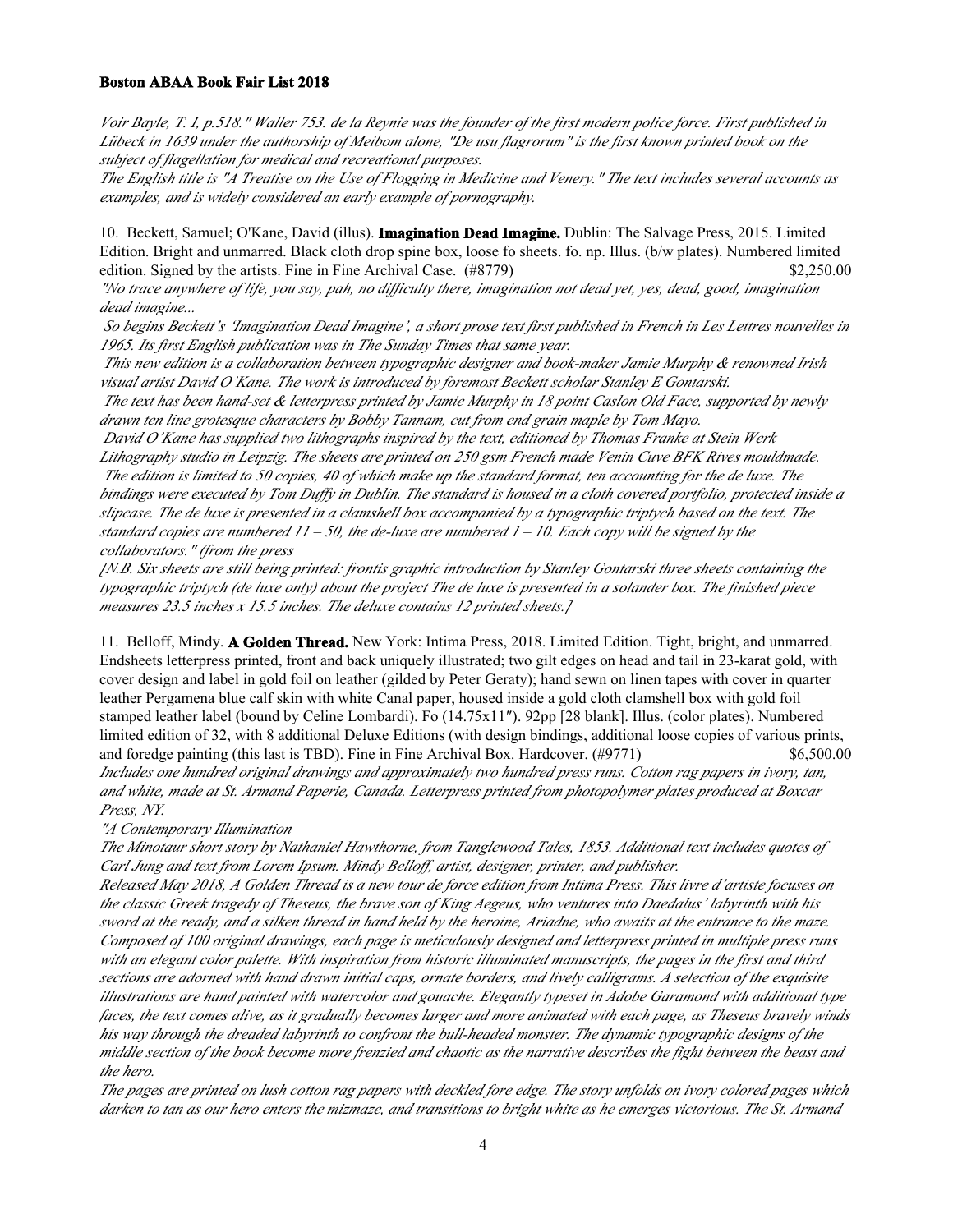*paper fibers are made of offcuts from the clothing industry (T-shirts, denim) and flax straw sourced from farms."*

12. Berrigan, Daniel; Ely, Timothy [illus]. **Lost & Found [Extra-Illustrated].** [Montclair, NJ]: Caliban Press, 1989. Limited Edition. Tight, bright, and unmarred. Planetary Collage Standard binding structure, leather over wood boards, rivets, pigments, resin, gold, and wax; Spanish handmade paper with relief block illustrations (as issued) with extensive over painting and embellishment; one extra, unique fold-out drawing in the rear; endpapers are Ely standard graph paper he printed in 1987. Housed in a felt-lined, handmade paste paper and custom cloth covered dropback box by the artist. 8vo. np. Illus. (color plates). Bound by Timothy Ely in 2016. Signed [by both author and illustrator] limited edition. Fine in Fine Archival Box. Hardcover. (#9755) \$9,800.00

*This is an out-of-series copy (not numbered) signed by both Berrigan and Ely on the colophon at the time of publication. It has been in Ely's possession, in unbound sheets, until being offered here. In 1989, Mark McMurray wrote to Berrigan, who he knew slightly and admired greatly, asking the priest if he had any manuscripts that he might like to have published by McMurray's Caliban Press. As McMurray recalled recently, Berrigan was very kind, invited him to meet in the city, and gave him a handful of manuscripts to read. Lost & Found was the story that really resonated. McMurray showed it to Ely, with whom he was studying bookbinding. Ely, whose art frequently incorporates maps of non-physical locations, was intrigued by the story and agreed to illustrate it for the Caliban Press limited edition.*

*Lost & Found was originally issued by Caliban Press in an edition of 125 numbered copies with 3 full page and two smaller relief block illustrations by Ely, printed and hand-colored by Mark McMurray, and bound by McMurray with silk-backed boards illustrated on the upper board with the Ely frontispiece print.*

*In the summer of 2015, after a conversation about altered books, Ely had the idea of "altering" a copy of Lost & Found. Thus, twenty-seven years after the initial printing, Ely completed a unique, lavishly illustrated copy of the book, significantly altered from the original publication. Unlike the case with many "altered books," these illustrations are not a violation of the artist's original intent. Rather, this copy, both book and binding, is an elaboration of Ely's work as the original illustrator.*

*As is typical in his life full of strange coincidences, Ely finished binding this very special copy of Lost & Found the day before Berrigan died (d. April 30, 2016).*

13. Branson, Helen P. **Gay Bar.** San Francisco, CA: Pan-Graphic Press, 1957. First Edition. Tight, bright, and unmarred. Some shelf wear to extremities, otherwise a very good copy. Bound in blue cloth, with title printed on cover. Author's inscription and signature to edition page, of which this is copy 570. Limited premiere edition. 89 pages, illustration on page 19 by BUDD. Introduction by Blanche M. Baker, PhD. Very Good. Hardcover. (#9563) \$300.00 *"Vivacious, unconventional, candid, and straight, Helen Branson operated a gay bar in Los Angeles in the 1950s. After years of fending off drunken passes as an entertainer in cocktail bars, this divorced grandmother preferred the wit, variety, and fun she found among homosexual men. Enjoying their companionship and deploring their plight, she gave her gay friends a place to socialize. Though at the time California statutes prohibited homosexuals from gathering in bars, Helen's place was relaxed, suave, and remarkably safe from police raids and other anti-homosexual hazards. In 1957, she published her extraordinary memoir "Gay Bar," the first book by a heterosexual to depict the lives of homosexuals with admiration, respect, and love."--University of Wisconsin Press.*

14. Bremer, Uwe [artist, printer]. **[PSI].** Germany [Berlin?], c.1972. Limited Edition. Single leaf etching [intaglio] with color aquatint on Rives BFK, edition is 110 of 120, signed and dated by artist. 11.25"h x 7.25"w (image), 24.75"h x 17.75"w (sheet), unframed. Near Fine. (#9476) \$350.00

*"Uwe Bremer, born 1940, is one of the most prominent German graphic artists due to his fantastical compositions combined with fine-nerved ruling symbolically acting geometric body and surface relationships on mostly bright ground. In his work, elements of old star and sky maps, symbioses of mechanical, organic, galactic and scriptural structures, which are thematically related to science fiction and horror literature, are whimsically combined and create occult levels of meaning." Part of the published book: "Werkverzeichnis der Radierungen 1964-1973." (Catalogue raisonné). Uwe Bremer is also an important proponent of "Phantastische Malerei" in Germany during the 1970-1980s.*

15. Brothers Grimm; Rackham, Arthur [illus]; Cooksey, Gabby [binder]. **Hansel and Grethel [Art Binding].** New York: E.P. Dutton & Co., 1920. Reissue/Unique Binding. Light even toning, rebound/art binding, else tight, bright, and unmarred. Red goat skin leather, Tengu-jo Japanese paper, gold foil, marbled endpages, tipped in plates; housed in custom clamshell box with label. 8vo. 160pp. Illus. (color plates). Fine in Fine Archival Box. Hardcover.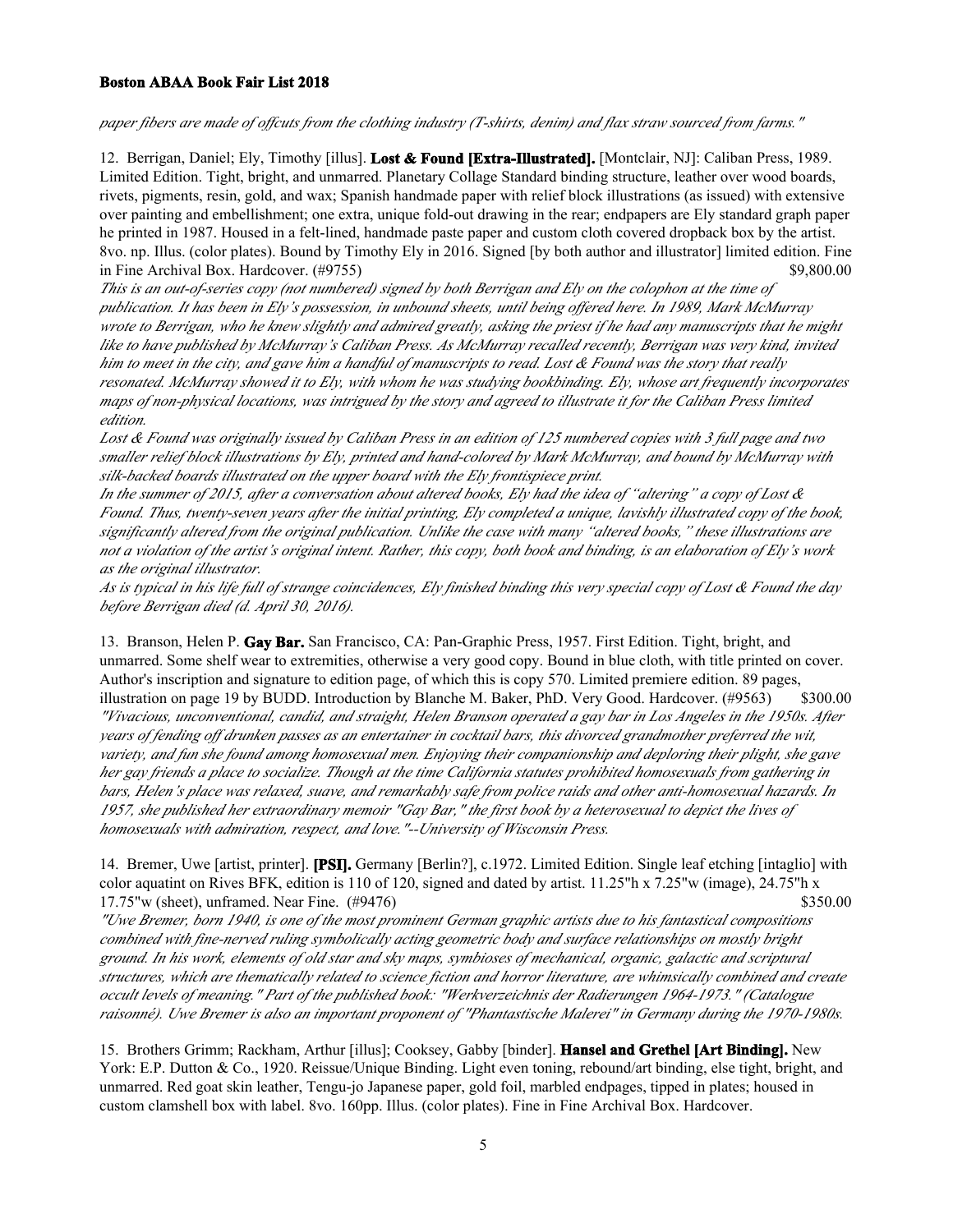*"I chose to do the scene where the children first happen upon the old ladies house. It's shrouded in trees so you can get the sense that it is spooky. The Japanese paper, Tengu-jo, is very transparent, so it added great effect to the layering of trees." [artist statement]*

16. Brown, Frederic. **ETAOIN SHRDLU.** Portland, ME: Ivy Derderian/Wolfe Editions, 2009. Limited Edition. Tight, bright and unmarred. Unprinted tan cardstock wrappers; green textured heavy stock DJ, lettering and pictorial elements in black ink, advert endpages. 8vo. 13pp plus ads. Illus. (b/w plates). Numbered limited edition this being 6 of 40 copies. Fine in Wraps. Original Wraps. (#7080)  $$225.00$ 

*The first solo project from Ivy Derderian, working at Wolfe Editions. Printed in Linotype Bonodi Book, created on an Intertype (the Linotype's successor). From the prospectus:*

*"Frederic Brown's entertaining short story about a sentient Linotype, titled Etaoin Shrdlu, was originally published in 1942 in the magazine Unknown Worlds. While Mr. Brown was well known for his science fiction short stories and novels as well as his award-winning detective fiction, it is clear that he knew his way around a Linotype and a print shop.*

*Ivy Derderian, with the help of Wolfe Editions, announces a new publication of Etaoin Shrdlu, designed in the manner of pulp magazines of the 1940s. The text type is Linotype Bodoni Book, titles were set in Ludlow Ultra Modern. Text is printed on acid free Dur-o-tone Aged Newsprint, cover is acid free St. Armand Colours. The two engravings used are from a 1923 issue of The Linotype Bulletin."*

*Designed and printed to reflect its pulp heritage using Dur-o-tone Aged Newsprint (acid free) and cover wraps on St. Armand Colours. Illustrations from a 1923 issue of The Linotype Bulletin. A wonderful blending of content and design.*

17. Brusselle, Arthur [photographer]. **[World War I] Souvenir photography album from the Zeebrugge-Mole [Zeebrugge Museum].** Brussels, Belgium, c. 1918. First Edition. Original three-hole stab binding photography album, secured with string, containing seventeen black and white silver gelatin photographic prints; 6 pp. Scored and folded, grey and deckled rag paper wraps. "Souvenir from Zeebrugge-Mole" stamped on cover, along with 'Zeebrugge Museum' title and illustration print of Zeebrugge raid. Some foxing on paper and glassine tissue. Photographs are in excellent condition. Very Good+. Original Wraps. (#9128) \$550.00

*Many of the photographs are initialed with the letters 'AB,' indicating Belgian wartime photographer Arthur Brusselle. Arthur Brusselle (1879-1977) is one of Bruges' most important photographers and owned a photography shop in the famous Steenstraat. In 1918-1919, the Belgian government commissioned Brusselle to photograph and document areas of war torn Belgium. Zeebrugge is a village on the coast of Belgium. The harbour was the site of the Zeebrugge Raid on April 23,1918, when the British Royal Navy temporarily put the German inland naval base at Bruges out of action. Admiral Roger Keyes planned and led the raid that stormed the German batteries and sank three old warships at the entrance to the canal leading to the inland port. This action blocked access to the port and prevented German U-boats from entering. This photography album documents the German military action to thrawt the British from securing the Zeebrugge base by destroying similar cargo ships. An enclosed notice slip lists a title index of the photograph with images including fishing-boats torpedoed by U-boats, German submarine crew, the Kaiser and Admiral von Schröder, and remains of the submarine. On the verso of the notice is a summary of the historical interest and explanation. The notice says, "It is thanks to the patriotism of a Bruges photographer [Brusselle] that the public is given the opportunity to secure these photographs. It was he who developped the German's plates... he managed to keep one proof of each of them at the peril of his life." Supposedly the negative plates were smuggled and hid in a Bruges family vault in the cemetery. The complete collection was supposedly several hundred photographs. Much of Brusselle's collection is housed at the Imperial War Museum in London. Scarce copies of this excellent photographic record.*

18. Bureau, Luc [text], Bureau, Ghislaine [illus]; Fletcher, Erin [binding]. **Chemins de Traverse [Design Binding].** Quebec: Les Giboulées, Ghislaine Blais, 2017/2018. Limited Edition. Tight, bright, and unmarred. Bound as a Tue-mouche binding; case constructed with granite Cave Paper and sewn with black linen thread, text block sewn with red linen thread; title is partially gilt in palladium and Caplain gold leaf; remaining lines hand embroidered with cotton thread in dark grey and olive green; cover decorated with pastels in peach, scarlet and raw sienna; dots hand tooled in red foil scattered across both covers and spine. 8vo. [25.1x17.5]. Illus. Numbered limited edition, this being 8 of 45. Fine. Hardcover. (#9766) \$1,400.00

*"This fractured poem about Quebec explores the contrasting landscape, culture and history. My design for this binding is meant to amplify the overall feeling emoted by these comparisons. The harshness of the textured paper and the metal*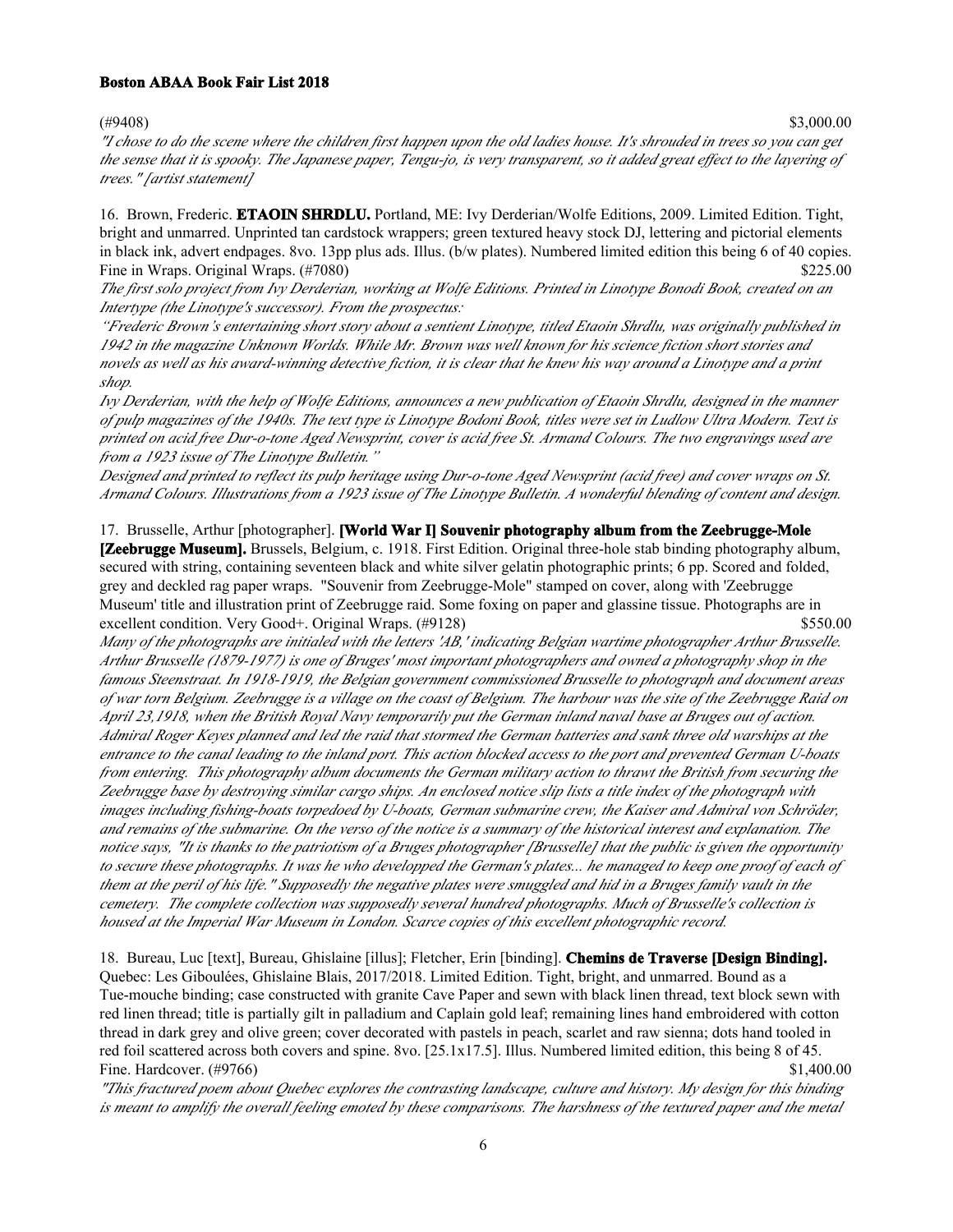*leaf is a stark contrast from the soft embroidery floss and chalky pastels. The red dots mark locations within Quebec specifically named in the text." [artist statement]*

19. Burman, Jack. **The Dead [Special Edition].** Toronto, Canada: The Magenta Foundation, 2010. Limited Edition. Tight, bright, and unmarred. Archival wooden box, stained grey, magnetic closures. Quarterbound, brown cloth spine, beige cloth boards, paper onlay, laid in sleeve with a numbered, signed original print. 4to [7.25x10.25]. 128pp. Illus (color plates). Boxed edition.

Fine in Fine Archival Box. Hardcover. (#7302) \$950.00

*Foreword by Martha Hanna. "Canadian photographer Jack Burman has created a hypnotic collection of still-lifes of long-departed but painstakingly preserved people, specimens and skeletons—dehumanized but very human; flawed but very beautiful. Exquisitely captured, Burman's post-mortem documentation addresses not only death, but the lives that came before. "The photographs are shocking in their intimacy. With clear respect in their representation, Jack Burman works excruciatingly close to their humanity, and to their death." Taken from the foreword by Martha Hanna, Director of the Canadian Museum of Contemporary Photography."*

20. Burnham, Dave (art). **Spun Aluminum Bra Engineering Drawing.** Everett, MA: Roland Teiner Co., 1952. Bright and clean. Framed print. Art is 13.75x16.5". [Available framed] Fine. Poster. (#9106) \$250.00 *Printed in the saturated blue of engineering blueprints, though on heavier stock. Their focus during WW2 had been largely military and, as the war ended, they were apparently brainstorming ideas about product areas... This was, very likely, an engineer's joke that was 'good enough' that the company printed them as a promotional/holiday gift.*

21. Burrell, Ginger. **Metamorphosis.** Morgan Hill, CA: Midnight Moon Press, 2016. Limited Edition. Tight, bright, and unmarred. Various structures housed in a specimen box, elements suspended in resin, wooden box. np. Limited edition. Signed by the artist. Fine in Fine Box. Hardcover. (#9279) \$500.000 \$500.00

*"Metamorphosis began when I was playing with Hedi Kyle's Fishbone binding. A mistake let to a book design that reminded me of a stalk of corn. Since my current work deals with climate change, and since food scarcity is a part of that topic, that corn stalk led me to think about a series of books which, when viewed from above, evoke the many elements that are already changing. The Spiral: hurricanes and the effects of increased ocean temperature and sea mass. The Pivoting Clouds: the overabundance or complete lack of rain. The Piano Hinge: our relationship with the sun and how, through our alteration of the atmosphere, that relationship is changing. The Flag Book: the wave element and the changes to our oceans, coral reefs and glaciers. The modified Fishbone bindings: the issues of food and our tree of life, our animals. Finally, there are four animals in danger of extinction, set in resin in the center of the box much as we find extinct animal parts in amber today. Metamorphosis was awarded the Hedi Kyle Award, by Hedi Kyle, at the 23 Sandy Gallery show, "Hello Hedi."" [Artist Statement]*

22. Burton, Captain Sir Richard; Burton, Isabel [editor]. **Vikram and the Vampire or Tales of Hindu Devilry.** London: Longmans, Green, and Co., 1870. First Edition, Second Issue. Light shelf/edge wear, minor rubbing, thin strip of discoloration at front edge of front board, light wear at head and tail, tips gently bumped, tiny pinhole at front board, bookshop seal at ffep, minor toning at textblock edges, hinges starting, but holding well, else tight, bright, and unmarred. Red cloth boards, black in decorative elements, gilt lettering, brown endpages, frontispiece. 8vo. xxiv, 319pp [+ ip ]. Illus. (b/w plates). Very Good. Hardcover. (#9538) \$450.00

*Frontispiece and 15 b/w full page plates, plus various illustrations in text. According to Penzer's bibliography, this copy is a first edition in the second issue binding. Wonderful collection of ancient Indian tales, said to have been recounted by a "baital" (mischevious spirit or vampire) to the King Vikram of the title. They were collected and published by famed explorer and author, Sir Richard F. Burton. Overall, a very presentable copy of a book that is increasingly uncommon in any condition.*

23. Campbell, Ken. **Tilt: The Black-Flagged Streets.** London: Ken Campbell, 1988. Limited Edition. Minimal shelf/edge wear to slipcase, else tight, bright, and unmarred. Quarterbound, black cloth spine, printed paper boards, non-square boards and square textblock; slipcase matches boards. 8vo. np [62pp]. Illus. (color plates). Numbered limited edition of 80, this being VI of VI [AP copies. Signed by the artist. Inscribed to family member in 2008]. Fine in Fine Slipcase. Hardcover. (#9565) \$1,750.00

*"Letterpress composed of Albertus type, found lino blocks and handmade zinc blocks. Many passes including metallic dusting and handwork. Black cloth binding with decorative paper boards in trapezoid shape. Printed slipcase.*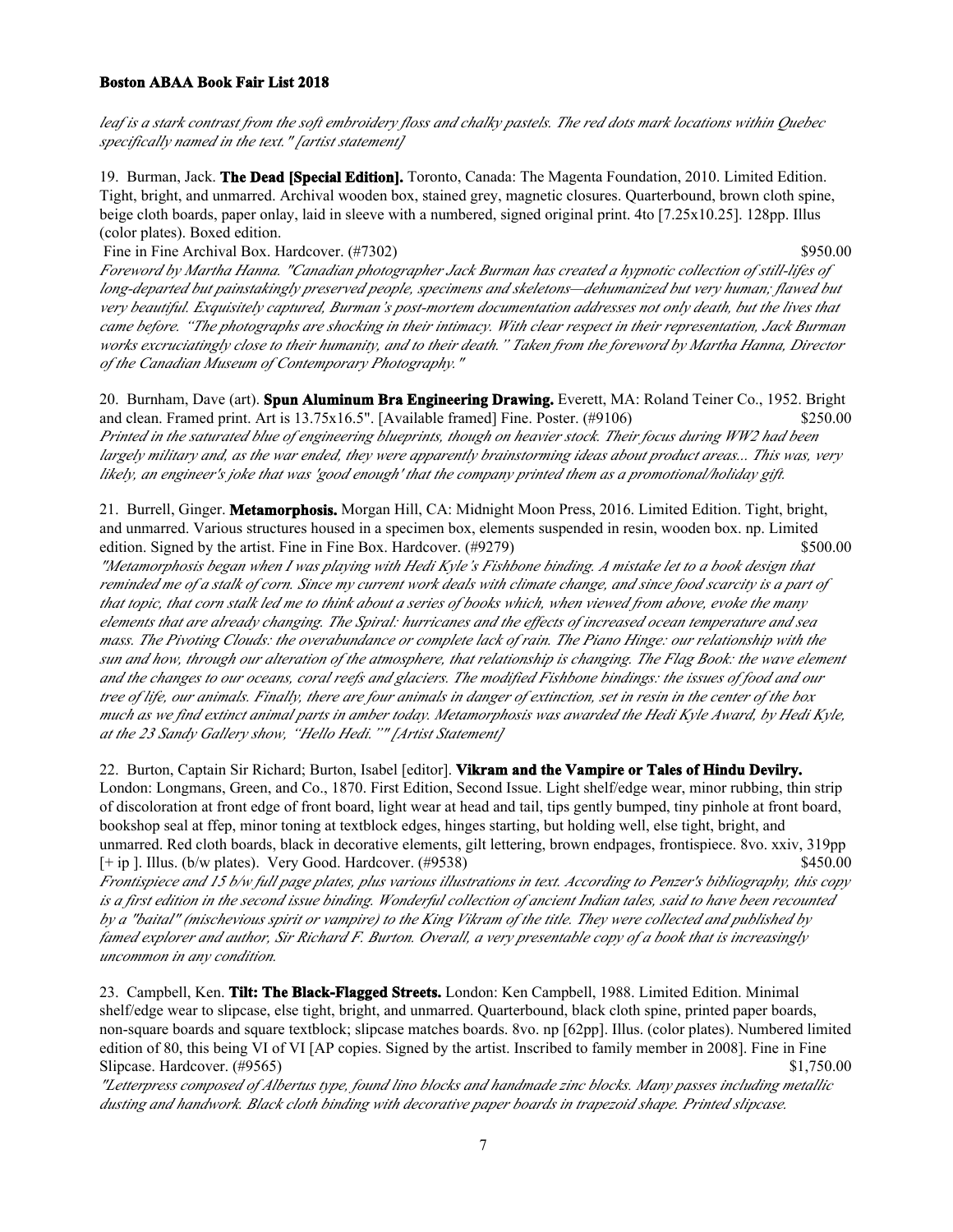*'Tilt' was the widest-cast net so far, bringing the most disparate things together. I wrote a poem called 'Storm Song' in Canada in 1981, after listening to a sung account of a maritime disaster on one of the Great Lakes (The Wreck of the Edmund Fitzgerald, I think it was). I also had in mind the vertiginous steps of flagstones up to the old cathedral at Whitby and the black flag of anarchy and disturbance. I had found some old mounted lino blocks which were random-sized squares, black flags of different sizes, and some Albertus type, rather beaten up.*

*While in Zürich I walked into the Museum Rietberg and up to a statue of Shiva, with limbs hanging out in funny angles, and lightning in his/her hair, all in a big wheel of fire. I can remember the statue saying to me, 'I'm coming into your book.' I thought, what the hell has Shiva got to do with this book about a 'Storm Song' and the Whitby steps and black flags? And I thought, well, I'll do as I'm told, as ever. The following morning at breakfast I drew the figure of Shiva, with breasts, and realised it was a puppet that I was going to dismantle. I made a puppet out of zinc pieces; it is disassembled from the right-hand page by repeatedly having a piece of its body nominated by a decorative silver star. Each piece is removed and replaced on the left-hand page. Alongside this cycle of nomination, removal and redisposition, the poem accumulates line by line. In this way Shiva is removed from the wheel of fire of the material world on the right, and repositioned and rebuilt in a calmer place on the left.*

*Each new line of the poem is revealed between black flags, the flags being arranged to suit the disposition of the line that they enclose. A decorative border is used to re-affirm the rectilinear nature of the page to counter what I did to the cover, which was to make it tilted and disturbed.*

*A line in the poem refers to 'the kingly fisher of men'. A Christ or Osiris figure perhaps, but I discovered that Halcyon, the kingfisher, mythically made its nest on stormy waters, thus calming them. This seemed to complete the circle proposed by the poem.*

*I also discovered, as an act of necessity, an odd process which I have called offset letterpress. To enable a previously printed coloured element to show better through a recently-applied dark solid, I immediately ran the wet page through the press again after having wiped the solid plate clean. This removed ink from where it sat on the underlying image but not from where it was sitting in the virgin paper.*

*The statue of Shiva that spoke to me had, unbeknownst to me at the time, been a childhood obsession of our Zurich hostess. The statue in the Museum Rietberg was accompanied by a dancing girl, who appears at each end of this book."*

24. Chatwin, Bruce; Pemberton, Simon (illus); Fletcher, Erin (binding). **The Songlines [Art Binding].** London: Folio Society/Herringbone Bindery, 2010 [2012]. Limited Edition/Unique Binding. Tight, bright, and unmarred. Full goatskin binding, onlay (goat, buffalo) and painted elements, textblock edges colored in sections, Cave Paper endpages, gilt lettering; archival box in bookcloth. 8vo. 297pp. Illus. (color plates). Detailed binding report available. Fine in Fine Archival Box. Hardcover. (#8639)  $$2,000.00$ 

*"Erin Fletcher was introduced to the craft of bookbinding under the instruction of Susannah Kite Strang during her studies at The School of the Art Institute of Chicago. She experimented with a variety of simple book structures, pushing the concept of the book as an art form." She continued her studies at North Bennet School and now practices her craft in the Boston area. An emerging powerhouse.*

25. Chumbley, Andrew. **Azoëtia a Grimoire of the Sabbatic Craft. The Sethos Edition.** Chelmsford, UK: Xoanon Publishing Ltd., 2002. First Edition Thus/Limited Edition. Minimal shelf/edge wear, else tight, bright, and unmarred. Green cloth boards, gilt lettering and decorative elements, brown endpages, frontispiece. 8vo. 366pp. Illus. (b/w plates). Glossary. Numbered limited edition of 484, this being 443. Fine. Hardcover. (#9422) \$1,500.00 *"Being a full and accurate transcription, compiled and amended by the author from the original manuscript of 'The Book of Magical Quintessence'". Originally published by in 1992 in a limited edition of 300 copies, Azoetia or 'The Book of the Magical Quintessence' has emerged as one of the most sought-after new magical works and is widely considered one of the foundational texts of the Sabbatic Craft. This is a particularly handsome copy of the 10th anniversary Sethos Edition.*

26. Cohen, Claudia. **Some Decorated Paper.** Seattle, WA: Claudia Cohen, 2015. Unique. Tight, bright, and unmarred. Grey paper wraps, black leather and decorative paper onlays, gilt lettering, tipped in examples of various papers. Small, oblong 8vo. np. Illus. (colored papers). Unique edition, numbered 1/1, signed by the artist and bearing her binder ticket. Fine. Original Wraps. (#9737) \$750.00

*Includes 92 examples of Claudia Cohen's decorated papers, mostly print, pastepaper, or marbled, some textured/embossed. Claudia's paper work is increasingly difficult to find and collections as found here are all the more so. A unique addition to any decorated paper and/or binding collection.*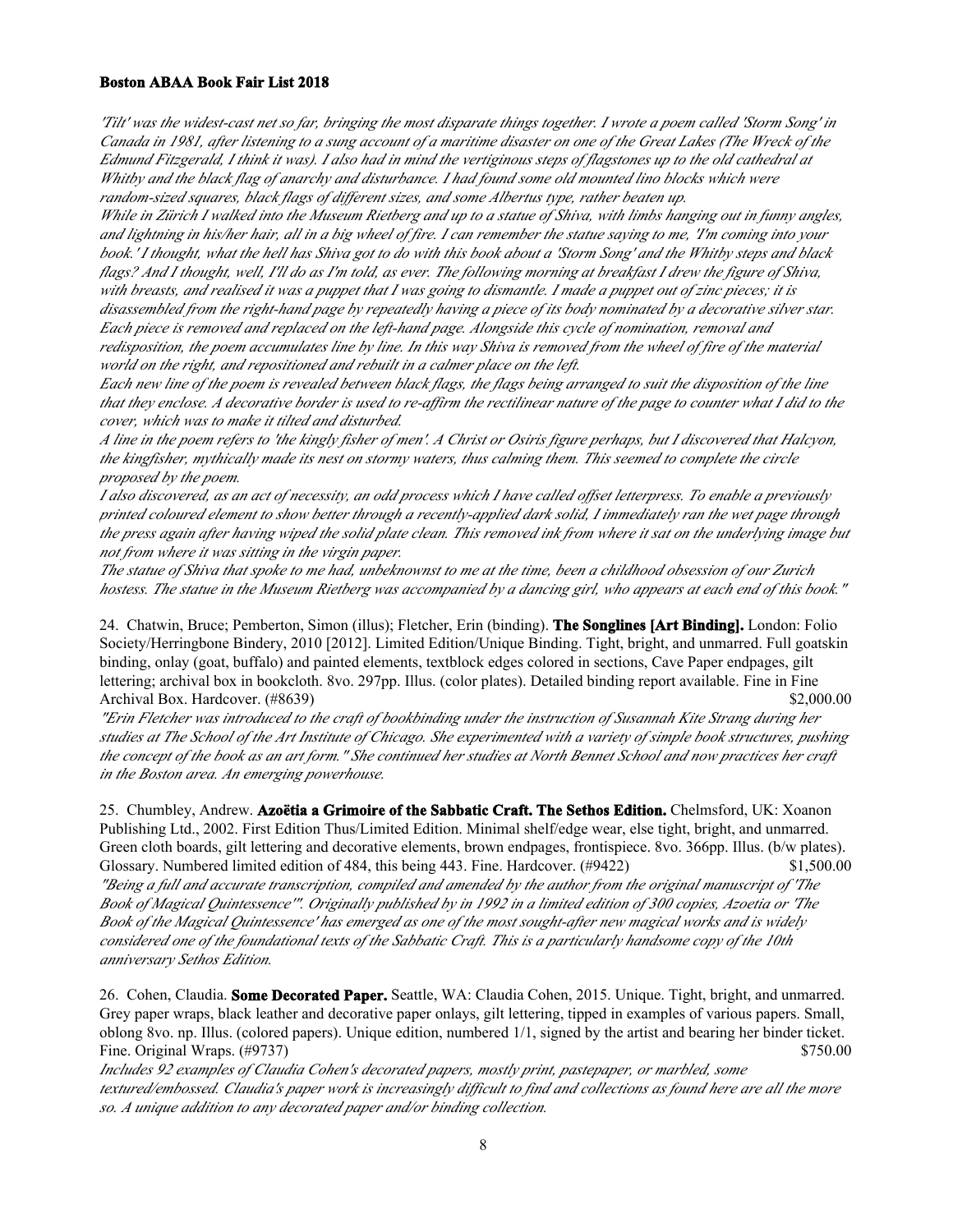27. **Collection of World Tour Travel photography albums: Views from a female photographer.** 1935-1936.

Unique. 19 volumes bound in quarter calf with raised bands and linen boards, photographs mounted on kraft paper. Excellent condition, tight, bright and unmarred. Photographs are crisp and clear, well-executed and clean. Consists of approximately 500+ black and white photographs. Very Good+. Hardcover. (#9303) \$6,500.00 *Comprehensive collection of a world travel tour speculated to have been taken and compiled by a Jewish-American woman with families and companions to China, Japan, India, Africa, Thailand, Java, Indonesia, and California, etc. Not an untypical gathering and compilation for the time, many middle and upper class families travelled together by ship and rail beginning at the turn of century through the 1920s-1930s, as passenger travel became more affordable and convenient. Given the images are around the beginnings of World War II and near the end of the Great Depression, it is unknown the purpose of the travel of the individuals, but certainly lends to the possible class status of the photographer. Having said that, the complete set gathers a glimpse of cultural sites and communities through a rather professional lens. The photographer has a profound eye and the images are somewhat composed, rather than awkward family vacation snapshots. Additionally, because the albums are carefully bound and arranged, the extensive collection garners unintentional meaning for posterity and documentation. Images include: Admiral Scheer, German battleship with the Kriegsmarine destroyed during World War II, grave site of Leander Starr Jameson in southern Africa, Darjeeling and Himalayan railway in India....etc.*

*Albums appear to have a stamp on end papers with "J.H. Waser, Zurich..." which is speculated to be the Swiss painter's stamp. Also included are various annotations below individual people and handwritten notations involving the order of photographs.*

28. **Concealed Erotica Collection [Vernacular Photography] "Tweed Weave"** nd [circa 1910]. Unique. Light shelf/edge wear, else tight, bright, and unmarred. Cream printed paper wraps, various paper samples, stapled photos. Small 8vo. np. Illus. (b/w photos). Very Good. Original Wraps. (#9748) \$650.00 *Curtis Paper Co and Tweedweave were both early twentieth century companies. Images appear to be late 1800s through 1920s. 48 b/w images. Early collections of images are difficult to find...this sort of concealed, private presentation is vanishingly scarce.*

29. Cooksey, Gabrielle. **The Book of Penumbra.** Tacoma, WA: [Artist Book], 2016. Limited Edition. Tight, bright, and unmarred. Black paper boards, grey lettering; hinged wooden box, inlaid metal coffin in lid, ribbon lift. 8vo. np [19pp]. Illus. (b/w with gilt plates). Numbered limited edition of 23. Fine in Fine Box. Hardcover. (#9157) \$1,000.00 *A book of small stories of death gods from around the world.*

*"Death has always fascinated me because it happens to all of us yet no one talks about it. I wanted to see what other cultures personified death as through myths and legends. The gods in this book are very hushed and for some, even if you speak the name, you'll be cursed. I wanted this book to be shadows, to be played in the light. I chose a delicate paper so one could see through to the page behind it. The text is in all sorts of shapes because I wanted each story to represent the god being told about. For instance, Sedna is in the shape of drowning, Anubis is his eye, Mac is a pit with someone at the bottom. The borders are all plants, roots, and things found on the earth. Some represent death like the poppy, and the yew tree." [artist statement]*

*"These stories are told using pen and ink, then tidied up in Illustrator. Photopolymer plates were combined with handset Packard, then letterpress printed and hand colored." [colophon]*

*Thai Mulberry Black and Tenju-jo Japanese Kozo. Photopolymer plates from sketches; handset metal type. Signed and numbered by the artist.*

30. Crawford, Marian; Lyssiotis, Peter. **Stolen Waters.** Melbourne: Masterthief, 2013. Limited Edition. Tight, bright, and unmarred. Printed stiff wraps, grey endpages; archival dropspine box. Small 8vo. np. Illus. (color plates). Numbered limited edition, this being 10 of 10. Signed. Fine in Fine Archival Box. Stiff Wraps. (#8743) \$1,500.00 *"[O]ccasioned by BP's oil spill in the Gulf of Mexico, August 20, 2010, which also refers in red-printed wood type to the locations and dates of other environmental disasters associated with extractive industries. An epigraph by Lillian Hellman refers to the people who 'eat the earth', while other pepole 'stand around and watch them eat it.' Images of jellyfish are intersperced with an allusive text that suggests that the initial Deepwater Horizon explosion extinguished the light and replaced it wiht a darkness driven by profit. It perverts nature, and makes water mutate and burn: 'A black sludge ripples across the sea, through the air, towards the edges of the planet, toward the centre of our breathing.' The spill (which experts pretend to control and contain) becomes a death pool, like an enormous jellyfish, that rises to the*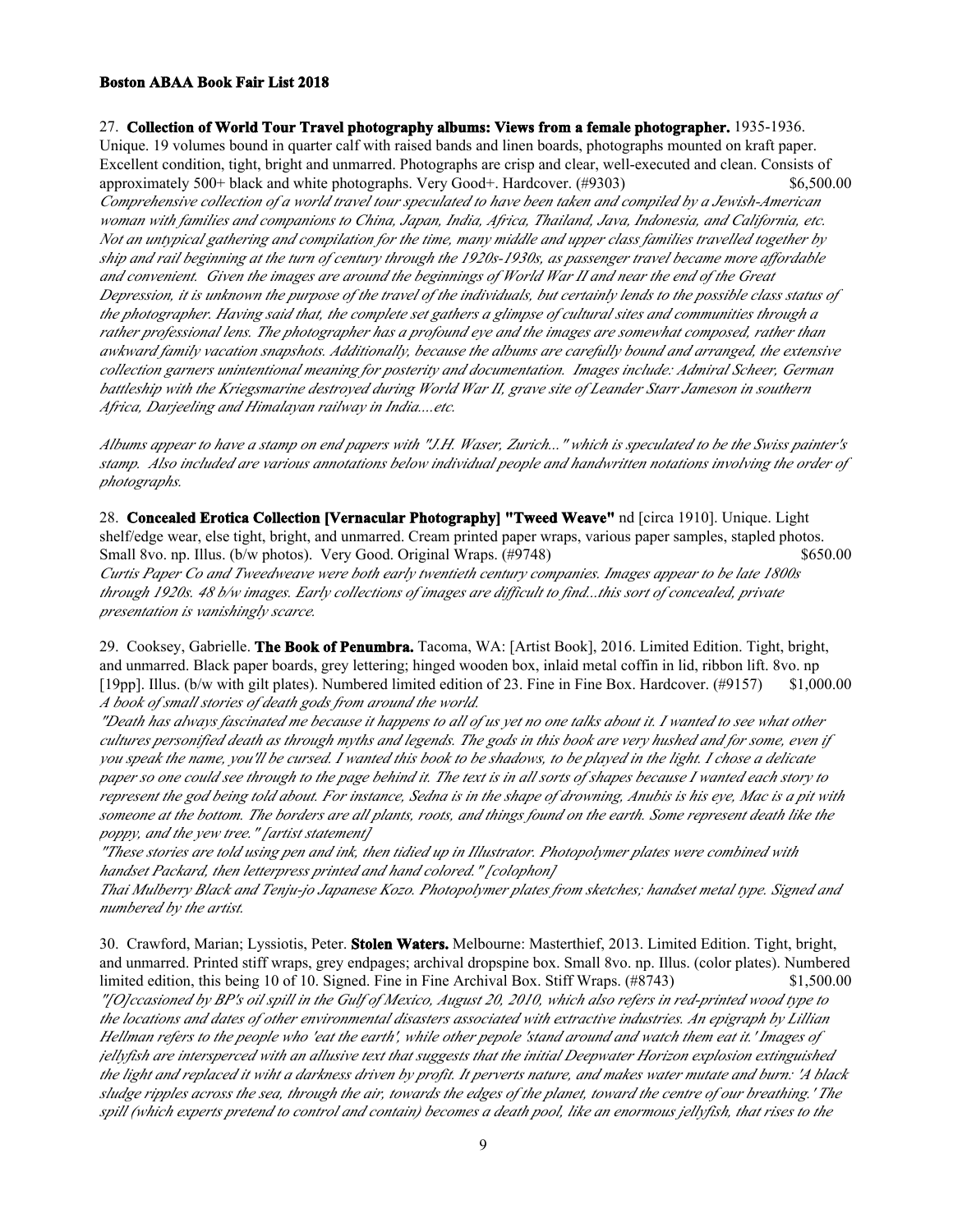*surface, and then lies motionless."*

*"Peter Lyssiotis is a photographer/photomonteur, filmmaker, writer and book artist who has worked in the field of bookarts for over 25 years."*

31. Crowley, Aleister (here as George Archibald Bishop). **White Stains: The Literary Remains of George Archibald Bishop, A Neuropath of the Second Empire [Fine Binding].** Amsterdam: Leonard Smithers , 1898. Limited Edition/First Edition. Minor shelf/edge wear, minor sporadic foxing, owner bookplate at front pastedown, in fine binding, else tight, bright, and unmarred. Full black leather binding, 5 raised bands, gilt lettering, teg. 8vo. Numbered limited edition, this being 3 of 100. Near Fine. Hardcover. (#9154) \$7,500.00 *"Written by magician and occultist Aleister Crowley and published clandestinely in 1898, White Stains is a collection of verse tracing the demise of a fictitious poet, George Archibald Bishop. His biography is given in the Preface. Crowley wrote White Stains as a refutation of the psychiatrist and pioneering sexologist Richard von Krafft-Ebing's contention in Psychopathia Sexualis that sexual perversions are a consequence of disease. Crowley's verse, which is modelled on Decadent and Symbolist poetry, explores a range of ostensible sexual aberrations. Excerpts from several poems appear in another clandestine classic, Raped on the Railway (c. 1899)."*

*Printed in Amsterdam, on hand-made paper, in a limited edition of 100 copies. Many of these are said to have been destroyed by British customs officials in 1924. It is well known in the trade that most of the run was unnumbered and most appear so, making this "3" just that much more pleasing.*

#### 32. Croze, Austin de [1866-1937]. **La Lumière Magique. [13 poèmes magiques et poème en epilogue]**

**[Manuscript].** Paris: mss, 1920. Unique. 4to. 92pp. 37pp. text and illustrations, distributed over 92pp. overall. Various papers and media utilised running the gamut from heavy card to glassine via what appears to be brown wrapping paper and other diverse elements. Bound in later full burnt yellow morocco gilt, black title labels to spine, embellished with pentagrams to both boards. A beautiful volume, strong, clean and clearly well looked after. Original cover and spine bound in. Filled with numerous pen, ink and watercolours designs with the unpublished poems in typescript. Near Fine. Hardcover. (#9640) \$25,000.00

*To all intents, purposes, appearances and instincts this volume is a detailed artist\author's mock up or "maquette" for an occult poetic collection that was never published but that looks very much like (well, clearly is) a follow up to the legendary Calendrier Magique that de Croze created years earlier in collaboration with Manuel Orazi and which is now hailed as one of the greatest and most desirable depictions of the fin de siecle art occult pre-occupation. Intended far more as an artistic romp through the lush and shadowy landscape of decadent Parisian occult excesses than an actual handbook for magical practice (despite being issued in a rather tongue in cheek limitation of 777 copies), it's a thing of great beauty and renown, and highly sought after by both those who are interested in fin de siecle art, and by those who are interested in fin de siecle occultism.*

*This volume, which positively reeks of an attempt to expand upon the Calendrier artistically, has its scope broadened to encompass practical witchcraft (there is a beautifully illustrated section on the gathering of magic herbs), talismans, the construction of magic circles, a striking section on the zodiac, an incantation for summoning the devil, a variety of magical formulas, "Le Chanson du Sabbat" and a poetic piece entitled "Le Vampire" all decorated and embellished in gorgeous colour and detail. A favourite image has to be a striking full colour illustration of the elements of some sympathetic magic ritual consisting of pierced portraits, hearts with nails through them, the head of a very unhappy looking owl and a suspended series of small wax figurines illustrated in detail bearing the names of people with whom the practitioner clearly has a problem; Andre Gide (depicted during his beard and moustache period) is one of the suspended voodoo dolls, along with de Fouquieres, two unfortunate ladies named Yvone and Aurel, and a mutilated doll labelled Sacha, that has already been divested of its hands and feet.*

*At this point in the 1920's, Austin de Croze was an enthusiastic and roving food writer, soon to pen his "Plats Regionaux de France," a deep and sultry homage to the culinary joys of rural France. It is almost certainly for his exploits as a food writer that he is better known, but La Lumiere Magique is a clear indication that his interests in the occult and esoteric underside of life had not abated, but merely been simmering for a while.*

*One of the most notable things to take away from this volume, aside from its beauty, the obvious fascination of it being a lost book, a work in progress and a previously unconsidered addition to an area of study and fascination that is growing on swift wings; lies in the fact that it highlights just how much of the Calendrier Magique was Austin de Croze, and how much was Orazi. La Lumiere Magique has fewer of the gorgeous and mysterious depictions of lust and occult dissipation seen in La Calendrier (although gaps exist in the text, possibly suggesting that this volume would have been*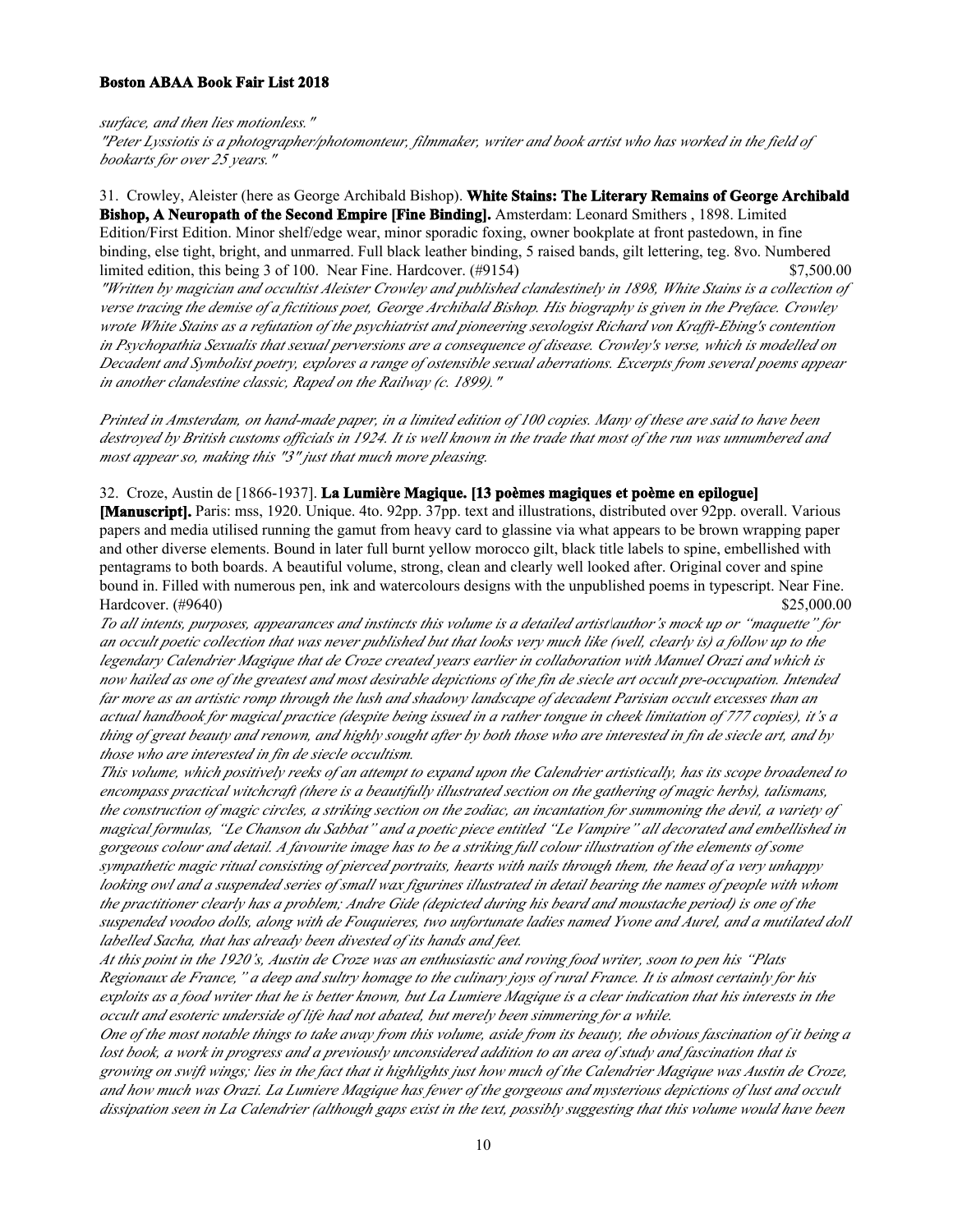*handed over to Orazi for further embellishment if the two of them decided to go all out on duplicating their previous successes), but de Croze's typography, pen embellishments, watercolours and layouts contain numerous repeated motifs from the previous work, and it requires little more than a couple of Orazi's shadowy confections to become a fully grown sibling. Wondrous, beautiful and unique.*

33. Cummins, Maureen; Nicole Cooley [author]. **Salem Lessons.** High Falls, New York: Maureen Cummins, 2010. Limited Edition. Concertina, or "theatre in the round' multi-folded artist book, printed on Johannot paper, with end pages made from Belgique, a handmade sheet. Text was printed offset with titling in letterpress; accompanying images were silkscreen printed. Bound into vintage writing slates, housed in a black linen box with stamped symbols. 45 pp., 7x8". Edition of 30, this being copy \_\_\_. Signed by artist and author. Fine in Fine Archival Box. Hardcover.  $(#9247)$  \$2,500.00

*"Salem Lessons" was printed and produced by Maureen Cummins in the Winter and Spring of 2010, with typographic assistance from Kathy McMillan. The project is a collaboration between Cummins and the poet Nicole Cooley, based on research done at the American Antiquarian Society. The cycle of poems was created by Cooley specifically for this book; the accompanying images are from a penmanship book kept by a Salem, MA boy, Josiah Peele, during the years 1808 and 1809. The project traces the psychic reverberations of the Salem witch trials upon succeeding generations. It address--as all examinations of the trials do--our own modern time and situation. There are thirteen poems altogether, representing both the accusers and the accused, survivors and the condemned, but focusing on the trials and the treatment of women. -- from the colophon and website.*

34. Cummins, Maureen. **Secretary.** Park Slope, Brooklyn: Maureen Cummins, 2018. Limited Edition. Tight, bright, and unmarred. Quarterbound, blue paper boards, black leather spine, black ink lettering, cave paper endpages. 4to (8.5x14.5). np. Illus. (b/w plates). Numbered limited edition, this being 19 of 30. Fine in Fine Portfolio. Hardcover. (#9750) \$2,500.00

*Typographic assistance by K. McMillian and binding by Lisa Hersey. Letterpress printed on Asian paper, titling redacted by hand in graphite. All photos reproduced from original 35mm film. Bound in the form of a stenographer's notepad.*

*The work "deconstructs the life and death-by-suicide of her mother, Dolores Bodkin, an aspiring artist who was forcibly committed in 1963 after attempting to leave her violent and abusive husband. Using language that is factual and at times chilling, the artist plays upon the original meaning of the word secretary--"secret keeper"--to allude to the secrecy and shame that existed in her household, as well as the cultural silencing of women around the experience of sexualized violence. Cummins uses several layers of information to tell this story: her own memories; excerpts from a diary her mother kept for two years before her suicide; a list of roles that Bodkin embodied, all crossed on the final page; and most dramatic of all--photographs taken by her father that span the period 1956-1975.*

*These images, reproduced in ghostly silver ink and retaining film-strip terminology such as "Hypersensitivity" and "Kodak Safety Film," are both beautiful and deeply disturbing. Repeatedly the subject is photographed without her consent: while angry, while sleeping, while contemplating the dilemma of her broken leg. Viewed together, and with the accompanying text, these portraits serve as a documentation of Bodkin's destruction. By bringing a critical female gaze to bear upon classic examples of the male gaze, Cummins invites her audience to become aware of, and truly see, multiple forms of invisible violence. By the end of the book, an act that many call "senseless" makes perfect sense." [artist's statement]*

35. Cummins, Maureen. **The/rapist.** High Falls, New York: Maureen Cummins, 2016-2017. Limited Edition. Bright and unmarred. Laser-cut aluminum pages, with silkscreen printed text and imagery. Aggregated in an aluminum two ring 'binder' with a metal back. Die-cut circles punched through all pages with the exception of colophon. Housed in an aluminum "archival" box.16 pp., approximately  $8.5 \times 11'$ . Of an edition of 40 books, this being copy . Fine in Fine Box.  $(\#9246)$  \$3,300.00

*The/rapist was produced by Maureen Cummins in the autumn and winter of 2016/2017, with typographic assistance from Kathleen McMillan, production assistance from Molly Berkson and Sarah Rose Lejeune, and metalwork by Charles Hubert. Initial research for the project was conducted in the Freeman/Watts archive at George Washington University, which holds the collected papers of Walter Freeman and James Watts. Images are from a variety of sources, including the text "Psychosurgery: In the Treatment of Mental Disorders and Intractable Pain" by Freeman and Watts (1950), as well as from found 19th century photoengravings and other sources. All printing work was done at the Women's Studio Workshop Workshop in Rosendale, New York. A strong commentary on rape and medical history which*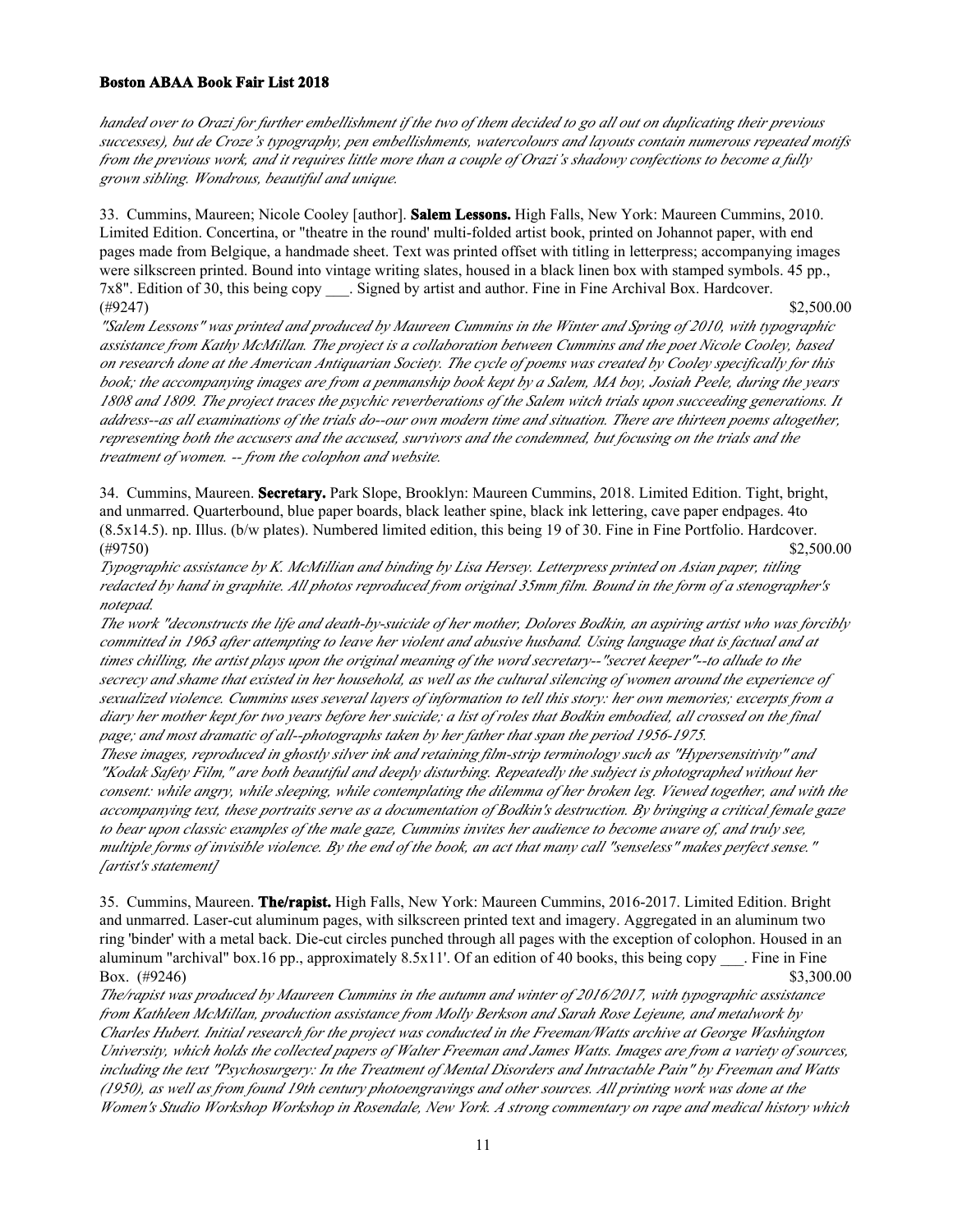*is perpetuated through the silencing of survivors of sexual assault under the direction of science.*

36. Dahl, Roald; Blake, Quentin (illus) Fletcher, Erin (binder). **Fantastic Mr. Fox [Art Binding].** London: Penguin Books/Herringbone Bindery, 1996 [2012]. First Edition Thus/Unique Binding. Tight, bright, and unmarred. Red walnut Cave Paper (boards and endpages), colored paper decorative elements, brown ink lettering, walnut stain at textblock edges; archival box. 8vo. 81pp. Illus. (b/w plates). Fine in Fine Archival Box. Hardcover. (#8654) \$450.00 *"Erin Fletcher was introduced to the craft of bookbinding under the instruction of Susannah Kite Strang during her studies at The School of the Art Institute of Chicago. She experimented with a variety of simple book structures, pushing the concept of the book as an art form." She continued her studies at North Bennet School and now practices her craft*

*in the Boston area. An emerging powerhouse.*

37. **The Daily Citizen [Union Response Wallpaper Edition].** Vicksburg, MS: Daily Citizen, July 4, 1863. First Edition Thus. Light even toning, fold marks (12 panels), cello-tape professionally removed from back lateral folds and folds supported with Japanese mending paper, small bit of cello at top, several small pinholes, printing poorly registered (last line of text at bottom of sheet), else clean and bright. Pale blue floral wallpaper print at rear, black ink text at front. Approx. 11.5x19" Very Good. Broadside. (#9679) \$7,500.00

*The most famous edition of the Daily Citizen was its last, June 2 \*and\* 4, 1863. The publisher, J. M. Swords, was confident that while General Grant had besieged the city for weeks, it would not fall to him and, moreover, that he and the Union would soon be forced into ignominious retreat by the arrival of General Joseph Johnston and the Confederate army. Swords, in an effort to rile up his Vicksburg readership and embolden them to stand strong, issued a snarky rebuke of General Grant in the July 2 edition of the paper:*

*On Dit.--That the great Ulysses--the Yankee Generalissimo, surnamed Grant--has expressed his intention of dining in Vicksburg on Saturday next, and celebrating the 4th of July by a grand dinner and so forth. When asked if he would invite Gen. Jo. Johnston to join he said 'No! for fear there will be a row at the table'. Ulysses must get into the city before he dines in it. The way to cook a rabbit is 'first catch the rabbit' &c.*

*When Vicksburg fell, two days later on June 4th, Union soldiers found the June 2 copy still locked in the press, they famously added a small note and printed a handful of a 'new edition'. The Library of Congress describes the work and its significance as follows:*

*"The Daily Citizen was edited and published at Vicksburg, Mississippi, by J.M. Swords. Like several other Southern newspapers of the Civil War period its stock of newsprint paper became exhausted and the publisher resorted to the use of wallpaper. On this substitute he printed the following known issues: June 16, 18, 20, 27, 30, and July 2, 1863. Each was a single sheet, four columns wide, printed on the back of the wallpaper. XXXXX On July 4, Vicksburg surrendered, the publisher fled, and the Union forces found the type of the Citizen still standing. They replaced two-thirds of the last column with other matter already in type, added the note quoted below, and started to print a new edition. Evidently, after a few copies (how many is unknown) had been run off, it was noticed that the masthead title was misspelled as "CTIIZEN." The error was corrected, although the other typographical errors were allowed to stand, and the rest of the edition printed. XXXXX "NOTE XXXXX July 4, 1863 XXXXX Two days bring about great changes, The banner of the Union floats over Vicksburg. Gen. Grant has "caught the rabbit:" he has dined in Vicksburg, and he did bring his dinner with him. The "Citizen" lives to see it. For the last time it appears on "Wall-paper." No more will it eulogize the luxury of mule-meat and fricassed kitten -- urge Southern warriors to such diet never-more. This is the last wall-paper edition, and is, excepting this note, from the types as we found them. It will be valuable hereafter as a curiosity." XXXXX The prophecy contained in the note has been fulfilled. The original copies are treasured, and there have been over 30 reprints of this issue. Since many copies of the reprints exist, they have little monetary value. The genuine originals can be distinguished by the following tests: XXXXX Single type page. 9 1/8 inches in width by 16 7/8 inches in length. XXXXX Column 1, line 1, title, THE DAILY CITIZEN, or THE DAILY CTIIZEN in capitals, not capitals and lowercase, or capitals and small capitals. XXXXX Column 1, line 2, "J.M. Swords,......Proprietor." Notice the comma (or imperfect dot) and six periods. XXXXX Column 1, last line, reads: "Them as they would the portals of hell itself." XXXXX Column 3, line 1, reads: "Yankee News From All Points." XXXXX Column 4, line 1, reads: "tremity of the city. These will be defended." XXXXX Column 4, paragraph 3, line 7, first word is misspelled "Secossion."XXXXX Column 4, article 2, line 2, word 4 is spelled "whisttle."XXXXX Column 4, last article before Note, final word is printed with the quotation mark misplaced, 'dead' instead of dead". XXXXX Column 4, Note, line 1, comma following the word "changes" rather than a period." XXXXX The Library of Congress identifies 5 known copies of the issue printed on June 4th, 1865, and we are very pleased to offer this one. Though reprints are widely available (and often misrepresented in the market as 'true'), those original to the press are genuinely rare. XXXXX PROVENANCE*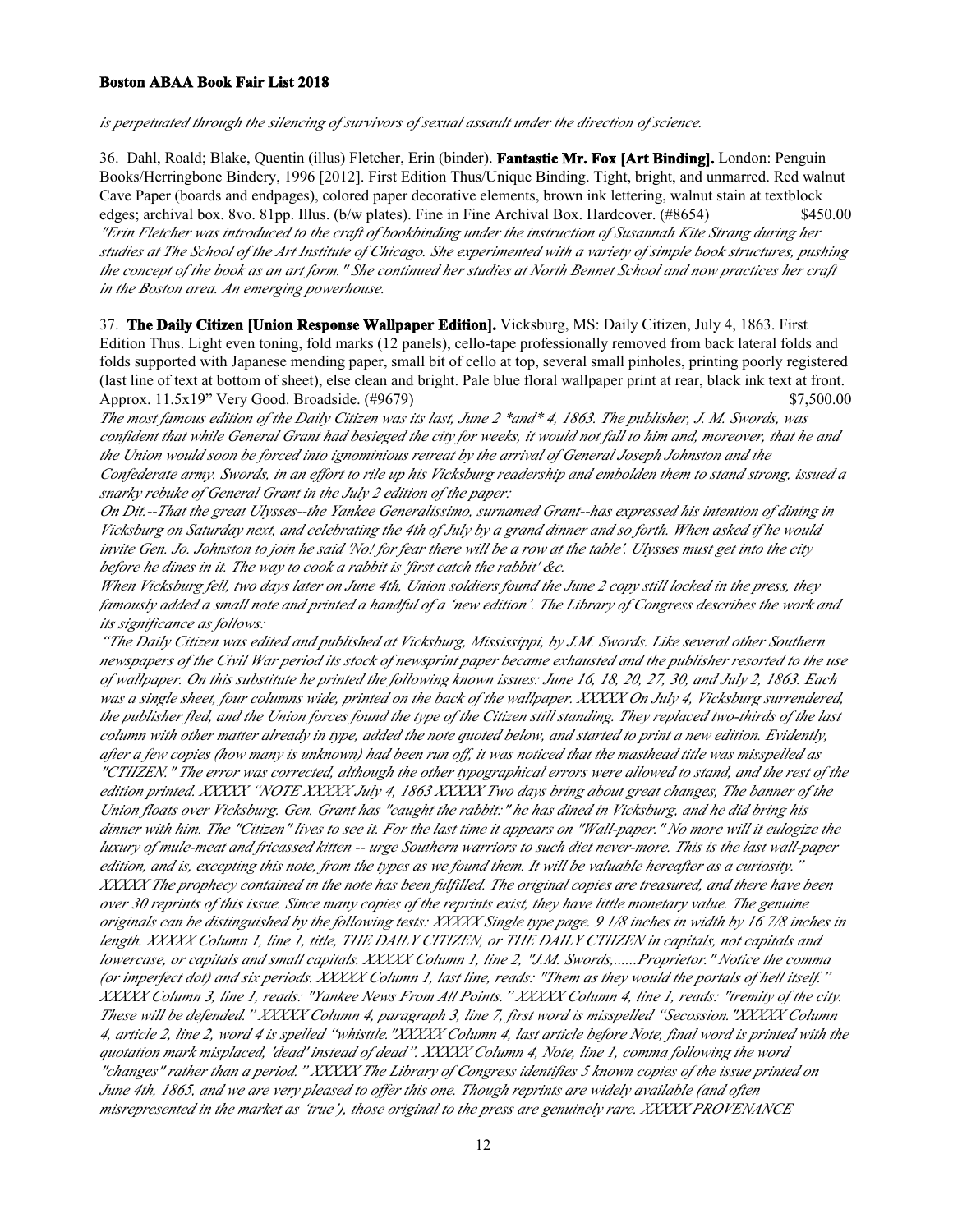*Provenance: acquired the Civil War collection of John N. Rathmell.*

38. de Sade, Marquis; Blaine, Mahlon (illus); Feinstein, Samuel (binder). **Justine [Art Binding].** Paris: Les Editions du Courrier Graphique, nd [[2016]. Limited Edition/Unique. Tight, bright, and unmarred. Full black Morocco (goatskin). The insides of the boards were then infilled with 20pt marbled archival card and binding tooled with 23K gold leaf using egg-glaire, and onlays of deep red and undyed goatskin. 12mo. 206pp. Illus. (b/w plates). Fine in Fine Archival Box. Hardcover. (#9275) \$3,250.00

*Collection "Le Ballet des Muses". English translation. "In keeping with what I often do on books of a questionable nature, I use color and suggestive shapes to allude to the content. The freehand dots mimic the illustrations, and the expressive endpapers were marbled by me." [artist statement]*

39. Dickens, Charles. **The Chimes:** A Goblin Story of Some Bells That Rang an Old Year Out and a New Year In [Fine Binding]. London: Chapman and Hall, 1845. First State, First Edition/Fine Binding. Minor shelf/edge wear, professionally repaired flaw at the title page, rebound (signed binding by Canape), discrete owner's plate at front paste-down, else tight, bright and unmarred. Full blue leather binding, five raised bands, gilt lettering and decorative elements, frontispiece, aeg. 12mo. 175pp. Illus. (b/w plates). Very Good. Hardcover. (#5948) \$2,500.00 *Illustrated by Richard Doyle, John Leech, Daniel Maclise, and Clarkson Stanfield. First state of the vignette title page and scarce as such. (Smith II pp 30-36; Gimbel A86; Carr B386). Overall, a very handsome copy of this classic, noted repair at title page notwithstanding.*

40. Doesticks, Q. K. Philander, pseudo. [Mortimer Q. Thomson]. **Witches of New York: A Faithful Revelation and Exposition of the Doings of All the Principal Astrologists, Sorceresses, Prophets, Clairvoyants, Witches, Planet Readers, and Other Votaries of the Black Art in the City of New York.** Philadelphia, PA: T.B. Peterson and Brothers, 1858. First Edition. Tight, bright, and unmarred. Some wear to overlays and small stain on a few pages, small tear on p.209, otherwise an excellent copy. Original publisher's blind pressed binding over pebbled boards with

illustrated end papers, frontispiece with tissue overlay. 8 vo, 405 pages with Peterson catalogue appended. Presentation copy with author's inscription: "To Mr. Edward P. Beach, with compliments of the author." Very Good+. Hardcover. (#9753) \$650.00

*"Mortimer Q. Thomson (September 2, 1832 – June 25, 1875) was an American journalist and humorist who wrote under the pseudonym Q. K. Philander Doesticks. He was born in Riga, New York and grew up in Ann Arbor, Michigan. He attended Michigan University in Ann Arbor, but was expelled along with several others either for his involvement in secret societies or for "too much enterprise in securing subjects for the dissecting room." After a brief period working in theater, he became a journalist and lecturer."--Wikipedia.*

*For his published writings he used the pen name "Q. K. Philander Doesticks, P. B.", a pseudonym he had first used in university (the full version is "Queer Kritter Philander Doesticks, Perfect Brick"). 'Witches' is a humorous and tongue-in-cheek exploration of ancedotes of the real witches of New York in the mid-19th century, including mostly women seers and diviners.*

41. Drescher, Henrik. **COMEUNDONE.** [New York]: Pooté Press, 1989. Limited Edition. Printed and bound in the form of the Swiss cross (6 x 6"; 155mm x 155mm). Open-sewn between water-colored boards with pictorial onlay on upper boards. Illustrated throughout. Very fine, enclosed within a similarly shaped sheet metal case, with manuscript label and postage stamp affixed to lid. First edition. One of 100 numbered copies printed letterpress from line engravings onto stenciled handmade paper by Ruth Lingen, signed by the artist. Subtitled in printed facsimile of the artist's holograph: "Being a Complete and Reliable Descriptive Collection of the Perilous Explorations and also Important Discoveries made in the Wildest Territories upon The Face of the Earth Encountering Savage men, Ferocious Beast[s], and Poisonous Reptiles ... Covering a Period of Twelve Months 1988 - 1989." An aggressive and occasionally discomfiting collection of images by the award-winning Norwegian-born illustrator.

Numbered limited edition, this being 8 of 100. Fine in Fine Metal Box. Stiff Boards. (#9554) \$1,750.00 *"Henrik Drescher, born 1955, is known mainly as a commercial illustrator, working for Rolling Stone, Time, etc., and an illustrator of children's books, Simon's Book and McFig and McFly. However, throughout his career he has, and continues to, produce an immense body of work spanning painting, printmaking, book works and installation works. He describes his work as a "junkyard of the imagination." In particular his artist book Comeundone: being a complete and reliable descriptive collection of the perilous explorations and also important discoveries made in the wildest territories*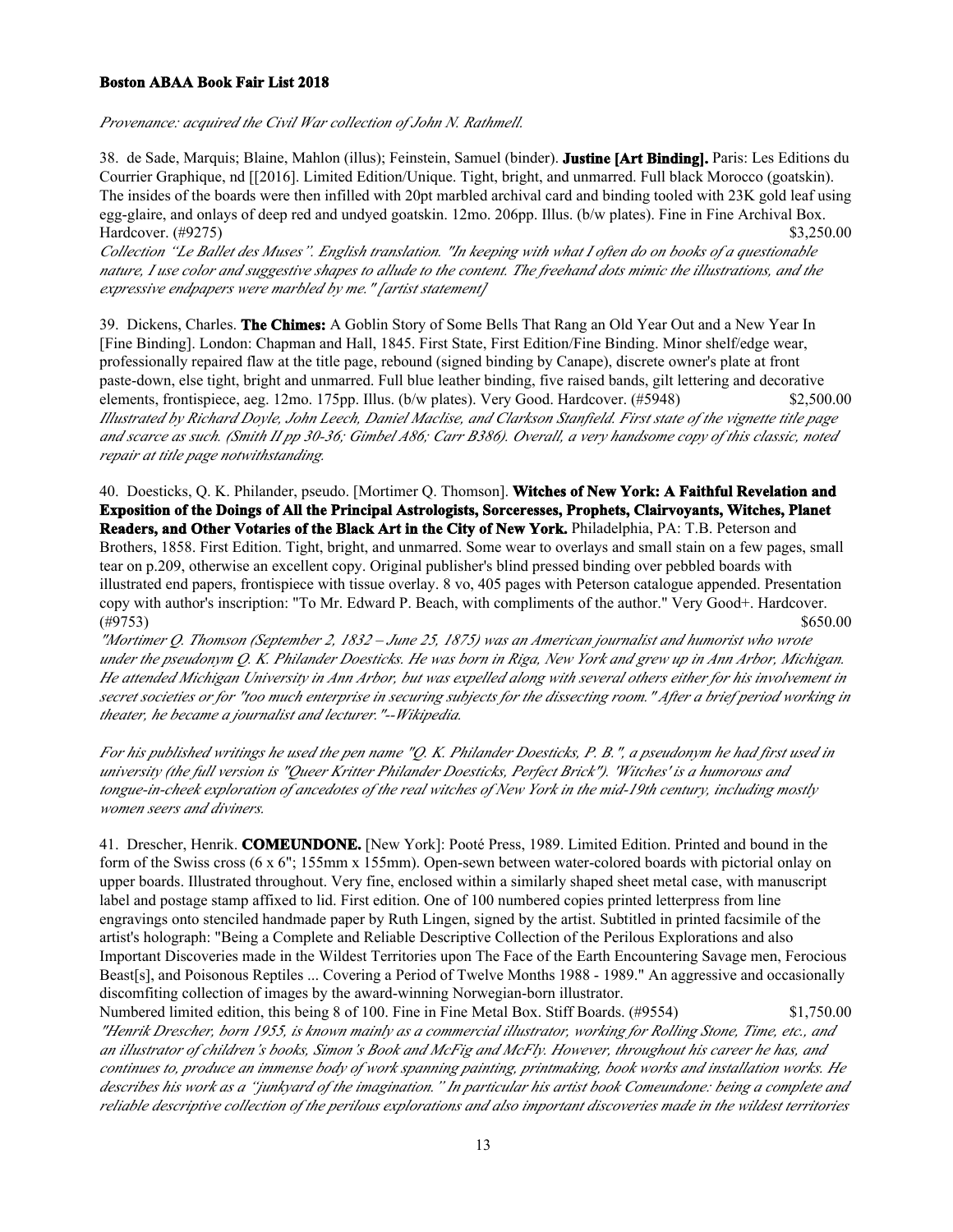*upon the face of the earth, encountering savage men, ferocious beasts, poisonous reptiles etc. etc. Et al. Covering period of twelve months 1988-1989 stands out as a prime example of Drescher's often cryptic, loose line drawings with text and photographic elements that emanate from his unconscious imagination.*

*Comeundone was letterpress printed on handmade paper by the Poote Press in 1989 and utilized pulp painting to create the colorful forms that spill out from the black line drawings. This non-typical book was constructed as a stubby cruciform and is encased within a metal tin, evoking the feeling of opening a time capsule or a long lost 1950's era tin. The pages within vary from simple, light pages, such as a face surrounded by what appear to be tents, to pages seemingly neurotically covered with text or drawings, and to simple, dark pages depicting vortices, piles and skulls. I am particularly drawn to the conical piles used as they take on a representation of a being or a body. Drescher even labels one of such piles "body" and another "visceral." These piles present themselves as bodily masses or bodies without structure. These two cone piles are also interesting, as Drescher has removed the visceral organs from the body and placed them into separate piles, effectively separating the body from its automatic inner workings. Throughout the book many of these signs and symbols repeat to create a strong sense of bodily experience, through their reference to the body and by creating a vortex or hole one could slip into and arrive within the mind of Drescher.*

*Along with symbols whose meaning is created within Drescher, text makes up a large portion of Comeundone. Many of the pages are littered with what appear to be automatic writings, saying things like: murder burgers, mad dogs, barefoot pilgrems, vey dovey. Within these pages Drescher appears to be constructing an almost sketchbook like quality through these freely associated words strewn across the surface, without making logical connections to the images and the surrounding texts. However, he does provide more complete, although still freely associated sentences such as, "Fuck me dead dog" and "I hope that I will never die." These thoughts along with the more automatic writings outline the random thoughts that creep up from within one's unconscious mind.*

*Drescher also grapples with issues of religion and the seven deadly sins. He scattered the seven sins throughout the book, and these appear to be Drescher's conscience creeping up to remind him the difference between right and wrong. One page depicts two hands clasped together in prayer. These hands are surrounded by a multitude of the word pray written over and over, showing an almost neurotic need to pray or feeling that one should be praying. However, on a following page the word pay falls directly above pray, showing Drescher's questions of religion.*

*At first glance Comeundone appears to be neither a complete or reliable description of any event, as the title implies it would be. However, upon closer inspection this book appears as a collection of fleeting illogical thoughts translated into images. Henrik Drescher's Comeundone creates a complete and reliable collection of lush landscapes of experience that is the interior of one's mind." [exhibition description]*

*Increasingly scarce and having grown in stature and importance, we are pleased to be presenting this pristine copy.*

#### 42. Duchess of Pain. **The Spankers [Limited Edition for Adult Students and Members of The Learned**

**Professions].** [Privately printed], 1935. First Edition. Light water damage to cover, touch of foxing, boards minutely warped, else tight, bright and unmarred. Orange boards and navy blue binders tape. 8vo. 43pp, [6] leaves of plates. Illus. (mono-prints) Good+. Hardcover. (#9068) \$200.00

*Limited and privately printed edition of one thousand copies for sale only to adult collectors of curiousa and students of psychology. Illustrated in color with bright color block mono printing. Scarce and out-of-print, limited edition novel for those engaged and otherwise interested in sadomasochistic fantasy and/or communities.*

43. **Early American manuscript collection of journal writings, or "Friendship Diary"** Unknown; New England, 1837-1838. Unique. Bound in full pebbled and decorative calf with gilt edges; in very good condition, tight, bright, and unmarred. Some edgewear to binding. Handwritten and handcolored with watercolor and pen illustrations, approximately 74 unnumbered pages, including different selections of paper types and colors. Appears some pages have been spliced and removed. Frontispiece includes handcolored flower and other decorative embellishments. Very Good+. Hardcover. (#4342) \$850.00

*At an initial glance, the album appears to be a collection of early American writings by a New England woman with possible inclusion of friends. The introduction is a poem attributed to Benjamin Corbett, Brown University, 1837. Corbett is listed in the yearbook annuals, as a graduate of Brown University in 1837. The next selections and several throughout are inscribed and penned by Ms. Mellin [sic]; there is little continuity between entries, although thematically the authors write about friendship, women's virtue, religious beliefs, and love, not untypical topics of the time. Several of the entries are addressed to "Charlotte" perhaps original owner of the album. One of the more fascinating entries is titled, "A Dream" which recalls a surreal dream the writer (a woman "Belle") experiences a celestial meeting between philosophers, family, and people from different cultures speaking with her in different*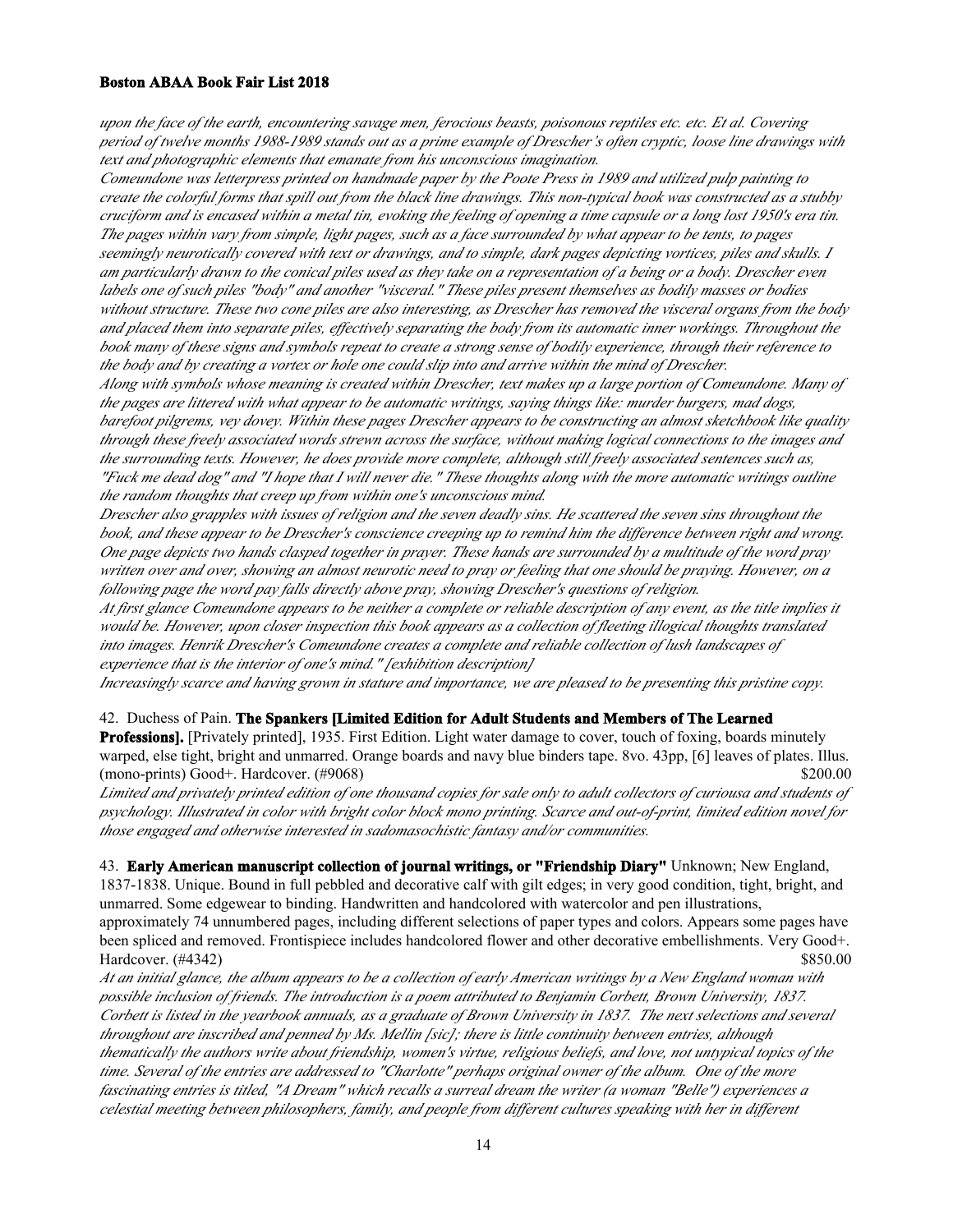*...*

*languages and tongues. Several of text is signed by different people from different places: Worcester, Lisbon, Providence, yet is unclear if it is penned by a single person. It is suspect this album was given to different acquaintances of the owner to add their thoughts, poetry, and recollections between 1837-1838, moreover a friendship diary.*

44. Ebert, Rog [Roger]. **Stymie Two.** Urbana, IL: Self Published, 1960. First Edition. Light edge wear, small chip in one tip, soft crease at midpoint (from mailing), addressed in pen, postmarked, else tight, bright, and unmarred. Mimeographed, staple bound. Small 4to. 32pp. Illus. (b/w, color images). Limited edition of approx. 60 copies. Very Good+ in Wraps. Original Wraps. (#8957) \$2,250.00

*Roger Ebert was still in high school (18) when he published this sci-fi zine from his home in Urbana Illinois. The whole zine movement rose from the sci-fi fanzine scene in the 50s. Ebert, prio to film criticism, was a precocious kid, writing furiously in his parents' basement about science fiction.*

*"… Prozines and fanzines were two different worlds, and it was in the virtual world of science fiction fandom that I started to learn to be a writer and a critic. Virtual, because for a long time I never met any other fans; they lived only in the pages of mimeographed fanzines that arrived at 410 E. Washington St. and were quickly hidden among the hundreds of SF mags in the basement, on metal shelves that cost four books of Green Stamps. "Hidden," because at first I concealed my interest in fandom from my parents. Fanzines were not offensive in any way–certainly not in a sexual way, which would have been the worst way of all in a family living in the American Catholicism of the 1950s, but I sensed somehow that they were . . . dangerous. Dangerous, because untamed, unofficial, unlicensed. It was the time of beatniks and On the Road, which I also read, and no one who did not grow up in the fifties will be quite able to understand how subversive fandom seemed.*

*I published my own fanzine (Stymie), cutting the ditto masters on an old L.C. Smith and paying an office supply company a few bucks to run it off for me. My freshman year in college I published The Spectator, a weekly "newspaper of politics and the arts" at the University, and this was a descendent of my fanzine. If I had only known it, I had stumbled on the format of the alternative weekly, but I didn't know enough to give it away, and the ads and circulation income weren't enough to keep it afloat; at the end of a year I sold it for two hundred dollars and joined the staff of The Daily Illini, then as now a great independent campus paper, and it took so much of my time that, little by little, fandom drifted out of sight…" (Roger Ebert)*

*This is a remarkably scarce volume. There were apparently not more than 60 printed and there are no identified copies in OCLC.*

45. Egenolff, Christian . **Herbarum imagines vivae: Der Kreuter lebliche Contrafaytung** [Herbarum imagines vivae] - Cover title. Weiler im Allgau, W. Germany: Editions Medicina Rara, 1535 [1985]. Limited Edition. In excellent condition, minor rubbing to edgeware/slipcase, slightly moveable spine, otherwise, tight, bright, and unmarred. Housed in brown full calf slipcase, velour-lined, with gilt title and spine lettering. Bound in marbled boards, watermarked rag paper printed, 40 pages: illustrations. Very Good. Slipcased. (#9385) \$375.00

*Colophon: "Twenty-eight hundred copies of the "Herbarum Imagines Vivae" were printed for the members of Editions Medicina Rara Ltd. at the presses of the Druckerei Holzer, Weiler im Allgau, West Germany, on a rag paper manufactered especially for this edition by August Kohler, Oberkirch, West Germany, and bearing the private watermark of Medicina Rara. The plates for this printing were made from a copy of the original 1535 Frankfurt edition belonging to the Leopold Sophien Bibliothek Uberlingen. Three hundred copies have been bound in marbleized paper at the bindery of Richard Mayer, Stuttgart, West Germany...The Medicina Rara edition was produced under the supervision of the Agathon Presse, Baiersbronn, West Germany." This numbered being 180. [CLXXX] Scarce edition of herbarium, limited to just a few institutions with the leather bound slipcase.*

46. Ehrenreich, Barbara; Deidre English. **Witches, Midwives, and Nurses: A History of Women Healers.** [Oyster Bay, NY]: Glass Mountain Pamphlets [Feminist Press], [1972]. First Edition. Tight, bright, and unmarred. Scarce staple-bound in original wrappers, very good condition with light discoloration to front and back wrappers, minimal foxing/wear. 45 pages + illustrations. Printed by Red Ink, NY. Very Good+. Original Wraps. (#9633) \$50.00 *First published by the [Feminist Press in 1972], it is an essential pamphlet about the corruption of the medical establishment and its historic roots in witch hunters. Reprinted and reissued in several imprints over the last 40 years.*

47. Einstein, Albert; Ido Agassi [artist]. **The General Theory of Relativity.** Israel: Ido Agassi/Hebrew University of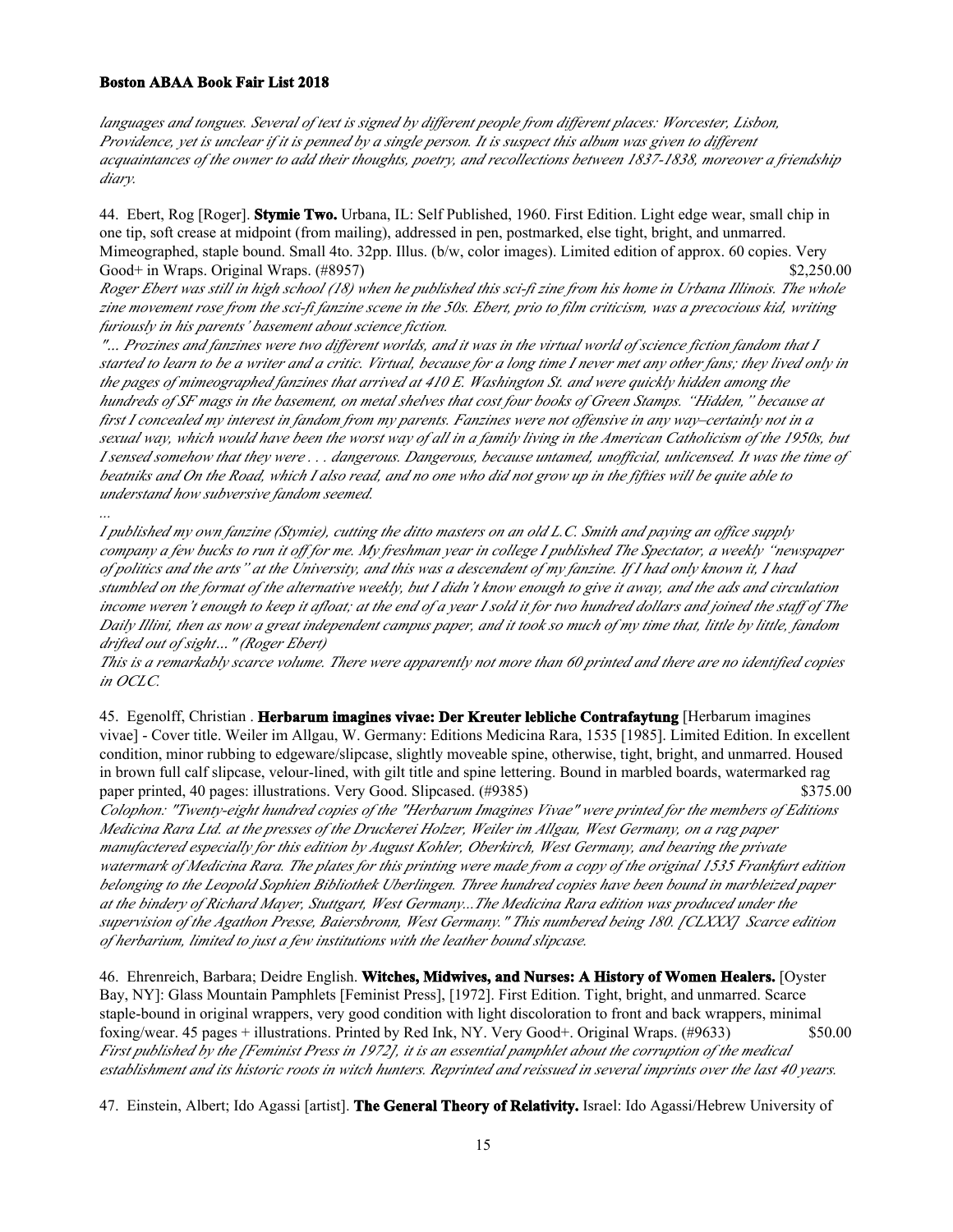Jerusalem, 2016. Limited Edition. Bright and unmarred. Blue cloth boards, printed label, magnetic closure on triptych box, printed colophon at front pastedown. Size: 42cm X 21cm

Autograph, n.d., 46 pp. in German. Fine in Fine Archival Box. Loose Sheets. (#9266) \$5,000.00 *A special facsimile reproduction of Albert Einstein's manuscript made by book Artist Ido Agassi. The 46-page facsimile is printed on 110gr. paper, with Agassi hand cutting each sheet to match the original. The facsimile is housed in a unique triptych box, designed to fit the entire multi-sized 46 pages.*

*The facsimile, the first and only such allowed by Hebrew University, is of Einstein's "Die Grundlage der allgemeinen Relativitätstheorie" [The Foundation of the General Theory of Relativity] held in the Albert Einstein Archives and published in Annalen der Physik 49 (1916): 769-822.*

*"The article was received on March 20, 1916 and published on May 11, 1916.*

*This manuscript is the fundamental paper on the general theory of relativity. It is one of the most important manuscripts, if not the most important manuscript, written by Albert Einstein.*

*Einstein donated the original manuscript of the article to The Hebrew University on the occasion of its opening in 1925." [from the printer]*

48. Ely, Timothy. **5 [Unique Book and Binding by Timothy C. Ely].** Colfax, WA: Timothy C. Ely, 2017. Unique. Tight, bright, and unmarred. Drum leaf binding, wooden boards with resins, wax and pigments, brass and steel clasp system, cloth spine. Housed in custom dropback box by the artist. fo [27.5cm x 31cm]. np. Illus. (color plates). Fine in Fine Archival Box. Hardcover. (#9756) \$20,000.00

*8 spreads of original art by Ely using watercolor, dyes, gum arabic, and other pigments.*

*"I am fond of the simple numbers and the shapes they generate. Within them are properties and unless they are known, they appear to be secret. The secrets are known but at various historical nodes something like the pentagon was regarded as suspicious and its properties were guarded. Much could be said of this.*

*Five containers were selected with five rather random splashes of clear water and a mordant and five bottles of dry dye stuff. To each of these was added an unmeasured amount of dye. The dyes were used to gesturally prepare folios for geometrical and diagrammatic work.*

*When all was dry, the sheets were divided into 5 units vertically and these divisions were scored or penciled in. With various devices like pentagonal forms and numerical templates such as used by sign painters, the book called 5 began to get some life.*

*Conceptual pieces like this book often ferment for long periods between other projects. As this one was maturing in both mind and in procedure, I happened on an idea for a wooden board binding and a method of clasping that I liked the smell of.*

*Normally experimental books are tested against reality with smaller less ambitious models. However, DRAWINGS AND DIGRESSIONS [exhibition at the Schack Art Center, January 11-February 8, 2018] was to open in less than two months and I decided to raise the sails and experiment on this larger book.*

*Wooden board bindings have an elegance and the old medieval models lacked for a contemporary wood shop and in that was my technical advantage. The boards for this book are segmented, that is, pieced like a quilt. This allowed for all sorts of design directions as well as having small mobile parts that could be worked in ways that a solid wood board with all its inherent problems are avoided.*

*Same with the clasps. I have not solved the problem and may never, with parts going missing over time. What I have solved is the hinge. The clasps on this book are very simple and are potentially loaded with new directions. these are beginnings but I find inspiration in them as an old friend and maker of jewelry signed off on them as a really good idea. I am fond of this book and pleased with what it will offer up as the contemporary wooden board and clasp notion, echoing a medieval wave at history can generate as a new direction." -Timothy Ely, 2018 [artist statement]*

49. Ely, Timothy. **Bones of the Book: An Oblong Identity.** Colfax, WA: Timothy Ely, 1990-[2015]. Unique. Tight, bright, and unmarred. Planetary Collage Standard binding with hand-sewn hand-dyed Irish linen end- bands and half loose guards, elaborately blind-tooled brown goat skin spine; resin and pigment encrusted boards, boards incorporate six works of art on paper; resin, rivets, paint, ink, and wax; gilt, colored foil, and blind tooling; decorated endpapers by the artist, manuscript and letterpress title page signed and dated by the artist, drawn and painted throughout in ink, dry pigment, watercolor, and graphite. Housed in a custom drop back box by the artist. fo [30cm x 44.5cm x 3.5cm] np. [twenty- four double-page spreads. 34 leaves total]. Fine in Fine Archival Box. Hardcover. (#9758) \$100,000.00 *Bones of the Book is the second in a three-book series that differs significantly from most of Ely's other work. These*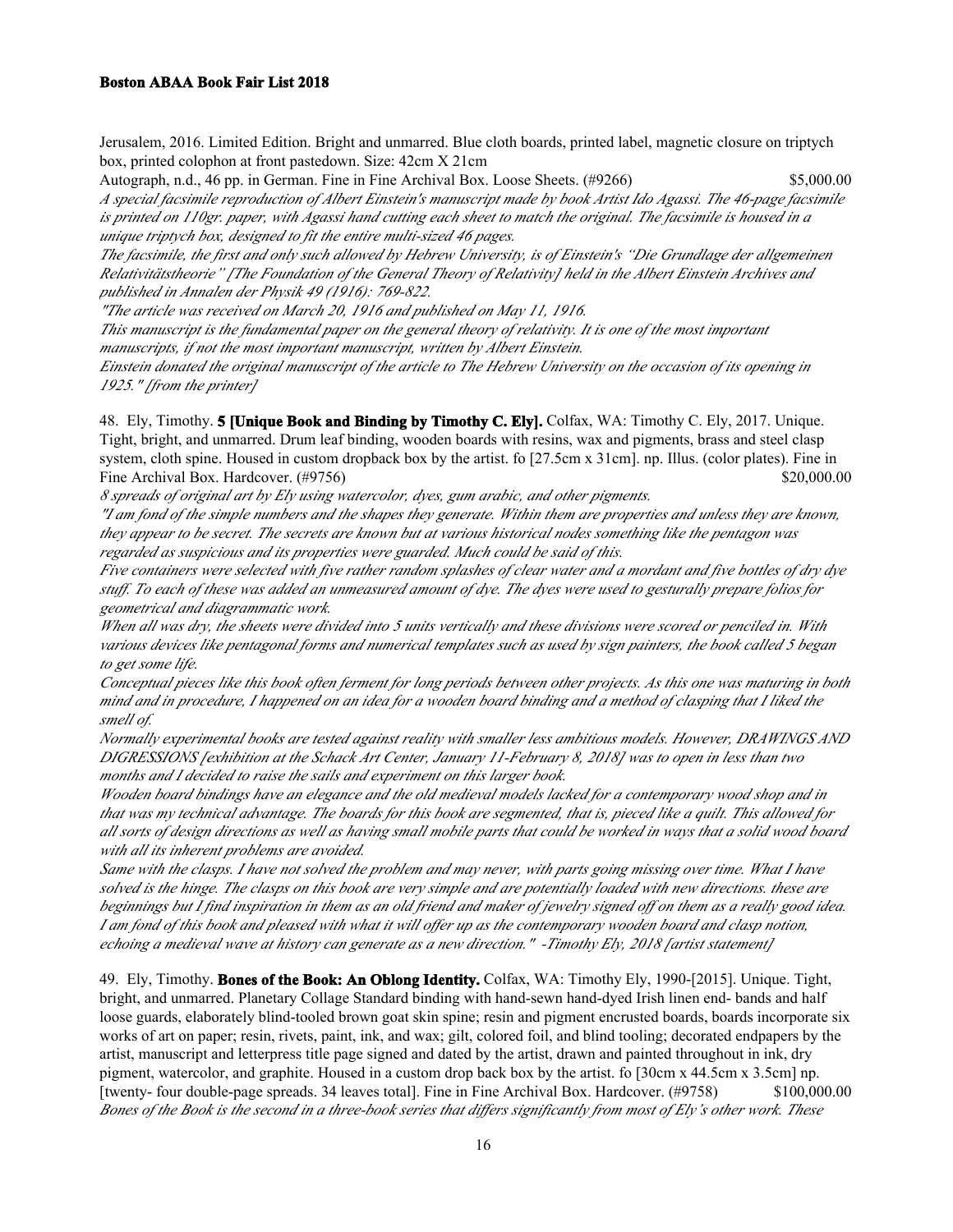*books are both biographical and autobiographical. Each honors the important influence of family members in Ely's life, and combines it with an aspect of bookbinding—the format Ely has chosen to house his artwork throughout his career. In each case, there is also a third narrative that plays a significant role in Ely's identity as an individual and as an artist.*

*The series began with Binding the Book:The Flight Into Egypt in 1985. Egypt is about Ely's grandfather, the journal he left behind about his mysterious trip to Egypt between the wars, bookbinding, and the geography of Egypt. For much more information about Binding the Book: The Flight Into Egypt, see The Flight into Egypt: Binding the Book (Chronicle Books, 1995).*

*In Bones of the Book, the visual narrative combines Ely's origins (Snohomish, WA, his parents, and their hardware store), and the close relationship between book structure and human anatomy. The third book has yet to be made. Ely plans for it to be about his Uncle Jack and his work as a combat photographer in the Pacific during WWII. In addition to the three-fold, co-mingled story line in Bones, as in all of Ely's art, there are layers of references drawn from alchemy, mathematics, mythology, geography, and geology.*

*"In the early part of the last decade of the 20th century, I wished to contemplate my origins, especially the early and all-consuming attraction to the form of the book and how that might have evolved for me. Beyond deep reading, I have found that the best way to become informed about an event or gather a bit of enlightenment is to make an expressive book.*

*Bones of the Book began as a thought structure aimed at the skeletal system of the body and of the book, as they seem to me to contain functions that echo each other. I also wanted to fuse the influences of my parents and their choice of livelihood into the book by referencing the location of their hardware store and its impact on what I have chosen to do as an artist. My parents, Everett [b. 1914] and Frances [b. 1918], met at a paper mill where they both worked, then married at the outset of America's involvement in World War II. In about 1948, they opened a hardware store in Snohomish, Washington (a map in the book drawn from memory is an attempt to locate the store in space), which set the tone for my entire life until they retired in 1978.*

*The hardware store.... I long to travel back through time and view it again, for until I began this contemplation, I was not really aware of how much that family business, the community it served, and the tools and materials it contained affected me. I was introduced to the hardware business around the age of 11, not knowing how connected to the arts of the book this would be. It was to be my first real training in the process of building things, and, coupled with the local library where I practically lived when I wasn't at the store, really became the focus of my interests. When I first began to work this out, I came to believe that there was an inextricable link between what influenced me, and how I came to know the craft of making a book. There seemed to be in place an existing gnosis which acted as both a guide and a set of techniques—a skeletal anatomy was at hand.*

*I began drawing bones in graduate school after a trip to a forbidden beach at the mouth of the Hoh River yielded up a hoard of bird, fish, and crab remains. Though the Hoh Reservation was off limits, some cigarettes gave us entry. That same summer a second pile of bones from draft horses in central Washington gave me a new scale. Then, my Uncle Jack, living in Alaska, would provide the third leg of the bone 'tripod' of visual clues by sending me boxes of bones from a lonely beach near Hoonah, Alaska.These bones would provide both visual inspiration and material for inks. (Bone black ink is especially bluish and potent!)*

*Bones of the Book reflects both my identity as a maker of things, and bones as structural supports, and how that metaphor maps itself onto the cultural object/artifact of the book. As parts of the book traditionally have names of body parts to identify the book terrain, this seems apt. Books have a dorsal structure—a spine—and just as in a humanoid, if this is damaged the book is compromised. A book has a head and tail, and sometimes this head is crowned in gold, gilded, or otherwise given an ornamental treatment. As the names of a book's parts and their function lend connection to bones and anatomy, so also does the chosen structure of this book. The search for both an appropriately robust and workable binding, and one that properly expresses my artistic intentions, provided a series of opportunities to examine a sampling of medieval books that satisfy these requirements. The structural skeleton of Bones of the Book is supported by a continuous membrane of aged gampi, a Japanese paper possessed of astonishing properties. This paper forms a long, double fold along each folio and is known as a "half loose" guard. Being somewhat impenetrable to adhesive, this paper reduces the friction of the folio so that it facilitates, without drag, the mobility of the book structure. Put simply, it opens well without adding stress to the binding. In tandem with the sewing supports, cotton textile, and tissue as metaphoric muscle mass, the book begins to resemble an intelligent and projective body. The Doctor said ''It's alive!'' Bones of the Book was finished as of June 11, 2015. It puts to rest and completes a long examined set of ideas, and its own initial structural challenges provoked a method of working that I can see to have a multiplicity of future uses." [Artist statement, T. Ely/ July 2015/ Colfax, WA]*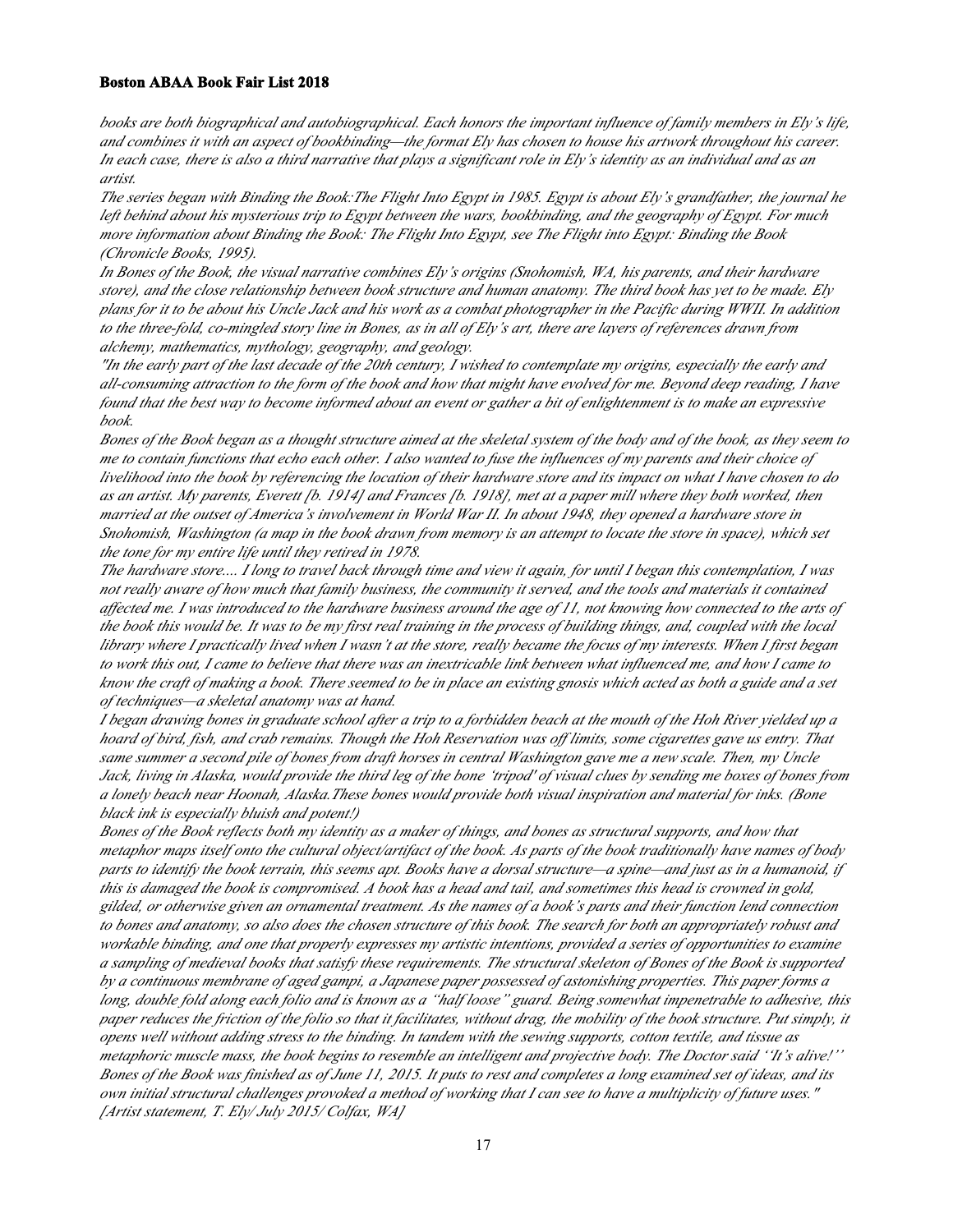50. Ely, Timothy. **Isometria [Unique Manuscript Book and Binding].** Colfax, WA: Timothy Ely, 2005. Unique. Tight, bright, and unmarred. Arc-spine drum-leaf mixed media binding with fully articulated joints and hematite/graphite endpapers; manuscript frontispiece, manuscript and letterpress title page signed by the artist; one double-page manuscript illustration. Housed in a custom clamshell box by the artist. Small fo. [21cm x 32cm.] np. [5 leaves]. Manuscript book and binding signed by the artist. Fine in Fine Archival Box. Hardcover. (#9759) \$7,000.00 *"Some months ago, several books on drawing projection systems came into my collection. Just as with my bookbinding collection, each book contributes some glimmer of insight or a method of describing an object or idea in the 4-D space in which we exist. This is why I collect.*

*I have posed a problem to drafters, engineers and artists on/off for over 15 years- the problem being how to describe lines on a warped surface, a sphere to be specific. No answers were forth coming. Finally, in one of the books, was the answer I sought.*

*Isometria begins to describe the solution. The paper of the book, in places barely apprehensible, locates an isometric expression. Over this,"a warped surface" is delineated and abstraction of an idea is newly formatted. Isometria is part of the TXC\* system of experimental tomes. It is made up of essentially one elaborate drawing, housed between carefully articulated endpapers which most aptly demonstrate my theory of dust and its application. The book paper is deep treated with scoring and gelatine chemical preparation before being surfaced with the formal drafting materials of my craft." [Timothy C. Ely, Colfax, WA 2005]*

*"\*"TXC" refers to any experiment either in structure or system and usually lies outside the conventions in which I work. These books are usually made to test fly a solution to a vexing problem."*

51. Emory, Michael [ed]. **The Gay Picture Book.** Chicago, IL: Contemporary Books, 1978. First Edition. Minimal shelf/edge wear, very minor toning around the text block edges, else tight, bright, and unmarred. Glossy color pictorial wraps. Small oblong quarto. np. Illus. (color and b/w plates). Very Good+ in Wraps. Original Wraps. (#9571) \$275.00 *Introduction by Dennis Sanders. A wonderful collection of images of gay life in the Seventies. Richly illustrated with hundreds of images (mostly b/w) celebrating all aspects of the gay life. An underrated masterpiece.*

52. **Enamel Workers Strike Photographic Postcard.** Belleville, Illinois, c.1925-1926. Single black and white photographic postcard in very good condition, bright, and unmarred. Scarce. Very Good+. (#9433) \$75.00 *Postcard from the Roesch Incorporated porcelain, metal, and enamel manufacturing company. Image captures worker's strike from Belleville, Illinois.*

## 53. Farrar, Janet and Stewart. **A Witches Bible. A Witches Bible Volume I: The Sabbats, and Rites for Birth, Marriage and Death. A Witches Bible Volume II: The Rituals. Principles, Rituals and Beliefs of Modern**

**Witchcraft.** New York: Magickal Childe Publishing, 1984. First Edition Thus. Covers a little rubbed at edges, pages a bit browned, a few light bumps to corners otherwise a clean set. Two volumes in slipcase. Vol. I: 192pp + xvi, black and white photo insert at center. Vol II: 350pp + vxivpp black and white photo insert at center. Black and white line illustrations. First American edition. Very Good+. Softcover in slipcase. (#9666) \$350.00 *Janet Farrar (b. 1950) was initiated into Alexandrian witchcraft by the tradition's founders, Alex and Maxine Sanders in the early 1970s. She met Stewart Farrar (1916 – 2000) in the group, and the two went on to marry and co-author a number of books on witchcraft and modern neo-paganism. This is the "first edition thus" - in two volumes - of the work, published by Herman Slater of Magickal Childe in 1984. The set reproduces the text of two books which were originally published separately under different titles by Robert Hale in the UK: the first volume as "Eight Sabbats for Witches" and the second as "The Witches' Way."*

54. Farrell, Jennifer. **The 2016 Dollhouse Gig Posters Club.** Chicago, IL: Starshaped Press, 2016. Limited Edition. Bright and unmarred. Loose sheets in archival box; printed posters tipped onto larger card. 2x3" posters on 6x6" cards. Illus. (color and b/w plates). Numbered limited edition of 100. Fine in Fine Archival Box. (#9557) \$85.00 *"The idea stems from wanting to create tiny works of art from the smallest pieces in our metal type collection as well as our longtime passion for music. Operating like an old school record club, subscribers get a new 2x3" poster each month featuring a different musical style (12 in all). In January the poster ships with a reel box which houses all of the posters." [Statement from the press]*

*The complete set also includes a set of temporary tattoos, a 'retro futuristic letterpress print from P22 Analog, and a flexidisc by John and Mark of The Coctails.*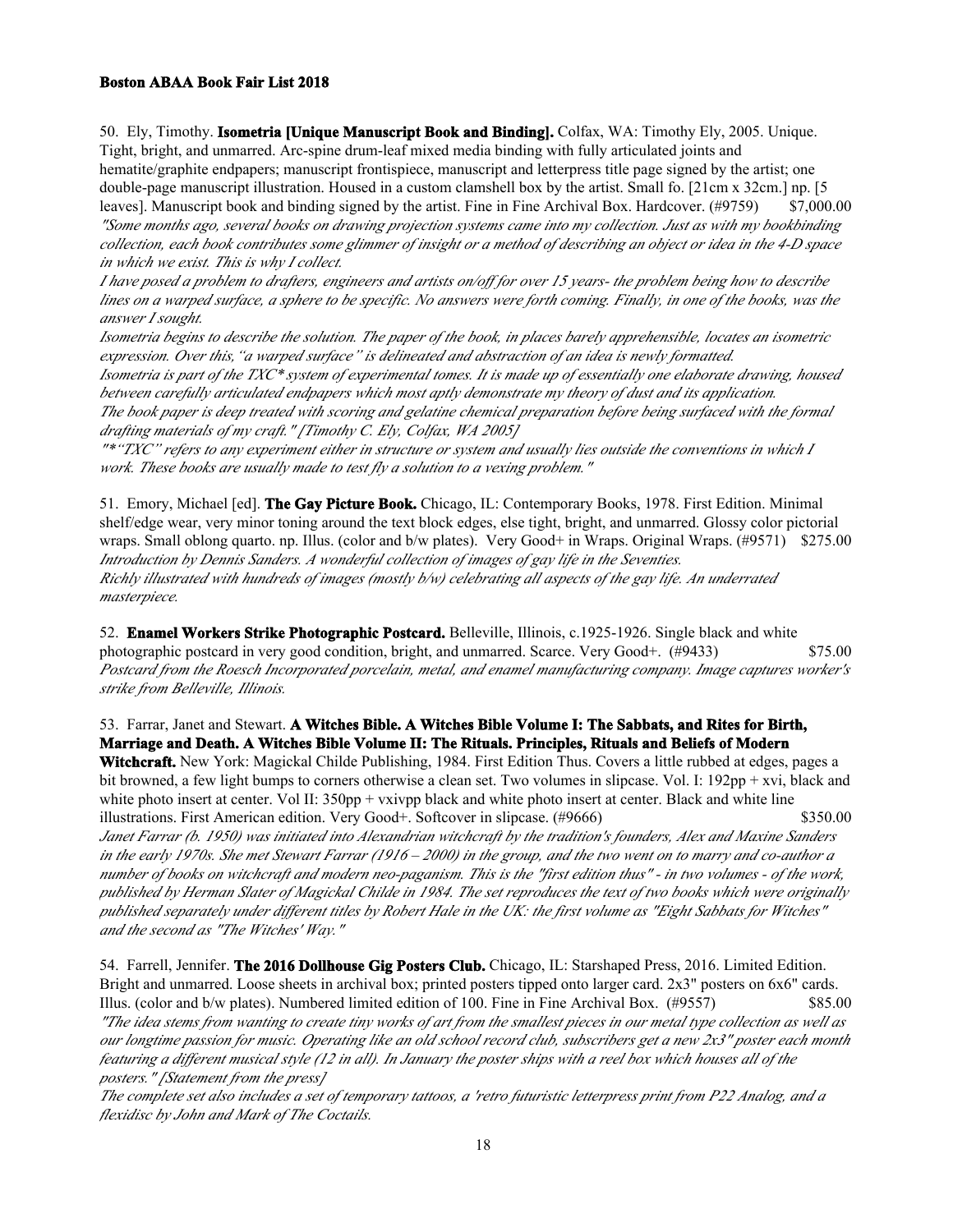55. Farrell, Jennifer. **Dance Party with the Girls of Starshaped.** Chicago, IL: Starshaped Press, 2017. Limited Edition. Tight, bright, and unmarred. Black paper wraps. Square 4to. np. Illus. (b/w plates). Signed numbered limited edition of 50. Fine. Original Wraps.  $(\text{\#9561})$  \$150.00

*"The Girls of Starshaped is a bound collection of 4 prints showcasing the subculture girls of my early years. It features a Rude Girl, Mod Girl, Good Girl and B-Girl, entirely built from modular metal type and rule. There's an additional liner notes/colophon page in the front, printed on shimmery silver paper. The prints and outside wrapper are a rich black paper made from potato starch; the girls are printed with silver and black ink." [publisher's statement] 20% of sales go direct to She Crew, an organization in Chicago promoting the next generation of ass-kicking girls. PLEASE NOTE: There are two binding options. The Bound option features all prints bound within the outer sleeve. The Unbound option includes all the prints loose within the sleeve (perfect for displaying all at once).*

56. Farrell, Jennifer. **The Well-Traveled Ampersand.** Chicago, IL: Starshaped Press, 2018. Limited Edition. Bright and unmarred. Grey paper portfolio, loose sheets. 4to. np. Illus. (color and b/w plates). Numbered limited edition of 50. Fine. Loose sheets in sleeve. (#9562) \$400.00

*The Well-Traveled Ampersand, "featuring the iconic form from popular typefaces paired with images that represent the geographic region for which they were designed. The shape of each ampersand is filled with antique metal type and ornaments in patterns as well as illustrations." [publishers statement]*

*This listing is for the completed series of 16 prints that also includes a custom printed sleeve and colophon made from images of the actual type forms.*

57. Finlay, Virgil. **Bookplate for Oswald Train [Image of witch riding a book with a broom].** c.1950. Near fine, unmounted with pencil inscription (5/19/52) in the lower right margin. Scarce, in books, hard to find loose and unmounted. Approximately 2x3" Very Good+. (#9693) \$75.00

*British born Oswald Train (1915-1988) became involved in the nascent Philadelphia Science Fiction Society in 1935, also attending the first (highly informal) Convention in 1936. A significant Small-Press publisher, he was the main figure behind Prime Press. In 1968 he founded Oswald Train: Publisher, which specialized in detective fiction.*

*Virgil Finlay (July 23, 1914 – January 18, 1971) was an American pulp fantasy, science fiction and horror illustrator. He has been called "part of the pulp magazine history ... one of the foremost contributors of original and imaginative art work for the most memorable science fiction and fantasy publications of our time." While he worked in a range of media, from gouache to oils, Finlay specialized in, and became famous for, detailed pen-and-ink drawings accomplished with abundant stippling, cross-hatching, and scratchboard techniques. Despite the very labor-intensive and time-consuming nature of his specialty, Finlay created more than 2600 works of graphic art in his 35-year career. [Biographical snippets quoted from SF-encyclopedia].*

58. Fleischauer, Louis ; Aesthetic Meat Foundation. **Flesh Art Book.** Berlin: Aesthetic Meat Front/AMF, 2014. Limited Edition. Tight, bright, and unmarred. Cased in leather 'corset' (see below). 44pp. Illus. (color and b/w plates). Fine in Fine Case. Hardcover. (#9084) \$550.00

*Limited first edition of 36, this edition is 1/36, with the trade edition cased in a custom leather 'corset' cover binding, secured by metal grommets and two leather strap loops. Leather still bears a hide scent and features a painted patina, a fire burnt treated, manipulated, and animal-like with elements cut into tails. The AMF logo is carved into the leather at the top of the cover, as well as the edition number: 1/36 on the back. Text printed on high quality matte clay coated medium weight paper. Signed by Louis Fleischauer, "Pure Kaos Against Total Control" 2016, on the opposite end papers. Includes a small archive of performance fliers for AMF [2002-2015], AMF Korsets / Fleischauer Creations marketing cards and a DVD-R of live performances, signed with a fingerprint impression and numbered 1/36. Edition is divided into several sections: Flesh Art Manifesto, Sculpted Skin (Wearable Art/AMF Korset), Rituals of Transformation, Human Instruments, Aesthetic Meat Front (Rituals + Actionism), Transformed Flesh, Interviews + Random Thoughts. Scarce copy, most editions are with private collectors, this is the last acquired copy from AMF with the leather casing and performance inclusions and also is the first numbered and sculpted edition, as well. This book is a retrospective of Aesthetic Meat Foundation, (Aesthetic Meat Front is the performance collective of the entire art and creative project of Aesthetic Meat Foundation), featuring a mix of ritual, sculpture, and wearable art. AMF performances in the United States are generally rare, but emulate the same power as Ron Athey and Einstürzende Neubauten fused with an anti-industrial complex manifesto. "Louis Fleischauer, is a sculptor, and body-artist using*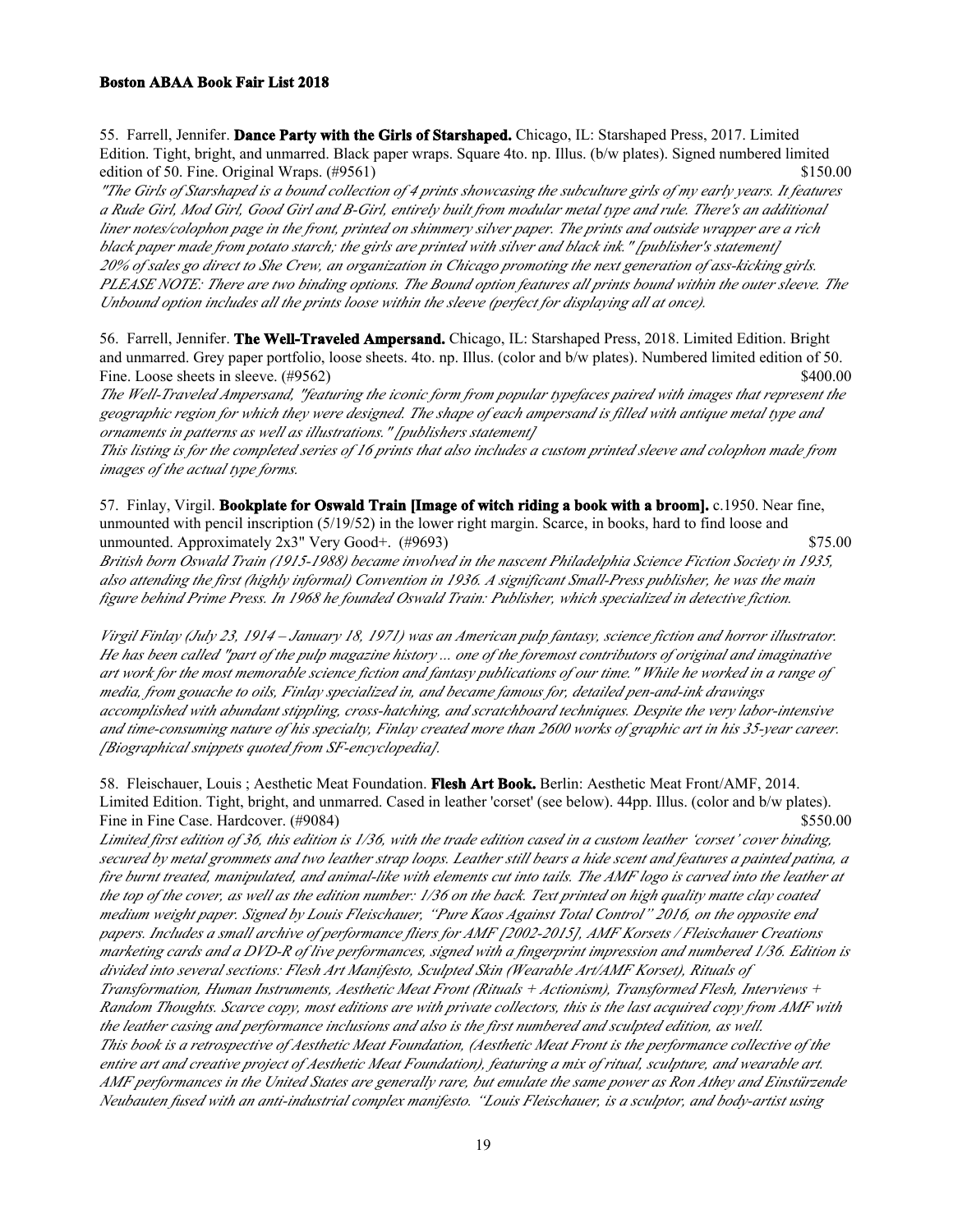*organic materials such as animal hides, bones, flowers, blood and his own skin. In his public rituals he turns humans into living sculptures and instruments, including his own body. Through a mix of agony and euphoria Louis falls into a state of trance. His sculptures are a reflection of this experience." – from the AMF biography.*

59. Fletcher, Erin [binding]. **Goose Eggs & Other Fowl Expressions [Miniature design binding].** Maryland: Rebecca Press, 1991/2014. First Edition. Tight, bright, and unmarred.Dorfner Binding; spine covered in Mauve buffalo skin; veneer covered boards with Karelian Birch veneer tabs; sewn on snakeskin tapes; silsuede fly leaf made to handmade Katie MacGregor paper; leather wrapped head- bands; hand painted edges in teal gouache mix. Book housed in a leather spine clamshell box sided up with silver book cloth; trays covered in handmade Katie MacGregor paper and lined with Silsuede; box stamped in teal with book title. 32mo [5.9x6.8x1.5cm]. Fine in Fine Archival Box. Hardcover. (#9765) \$750.00

*"This miniature book is filled with quirky adages that incorporate a variety of fowl species. The materials chosen for this binding were greatly inspired by the vibrant colors used in printing the text. The four segments of veneer make the shape of a goose egg." [artist statement]*

60. [Fox, Charles James (attrib)]. **Essay Upon Wind: With Curious Anecdotes of Eminent Peteurs.**

Potsdam/London: Office of Peter Puffendorf, nd [cira 1800]. Limited Edition. Light shelf/edge wear, hinges show minor cracking, owner bookplates, pencil notations, rebound, else tight, bright, and unmarred. Full red leather binding, five raised bands, gilt lettering, in blind decorative elements, marbled endpapers, teg, engraved frontispiece tipped in, full vellum. 8vo. 56pp. Illus. (b/w plates). Limited edition of 12 copies on vellum in addition to broader edition of 50 on paper. Near Fine. Hardcover. (#9164) \$8,500.00

*"A remarkable jeu d'esprit, in the scatalogical manner of Swift and his imitators, and persistently attributed to the eminent English politician Charles James Fox, whose good-humored dissipations were notorious. "This copy is printed on vellum; the printed notice of limitation on the verso of the title-page reads, "Of this volume fifty copies only are printed," to which an early hand has added in pencil, "on paper, and 2 on vellum." The text begins with a facetious dedication to the Lord Chancellor (Lord Thorlow): "I have heard, from several of your brother peers, that your lordship farts, without reserve, when seated upon the woolsack, in a full assembly of nobles." A following note ("anticipation") informs the curious reader that "the following singular essay was written, and published, for a considerable wager." The essay itself, called "An Essay upon Farting," is addressed to the Secretary of the Agricultural and Philosophical Societies in an unnamed place, and is dated Monteuil, December 23, 1783. There follows a mock-scholarly discussion of five kinds of exhalation, the sonorous and full-toned, or rousing fart, the double fart, the soft fizzing fart, the wet fart, and the sullen wind-bound fart. The essay is signed "Van Trump," and is followed by a short postscript, and a longer appendix, with its own fly-title, called, "After thoughts upon farting; shewing its great utility: with curious anecdotes of eminent farters." The printing history of this text is obscure. At the Pennsylvania Historical Society is what appears to be a unique copy dated 1787, with vii(1), 39 pp., "printed and sold by all the booksellers in town and country." At Harvard is another edition, called "An Essay upon Farting," with the same pagination, and curiously dated "MDCCLXXVII;" this pamphlet was printed in London for G. Ledger of Dover, "and sold by all the booksellers in town and country under the title of An Essay upon Wind." Ledger was in fact a bookseller in Dover, and his name appears in at least a dozen imprints from 1786 to 1799. Of the present edition the ESTC (01/04) records three copies (O; CU-SB, NSyU), to which OCLC adds one more (CtY, but "52 pp."), and NUC possibly a fifth (IEN). None of these is reported to be on vellum. The ESTC dates this printing ca. 1800; it is certainly no earlier, as the new-style "s" is used throughout; very likely it was produced before Fox's death in 1809. An early manuscript note on the front flyleaf reads as follows: "Of this volume written by Charles Fox for a wager, and dedicated to Lord Chancellow Thurlow, only fifty copies were printed on paper, & two upon vellum. 2312. Bohn's English Catalogue. 1829. Hibbert's sale five pounds." George Hibbert's large library was in fact sold in 1829. though I believe there were 12 copies on vellum (as we have sold to recently and know the location of at leas 3-4 in institutional clients. Inserted at the front is a portrait of Fox, dated 1798; later bookplates of Frederic R. Kirkland and Ray Norr. Kirkland was a noted collector who's collection was sold by Parke-Bernet Galleries in 1962. Norr was also a well known collector (who's bookplate was create by one of the greats of the period), though he is best known as a whistle blower in the tobacco case.*

61. Frech, Karl Hugo. **Ex Libris "Occultis" bookplate collection.** Bratislava, Slovakia, c.1922. First Edition. Collection of 12 large handpress printed "Occult" Ex-Libris bookplates, of which 8 are signed by the artist and 3 bear his address stamp on verso. Bratislava, Slovakia, 1922. Various dates (early 1920s), various sizes, ranging from 177 x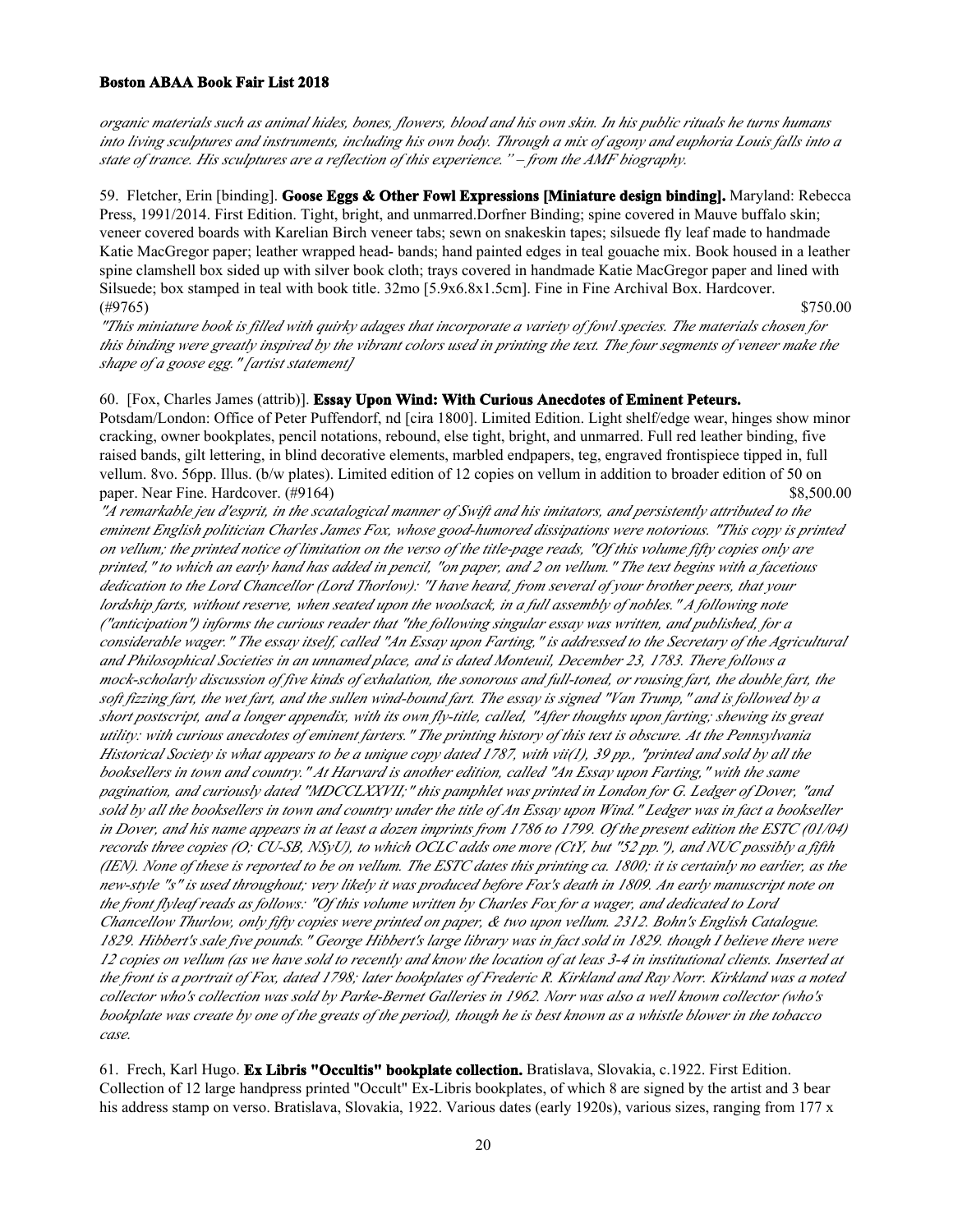140 mm down to 113 x 75 mm. Printing processes vary: some are woodblocks printed in b/w or color, another hand-colored aquatint (?); four Exlibris pasted onto green card. Very good. Unbound. Very Good+. (#9660) \$1,250.00 *Excellent series of highly original, signed Exlibris prints by painter and graphic illustrator Karl Hugo Frech, [Karl Naughty] (1883-1945). While Frech's are probably the most notable Slovakian bookplates ever produced, they remain almost completely unstudied and unknown. Frech's bookplates received numerous commissions from many important figures of Bratislava (formerly Pressburg), among them being Dr. Ovidius Faust, archivist and museum director and Karl Benyovszky. Incredibly, in bookplate scholarship, Frech's name is virtually unrecorded.*

*Frech was born in Stuttgart, Germany. He studied lithography at G.F. Schreiber Art Institute in Esslingen, and between 1903 and 1905 he attended the Academy of Applied Arts in Stuttgart, where he later worked as an illustrator and graphic artist. In 1914 he married and*

*moved to Bratislava (formerly Pressburger), where he spent most of his life. He made his living as a painter and a graphic artist; he was also member of the Pressburger Kunstverein. Although he contributed illustrations to the Pressburger Zeitung newspaper and numerous books, his exlbiris designs are particularly prolific due to the occult and esoteric themes and unusual size. While bookplates are generally reflections of the unique eccentricities of collectors, the occult themes in the art are reflected of the Occult Revival and metaphysical interest in the Art Nouveau periods. There is scarce literature published in English to support any of Frech's individual interest in the occult, however, given the time period and clients, it is possible the commissions were specific. The symbolism in the bookplates range from esoteric, Hermeticism, Eastern philosophies, Mesmerism, and astrology.*

*Frech died on 27 July 1945 while trying to escape from a camp for displaced Germans near the Austrian town of Steyr. Sadly, many of the books in Dr. Faustus' personal library, assuming with his bookplates were looted and destroyed during World War II.*

62. **Frigid Fluid Company funerary supply advertisement and invoice.** Chicago, IL, 1916. Unique. Single double-sided invoice and advertisement, unmarred and in original condition. Illustrated and annotated. Scarce and unique. Very Good+.  $(\#9400)$  \$100.00

*Frigid Fluid Company is a manufacturer of embalmers', undertakers' and cemetery supplies since 1892. The invoice includes ads and images for casket lowering devices, morgue table, viewing couch, ambulance baskets, and more notably, the Hill vice grip chin support for embalming processes.*

63. Gaffigan, Jim; Richards, Sean [binder]. **Food: A Love Story [Art Binding].** New York: Crown Archetype, 2014. First Edition. Signed by the author, else tight, bright, and unmarred. Green leather spine, red leather boards, two raised bands, leather decorative inlays, gilt lettering, marbled endpages, aeg. 8vo. 340pp. Illus. (b/w plates). Signed by author. Fine in Fine Archival Box. Hardcover. (#9574) \$2,500.00

*An unusual art binding by S. Richards, who loves food nearly as much as binding. In this case, the result is a wonderful portrait of the author as a roasted chicken.*

64. Gano, Gordon [Violent Femmes]. **Two Page MSS letter from Gordon Gano [together with] One Page MSS Lyrics.** LA, 1983. Unique. Minor toning, else bright and clean. 8.5x11" notebook paper; mss in black ink. Signed by the author. Near Fine. (#8908) \$25,000.00

*"Violent Femmes" was the debut album by Violent Femmes and one of the defining albums of the era. Recorded in July 1982, the album was released by Slash Records on vinyl in April 1983. Gordon Gano wrote most of the songs for the album while still in high school in Milwaukee Wisconsin. It was the band's most successful album going platinum eight years after its release. The album achieved what is believed to be a unique fee buy going gold, four years after release, without having made an appearance on Billboard's top 200 album chart. Rolling Stone ranked the album Number 22 on its list of the 100 Greatest Albums of All Time. [They were discovered by James Honeyman-Scott (of The Pretenders) on August 23, 1981, when the band was busking on a street corner in front of the Oriental Theatre, the Milwaukee venue that The Pretenders would be playing later that night. Chrissie Hynde invited them to play a brief acoustic set after the opening act.]*

*The letter and lyrics sheet, dated 2/23/83 and all in Gano's hand, addresses a handful of major issues to be resolved before the album release a couple months later. Notably, it includes the densely written sheet of all the song lyrics that was printed on the LP sleeve included with the debut album. The letter goes into detail regard reproduction of the sheet and addresses several other issues (e.g. the quoting of a Muddy Water's song in Gone Daddy Gone). This is the original*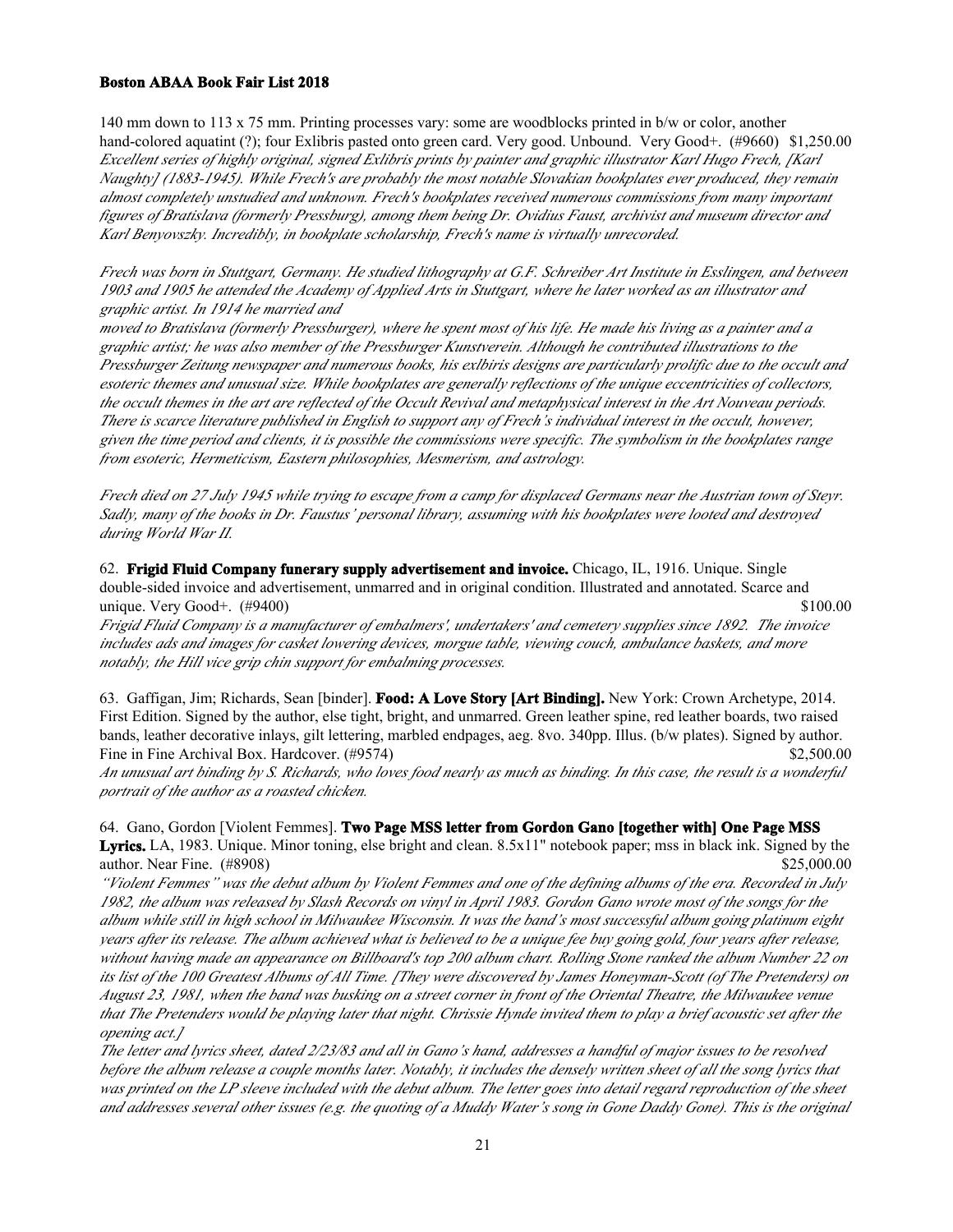*mss which launched over a million copies and helped shape a genre.*

65. Gelfand, Michael; Hannan, Rev. Father M. [foreword]; Barlow, V.N. [illus]. **The African Witch: With Particular Reference to Witchcraft Beliefs and Practice among the Shona of Rhodesia.** Edinburgh, Scotland: E. & S. Livingstone Limited, 1967. First Edition. Tight, bright, and unmarred. Minimal wear on extremities, previous owner's names on endpaper. (Dust jacket foxed slightly and some edge wear, small tear at top, not price clipped). Overall, a lovely copy in dust jacket. Bound in black cloth with gilt titling to spine. Large 8vo.  $xvi + 227$  pages. Black and white illustrations, includes frontispiece, appendices, and index. Near Fine in Very Good DJ. Hardcover. (#9534) \$175.00 *'A distillation of half a lifetime's observation by a practicing physician, and includes sections on the witch doctor in practice, the food, dietary habits, hygiene, important ceremonies and children of Shona people.'*

66. Gilman, Charlotte Perkins. **Herland; with introduction by Ann J. Lane.** New York: Pantheon Books, 1979. First Edition. Tight, bright, and unmarred. Bound in green cloth with pictorial wrappers. Octavo, 147 pages. Dustjacket with some chipped edges and bottom text block stamped. Unclipped. Some toning to pages, otherwise a fine copy in protective mylar. Contains inscription on front half-title page. Jacket collage by Joan Hall, jacket design by Louise Fili. "A Lost Feminist Utopian Novel..."--From cover. Very Good in Very Good Dustjacket. Hardcover. (#9740) \$30.00 *"The book describes an isolated society composed entirely of women, who reproduce via parthenogenesis (asexual reproduction). The result is an ideal social order: free of war, conflict, and domination. It was first published in monthly installments as a serial in 1915 in "The Forerunner," a magazine edited and written by Gilman between 1909 and 1916..."--Summary. One of the most important feminist science fiction books to be published in the early 20th century. Essential for Gilman collectors and feminist scholars.*

67. Gilman, Charlotte Perkins. **The Yellow Wall Paper.** Boston: Small, Maynard and Company, 1901. Second Edition. Rubbing to extremities, light shelf/edge wear, inscribed on the ffep, else tight, bright, and unmarred. Internally clean and fresh. Publisher's yellow decorated glazed paper covered boards titled in a rather bilious orangey red. 12mo. 55pp. Very Good. Hardcover. (#9123) \$22,500.00

#### *Inscribed to front flyleaf by the great lady herself:*

*"To Mrs. Beatrice Forbes Robertson Swinburne Hale! With Love of Charlotte Perkins Gilman. 1910" Copies of this book are rare, nice copies of the first edition that preceded it by just over a year are even rarer, and copies signed or inscribed enter a whole new realm of rare which verges on purely theoretical; three inscribed copies of the first two editions, including this one, show up in over 30 years. For a story so polarising and influential, it's pretty thin on the ground in signed or inscribed form. The story, a keystone piece of early American feminism displayed through the prism of deftly executed and unsettlingly poetic supernatural fiction, is quite simply one of the best cases for ostensibly sensationalist literature changing the world. Part eulogy for female mental health, part captivity narrative and part autobiographical depression journal. One of it's many themes (it's basically all underlying theme, it's the feminist iceberg of fin de siecle writing) is the androcentric socio-medical belief that women need rest when they should be active, enclosure when they desire freedom and lack of stimulation when they quite definitely desire more. Ms. Gilman was, to put it mildly, rather of the belief that these theories of "care" were wrong and more directed at keeping unruly women (whether for medical or other reasons) out of sight and out of mind...trapped as it were, behind everything else. Critically the story is noted for having provided an in text guide to feminist interpretation, as her protagonist struggles to arrange the "galloping pattern" of the wallpaper into something comprehensible, Gilman is suggesting that this is what women have to do on a daily basis to try and navigate a world that actively denies them the means to do so...that it ends in a descent into madness is neither surprising nor a fault in the interpreter. So, the good news is you have an early copy of the perfect storm of feminist weird tale inscribed by the late 19th century's High Priestess of Feminism. The really good news is that it's inscribed with love to Beatrice Forbes-Robertson on what I believe to be the occasion of her New York marriage to Swinburne Hale, society lawyer.*

*Beatrice was the transatlantic issue of the mighty London house of Forbes-Robertson, theatrical super family, friends of Oscar Wilde in all possible ways, revolutionaries of the stage, she was mates with royalty, blood brethren of the rich and famous from Bernhardt, to Irving, Ellen Terry, Bram Stoker, Gilbert and Sullivan and the great and powerful on both sides of the pond. Actress, activist, public speaker on Women's Suffrage, Vice President of The Actress's Franchise League (yup, a women's trade union in pre First World War America), President of The British War Relief Organisation, author of "What Women Want" and, along with Charlotte Perkins Gilman herself, a leading member of Heterodoxy (which is an incredible name on so many delicious levels); the prominent and occasionally notorious and radical feminist debating group based in Greenwich Village in the early 20th century. A hotbed of unorthodox feminist*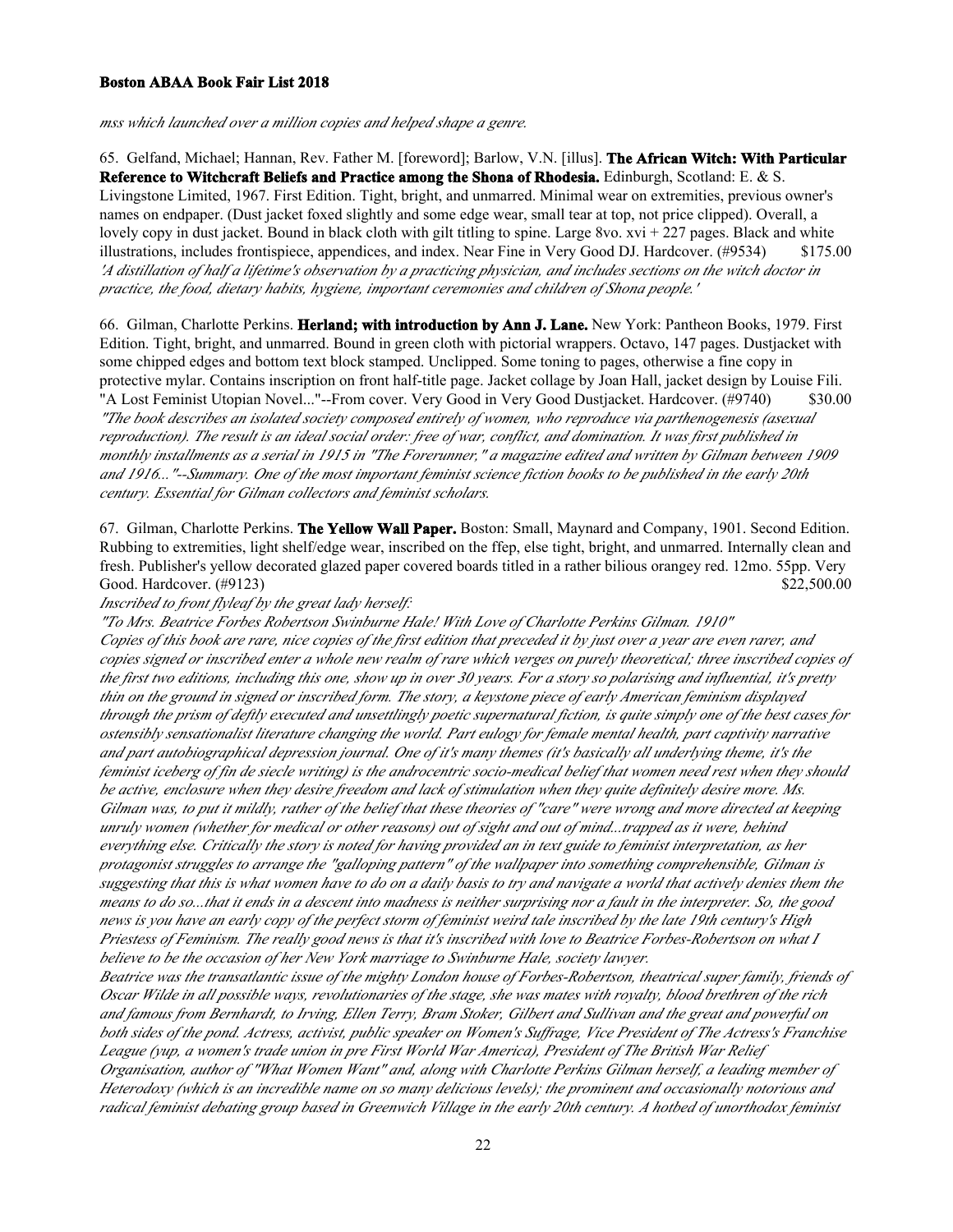*opinion and a haven for New York's lesbian and bisexual women, other members apart from Gilman and Forbes Robertson included Inez Haynes Irwin, Ida Rauh (another actress and female trade unionist, running mate of Eugene O'Neill), Susan Glaspell (the greatest woman playwright no-one has heard of), Fola La Follete (Quote of the week: "A good husband is not an adequate substitute for the ballot.") and Zona Gale, first female Pulitzer winner. I can only imagine that their meeting rooms didn't need gas or electricity, it probably just glowed out of sheer rage and intelligence, they referred to their struggle for recognition as "breaking into the human race." One of the greatest and most significant weird tales of the late 19th century, a story "not intended to drive people crazy, but to save people from being driven crazy..." inscribed by its ground-breaking feminist author, to a friend and fellow fighter for woman's suffrage on the occasion of her marriage. Beat that.*

68. Glanvill, Joseph. **Plus Ultra: or, the Progress and Advancement of Knowledge since the Days of Aristotle** In an Account of some of the most Remarkable Late Improvements of Practical, Useful Learning: To Encourage Philosophical Endeavors ... London: Printed for James Collins, 1668. First Edition. Tight, bright, and unmarred. Some minor stains, some repaired (some holes left unrepaired) marginal worm-trails, A6 repaired margin. Rebound in modern paneled calf, gilt spine title. Collation: [â ]2[-1], A-L8, M5 [Lacks imprimatur leaf [2] and ads leaf [M6]]; Pagination: [xxxiv], 8 vo, 149 pages, 5 unnumbered pages. Fine. Full Calf. (#9498) \$1,750.00 *Joseph Glanvill, also spelled Glanvil, (born 1636, Plymouth, Devon, Eng.—died Nov. 4, 1680, Bath, Somerset) was a writer, philosopher, and clergyman who believed in the delicate marriage of the scientific method, rationalism, and witchcraft. The English self-styled skeptic and apologist for the Royal Society defended the reality of witchcraft and ghosts and the preexistence of the soul. Thereby, according to some, he initiated psychical research. His Plus Ultra or the Progress and Advancement of Knowledge Since the Days of Aristotle (1668) defended the Royal Society's experimental method as religious in nature because it revealed the workings of God. Glanvill's effort to prove scientifically that witches and ghosts exist was viewed as a refutation of atheism. More over, this treatise was a testament for experimental philosopher and achievements of the modern age. The book also incensed much controversy for his radical views on scientific instrumentation, including the microscope, magnetic compass, thermostat, and the printing press, which Glanvill professed as radical vessel for disseminating knowledge and for some, however, a threatening idea. His ideas supported even the research into the supernatural, as science could explain all forms of evidence.*

## *Includes the bookplate of University of Keele, presented by C. W. Turner; early signature of Henry Richardson title.*

69. Glover, Crispin Hellion. **Concrete Inspection:** A Family Story Where a Mother Is Looking for Something & Finds It [Inscribed by Author]. Los Angeles, CA: Volcanic Eruptions, 1992. First Edition. Inscribed by author, else tight, bright and unmarred. Black cloth boards, gilt lettering and decorative elements, black endpages. 12mo. np. Illus. (color and b/w plates). Limited numbered edition, this being 12 of 1000. Fine. No DJ, as Issued.. Hardcover. (#5922) \$325.00 *Inscribed by author to Uma [Thurman]. Prior to this publication, Crispin and Uma shared the screen together in Where the Heart Is. A very handsome copy with a nice association.*

## 70. Godwin, William. **Lives of the Necromancers: Or, An Account of the Most Eminent Persons in Successive Ages, Who Have Claimed for Themselves, or To Whom had been Imputed by Others, the Exercise of Magical**

**Power.** London: Chatto and Windus, 1876. First Edition. Rebound in red pebbled quarter calf, decorative floral gilt design to spine with raised bands, modern marbled boards, marbled end papers, tight, bright and unmarred, slight bumped corners, yet text is crisp and clean, an exceptional copy. 16mo, x, 282 pages, includes decorative printer's mark and armorial bookplate of Francis Brooks. Very Good+. Quarter calf. (#9460) \$2,400.00

*William Godwin (1756-1836) was the famous radical journalist and author, husband of the feminist Mary Wollstonecraft, father-in-law of Percy Bysshe Shelley, and father of the author of "Frankenstein," Mary Wollstonecraft Shelley. Lives of the Necromancers was the final book written by Godwin and summarizes paranormal legends from western and middle eastern history. Although Scott's "Letters on Demonology and Witchcraft (1830) had prepared the public, Godwin's work was not widely reviewed. A long article, probably by David Brewster, in the "Edinburgh Review" lamented Godwin's failure to furnish 'any clue through the intellectual labyrinth of Necromancy' ... When it appeared in*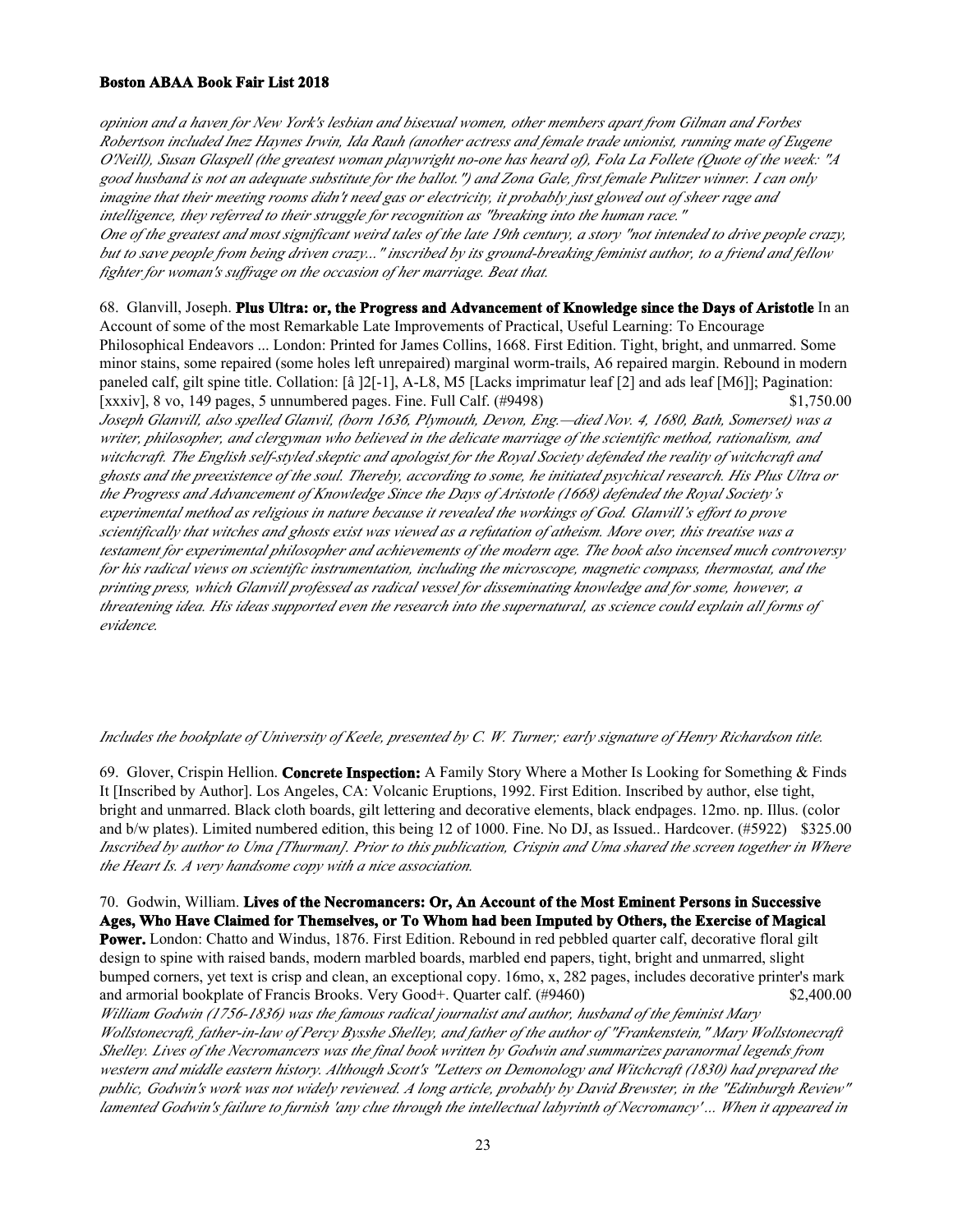*America a year later the master of the occult Edgar Allan Poe, however, took the opportunity in the "Southern Literary Messenger" to say that Godwin's name meant excellence and that his style was finished and graceful. The work was sufficiently in demand to be republished in New York... and in London in 1876." (Marshall). A definitive history of witchcraft and supernatural beliefs respectively, although critical of the Church's proceedings on the treatment of people prosecuted for witchcraft and a rationalist view of necromancy. Scarce edition rebound from the publisher's cloth.*

71. Greer, John Michael. **The Weird of Hali: Innsmouth.** Oregon: Arcane Wisdom Press, 2016. Limited Edition. Tight, bright, and unmarred. Custom bound in green faux alligator laminate cloth boards with gold foil inlay embossed Lovecraft image, smythe sewn, and signed, hand-numbered by author with hand-printed ink stamp image of H.P. Lovecraft. Colored endpapers with image of Old Ones and include high gloss print insert of Lovecraft inspired artwork. 9.5x6.25". 276pp. Limited edition of 500 copies. Fine. No DJ, as Issued. Hardcover. (#9096) \$75.00 *Cover art by Caniglia and book design by Larry Roberts. "Like every other grad student at Miskatonic University, Owen Merrill knows about the Great Old Ones, the nightmare beings out of ancient legend that H.P. Lovecraft unearthed from archaic texts and turned into icons of modern fantasy fiction. Then a chance discovery—a lost letter written by Lovecraft to fellow Weird Tales author Robert Blake—offers a glimpse into the frightful reality behind the legends, and sends Owen on a desperate quest for answers that shatters his familiar world forever.*

*As he flees across the witch-haunted Massachusetts landscape toward the mysterious seaside town of Innsmouth, Owen finds himself caught up in a secret war between the servants of the Great Old Ones and their ancient enemies, a war in which yesterday's friend may be tomorrow's foe and nothing is as it seems. The history of the world is not what he has been taught—and the tentacles reaching out for him from the shadows of a forbidden past may hold not only his one chance of escape from the terrifying forces closing around him, but the last hope of life on Earth..."(publisher's note)*

72. Griswold, Eliza; Russell Maret [designer, illustrator]; Nancy Loeber [printer, binder]. **Ovid on Climate Change** Poems by Eliza Griswold. New York: Russell Maret, 2017. Limited Edition. Handbound in original handmade brown paper wrappers, 8vo, 27 pages, printed label to backstrip, edges untrimmed, prospectus laid in, fine in original wraps. Of one hundred ten copies, this copy 23. Signed by author. As New. Original Wraps. (#9342) \$525.00 *"The text was handset in Adrian Frutiger's Meridien type, with Russell Maret's Baker type on the title page. The illustrations were spray-painted; the paper was handmade at Twinrocker Papermill." -- Colophon.*

73. Haeberle, Ron L. (photographer); Artists and Writers' Protest. **Four More Years? [Infamous 1972 Anti Vietnam War Nixon Reelection My Lai Poster].** New York: Colorcraft, Inc., 1972. First Printing. Minimal wear, else bright and clean. 25x39". Photographic image. Near Fine. (#9271) \$325.00

*"This propaganda poster was issued by artists and writers united in protest against U.S. government policies under President Richard M. Nixon, who was elected in 1968. In 1972, Nixon ran for re-election, defeating the Democrat George McGovern. The Nixon campaign slogan was "Four More Years." This poster subverts the slogan, asking instead whether Americans really wanted four more years of Nixon presidency. Printed over Ron L. Haeberle's well-known and disturbing image of the My Lai massacre in Vietnam, the message creates a stark association between controversial American foreign policy and savage brutality. The image supplies its own answer to the leading question, implying that four more years under Nixon's administration could lead to further violence and subjugation. Later in 1972, Nixon's Watergate scandal emerged, eventually forcing the President to resign." (V&A description) A very handsome copy of a remarkably strong piece of political commentary/protest.*

74. Hall, Manly. **The Story of Astrology: The Belief in the Stars as a Factor in Human Progress.** Los Angeles, CA: The Phoenix Press, 1933. First Edition. Tight, bright, and unmarred in original dustjacket. Although intact, dustjacket has some tears, missing part of cover bookjacket, hinge paper repaired, otherwise title legible and text block clean. Bound in blue buckram with gilt lettering to spine. 12mo., 155 pages, 3 unnumbered leaves of plates, illustrations. Near Fine in Very Good Dustjacket. Cloth. (#9500) \$325.00

*Occultist and light aura theorist Manly Hall describes planetary influence is a factor in history, religion, philosophy, and science. He deals with astrology among the ancient Chinese and the Hindus (here he includes the Horoscope of Rama on page 57); He proceeds to show how it was understood by the Romans, the Aztecs and other ancient peoples in the evolutionary process. Scarce in dustjacket. Includes the bookplate of "Hyde" [speculated as Laurence Kaye Hyde, esoteric book collector].*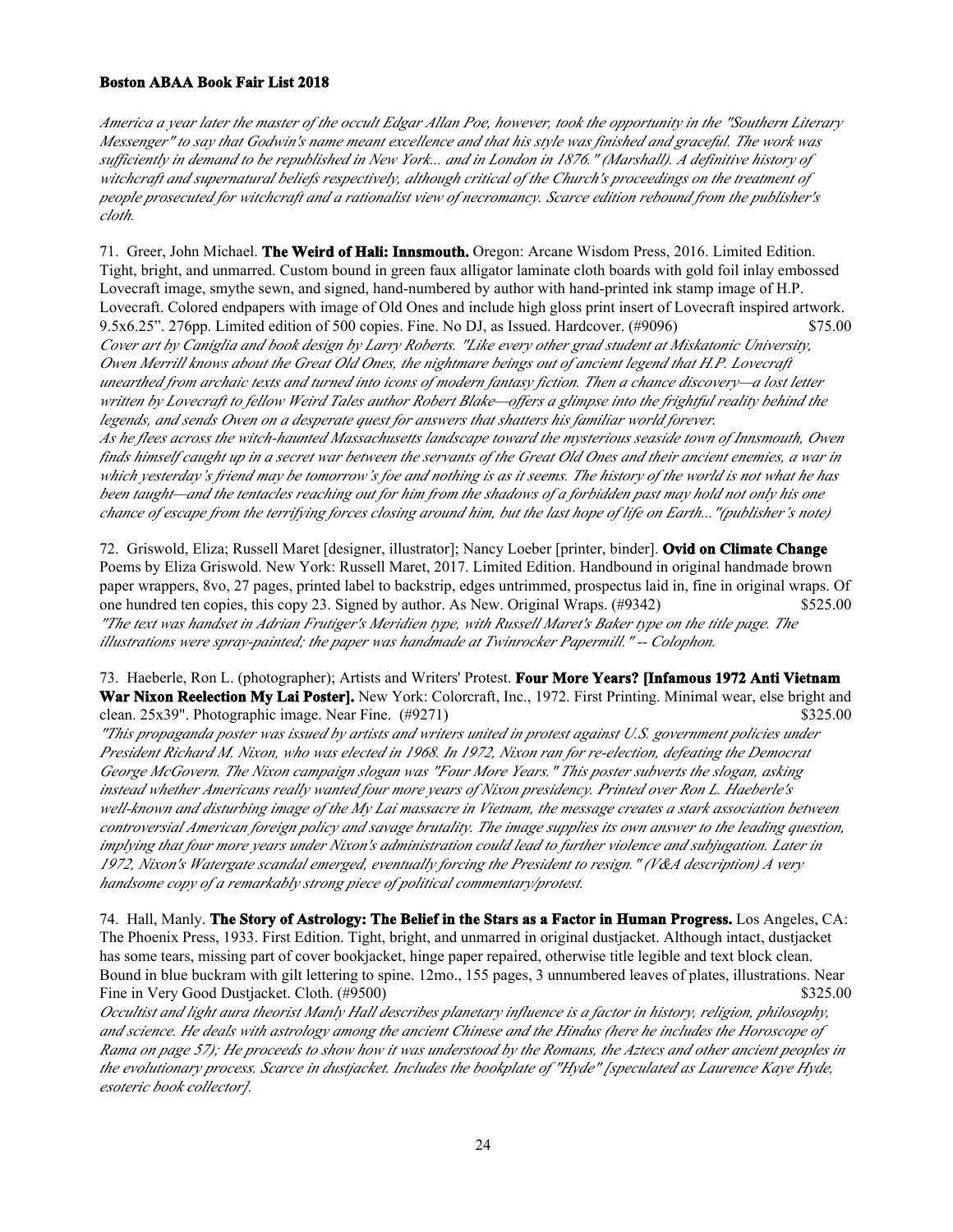75. Hammond, Jane; Rubinstein, Raphael, et al. **Be Zany, Poised Harpists / Be Blue, Little Sparrows.** New York: Dieu Donné Papermill, Inc., 2002. Limited Edition. Tight, bright, and unmarred. Collaged covers composed of hand-cut paper and string, with translucent paper overlaid onto boards; contents variously letterpressed, photo-copied, and digitally printed, with die-cut chapter covers and various inserts; matching slipcase in gold silk. 4to. np. Illus. (color and b/w plates). Numbered limited edition, this being 15 of 17 Artists Proofs in addition to the 30 of the Standard edition for a total of 47 copies. Fine in Fine Slipcase. Hardcover. (#9178) \$6,500.00 \$6,500.00

*An artist book with poems by Raphael Rubinstein. "Each book cover is a one-of-a-kind handmade paper collage created by the artist in the papermaking studio, assisted by Susan Gosin and Mina Takahashi. The white cotton text paper and colored abaca chapter covers were handmade at Dieu Donne Papermill. The circles in the chapter covers were die-cut by hand. Carol Joyce bound the edition and slipcase each book in one of four colors of raw Indian silk to match the colored chapter covers. The text is letterpress printed in Avenir types by Ruth Lingen." (from the colophon). OCLC finds 5 copies only (Getty, U.Minnesotta, U.Wisconsin, U.Washington, BNF); we find 2 additional copies at the Met and MoMA.*

76. Harrison, W.H. [William Henry]. **Mother Shipton Investigated.** London: W.H. Harrison, 1881. First Edition. Tight, bright, and unmarred. Light rubbing to extremities, otherwise a very good copy. Bound in blue cloth with royal blue endpapers, gilt titling. 64 pages, with 2 unnumbered leaves of plates. Illustrations. Scarce. Very Good+. Hardcover. (#9754) \$225.00

*Ursula Southeil, better known as Mother Shipton, is said to have been an English soothsayer and prophetess. The first publication of her prophecies, which did not appear until 1641, eighty years after her reported death, contained a number of mainly regional predictions, but only two prophetic verses – neither of which foretold the End of the World, despite widespread assumptions to that effect. One of the most notable editions of her prophecies was published in 1684. It states that she was born in Knaresborough, Yorkshire, in a cave now known as Mother Shipton's Cave which, along with the Petrifying Well and associated parkland.*

*This essay about Mother Shipton is a synopsis of the text of the earliest Mother Shipton prophecies, which primarily concern events from the reign of Henry the Eighth and a critical analysis and scrutiny of her existence. While much scholarship is doubtful of her actual existence, her status as a folklore emblem connects perception and participatory culture within witchcraft history. She is also an empathetic character in the 17th century to challenge class and privilege by reimagining power at the hands of a woman. There is also considerable thought of the likeness and influence of Mother Shipton to the Punch and Judy characters of the 18th century.*

77. Harwood-Jones, Markus/Star. **Confessions of A Teenage Transexual Whore [Complete in Ten Parts].** Toronto: Self, nd [circa 2010-2012]. First Thus. Tight, bright, and unmarred. Taped bindings over printed paper wraps, color inkjet reproductions. 8vo. Var. pag. Illus. Near Fine in Wraps. Original Wraps. (#9294) \$145.00 *"A 10-part zine series telling Star's short stories of survival sex work over the course of two years." [From the author]*

78. Henningham, David. **An Unknown Soldier.** London: Henningham Family Press, 2011. Deluxe Limited Edition. Bright and unmarred. Screen-printed wooden box, loose printed sheet, bound pamphlet. Oblong 8vo. Illus. (b/w plates). Edition of 30 (first 10 are in screenprinted oblique wooden box including 13 screenprints and two pamphlets) Fine in Fine Box. Mixed Forms.  $(\#9426)$  \$1,250.00

*"Henningham's mordant wit and avant-garde flair is part of another poetic tradition stretching back to Wyndham Lewis, Ezra Pound and the Dada pranksters of Zurich, although the first truly modernist treatment of the conflict in English emerged only in 1937 with the publication of David Jones's In Parenthesis." – David Collard, The Times Literary Supplement*

*"Scientists have recently identified First World War casualties using saliva gleaned from the postage stamps on their letters home. Samples taken from their teeth, cross-referenced with a simple swab taken from living relatives, are also identifying soldiers' remains. These events mean that DNA technology has unintentionally transformed the memorial to the Unknown Soldier in Westminster Abbey forever. This unidentified casualty was greeted by thousands of mourners in 1920, aware that he might be their loved-one, and that in his anonymity he stood for all of the lost. For these mourners he represented the hubris of industrial war, which has destructive power beyond our comprehension as the phrase 'Known Unto God' testifies. Yet now, thanks to DNA science, he can be known to us again, which means he is the only soldier we would deliberately refrain from identifying.*

*Does this mean that the Unknown Soldier has become a symbol for our failure to learn from the past? Do rituals of*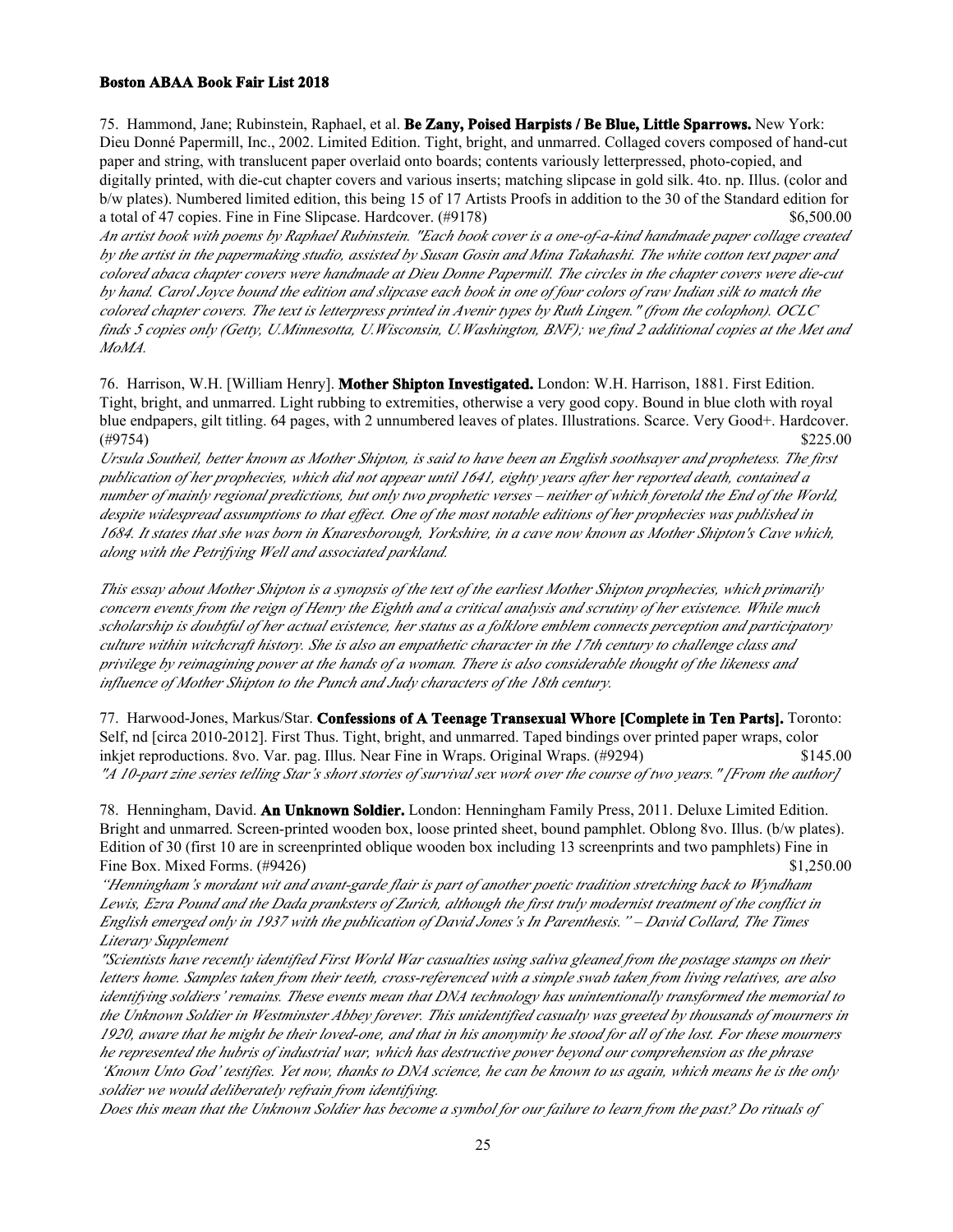*Remembrance actually enable us to forget? The million that marched through Westminster in 2003 to protest against the proposed Iraq War may well agree with that. Yet nobody is exempt from the difficulties and ironies that surround Remembrance. The politicians who lead us in Remembrance rites seem to be the first to forget. Often the rough sleepers who are shifted from the pavements before the parade takes place are, in fact, veterans. And there are people who cannot forget even if they want to, caring as they do for the wounded and missing their dead. These Unknown Soldiers continue to be a 'regiment of warning' stationed all around the world.*

*Military technology was not the only thing that caused the First World War to become so destructive. Such a vast body of men could not have been collected without advances in print technology and propaganda. In the light of this, Henningham Family Press created An Unknown Soldier in the form of printed poetry. Our generation only has third-hand knowledge of the First World War. The text of An Unknown Soldier includes many anecdotes passed down through the family, but many horrors were never put into words. There is a void at the heart of these stories like no-man's land itself. Therefore the poem is interrupted by distorted letter forms that cut through the page like trenches in a battlefield. They allude to the dazzle camouflage created by Modernist artists like Edward Wadsworth. This was a war that artists of every stripe were a part of, from Kipling to Wyndham Lewis via the Artist Rifles. These screenprints shout dumbly from the wall. If only all propaganda were this difficult to read.*

*An Unknown Soldier is composed of three documents housed in an oblique wooden box. It begins with a book containing a screenprinted poem of instruction, Preparatory Oratory, which satirises official Remembrance with a voice like the bastard-child of BLAST and The Book of Common Prayer.*

*The second part is a screenprinted text of thirteen panels. This body of text is An Unknown Soldier himself. His dialect is from no-man's-land, it is corrupted, the conjunctions decaying to leave the more solid vocabulary like disjointed bones. The lines of poetry never make it to the other side of the page, it is typeset like a body superimposed on a battlefield. The position of the stanzas on the wall reflects the human frame like a mirror. The poem has a head, a footnote and the phrase 'Red Giant' where his heart used to be. Yet the poem also resembles a network of trenches seen from the sky, and the soldier takes the reader on a walk through 'The Capital' at his belly, then to 'The Nobiskrug' in his stomach, which is the tavern on the road to hell. This is where he spent the ferryman's wages. Then on to the 'Semen's Mission', where we hear about a lost generation, and finally the 'Labour Exchange' where Miners exchanged pits for trenches for a period.*

*Part three, Funeral, March, is a triptych of verses that reflect on the author's family on the home front and in peacetime, bound as a small Order of Service. It concludes with an affirmation of enduring hope in technology; the tale of Grandad Jack, a veteran, making a copying machine. [artist statement]*

79. Hopkins, Blair. **All in a Day's [Sex] Work.** Elmwood Park, NJ: G&H SoHo, 2017. Second Printing. Tight, bright, and unmarred. Color pictorial boards, no dust jacket, as issued. 8vo. 208pp, incl. 29 pp color photo reproductions. Signed by the author. As New. Hardcover.  $(\text{\#9546})$  \$45.00 \$45.00

*First printing consisted of 12 copies in wraps, really done as a proof of concept/limited edition. This is, effectively, the first trade edition. Blair spent 3 years traveling around the country photographing and interviewing sex workers...this is the embodiment of that work. She leverages a variety of short, pointed questions to explore the day to day life of those who work in in the too-often marginalized world of sex work.*

80. Hopkins, Gerard Manley. **Poems [Art Binding].** London: Folio Society, 1974/1977 [Binding 1981]. Second Printing/Unique Binding. Hint of glue staining at rfep, else tight, bright and unmarred. Traditional full leather binding in emerald green Niger goatskin; geometric tooling across full cover in gilt and black; worked silk headbands, teg; endpapers in Japanese tissue over purple paste papers by the binder. Purple cloth rounded spine slipcase and sleeve, sleeve lined with felt, green leather spine label, gilt lettering. Small 8vo. 163pp. Illus. (b/w plates). Index. Fine in Fine Custom Slipcase. Full Leather. (#5458) \$1,500.00

*Art binding by Julie H.B. Stackpole, a fine hand bookbinder based in mid-coast Maine. After getting a BA at Kirkland College, Julie Beinecke Stackpole studied bookbinding with Kathryn Gerlach in Vermont, in Ascona Switzerland, at the Camberwell School of Arts & Crafts in London, and with Roger Powell in England. She established her studio, the Merlicorn Bindery, on Nantucket in 1975, which she moved to Maine in 1985. She specializes in one-of-a-kind creative fine binding, all aspects of rare book restoration, and general hand bookbinding. A elegant example of this binder's earlier work.*

81. **Human Be In. Timothy Leary and Friends. A Gathering of The Tribes.** Berkley Bonapart, 1967. #24 POW. Bright and clean. 14x20 Fine.. (#3807) \$275.00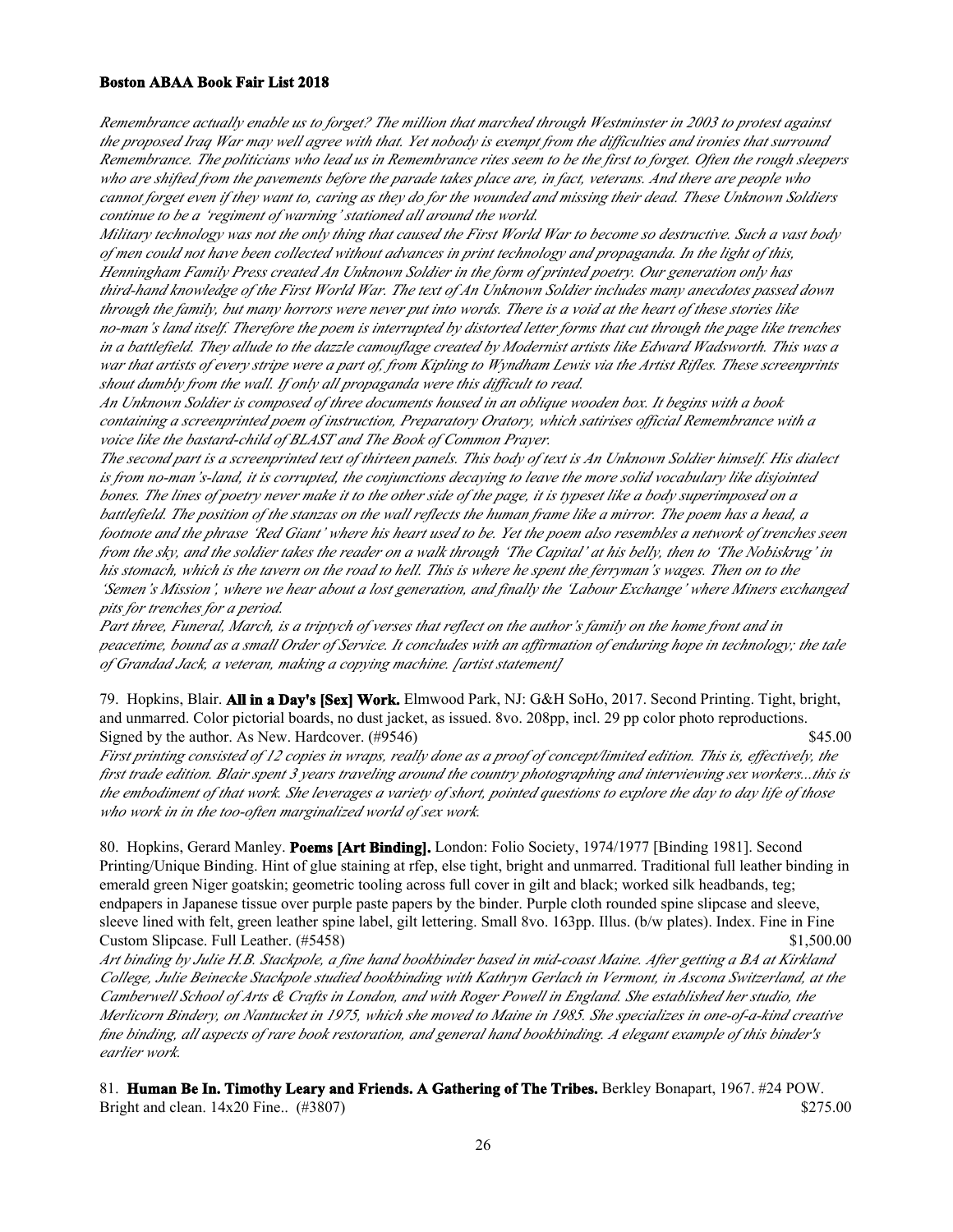*Renowned Leary event...a beautiful copy.*

82. Ingalese, Isabella. **Mata the Magician: a Romance of the New Era.** New York: Occult Book Concern, 1901. Third Edition. Tight, bright, and unmarred. Some wear to extremities and covers, small split on rear spine. Slightly foxed endpapers, and a few pages due to newsprint insert, few rough pages, untrimmed edges, otherwise a very good copy. Bound in green publisher's cloth with gilt lettering and decorative elements. 23 cm. 183 pages + advertisements. Very Good. Cloth. (#9582) \$325.00

*Occult novel set in upstate New York in the 1830s "of a woman, Mata Bennet, with healing and other supernatural powers." - Locke, A Spectrum of Fantasy, p. 121. Isabella and Richard Ingalese (born 1862 and 1854) lived originally in New York City before 1910. Isabella was occupied full time as a psychic, healer and teacher, and her husband was a lawyer. In addition, they were also avid students of the "New Thought." Their alchemical work producing the Red and White Philosopher's Stones is even more fascinating. Scarce in any edition.*

83. [Ireland; UVF]. **Bravo, Ulster Volunteers [3 Postcards Celebrating UVF/Larne gun-running].** Ireland, nd.. First Printing. Two show minor edge wear, else bright and clean; one was mailed, shows creases, closed tear, writing at rear, stamp, else bright. 3"x5". Illus. (b/w plates). Very Good/Good. (#9141) \$250.00

*Three uncommon postcards with engravings of the secret operation of 24-25 April, 1914, in Larne. "The Larne gun-running was a major gun smuggling operation organised in April 1914 in Ireland by Major Frederick H. Crawford and Captain Wilfrid Spender for the Ulster Unionist Council to equip the Ulster Volunteer Force. The operation involved the smuggling of almost 25,000 rifles and between 3 and 5 million rounds of ammunition from the German Empire, with the shipments landing in Larne, Donaghadee, and Bangor in the early hours between Friday 24 and Saturday 25 April 1914. The Larne gun-running may have been the first time in history that motor-vehicles were used "on a large scale for a military-purpose, and with striking success"." The true significance of the operation for the Unionist movement is debatable, but it remains a matter of pride and an example of heroism. It did provoke a response of more direct significance, when Erskine Childers organized the Howth gun running of June 1914. The 900 guns that he brought into County Dublin were subsequently used in the 1916 Easter Rising and Home Rule ceased to be a matter of debate. One card is used, bearing George V stamp.*

84. James, Margo St. [Prostitution]. **SWAC & WAC Present Margo St. James: Ex-Prostitute/Activist & founder of The International Committee for Prostitutes' Rights & Coyote.** San Francisco, CA: Sex Workers' Action Coalition & Women's Action Coalition, 1993. First Printing. Bright and unmarred. Orange 8.5x11' with black ink. Photo of Margo St. James. Fine. Broadside. (#9690) \$175.00 *A benefit for a coalition organized to address the needs and welfare of street prostitutes in San Francisco. Not in*

*OCLC.*

85. Janezic, Alexandra. **One Hundred & Twenty-four Dis/Satisfied Women.** Iowa City: Alexandra Janezic, 2017. Limited Edition. Tight, bright, and unmarred. Printed paper boards, sewn signatures, red endpages, printed in red and black. Numbered limited edition of 40. Oblong 12mo. np. Fine. No DJ, as Issued. Hardcover. (#9249) \$250.00 *Concrete poetry and women' s rights and equality inspired artist book. Feminist think piece with thoughtful text forms. "This book is based on a study of 124 women stenographers by psychologist Margaret Sidney Quayle, using pieces of text from the following titles..." [from the colophon]*

86. Janezic, Alexandra. **Punctuated Weaving.** Alexandra Janezic, 2015. Limited Edition. Bright and unmarred. Loose sheets, red cloth drop spine archival box; hand set metal type, letterpress title page and epigraph by Robert Lax. Numbered limited edition of 25. Fine in Fine Archival Box. Hardcover. (#9179) \$800.00

*Punctuated Weaving is a suite of five letterpress sheets by Alexandra Janezic. Inspired by the process of weaving, each print is composed of individual lines of punctuation repeated to create a sense of woven work, textually. "Punctuated Weaving looks to imbue letterpress printing with a meditative property, to make a 'drawing' of the physical time spent printing. Static lines of metal type are constructed to create images imitating the irregularities of fabric. The prints serve as a timeline of the artist's decisions and movements, emphasizing the repetition involved in creating a series of multiples."*

*Each line of type is printed individually, thus each sheet in the series required at least 40 press runs. All aspects of design and construction of the piece were performed by the artist (i.e. designing, printing, binding). Columbia Rare Book & Manuscript Library Purchase Award.*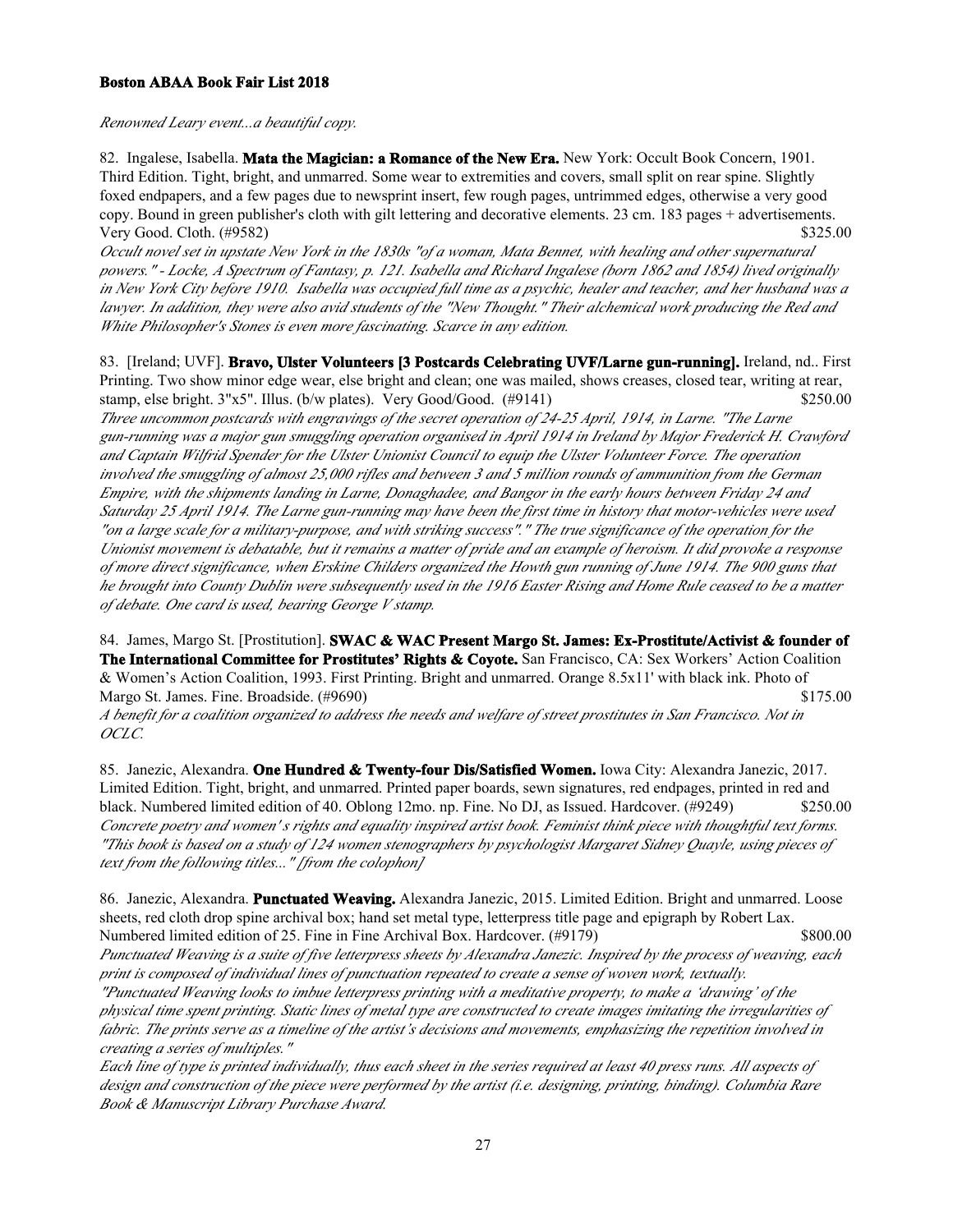*"Alexandra Janezic is a visual artist and letterpress printer. Her letterpress work focuses on the intersection between text and image using metal typefaces. Her most recent work is a series of letterpress printed punctuation 'weavings,' reminiscent of the warp and weft in woven textiles. She received a Bachelor of Fine Arts degree from Kansas State University and her Masters of Fine Arts degree in Book Arts from the University of Iowa. She currently resides in Iowa City, Iowa." (from the artist)*

87. Johnson, F.M. [photographer]. **"Treed Coon, or His First Photograph" Advertisement Trade Card.** Hartford, Conn.: F.M. Johnson studio, [c. 1910-1920]. Printed photographic advertisement trade card in good condition, shows some age wear. Sepia toned. Very Good+. (#9432) \$75.00

*From the studio of F.M. Johnson, leading artist in photography and general portraiture -- Verso. Image shows young black child in front of a tree, title suggests racial insensitive time period. Photo by E.N.S.*

88. Kelley, Alton; Mouse, Stanley. **The Cosmic Car Show:** A Benefit for Delano Grape Strikers. San Francisco, CA: Bindweed Press, 1967. First Printing. Bright and clean. Poster. 17"x23" Color illustration. Signed by artists. Fine. (#3056) \$450.00

*Performers include Charlie Musselwhite; The Southside Sound System; Mt. Rushmore; Mother Earth; Second Coming; Pyewacket. A pristine copy of this early and exceptional beautiful show posters. Signed at the bottom by both Kelley and Mouse (with his running mouse).*

89. Kelm, Dan. **Templum Elementorum (Sanctuary of the Elements).** Northampton, MA: Dan Kelm, 1994 [2018]. Limited Edition. Bright and unmarred. Complex structure: glass cylinders, six-inch diameter by six and twelve inches high; base, twenty-two-inch diameter materials: paper and paper board; stainless steel wire; brass sheet, channel, and tubing; thread; lead; copper sheet and foil; tin; iron; borosilicate glass; wood; acrylic paint; solder; felt; gold leaf; patina solution; LED light panels; latex saturated felt; acrylic sheet production methods: wire edge binding; sandblasting; patination; stenciling; painting; spattering; gilding; soldering; letterpress and laser printing; laser etching and cutting. np. Illus. Edition of five book sculptures. Fine in Fine Case. (#9530) \$17,500.00

*The creation of Templum Elementorum (Sanctuary of the Elements) was initiated by an invitation in 1995 to produce a book for the Smithsonian Institution Library exhibition Science and the Artist's Book. Inspired by Biringuccio's De la pirotechnia (On working with fire), first published in 1540, Templum Elementorum is a stylized version of the alchemical furnace known as the Tower of Athanor, as pictured in Biringuccio's book. "Athanor" refers to the "undying" fire which is achieved by the use of the self-feeding fuel hopper at the center of the furnace.*

*Kelm created a book sculpture comprised of four glass cylinders and metal bindings — one for each of the elements. Together they represent a furnace within which the four alchemical elements are operating — earth bath, water bath, air furnace, and fire box. Colors, symbols, words, and metals contained on the cylinders and in the bindings all correspond to the four elements: Earth, Water, Air, and Fire. The metal bindings open to reveal a pop-up decorated with the symbol for the element to which it corresponds, and contain text panels that carry the "voice" of the alchemical element, for example, "I am Earth. . . ." The metal bindings slide into their glass cylinders and are displayed upright.*

*The various pieces of the sculpture are housed in a wooden crate and wrapped in cloth the color of which designates its particular element. The four borosilicate glass cylinders sit on a circular eld twenty-two inches in diameter (placed either on a black felt circle or a lit base). The twelve- inch-tall cylinder represents the main fire box, so is located at the center. Surrounding it are the three short cylinders representing (clockwise and evenly spaced) the air bath, water bath, and earth bath. The cylinders contain their corresponding books.*

*The text is largely based on The Cipher of the Elements by Taz Sibley (used with permission), compiled by Greta Sibley with additional material from Kelm.*

*The pair of pages revealed on opening one of the books refers to the materials and processes used in fabricating the book sculpture. The alchemical symbols on the left correspond to the English words on the right. earth/terra book: "Sand, Earth, Flux, Borax, Fire" refer to materials and the process used in the making of borosilicate glass — the glass cylinders. The production of the glass is paired with the Earth/Terra book because it is solid in nature, reflecting the character of Earth.*

*water /aqua book: "Spirit of Copper, Water, Wood, Brass, Copper Splints" refer to the process of patinating the brass covers. Patination is featured in the Water/Aqua book because it is a liquid process.*

*air/aerbook: "Glass, Aqua Regia, Earth, Pulverize, Air" refer to ways to etch glass (in this case, sand blasting). Sand blasting is paired with the Air/Aer book because it involves propelling solid particles with gaseous Air.*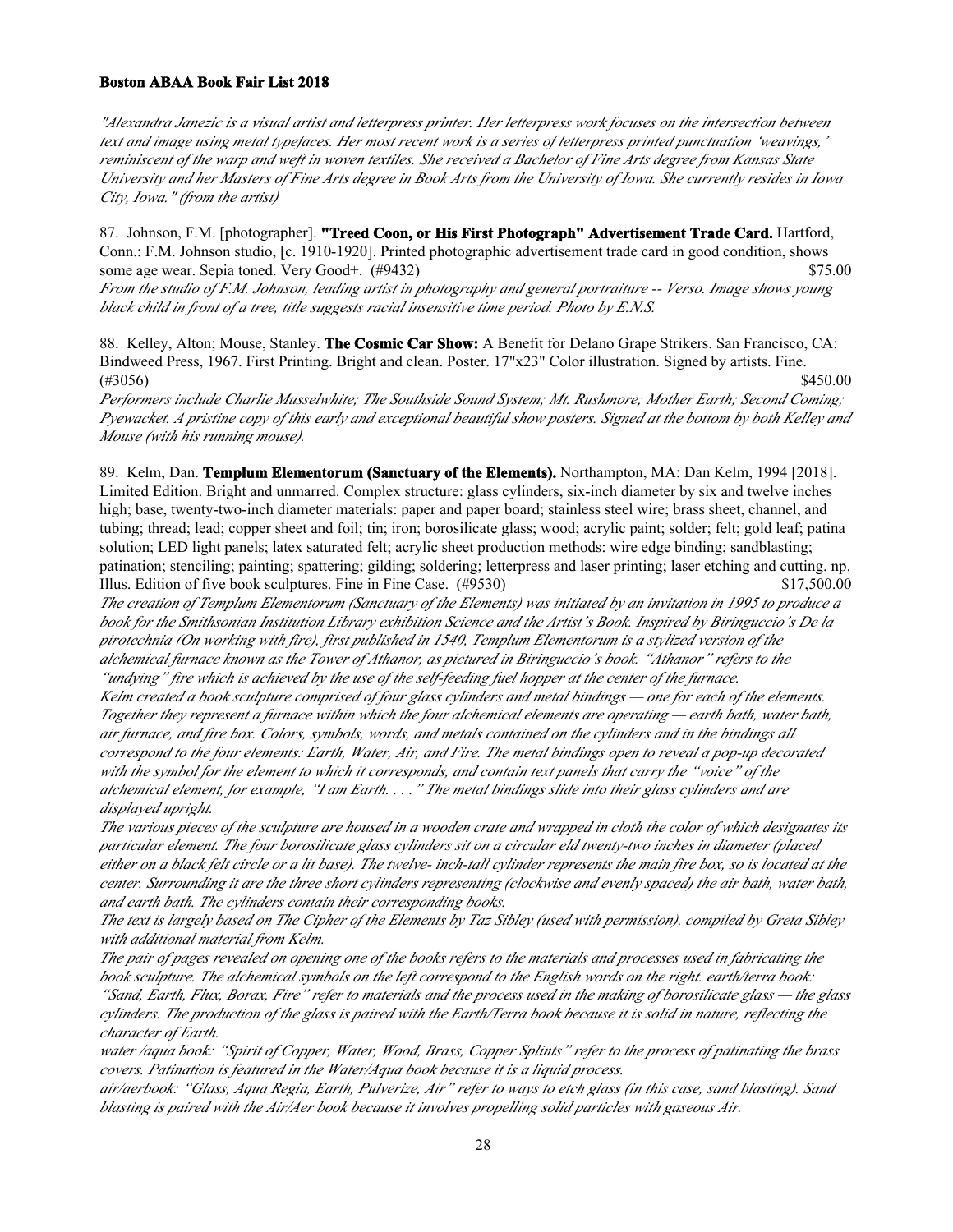*fire/ignisbook: "Tin, Antimony, Fire, Flux, Copper" refer to soldering the copper and brass structure formed around the glass cylinders. Soldering is featured in the Fire/Ignis book because it is a heat process. The elements act through the substance of our bodies and of material existence. The planets shape our psyches and choreograph the universal dance of transformation. —Taz Sibley [Artist statement]*

*Created by Daniel E. Kelm with the assistance of Greta D. Sibley, Taz Sibley, Lynn Latimer, D. Christopher Lenaerts, Erin Clay Nelson, Amy Borezo, and other mechanics at the Wide Awake Garage. Text printed letterpress by Art Larson, Horton Tank Graphics, from photopolymer plates made by Boxcar Press.*

# 90. Kendall, E. Otis. **Atlas of the Heavens: Showing the Places of the Principal Stars, Clusters, and Nebulae,**

**Designed to Accompany the Uranography; or, A Description of the Heavens.** Philadelphia: E. H. Butler, 1846. First Edition Thus. Moderate shelf wear, moderate toning to boards, some loss to surface treatment at board edges, linen spine professionally repaired, flaw/discoloration at rear pastedown, minor toning to textblock, else tight, bright, and unmarred. Dark brown linen spine, brown paper boards, black ink lettering and decorative elements. np. Illus. (cyanotype prints). Very Good. Hardcover. (#9544) \$525.00

*18 full or double page prints, in rich, dark cyanotype. The first edition, 1845, included 12 plates and printed b/w and then hand colored. This edition was the first that expanded the number of prints and switched to cyanotype as the print process. This edition was widely republished in subsequent years. Uncommon in any condition, quite scarce in as presentable condition as found here.*

91. Keneally, Zebadiah. **Lunch is Very Important: All the Secrets to Life You Never Knew You Knew.** HamburgerVampire, 2014. First Printing. Bright and clean. Printed cards; matching box. 5x3.5" np. Illus. (b/w plates). Fine. Loose Cards. (#9169) \$225.00

*Artist Zebadiah Keneally's unique Tarot deck as used in his performance of Hamburger Vampire. An 'appropriated deck', Keneally went through a tarot deck and executed a drawing 'in response' to each card...creating this deck.*

92. Kent, Rockwell; Colin Urbina [binder]. **Voyaging Southward from the Strait of Magellan [Art Binding].** New York: Grosset and Dunlap, 1924/1968. Revised Edition. Tight, bright, and unmarred. Blue goatskin, various colored goatskin onlays, teak inlays, grain manipulation, hand sewn silk endbands, marbled endpapers, blind tooling. 4to. Fine in Fine Archival Box. Hardcover. (#9165)  $$2,250.00$ 

*"Kent's account of refitting a boat and the difficult journey he has at the southern tip of south america is beautifully illustrated in his trademark style. The binding design is meant to evoke both the rigging on a sailboat and the heading lines on older navigational charts. The golden ratio and the book's structure are used to generate the geometry. The leather onlays and grain manipulation are patterned after the changing colors of the ocean and the wood inlays are teak, a wood used in shipbuilding for millennia. Growing up as a sailor I knew I wanted to sew this book on raised cords, which is so reminiscent of sailing not just in the sense of ropes and rigging, but also in the very act of sewing a book on a traditional wooden sewing frame, which creaks with tension like a mast. The lines on the covers are anchored by those raised cords, bringing part of the structure of the book into the decoration. Sailing from one port to another can be, for a large part of the time, very boring, and it gave me a long time to look and marvel at the water all around, and the changing patterns of wind lines and waves. This book is inspired by that nature and forces that are only apparent to human sight when they act upon something else." [Artists statement]*

93. Kenyon, Theda; illustrations by [William Siegel]. **Witches Still Live: A Study of the Black Art To-day.** London: Rider & Co., 1931. First UK edition. Tight and bright. Hint of rubbing to extremities, a few faint pale marks to buckram, and a slight ripple to buckram due to moisture. Page edges slightly foxed, pencil notations and annotations scattered through text. Overall, an outwardly visibly lovely copy. No dust jacket, presumably as issued? Original blind ruled black cloth with gilt titling to spine, bibliography and index. Octavo. 285 pages. Illustrations throughout. Very Good+. Hardcover. (#9535) \$225.00

*Theda Kenyon, born on September 19, 1894, in New York, enjoyed a long life as a writer and lecturer. Although she was the daughter of an Episcopal priest and theologian, she is best known today for authoring a book on witches. And though her first name is an anagram for "death," she lived for over a century. An underrated, but surprisingly comprehensive and well-researched account. Early witchcraft work authored by a women, which topically is scarce.*

94. Ketelhodt, Ines von. **farbwechsel [Color Change] [Complete in Six Volumes].** Flörsheim/Main: Ketelhodt, 2011-13. Limited Edition. Tight, bright, and unmarred. Quarterbound, cloth spines and printed paper boards (white,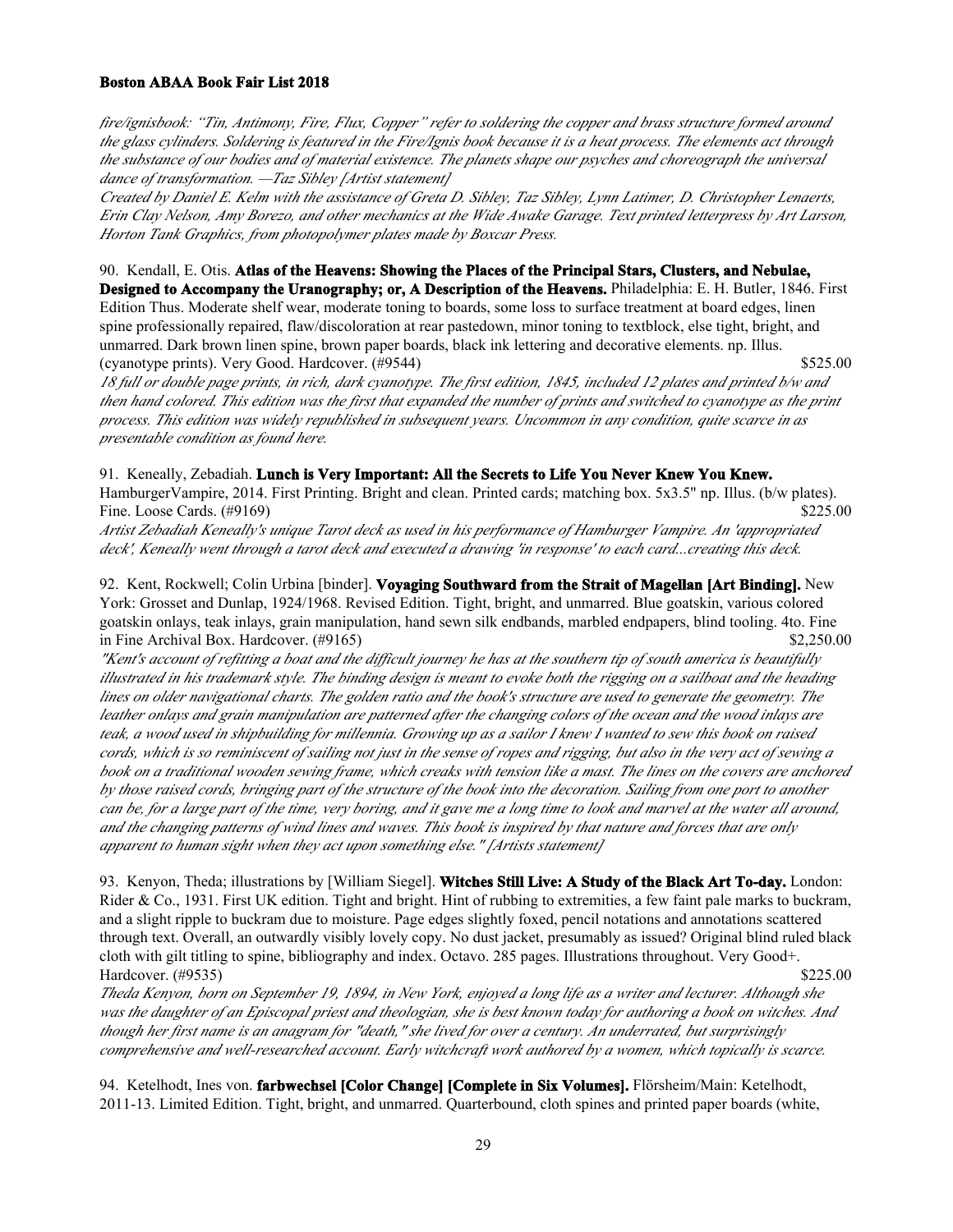black, red, yellow, green and blue), uniform size, but orientation and structure varies; grey cloth dropspine archival box. fo. np. Illus. (color and b/w plates). Limited edition of 33 copies. Signed by the artist. Fine in Fine Archival Box. Hardcover. (#8747) \$4,900.00

*"farbwechsel: weiß (color change: white) In Eastern cultures white is the color of mourning and death. The white volume contains photographs and headlines about the tsunami disaster that struck Japan on March 11, 2011. They were taken from international online newspapers and were collected from March 11, 2011 to March 11, 2012. The selection includes many different voices from various countries and languages. The photographs (polymer plates) and the hand set dates (72 point condensed Block) were printed in letterpress with white ink on white paper. In spite of the different white shades of paper and printing ink, the monochrome white/white print result is difficult to read. Design, letterpress and bookbinding by Ines von Ketelhodt. 56 pages, bound in printed paper over boards with printed linen spine. Headlines: 11 mars 2011: Tsunami au Japon, après un violent séisme March 12, 2011: Japan pushes to rescue survivors as quake toll rises 13. März 2011: Neue Explosionen am AKW Fukushima 14 March 2011: Japan battles with radiation leak 15. März 2011: Atomkraft auf Stand-by: Vorübergehende Stilllegung deutscher AKWs 16. maaliskuu 2011: Asiantuntijat varoittavat Fukushiman tilanteen olevan pahenemassa 17 mars 2011: Japoni: Bilanci i viktimave 14.500 18 marzo 2011: Japón eleva el nivel de alerta nuclear en la central de Fukushima-1 19 Mart 2011: Japonya'da radyasyon korkusu en yüksek seviyede 20 maart 2011: Foekoesjima nou net twee vlakke laer as Tsjernobil-kernramp 21. märts 2011: Jaapani ministeerium avaldab kodulehel andmeid radiatsioonitaseme kohta 22 marzo 2011: Radioattività nel mare di Fukushima – Nuove scosse, 21 mila tra morti e dispersi 11 abril 2011: Japão eleva alerta nuclear para mesmo nível de Tchernobil 11 mayo 2011: Casi 15.000 muertos confirmados por el seísmo de hace dos meses en Japón 11. juni 2011: Tusinder demonstrerer mod a-kraft i Japan 11 julho 2011: Japão fará testes de resistência em todas suas centrais nucleares 6 August 2011: Double jeopardy: Fukushima victim is Hiroshima survivor 11. September 2011: Schwarze Tage – Ein Thementag über katastrophale Ereignisse, die die Welt veränderten 11 octobre 2011: Après Fukushima, seules l'Italie, la Suisse et l'Allemagne ont renoncé à l'énergie nucléaire 12 novembre 2011: Fukushima: giornalisti visitano la centrale atomica 6 december 2011: Radioaktiv mjölk i Japan 18. tammikuu 2012: Japani pidentää ydinreaktoriensa käyttöikää February 11, 2012: Thousands march against nuclear power in Japan amid worries set off by Fukushima disaster 11 marzo 2012: Giappone, in silenzio un anno dopo lo tsunami farbwechsel: schwarz (color change: black) The photographs were taken while wandering through the city of Frankfurt with long exposure times, without looking through the view finder of the camera. A slightly translucent black letterpress rectangle is printed with polymer plates onto the offset printed night photographs. Text passages by Giorgio Manganelli's "La Notte" (in Italian/German) appear in some of the black rectangles. The type face is negative on the polymer plate and seems on the print sometimes lighter, sometimes darker due to the structure of the photograph beneath, shaped by the picture. Photography, letterpress and bookbinding by Ines von Ketelhodt. 32 pages, vat paper, two-sided concertina (31 feet) with printed paper over boards. Giorgio Manganelli (only a short passage): "First we are often asked: which shape said night has, if the appellation shape is even justified for said night, and if this shape, provided there is one, is constant and immovable and finally, if it is measurable. According to the impression of those, who busied themselves with this, said night has the shape of a cuboid; (…)." farbwechsel: rot (color change: red) The red volume contains kissing scenes out of Hollywood movies taken from the television screen, featuring scenes from "How to Steal a Million", "Cleopatra", "Mirage", "Some Like It Hot", "The Kid", "To Have and Have Not" with Lauren Bacall, Diane Baker, Humphrey Bogart, Charlie Chaplin, Tony Curtis, Audrey Hepburn, Marilyn Monroe, Peter O'Toole, Gregory Peck and Elizabeth Taylor. New couple combinations are created so that each actress is kissing each actor. The photographs are printed with polymer plates in letterpress using inks in several lipstick colors. Design, letterpress and bookbinding by Ines von Ketelhodt. 60 pages, bound in printed paper over boards. farbwechsel: gelb (color change: yellow) The yellow book contains a complete chapter by H. C. Artmann's tale "Die Sonne war ein grünes Ei" ("The sun was a green egg" in German original). It's a funny surrealistic genesis about the creation of the world and its objects. It is about the jealous relationship of sun, moon and a certain object, as well as the genesis of stars and falling stars. As not more than five or six of the 20 Cicero wooden letters fit into a line, I couldn't break the lines by dividing words according to syllables. Printed with yellow ink on yellow paper the text at first sight seems more like a pattern, but it is still legible: type face as a vehicle for content and type face as pure shape or texture. Design, handset, letterpress and bookbinding by Ines von Ketelhodt. 88 pages, bound in printed paper over boards. H.C. Artmann: At this time there were no railways, people traveled through the land on great objects. These objects were tame, they could speak, one could talk with them during the long rides, they asked questions and gave answers; yet whistles or steam they could not make. It was in the winter, moon and sun were riding south, snow was falling, it was cold, the wind was blowing icily, moon and sun were afraid of freezing. The object they were riding on said: "Cut open my body, get inside, sew me up again from the inside." The moon took his knife, he cut open the body of this object, he crawled inside with*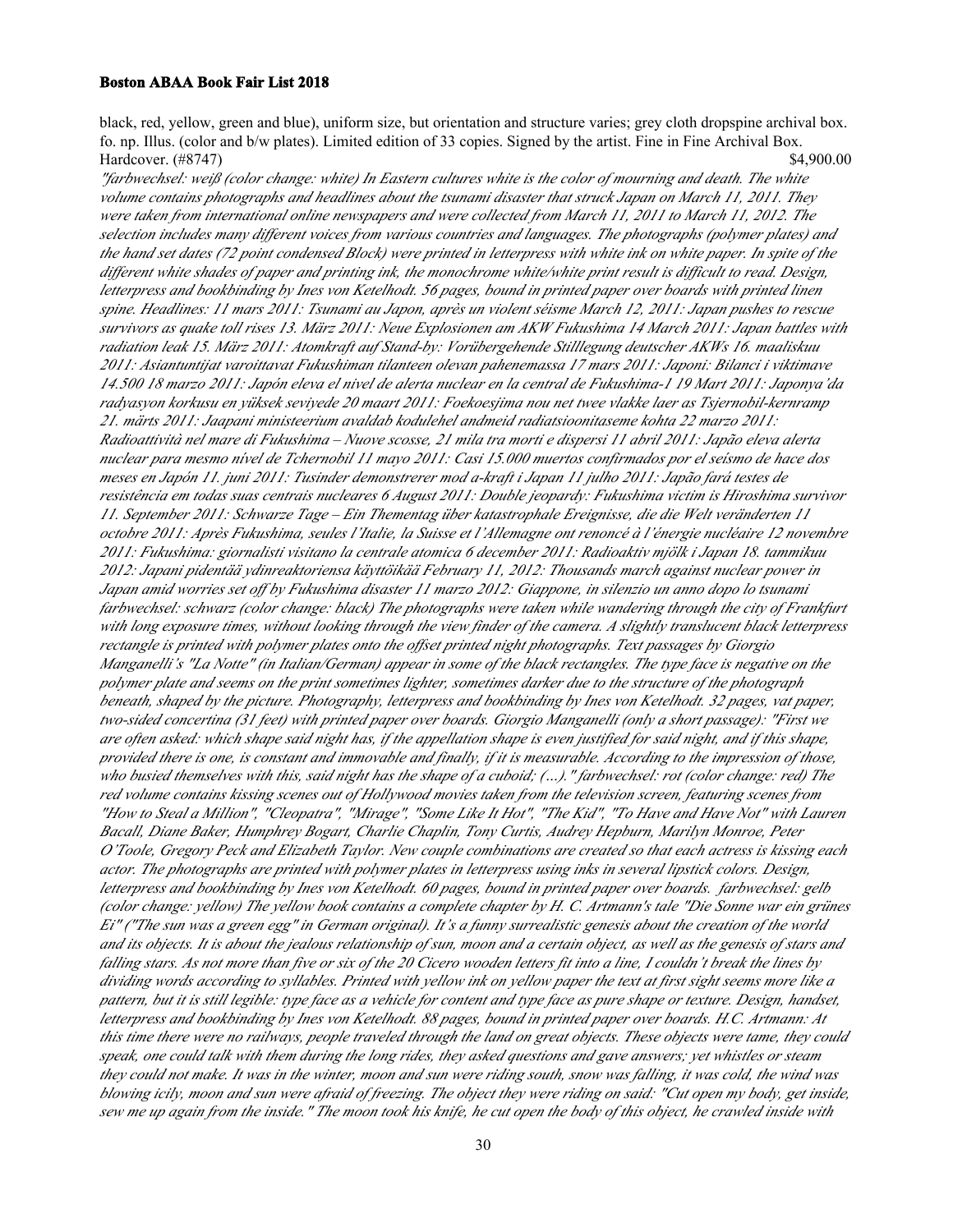*the sun, the sun sewed it up from the inside with the moon's bowstring. Now they weren't cold anymore, they warmed themselves at the bowels of this object, they slept and woke, it was always dark, they had no light with them, they didn't know where they were going, where this object was taking them. After a while, the object said: "Come out, we are in the south, it is warm, it isn't snowing anymore, the rain is pleasant!" Moon and sun couldn't hear the object's voice, they were in its body, they could only make out a hum that they thought was the fermenting grass in the object's bowels, they didn't answer. They slept and woke, it was always dark, they had no light with them, they didn't know where it was going. The object carried them further, it came through a jungle, it was a very big forest in which there were no objects. A hunter of the forest had never seen an object before, he shot out of a blow-pipe, he hit the object in the head, the object fell down, it died, the hunter cut it open, moon and sun came out. This hunter took them to his village together with his kill, he took the sun for his wife, the moon he made his slave, he sent him off somewhere every time he wanted to sleep with the sun. But the moon knew of this relationship and wanted to burst with fury and shame. This hunter gradually ate all the meat of that killed object, he didn't notice that with each meal he was turning more and more into his own prey. When he ate an eye, his eye became the eye of the object, when he ate a back leg, his back leg became the back leg of the object, and so on, until he had become this object himself. Now that the moon had become a free man again he beat the sun because of her infidelity, he destroyed the house of the hunter and he killed the young offspring he had conceived with the sun, he killed the sun's children and ate them before her eyes. Then he said to her: "Put a saddle upon your lover, we want to ride to the borders of the sky." The sun did as the moon bid, she saddled this object, they sat upon it and rode into the first half of the sky, which then was already covered with stars. At a tree at the border between the first and second half of the sky the moon stopped, he tethered the object to this tree. "Why are you tethering me here?" asked the object. At first the moon gave no answer. "Why are you tethering me here?" repeated the tethered object. "I have tethered you to this tree at the border between the first and the second sky", said the moon, "so that you won't violate the sun again when I have business elsewhere." Then he took a star out of the fabric of the sky, he put it into the object's mouth. "And now not another word!" said the moon. The object bit this star in two like a weak nut, it spit out a myriad of small stars, they fell upon the earth and scattered widely. These were the first falling stars ever seen. farbwechsel: grün (color change: green) It contains a text passage by Virginia Woolf's "To the Lighthouse" (in English/German). In the green book I have tried to visualize the topic of dissolved shapes, abstract symbols, the recognition of a letter's shape and the form of words. All letters were cut individually into two parts so that the fragments of each letter look different. Then the two fragment levels were printed digitally in different shades of green onto two transparent foils. Finally in the bound book they are lying over each other, but the fragments are a bit shifted, so the reader can shift the foils until they converge, thus making the text legible. Practiced readers are able to complete even heavily fragmented letter shapes through cognitive supplementation, while reading. Design, typography and bookbinding by Ines von Ketelhodt. 64 pages, bound in printed paper over boards with linen spine. Virginia Woolf: "Turning back among the many leaves which the past had folded in him, peering into the heart of that forest where light and shade so chequer each other that all shape is distorted, and one blunders, now with the sun in one's eyes, now with a dark shadow, he sought an image to cool and detach and round off his feeling in a concrete shape." farbwechsel: blau (color change: blue) A poem by Hans Arp's "Wie kämen uns himmelblaue Seelen" (in German) is printed onto photographs, which were taken with long exposure times in the aquarium of the Frankfurt zoo. Time exposure captures a phase of time that we normally cannot perceive. Movements are blurred, they dissolve in time. Because of the time exposure, light, time, positions and situations are added together. These layers visualize movements in sequence. Photography, handset, letterpress and bookbinding by Ines von Ketelhodt. 32 pages, photos are offset printed, text is letterpress printed. Hans Arp: "How handy would sky-blue souls and sky-blue songs come in. What wings would these be. And an angel should hold the star-reigns. How we yearn for this great journey."" (artist statement)*

95. Kinman, Seth. **Two Brady CDVs: Seth Kinman [together with] Abraham Lincolns Elk Horn Chair.**

Washington DC: Brady, 1864. Very minor edge wear, Kinman shows small spot of rubbing, chair has a small stain near bottom edge, else bright and clean. Two sepia albumen prints. 2.5"x4". Near Fine.. Original Photograph.. (#6664) \$450.00

*Both CDVs were taken in Brady's studio in 1864. Seth Kinman traveled 3,000 miles from San Francisco to Washington, DC, to demonstrate the state's fealty to the Union. He presented, among other gifts, this elk-horn chair. Backstamp reads: "Brady's National Photographic Portrait Galleries." Caption to chair CDV reads, "Presented to President Lincoln, Nov. 26, 1864, by Seth Kinman, the California Hunter and Trapper," and Kinman's photo caption reads "California Hunter and Trapper, who presented Lincoln with the Elk Horn Chair." Uncommon under all circumstances, very scarce paired as found here.*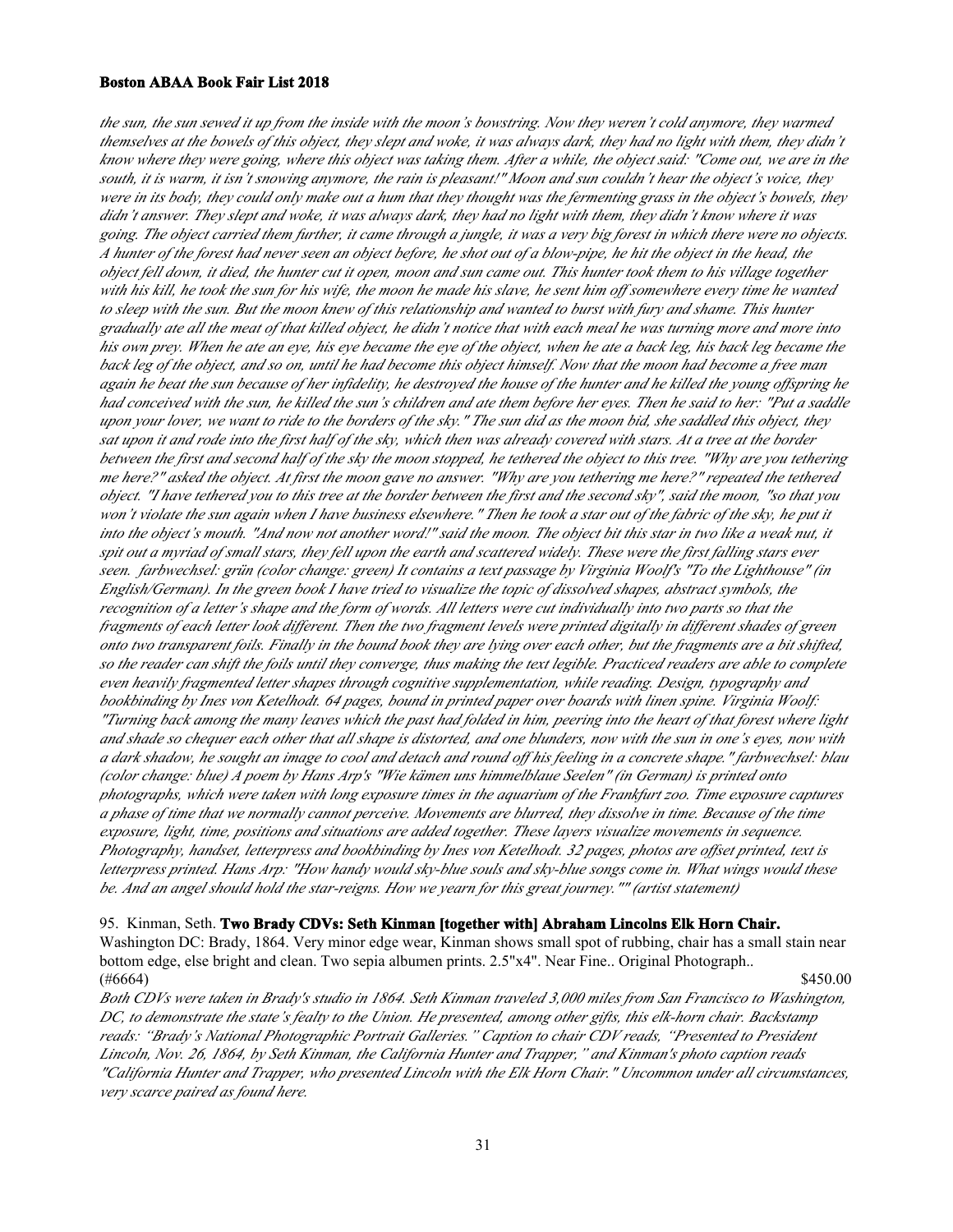96. Kipling, Rudyard . **Departmental Ditties and Other Verses [Together with the De Vinne Press 1899 Limited Edition Fascimile].** The Civil and Military Gazette Press, 1886. First Edition. Light shelf/edge wear, even toning and moderate foxing to wrappers (typical of issue), sporadic penciled marks in textblock, else tight and clean [fascimile shows light shelf/edge wear, inner wrapper split at hinge, outer wrapper and tab flap intact]. Tan printed wrappers, black ink lettering and decorative elements. 10.75x4.25" Very Good. Original Wraps. (#8150) \$2,500.00 *Printed in tan wrappers designed to resemble a governmental department envelope (with the flap present and intact). Livingston 22. Kipling began working at the age of seventeen as a journalist and editor for the Civil and Military Gazette in Lahore and published his first collection of verse, Departmental Ditties and Other Verses, in 1886.*

97. Kuch, Michael; Woolf, Luna Pearl; Haimovitz, Matt. **Lemons Descending: Music, Poetry, Etchings.**

[Northampton, MA]: Oxingale Press, 2000. Limited Edition. Very minor shelf/edge wear and a hit of sun, else tight, bright, and unmarred. Quarterbound, gold cloth spine, blue paste paper boards, red and black ink label, copperplate etching onlay; drop spine clamshell box, audio cd fits into space in box. 4to. Illus (color and b/w plates). Numbered limited edition, this being 53 of 70. Signed by the artists. Publisher's prospectus laid in. Fine in Near Fine Archival Box. Hardcover. (#9177) \$2,250.00

*The innaugural publication of the Oxingale Press. A musical collaboration with cellist Matt Haimovitz and composer Luna Woolf, performed by soprano Eileen Clark and Haimovitz. The music of the album inspired the book of poems, featuring original color etchings by Kuch, whose interpretations create a visual counterpoint to the compositions.*

98. Kuch, Michael. **An Alliterative Abecedarim of Anthropomorphic Animals.** Northampton, MA: Double Elephant Press, 2010. Limited Edition. Tight, bright and unmarred. Black cloth boards, burgundy spine, matching slipcase, magnets at left of leaves form the spine (patent pending), inlaid marbled onlay with an embossed "A", black ink lettering, accordion fold. 12mo. np. Illus. (colored plates). Limited edition of sixty copies. Fine in Fine Archival Case. Hardcover. (#7247) \$2,600.00

*"Accordion Bound Copies: Double Elephant Fecundation Graven Herein Images: Just Kuch Limned, Mordanted, Next, Operosely Printed. Quantity Rendered: Sixty. Two thousand ten Undertaking: Verbal Wayfarer's Xenagogy Yielding Zoomorphism." A brilliant, whimsical alphabet book...and one of the best colophons ever.*

99. Kuch, Michael. **Illuminations: An Acrostic Martyrology.** Northampton, MA: Double Elephant Press, 2014. Limited Edition. Tight, bright, and unmarred. Open spine binding, brass edges, printed paper boards, cutthrough elements; matching dropspine case. Small 4to. np. Illus. (color and b/w plates). Numbered limited edition. Signed by the artist. Fine in Fine Archival Box. Hardcover. (#8737) \$4,500.00

*"Marking twenty years of the Double Elephant Press Michael Kuch is publishing ILLUMINATIONS –– AN ACROSTIC MARTYROLOGY. Modeled after an illuminated manuscript, it contains mezzotints of invented martyrs with marginalia of illuminated relief-etchings.*

*The work revolves around thirteen images of imaginary icons who are martyred by their own enlightenment. One is Impaled by shafts of ineluctable light, and another, Lifted to glory by the stones of critics. These images are mezzotints with further etching -- hence Kuch is calling them "mezzo e mezzotints."*

*In the manner of an illuminated manuscript, the thirteen martyrs are surrounded by tangential marginalia. This decorative imagery predominantly reference post-enlightenment science. The marginalia and text are composed of nearly 100 small relief etchings a la Blake. These are hand water colored by Kuch using hand-made watercolors from Kramer pigments.*

*The marginalia and text appear on the page preceding each mezzo e mezzotint martyr with a window cut in it. This allows for viewing of the martyr with the colorful marginalia as well as on its own in stark black and white when the page is turned." (artist statement)*

100. Kuch, Michael. **RISE UP, RESIST, REJECT: A Citizen's Manual.** Northampton, MA: Double Elephant Press, 2016. First Edition. Bright and unmarred. Magnetically mounted prints housed in a corrugated plastic case for storage and display. Fine in Fine Case. Original Prints. (#9238) \$300.00

101. Kupferberg, "Tuli" Naphtali (Wehlau, Judith; Tuli; Leonardo, et al [illus]). **The Book of the Body.** New York: Oliver Layton Press/Birth Press, 1966. First Edition. Light, even toning/soiling to wrapper, minor rusting at hinges, else tight, bright, and unmarred. Oblong 12mo. np [32 leaves]. Illus. Very Good in Wraps. Original Wraps. (#9569) \$45.00 *Tuli (1923-2010) was a noted American counterculture poet, author, publisher, and anarchist. He was also a founding*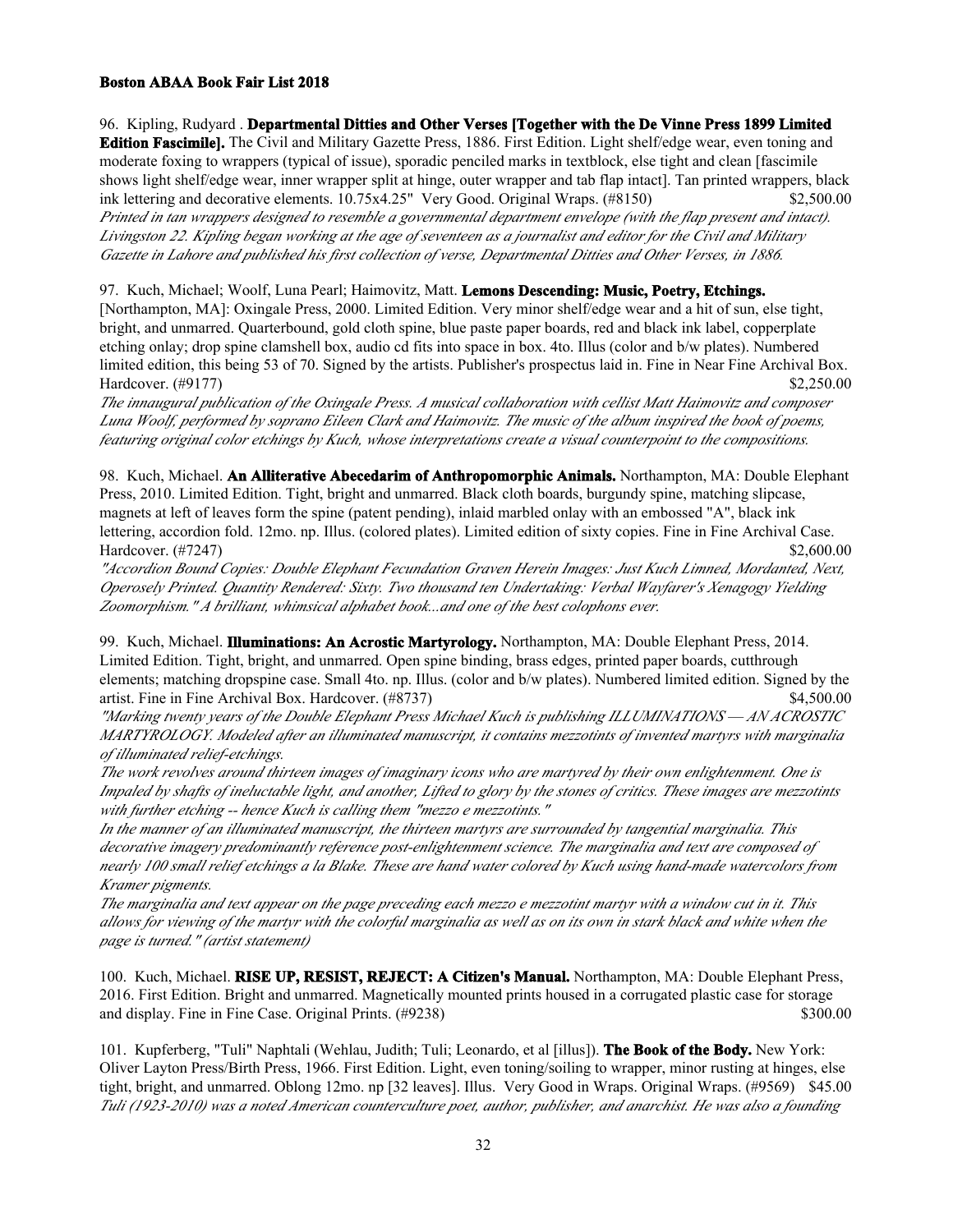*member of the band, The Fugs. it is said he was also refered to in Ginsberg's Howl ("who jumped off the Brooklyn Bridge and walked away unknown and forgotten into the ghostly daze of Chinatown"). A collection of illustrations and aphorisms embodying the spirit of the 1960s, it is a nice snapshot of the end of the a disappearing age.*

# 102. Leech, John (Ed.). **Computational Problems in Abstract Algebra. Proceedings of a Conference held at Oxford under the auspices of the Science Research Council Atlas Computer Laboratory [29th August to 2nd**

**Sept. 1967] [Author's Edited Copy].** New York: Pergamon Press New York, 1970. First Edition/Unique. Minimal shelf/edge wear, corrections in author's hand, else tight, bright, and unmarred. DJ (outer) shows light shelf/edge wear, else clean and bright, DJ (inner) clean and bright. Textured burgundy paper boards, gilt lettering, List of Participants. Laid in ephemera. Near Fine in Near Fine Dustjacket. Hardcover. (#9134) \$450.00

*Foreword by Dr. J. Howlett. An important volume and one of the very first collections of papers on computational group theory. This copy unique as it is Leech's copy, includes both states of the DJ, and corrections throughout in Leech's hand. Leech was named, in 1968, the Reader and first Head of Computing Science at University of Stirling. Laid in Notice regarding the British Association/Stirling Meeting from the university library requesting publications from members. There is a handwritten note at the verso asking that it be returned to Leech and noting "TWO dustjackets - one with book + one adversising version. Please return both."*

103. Levi, Eliphas; translated (from the French) by R.J. Lemert. **The Great Secret: Or Occultism Unveiled [Bound Typescript].** [Great Falls, Montana]: [R.J. Lemert; unknown publisher], [1925-1935]. Unique. Tight, bright and unmarred. Light rubbing to cloth boards, otherwise in very good condition. Bound in dark blue pebbled cloth with gilt titling to front board, dark brown end papers. Bound typescript, appears to be a top copy carbon or mimeograph, with the text on the rectos of the pages only. Annotated with corrections. Octavo. 242 unnumbered leaves. Very Good+. Hardcover. (#9533) \$950.00

*Rare bound typescript manuscript of French occultist and author Eliphas Levi (1810-1875) of "The Great Secret, or Occultism Unveiled." A note bound in at the front indicates that the typescript was copied from the text as published in the journal "The Montana Mason", a Masonic journal that was published in Great Falls, Montana, in the 1920s. The introduction describes the book as "one of the most interesting and deeply philosophical" of Levi's works. The work remained unpublished in manuscript for nearly a quarter of a century after Levi's death, until a French edition with the title "Le Grand arcane ou l'Occultisme devoile" finally appeared in 1898. It remained unpublished in English until R. J. Lemert, editor of "The Montana Mason," prepared a translation "for the instruction of a few friends, and the latter, regarding it as highly valuable to the student, insisted on its publication" in the journal, and it was then published in parts in the February 1925 and subsequent issues. Curiously no other publication of the work was then undertaken until the Thorsons / Samuel Weiser edition appeared some 50 years later (1975). Unfortunately it is not known who made this typescript, but it was presumably someone who thought the text significant enough that they wanted it in a durable form (and perhaps only had access to borrowed copies of "The Montana Mason", which was scarcely a widely distributed journal). It is similarly without date, but appears to be from the 1930s. The text itself is described in a more recent edition as "Eliphas Levi's final and most important treatise on the occult sciences, in which he examines, magnetism, evil, astral emanations, divination, and creative omnipotence. This bound typescript is obviously unique and significantly predates the first English language publication of the work in book form." Could possibly be another typescript annotated for publication, yet was never seen. Scarce.*

104. **Liebig Fleischextrakt: Argentinien [Argentina] [Complete set of six, in both printed state and original watercolor paintings].** London: Liebig's Extract of Meat Company, nd [circa 1900]. Original [and] First Printing. Minor edge wear, light toning, else bright and clean. Twelve cards (six original paintings, six trade cards as issued (printed back, etc), mounted, all originals show 'jar onlay' for the chromo-process. 3x5" cards. Illus. (color litho \*and/or\* handpainted). Lower right reads, "Erklärung siehe Rückseite" (For explanation, see reverse); lower left, "Gesetzl geschutz" (Legal protection [copyright claim]). Verso of originals show pencil notation of title and stamp with order details. Near Fine. (#9324) \$5,000.00

*The Liebig Company is a major producer of "Meat Extract". Invented by famed German chemist Justus von Liebig the intent was to concentrate and preserve the essential nutrients and flavors of beef in the form of paste or bouillon cubes. Driven by a desire to help feed the undernourished, he developed a concentrated beef extract, Extractum carnis Liebig, to provide a nutritious meat substitute in 1840. However, it took 30 kg of meat to produce 1 kg of extract, making the extract too expensive. However, an English firm, who owned large cattle farms in South America, figured out an economical way to produce the meat extract in 1850 and named it after its inventor. "Liebig Fleischextrakt" was soon*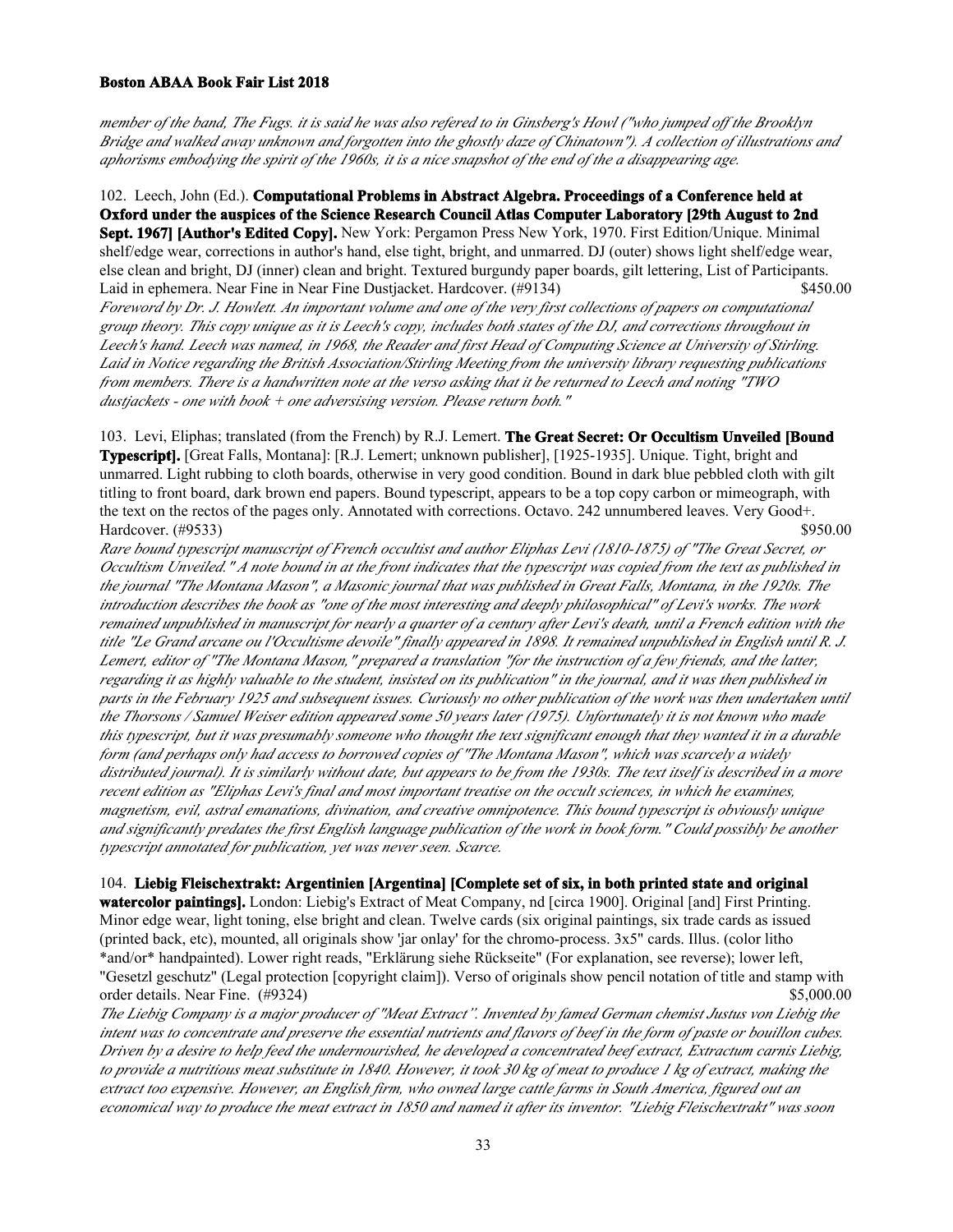*available worldwide.*

*Around 1870, they began publishing wonderful colored lithographed cards and continued doing so until 1939, although the company continued publishing selected cards until 1975. Over the years, many famous artists were commissioned to design various series, using lithography, chromolithography, and finally offset printing. The back of each card bore advertising for the Liebig Company products or a recipe. Over the course of their publication, the produced over 11,000 different cards.*

*With the exception of very rare early issues, the cards were given by the company in exchange for coupons and are generally found as complete sets. Each series has six or twelve cards in a set, each card approximately 3x4". Most series were issued in more than one country and can thus be found in several languages.*

## 105. **Liebig Fleischextrakt: Aus Dem Leben Mozarts [From the Life of Mozart] [Complete set of six, in both**

**printed state and original watercolor paintings].** London: Liebig's Extract of Meat Company, nd [circa 1900]. Original [and] First Printing. Minor edge wear, light toning, else bright and clean. Twelve cards (six original paintings, six trade cards as issued (printed back, etc), mounted, five of the originals show 'jar onlay' for the chromo-process, reflected in the trade cards. 3x5" cards. Illus. (color litho \*and/or\* handpainted). Lower right reads, "Erklärung siehe Rückseite" (For explanation, see reverse); lower left, "Gesetzl geschutz" (Legal protection [copyright claim]). Verso of originals show pencil notation of title and stamp with order details. Near Fine. (#9323) \$5,000.00

*The Liebig Company is a major producer of "Meat Extract". Invented by famed German chemist Justus von Liebig the intent was to concentrate and preserve the essential nutrients and flavors of beef in the form of paste or bouillon cubes. Driven by a desire to help feed the undernourished, he developed a concentrated beef extract, Extractum carnis Liebig, to provide a nutritious meat substitute in 1840. However, it took 30 kg of meat to produce 1 kg of extract, making the extract too expensive. However, an English firm, who owned large cattle farms in South America, figured out an economical way to produce the meat extract in 1850 and named it after its inventor. "Liebig Fleischextrakt" was soon available worldwide.*

*Around 1870, they began publishing wonderful colored lithographed cards and continued doing so until 1939, although the company continued publishing selected cards until 1975. Over the years, many famous artists were commissioned to design various series, using lithography, chromolithography, and finally offset printing. The back of each card bore advertising for the Liebig Company products or a recipe. Over the course of their publication, the produced over 11,000 different cards.*

*With the exception of very rare early issues, the cards were given by the company in exchange for coupons and are generally found as complete sets. Each series has six or twelve cards in a set, each card approximately 3x4". Most series were issued in more than one country and can thus be found in several languages.*

106. **Liebig Fleischextrakt: Bilder aus Ungarn [Pictures from Hungary] [Complete set of six, in both printed state and original watercolor paintings].** London: Liebig's Extract of Meat Company, nd [circa 1900]. Original [and] First Printing. Minor edge wear, light toning, else bright and clean. Twelve cards (six original paintings, six trade cards as issued (printed back, etc), mounted, all originals show 'jar onlay' for the chromo-process, one card shows onlay 'repairing' horses tail. 3x5" cards. Illus. (color litho \*and/or\* handpainted). Lower right reads, "Erklärung siehe Rückseite" (For explanation, see reverse); lower left, "Gesetzl geschutz" (Legal protection [copyright claim]). Verso of originals show pencil notation of title and stamp with order details. Near Fine. (#9318) \$5,500.00 *The Liebig Company is a major producer of "Meat Extract". Invented by famed German chemist Justus von Liebig the intent was to concentrate and preserve the essential nutrients and flavors of beef in the form of paste or bouillon cubes. Driven by a desire to help feed the undernourished, he developed a concentrated beef extract, Extractum carnis Liebig, to provide a nutritious meat substitute in 1840. However, it took 30 kg of meat to produce 1 kg of extract, making the extract too expensive. However, an English firm, who owned large cattle farms in South America, figured out an economical way to produce the meat extract in 1850 and named it after its inventor. "Liebig Fleischextrakt" was soon*

*available worldwide.*

*Around 1870, they began publishing wonderful colored lithographed cards and continued doing so until 1939, although the company continued publishing selected cards until 1975. Over the years, many famous artists were commissioned to design various series, using lithography, chromolithography, and finally offset printing. The back of each card bore advertising for the Liebig Company products or a recipe. Over the course of their publication, the produced over 11,000 different cards.*

*With the exception of very rare early issues, the cards were given by the company in exchange for coupons and are generally found as complete sets. Each series has six or twelve cards in a set, each card approximately 3x4". Most*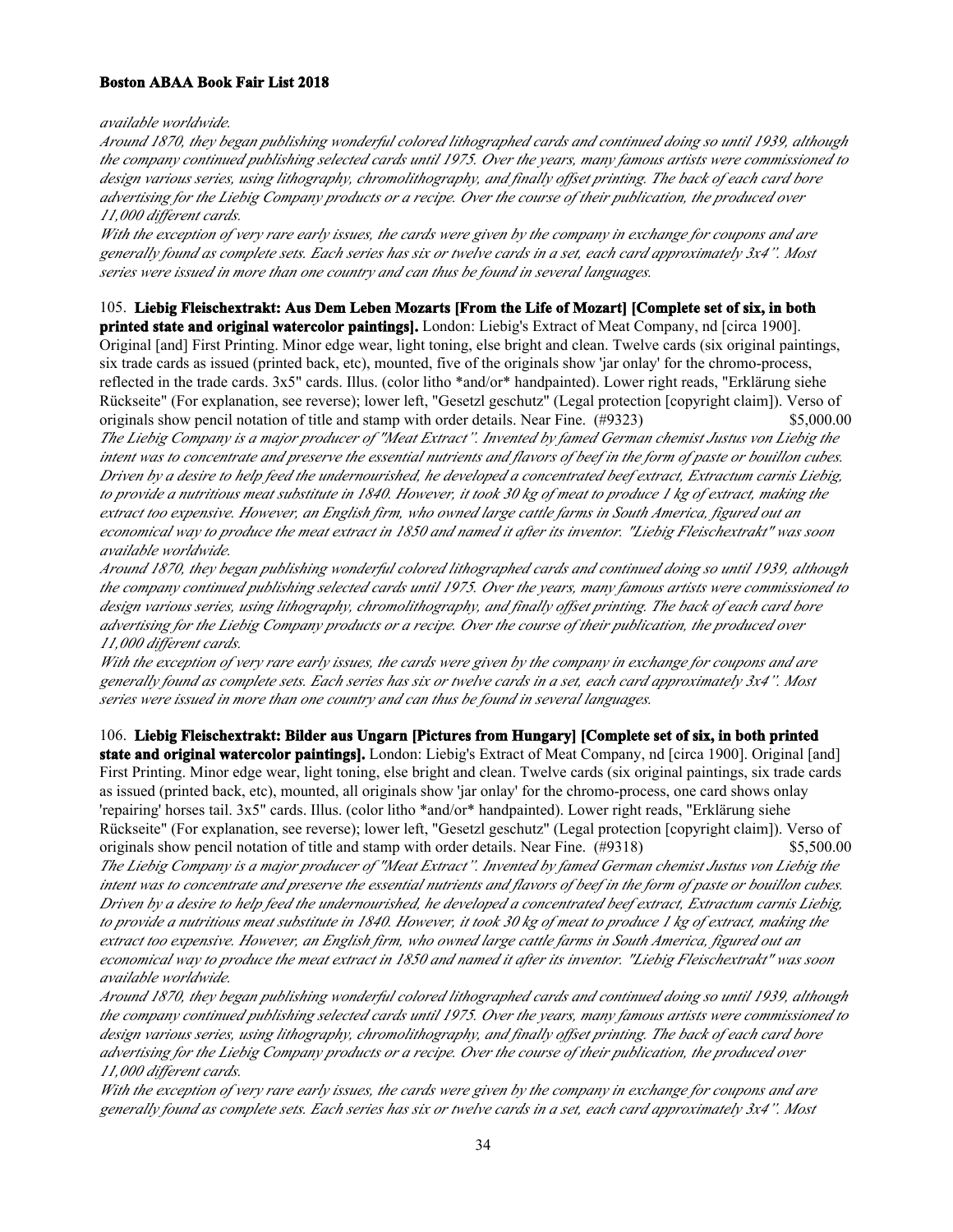*series were issued in more than one country and can thus be found in several languages.*

107. **Liebig Fleischextrakt: Les Maitres Chanteurs de Nuremberg [The Master Singers Nuremberg] [Complete set of six, in both printed state and original watercolor paintings].** London: Liebig's Extract of Meat Company, nd [circa 1900]. Original [and] First Printing. Minor edge wear, light toning, else bright and clean. Twelve cards (six original paintings, six trade cards as issued (printed back, etc), mounted, all originals show whitespace where jar is added in printed version. 3x5" cards. Illus. (color litho \*and/or\* handpainted). Lower right reads, "Erklärung siehe Rückseite" (For explanation, see reverse); lower left, "Gesetzl geschutz" (Legal protection [copyright claim]). Verso of originals show pencil notation of title and stamp with order details. Near Fine. (#9322) \$5,000.00 *The Liebig Company is a major producer of "Meat Extract". Invented by famed German chemist Justus von Liebig the intent was to concentrate and preserve the essential nutrients and flavors of beef in the form of paste or bouillon cubes. Driven by a desire to help feed the undernourished, he developed a concentrated beef extract, Extractum carnis Liebig, to provide a nutritious meat substitute in 1840. However, it took 30 kg of meat to produce 1 kg of extract, making the extract too expensive. However, an English firm, who owned large cattle farms in South America, figured out an economical way to produce the meat extract in 1850 and named it after its inventor. "Liebig Fleischextrakt" was soon available worldwide. XXXXX Around 1870, they began publishing wonderful colored lithographed cards and continued doing so until 1939, although the company continued publishing selected cards until 1975. Over the years, many famous artists were commissioned to design various series, using lithography, chromolithography, and finally offset printing. The back of each card bore advertising for the Liebig Company products or a recipe. Over the course of their publication, the produced over 11,000 different cards. XXXXX With the exception of very rare early issues, the cards were given by the company in exchange for coupons and are generally found as complete sets. Each series has six or twelve cards in a set, each card approximately 3x4". Most series were issued in more than one country and can thus be found in several languages.*

108. Loeber, Nancy. **Drugs & Feelings: Poems from the Nineties.** New York: Self-published, 2017. Limited Edition. Tight, bright, and unmarred. Indigo prints of original poems and drawings. Housed in manilla envelope. 7.5"x10" np. Illus. (color plates). Fine in Fine Sleeve. Loose sheets. (#9708) \$35.00 \$35.00 *Twelve emo poems from the early 1990s with seven drawings done twenty-five years later in response to the unearthed poems.*

109. Lori Anderson Moseman [poems]; Randall, Karen [images]. **Full Quiver.** Northampton, MA: Propolis Press. Tight, bright, and unmarred. Printed paper boards. 8vo. np. Illus. (color prints). Printed in an edition of 20. Fine. No DJ, as Issued. Hardcover.  $(\text{\#}9160)$  \$500.00

*"Composed of ten interlinking narrative prose poems by Lori Anderson Moseman, queries the essential nature of the book and its attendant writing systems.*

*Each of the poems in FULL QUIVER (with the exception of the poetic epilogue) is accompanied by a Luwian hieroglyph and a QR code, which will lead readers to related webpages.*

*The Luwian hieroglyphics are not unlike modern day emoticons in that some of them are immediately translatable, but like the Japanese emoji, the meanings of some Luwian logograms and syllable glyphs are less obvious. Luwian was a Bronze Age language spoken in Anatolia, roughly 1700 - 600 BCE. The Luwian writing system has been translated by scholars from texts in which the hieroglyphs were accompanied by cuneiform equivalents. What remains of the Luwian writings are those that were carved into stone, but even many of these are fragmented.*

*While QR code may be familiar to most contemporary readers, the code itself cannot be read in the same way that one reads alphabetic text or even hieroglyphic texts. Rather, these computer generated codes, which were developed for the Japanese automotive industry during the late 20th century, can only be read by a computer or a smartphone equipped with a camera and a QR reading app.*

*For many readers, the QR codes will be unreadable and hence function largely as visual illustrations rather than as text. Others, however, will feel drawn to use their phones to scan the code. Doing so will lead the reader to webpages where there are sound les of the poet reading the poems, further texts by the poet, and translations of the Luwian glyphs. The QR codes thus serve a dual purpose: as compelling visual images and as footnotes, they offer additional information for curious readers.*

*While the book exists as an independent object, when combined with the website, the two together serve to document a dialogue between poet and artist-designer. Responding to a poem, entitled "Gentleman, Dot's dad, trots past the silverscreen," I wrote Z which combines the logograms for LAPIS [stone] and SCALPRUM [chisel] to equal STELE —*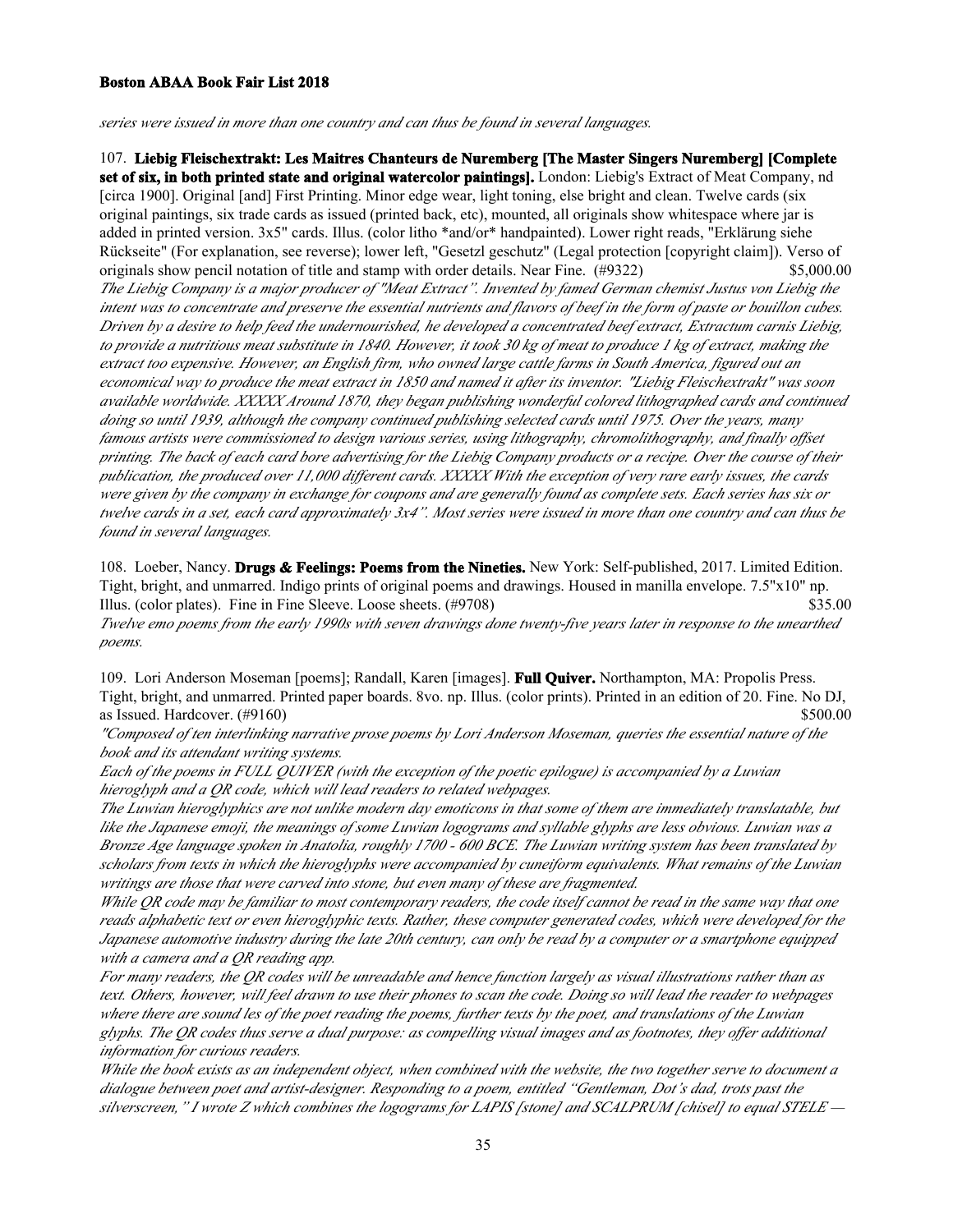*thus drawing an analogy between the desire to be immortalized on the silverscreen and having one's deeds incised on a granite wall. Likewise, in composing her second series of poems for the website, Lori responded to the hieroglyph [small image] with this: "multivocal warble of Sufis fingering prayer beads."*

*"The more ephemeral website was created with the Drupal 7 platform. As the reader navigates from one webpage to the next, content is pulled from the database hosted on a server computer, communicated over the internet connection and delivered to the browser window. There are many variables controlling the display of the content in the browser window not the least of which is the type of computing device that the reader is using. Additionally, given that most computers are not be equipped with Luwian fonts, the glyphs on the website have been placed there as images rather than unicode (the international encoding standard for displaying scripts). Should you wish to have a digital or hard copy of the code and content, I would be happy to assist." [Artist statement]*

110. Loti, Pierre; Sobota, Jarmila [binder]. **Pecheur D'Islande.** France: Published for PRIX de la 6 Biennale Mondiale de la Reliure d'Art , 2000/1 [1886]. Limited Edition. Tight, bright, and unmarred. Unique binding structure, dark green goatskin for covers and doublures, beige goatskin for middle boards, green glass insert at front and rear board, leather endpages; archival box shows minor shelf/edge wear. Small 4to. 205pp. Illus. Numbered, limited edition, this being DVI. Fine in Near Fine Archival Box. Hardcover. (#9615) \$4,500.00

*Hand carved hand blown glass in the front and back covers by Dalibor Nesnidal. The binding won First Prize of the "Ville d'Urrugne" in the category "Livre Objet". Text in French.*

111. Ludewig, Georg, Herzog zu Braunschweig und Lüneburg [George I of Great Britain]. **... "Von Gottes Gnaden, Georg Ludewig, Hertzog zu Braunschweig und Lüneburg, des Heil. Röm. Reichs Ertz-Schatzmeister und Chur-Fürst..." [An Edict Regulating Prices for Executions and also for Salaries of Hangmen issued by Georg Ludewig, Duke of Braunschweig-Lüneburg].** Hanover, Germany, 1712. Unique. [Hanover] January 16, 1712. Single folio broadside (320 mm x 205 mm). Printed on one single sheet, recto and verso watermarked pages, handsome heading and ornamented versals in common blackletter Fraktur typeface on common rag [could be flax] deckle-edge paper. Legible date of decree. Evidence of two early folds, likely folded into fourths and page four [verso] is lightly stained [with coffee, tea?]. Untrimmed and printed for travel and distribution, however, in exceedingly good condition. Very Good. Pamphlet. (#9073) \$1,000.00

*Highly curious and politically motivated legal edict, produced in Hanover [Holy Roman Empire], regulating prices of various forms of execution, and also the regulations for the salaries that may be charged by hangmen. On behalf of Duke Georg Ludewig of Braunschweig und Lüneburg, the present edict sought to control "excessive" execution fees. Georg Ludewig, the Duchy of Brunswick-Lüneburg (Hanover), was also known as George I, King of Great Britain and Ireland, beginning two years later in 1714. This edict, interestingly enough, was issued during the War of the Spanish Succession in Europe.*

*The Duke is basically calling out the local states within the region for delinquency and organizing of unauthorized fees for executions. Once regulations and set fees were established, with different fees for different methods, including strangulation (1 Thaler 24 Marien Groschen), decapitation (ditto), hanging, etc. The edict states there should be a limited payment for assistants, nails, chains, but not for tools - unless said tools were broken in service (sic). Overheads are claimable if caused by delay, but limits are imposed on "hospitality" (sic). Section VI gives special notice on the execution of deserters and concessions to those in the military. The edict was enforced by threat of punishment (sic). \*Unknown to David Murray, "Lawyers' Merriments." An interesting glimpse into 18th century early German state law, labor, and politics. No copies held outside Germany [WorldCat].*

112. Lyssiotis, Peter. **Why: A Play for 2 Voices.** Melbourne: Masterthief, 2013. Limited Edition. Tight, bright, and unmarred. Red cloth boards, printed endpages; laid in bookmark. Small 8vo. np. Illus. (color plates). Numbered limited edition, this being 19 of 15 (plus 3 AP). Signed. Fine. Hardcover.  $(\text{\#}8742)$  \$750.00

*"[D]edicated to Hamza Ali Al-Khateeb, a 13 year old Syrian boy who was arrested on April 29, 2011. A month after his arrest his body was returned to his family. While in custody he ha been burned, beaten, lacerated, and electrocuted. his jaw and knee caps were shattered and he was shot in both arms."*

*"Peter Lyssiotis is a photographer/photomonteur, filmmaker, writer and book artist who has worked in the field of bookarts for over 25 years."*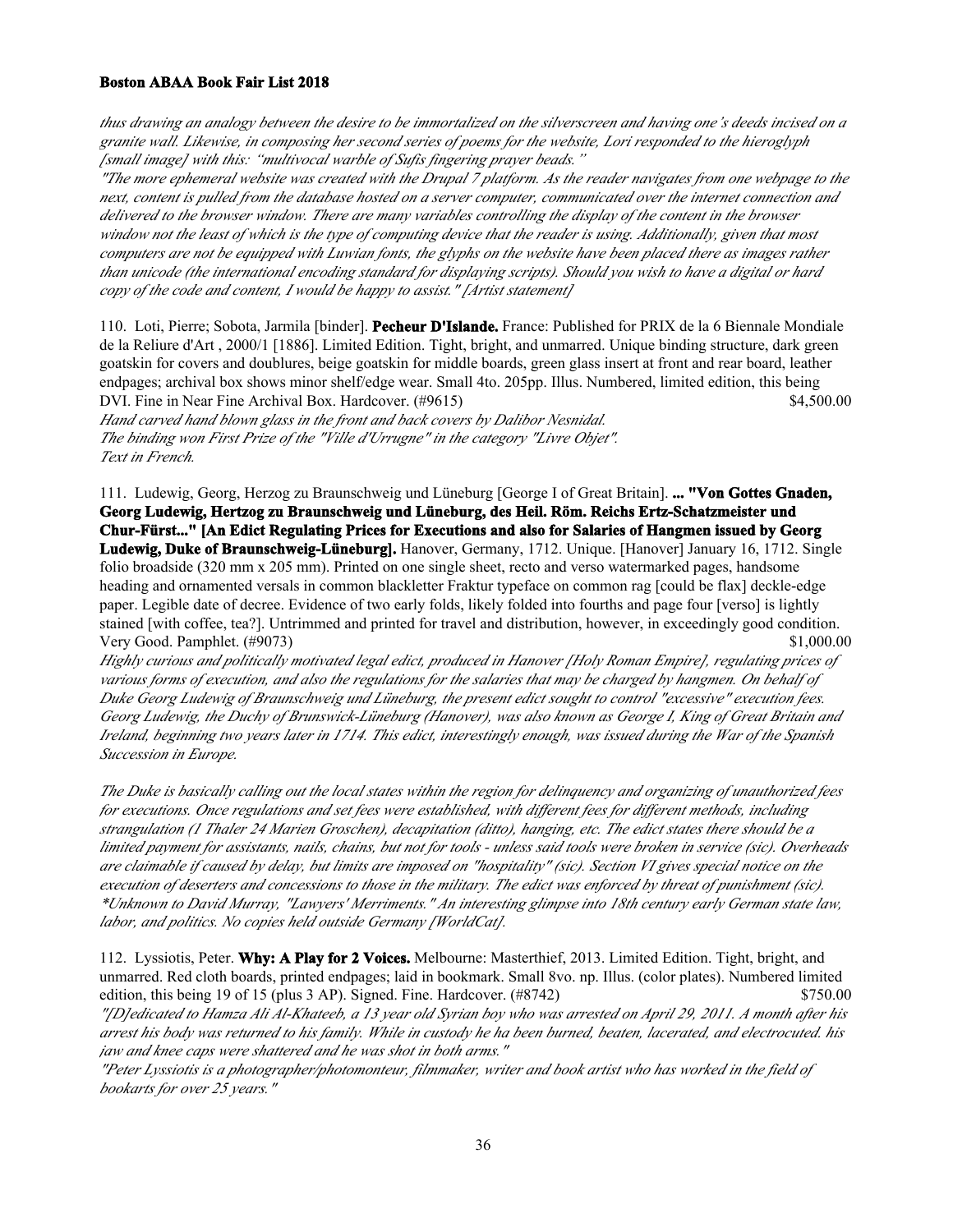113. **Magic Glasses Advert Ephemera.** Chicago, IL: Craftsman Sales Co, nd. First Printing. Minimal shelf/edge wear, else bright and clean. Pictorial printed cardstock. 16mo. np. Illus. (color plate). Near Fine. (#9591) \$25.00 *Mechangical advert item. When you pull down the lower flap, the young woman's naked breasts are exposed. There are also punch out dots that reveal a cash payout for those who complete it and return it, with an order, to the company. Scarce in any condition, quite rare in near-pristine condition as found here.*

114. Mak, Geert; Kisman, Max [illus]; Fletcher, Erin [binding]. **The Island: An Amsterdam Saga [Miniature Design Binding].** Stichting Handboekbinden: De Buitenkant/Museum Meermanno, 2016/2017. First Edition. Tight, bright, and unmarred. Three-Part Bradel binding; spine covered in black goatskin with onlays of light grey buffalo and goat suede; boards covered in black goatskin on top and chocolate brown goatskin on bottom; onlays of stone veneer and vellum; embroidered elements in cotton embroidery floss; lines and dots tooled through various colored foils; leather wrapped endbands, wrapped with alternating threads; edge painted with beige Acryla and orange Acryla; endpapers are handmade by Hook Pottery paper (wheatstraw black) and Katie MacGregor (orange). Book is housed in a full leather clamshell box covered with ivory buffalo skin; rat embroidered through various leather onlays using cottom embroidery floss; title piece embroidered through two layers of leather onlays; trays covered in handmade Katie MacGregor paper in orange and lined with handmade paper by Hook Pottery Paper, wheatstraw in black. 32mo [7.6x5.4x1.8cm]. Fine in Fine Archival Box. Hardcover. (#9764)  $\qquad$  \$1,100.00

*"The denizens of this forgotten island are plagued by sickness. Many theories are put forth as to the source of their ailments, such as, pigeons from Chernobyl moulting their radioactive feathers, skulls and bones that lay under an old chapel or that the ground is full of chemicals.*

*All of these potentials hazards are soon pushed aside as the population is removed for new growth and development. On the top half of the binding, I took inspiration from the KNSM Island Skydome, a housing project built by Wiel Arets Architects. Its angular and sleek design became a stark contrast to a landscape that had fallen into disarray by its derelict inhabitants." [artist statement]*

115. Maret, Russell. **Ornamental Digressions.** New York: Russell Maret, 2016. Limited Edition. Tight, bright, and unmarred. Quaterbound, leather spine, printed paper boards; matching smaller volume; dropspine archival box. Small fo. np. Illus. (color and b/w plates). Limited numbered edition, this being

"Ornamental Digressions was handset and printed by Russell Maret in his Pinwheel Ornaments, which were engraved and cast by Ed Rayher at Swamp Press and Letterfoundry. The texts are set in Gudrun Zapf von Hesse's Diotima, with titling in Hermann Zapf's Michelangelo, both of which were cast by Rainer Gerstenberg in Darmstadt, Germany. One hundred copies were printed on 145gm Zerkall wove paper and bound by Craig Jensen in goatskin and Yatsuo handmade paper. Twenty copies are bound in different colors than the other eighty and accompanied by a second, oblong volume of pattern papers printed on ten different colors of Yatsuo paper." Fine in Fine Archival Box. Hardcover.  $(49227)$  \$1,500.00

*"In 2011 Joe Whitlock-Blundell asked me to design the binding for The Folio Society's edition of The Sound of the Fury. Joe had liked the patterned paper I designed for Specimens of Diverse Characters and he asked me to emulate it for the Faulkner. In response I designed nine ornamental variations on a basic theme: a central pinwheel form with nine different fillers among the pinwheel's arms. Joe chose the busiest of the nine designs as appropriate to the content of his book, and I spent a couple of years thinking about what else to do with the remaining ornaments. Eventually I decided to make a book of patterned papers, and I sent one of the designs, now called Pinwheel Ornaments, to Ed Rayher to have it made into new metal type ornaments. While the type was being made I began the obsessive process of designing ornamental patters. I do most of this kind of work while lying awake in bed, and this time was no different. For months I worked out meticulous variations in the wee hours, unsure as to whether I would model the book on a type specimen, printing the designs in black ink on white paper, or on a fabric swatch book, printing the patterns in colors on a variety of papers. The more I thought about these patterns the more I realized that my mind was wandering. I love making patterns, but a book that only explored the patterning potential of the ornaments was not holding my interest. Instead, I began envisioning elaborate arrangements that were not inspired by what the ornaments could do but by what they were not supposed to do. While reading or walking around the city, texts and images would spark ideas for designs that made no practical sense at all, and my thought would digress into designs of eight, or nine, or more colors. The book that has developed, Ornamental Digressions, draws on all of these various sources. It begins with four black and gray designs that display the basic functions of the ornaments. This is followed by fifteen ornamental digressions, each of which is pared with a text and printed in a wide array of colors. The book ends with notes on the sources of the fifteen digressions. Additionally, twenty copies are accompanied by a swatch book of twenty patterned papers that are printed*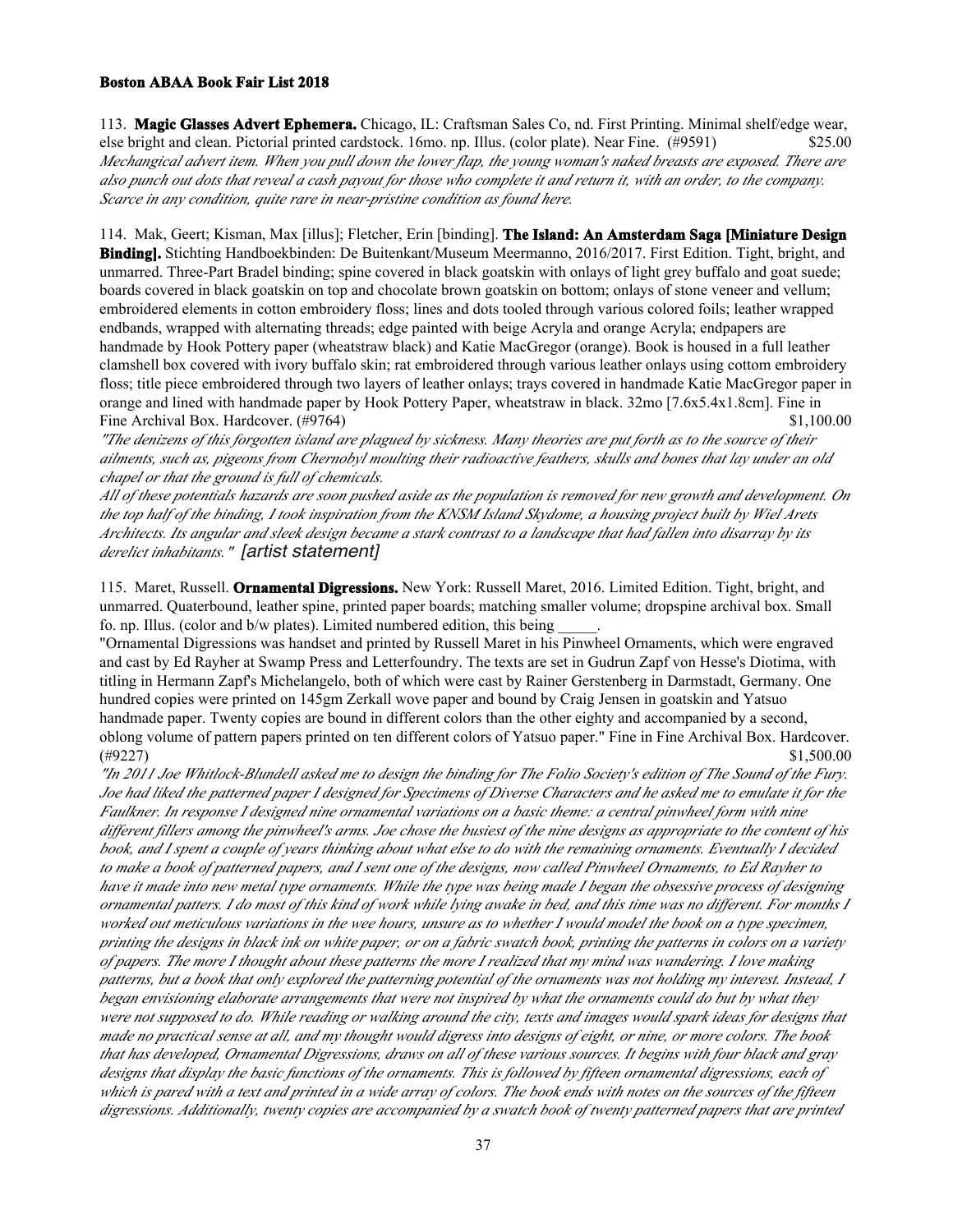*on variously colored handmade paper. quarter goatskin, paper covered boards, clamshell box." (from the printer)*

116. Maret, Russell. **Roma Abstract. An Alphabet by Russell Maret.** New York: Russell Maret, 2017. Limited Edition. Tight, bright and unmarred. Printed black wraps, stab-sewn, black ink text drawn from the inscription on Trajan's column; in a frosted acrylic slipcase. Fine in Fine Slipcase. Original Wraps. (#9482) \$625.00 *"In their simplest incarnations—a line for an I, a circle for an O—letterforms reveal their true nature: they are Forms first, Letters second. The connective tissue that transforms a circle into a letterform is only as strong as the imagination and consensus of the community for whom that circle represents the letter O. For some communities the O is a rectangle, for others it is a lozenge balanced between parallel horizontal lines. To tell either of these communities that*

*their Os are not Os is as futile as telling a speaker of one language that he ought to be speaking another. These variable permutations of abstraction and legibility are the source of the alphabet's dynamism, and it is in the boundary between these two states that I enjoy spending my time.*

*Roma Abstract is based closely on a geometric alphabet I painted while at the American Academy in Rome. When I first arrived for my fellowship in Rome, I did so with a high level of anxiety. I felt an intense pressure to produce work, and from my first day at the Academy I could feel the time slipping away. In an attempt to calm myself, I painted a seven-inch diameter circle on a wooden panel. As people visited my studio they would unfailingly remark on the "O" on my wall. Each time I would tell them that it was not an O but a circle, and each time they responded that they had assumed that it was a letterform because I had drawn it. I had become the O's contextual source of legibility, it was through me that the circle became an O. By the fourth or fifth such conversation, I began saying that the circle was an O, and proceeded to paint the remaining twenty-five letterforms in the alphabet.*

*The finished alphabet borrows from Greek, Etruscan, and Roman alphabetical marks to create a set of twenty-six forms that require their neighbors to be understood. They are legible, but only just so. As a group, the letterforms also evoke the diversity of alphabetical history, calling into question the recurring desire to find an idealized alphabetical form. After returning to New York in 2010, I digitally traced the letterforms and used them at greatly reduced size on my MMXI new year's card and on a page of Specimens of Diverse Characters. Although I liked the smaller printed versions, something was missing. The original scale of the painted letters was critical to their reading as monumental forms that had been degraded and deprived of their full meaning. Since printing Specimens I have wanted to print the letterforms of Roma Abstract at their original size.*

*The problem I faced was that I did not simply want to make a facsimile of the painted alphabet, and I could not find a compelling exterior reason to print the book. So I put the idea aside and waited. Then increasingly over the last two years I have come to feel that every aspirational symbol of culture and civility has been abstracted into unrecognizable ciphers; and any stable understanding I thought I had of a Roman ideal has been shattered by the steady onslaught of global social and political upheavals. My illegible alphabet suddenly makes sense, has gained in legibility within the current political context. What grew out of a desire to challenge the Roman ideal suddenly changed into a lament of its passing.*

*In contrast to the original alphabet in which each letterform was painted on its own wooden panel, the letterforms in Roma Abstract are printed on translucent paper to emphasize their communal aspect—rather than standing alone, each letter is supported and explicated by those around it. The book's cover is printed with the text from the inscription on Trajan's column, the letterforms of which are widely regarded as the apotheosis of Roman alphabetical form. Set in the letterforms of Roma Abstract, this Trajanic benchmark of enlightened Imperial form is rendered nearly illegible, echoing the absurd mockery of statehood in which we find ourselves living." [Artist statement] Printed letterpress from Photopolymer plates by Nancy Loeber, on 30 lb. Chartham Tranlucent.*

117. Martin, Emily; Shakespeare, William. **Funny Ha Ha / Funny Peculiar.** Iowa City, IA: Naughty Dog Press, 2016. Limited Edition. Tight, bright, and unmarred. Black cloth binding in a dos-a-dos structure, letterpress printed with hand set type, images a combination of rubbings, ink washes, collagraphs, and polymer plates, grey endpages. 4to. 19; 28pp. Illus. (color and b/w plates). Limited edition of 25. Laid in black Japanese linen cloth clamshell box with titles on the spine. Signed and numbered by the artist on the colophon of both books. Fine in Fine Archival Box. Hardcover. (#9269) \$2,250.00

*"Funny Ha Ha Funny Peculiar or Funny Peculiar Funny Ha Ha is the result of my extended study of Shakespeare's comedies. I find the comedies individually to be enjoyable but there is a sameness to many of the plots that allows me to mix them up in my head. So much mistaken identity, gender confusion, and various other contrivances while romping their way to a fifth act wedding or two. Even more problematic are the decidedly unfunny themes that are common in many of these same comedies such as hypocrisy, sexual harassment, intolerance, sexism, misogyny, and anti-Semitism.*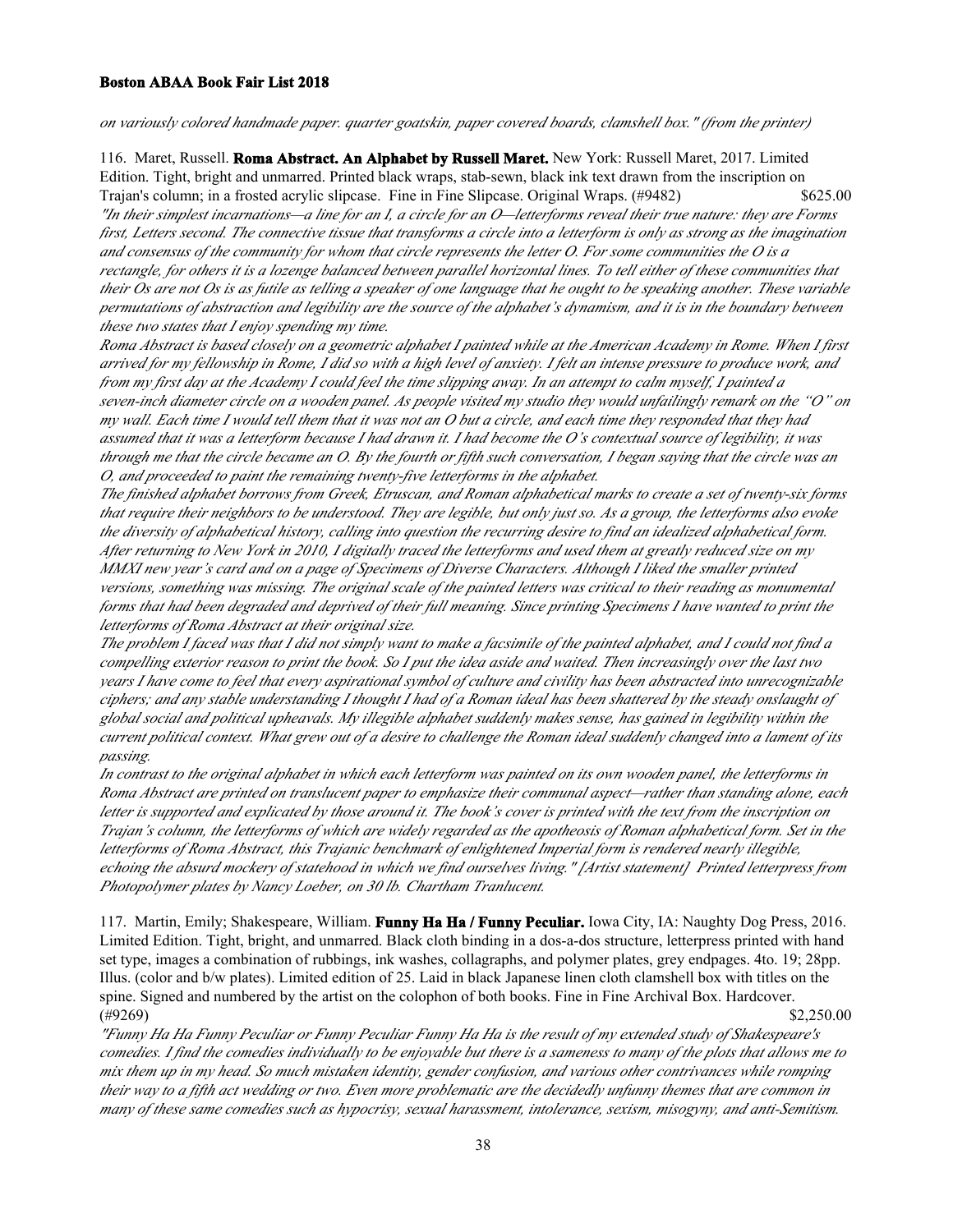*I struggled for a long time to integrate all these ideas. I finally realized that what I needed to do was to address each aspect separately, thus a dos-a-do book. Each side has its own focus and treatment. The characters are the same in both books. They are printed using the P22 Blox which are a set of modular shapes that can be interchanged to change the body's posture and gestures. The P22 Blox allows the presentation of the characters as interchangeable as well. Funny Peculiar is a drum leaf book and presents selected lines from five plays delivered by characters on a stage set. Funny Ha Ha is a slice book allowing the viewer to mix and match the costumes and gender of the characters in a variety of postures." [artist statement]*

*Texts included are from Shakespeare plays Troilus and Cressida, Measure for Measure, Much Ado About Nothing, Merchant of Venice, All's Well That Ends Well.*

118. Mauro, Melanie. **All Disease.** Easton, PA: Heirloom Press, 2018. Limited Edition. Tight, bright, and unmarred. Black quarter leather book with the inkblot lithographs and letterpress printed text from 19th century medical journals; made entirely of handmade cotton rag paper (including watermarks, formed shapes, and pulp painting); sewn on double raised cords and bound in quarter leather with hand-marbled sheets. fo. np. Illus. (b/w plates). Numbered limited edition of 6 copies. Fine. Hardcover. (#9769) \$750.00

*"All Disease is an exploration of hysteria in women. Images of inkblots invoke interpretive psychological tests and are paired with images of pelvic bone and language from 18th and early 19th century medical texts. The conclusion presented by the male-dominated voices in the text is that women are bound to irrationality, emotional instability, and insanity on account of the womb."*

119. Mauro, Melanie. **Curio.** Easton, PA: Heirloom Press, 2018. Limited Edition. Tight, bright, and unmarred. Full white (alum-tawed) leather binding; letterpress imagery and texts interspersed with lithographs, thermo-chromic screen prints, and handmade paper images; printed on paper handmade by the artist. fo (22x14.5"). Illus. (color and b/w plates). np. Fine. Hardcover. (#9770) \$1,500.00

*"Curio is a collection of quotidian objects that speaks to the idea of woman as domestic curator and as weaker vessel. Images of household vases, cups and bowls are paired with inkblots that evoke the trappings of middle-class existence. The text is adapted from the 1868 collection of articles, Modern Women and What Is Said of Them and Kate Chopin's novel, The Awakening." [artist statement]*

120. Meuter, Roland . **Vellum Sample Book.** Germany, 2015. Unique. Tight, bight, and unmarred. Full uterine vellum binding; wood veneer slipcase, vellum tips. 32mo. np. Laid in identification sheet [in German]. Fine in Fine Slipcase.  $Limp$  vellum binding.  $(\#9669)$  \$750.00 *10 folios of various types of vellum. Description, in German, laid in. Translated as below: Header paper and Folio 1: Goat - uterine vellum Folio 2 and 3: calf vellum colored (grey) Folio 4 and 5: calf vellum nature Folio 6 and 7: calf vellum with veining (veins) Folio 8 and 9: calf vellum nature with spots Folio 10 and 11: goat uterine vellum Folio 12 and 13: goat vellum nature Folio 14 and 15: goat vellum colored (brown-black) Folio 16 and 17: goat vellum nature (brown)*

*last one: goat - uterine vellum*

121. Michiels, Toon. **American Neon Signs by Day & Night [Signed].** Nuth, Holland: Rosbeek, 1980. First Edition. Minor shelf edge wear (much less than typical with the rather fragile title), signed by the author, else tight, bright, and unmarred. Glossy printed wrapper, gate-fold prints, metal spiral binding. Oblong 8vo. np [58pp]. Illus. (color plates). Signed by the artist. Near Fine in Wraps. Original Wraps. (#8123) \$1,450.00 *Includes 14 gatefolds with 30 color photos showing neon signs within the American landscape, first in daylight, then by night. One of 1000 copies. Uncommon in presentable condition, due to design/structure...more so signed by the artist.*

122. Minsky, Richard. **Achieving Ecstasy During the Apocalypse [Conceptual Blank Book].** New York: Richard Minsky, 1980. Unique. Bright and unmarred. Blank book of Arches paper with title page in ink and pastel; front cover,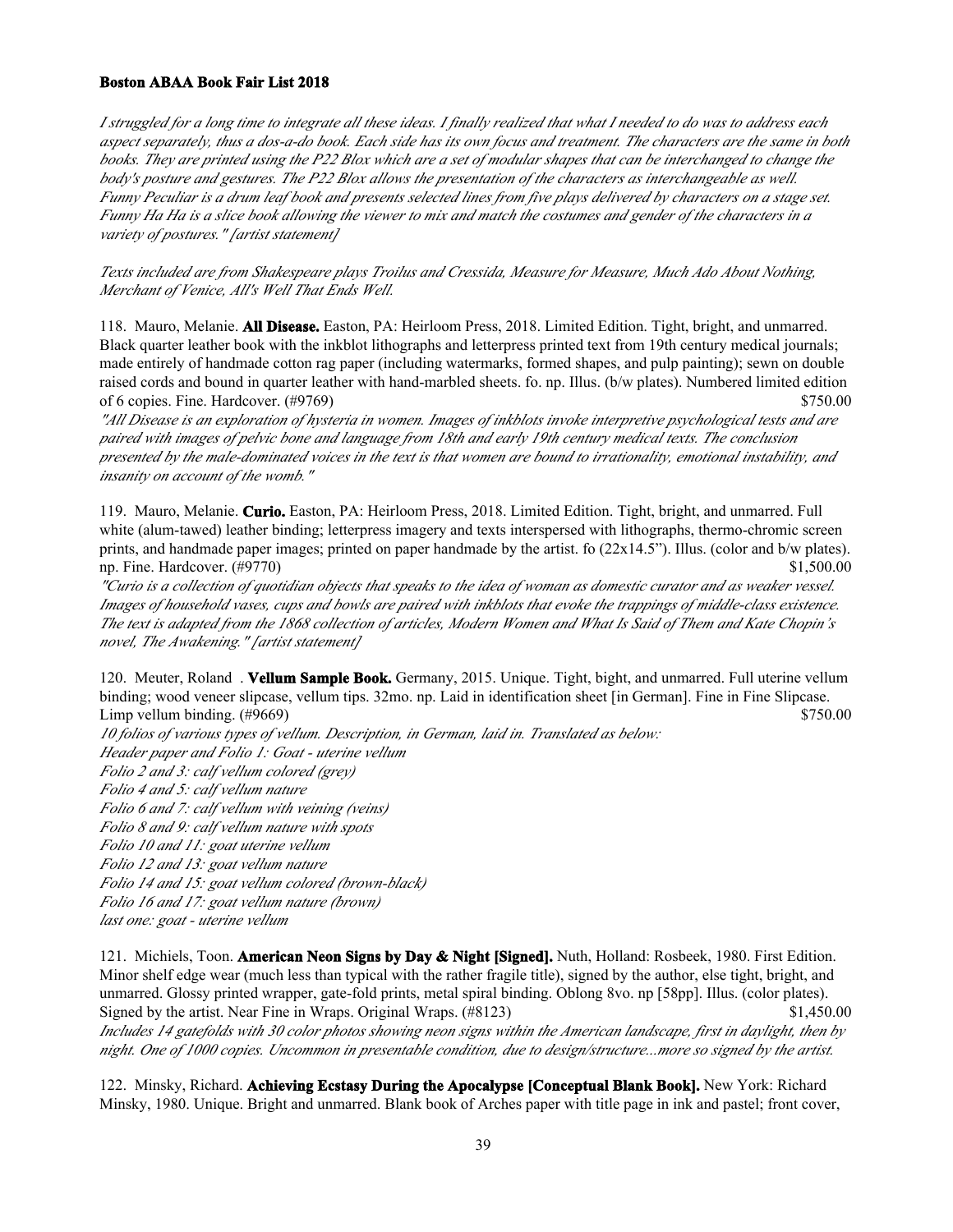spine (onto back cover) of goatskin with zipper and remnant of pink fluff; back cover of paper over boards, burned. 9.5" x 6.5" x 1.5" Fine. Hardcover. (#9772) \$15,000.00

*"Conceived as a collaborative work with someone as yet unknown, It's held up well for 38 years. Fortunately it's still blank. Writing and drawing in it may provide something positive to do when society collapses and their phone doesn't work....perhaps a memoir of those times, for an imagined posterity. Or someone may work it sooner as a guidebook...or manifesto..."*

123. **Modern Fish-Oracle novelty game and advertisements.** New York: Willy Mayer & Company, c. 1875. Printed paper and plastic advertisements with some wear, otherwise in excellent condition. All elements present. Very Good+. (#9416) \$65.00

*The F.Mayer Boot & Shoe Company was based in Milwaukee, Wisconsin. Includes: Modern Fish-Oracle advertising novelty game, envelope, and insert: Envelope reads "Modern Fish-Oracle" - "Be In The Swim and Buy Mayer`s Custom Made Shoes" - Compliments of F. Mayer Boot and Shoe Co., Milwaukee, Wis. Presented by ..." Insert explains directions on how to use the fortune teller fish with shoe advertisement on verso. Printed paper fish is also present. Also includes bear-shaped purple die-cut film advertisement.*

124. Moore, Thurston [ed]. **The 'Real' Killer: Collector's Edition [No. Seven].** New York: Thurston Moore, 1983. Limited Edition. Minor shelf/edge wear, one corner shows light crease, else tight, bright, and unmarred. Printed red paper wrappers, minograph. Small 4to. np. Illus. (b/w plates). Numbered limited edition, this being 516 of 700. Housed inside original plastic bag with printed sticker attached. Very Good+ in Wraps. Original Wraps. (#9747) \$250.00 *Hard to find copy of Issue 7 of the self-published zine by Thurston Moore of Sonic Youth fame. Rear wrapper image by Raymond Pettibon. Includes work/coverage by Madonna, Dinosaur Jr., Lydia Lunch, Thurston Moore, Kim Gordon, Raymond Pettibon, Steve Albini, Michael Gira/Swans, Lyle Hysen, Gerard Cosloy, and others.*

*"Killer was Thurston Moore's self-published fanzine covering the New York hardcore scene, from show photos to record reviews and interviews. Moore started the zine to become more immersed in the scene and have a way to plug his friend's bands and introduce himself to some of his favorite bands. This issue features Madonna on the front and a Pettibon work at the rear.*

125. Morison, Samuel Eliot; Stackpole, Julie (binder). **Spring Tides [Art Binding].** Boston: Houghton-Mifflin Co., 1965/2014. First Edition/Unique Binding. Tight, bright, and unmarred. Traditional tight-joint binding covered in navy-blue Niger goatskin with waves in the lower parts created by paring unevenly before covering; cut outs in the onlays of the lighter blue leather of the water help it transition from the dark of the navy to the sky's azure; onlays of other leathers create the forested landscape of the shoreline and hills; endpapers are a Cockerell marbled paper over-painted with blue, with leather hinges; title tooled in white gold on the spine. Custom clamshell box with label taken from the book's original binding. Small 8vo. 80pp. Illus. (b/w illus.) Fine in Fine Archival Box. Hardcover. (#9479) \$3,000.00

*Art binding by Julie H.B. Stackpole, a fine hand bookbinder based in mid-coast Maine. After getting a BA at Kirkland College, Julie Beinecke Stackpole studied bookbinding with Kathryn Gerlach in Vermont, in Ascona Switzerland, at the Camberwell School of Arts & Crafts in London, and with Roger Powell in England. She established her studio, the Merlicorn Bindery, on Nantucket in 1975, which she moved to Maine in 1985. She specializes in one-of-a-kind creative fine binding, all aspects of rare book restoration*

126. Morisot, Jean. **Criminalia: Ex Libris.** Jean Morisot, nd. Discrete pencil notations, else bright and clean. Nine bookplates on various papers and ink colors. Near Fine. (#9041) \$750.00 *A set of bookplates designed by Morisot for his crime library featuring a human skull. Morisot was best known for his erotic engravings.*

127. Mowinski, Melanie. **The 50 Card Project [originals plus book].** Cheshire, MA: 29 Press, 2017. Limited Edition. Tight, bright, and unmarred. Originals: loose cards housed in black cloth dropspine case with paper label, black ink lettering; book in grey cloth boards, glossy DJ. Illus. np. Numbered, limited edition. Signed by the artist. Fine in Fine Archival Case (and DJ). Hardcover. (#9627) \$550.00

*Mowinski's project began on inauguration day of 2017. Every week for 50 weeks, she printed a new postcard, in letterpress type, linoleum blocks, and other techniques. Each card was sent to 15–20 Washington D.C. officials, including the president and vice president, the attorney general, the Senate and House majority and minority leaders,*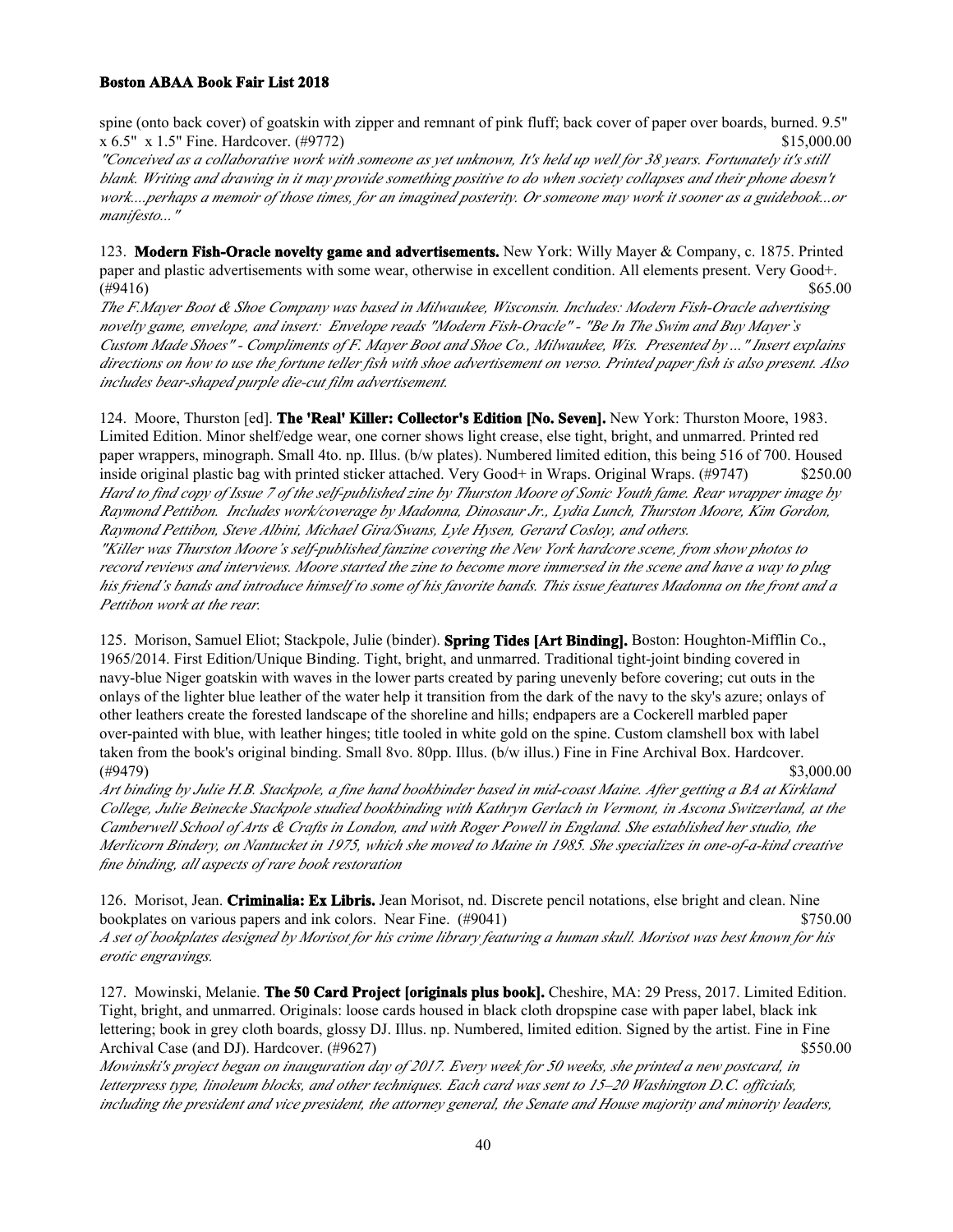*and others. Each week's quotation was inspired by events that occurred during the prior week, as well as by Mowinski's goal of keeping herself and others energized for the long road ahead. "While sometimes I want to separate my art from my politics, the impossibility of that grows every day." [artist statement]*

128. Moyer, David. **Speculative Motion.** Muncy, PA: Red Howler Press, 2012. Limited Edition. Tight, brigth, and unmarred. Green textured paper DJ, black cardstock wrapper, calligraphic text, printed images. Small 8vo. np. Illus. (b/w plates). Numbered limited edition, this being 12 of 25 Fine in Fine Dustjacket. Original Wraps. (#8023) \$350.00 *"'Speculative Motion' consists of an image printed from six endgrain lemonwood blocks on Riveg Heavy Weight Buff paper. The calligraphy was written in walnut brown ink." Extrodinary whimsy.*

129. Muggleton, Lodowick. **A True Interpretation of the Witch of Endor Spoken of in the First Book of Samuel, xxviii. chap. beginning at the 11th verse.** London: [Printed by R. Brown; Lodowick Muggleton], 1831. Fourth Edition. Tight, bright, and unmarked. Uncut and untrimmed pages (folded signatures), hand sewn into plain blue paper wrappers. Paper wrappers a little darkened and rubbed at extremities, otherwise clean. Signatures:  $B-E^8$ ,  $F^4$ . 8vo. 72 pages. An 1831 reprint of a pamphlet that was first printed in 1724. Very Good+ in Wraps. Original Wraps. (#9537) \$225.00 *"A True Interpretation of the Witch of Endor spoken of in The First Book of Samuel, xxviii. chap. beginning at the 11th verse shewing 1. How she and all other witches do beget or produce that Familiar Spirit they deal with, and what a Familiar Spirit is.........2. It is clearly made to appear in this Treatise, that no Spirit can be raised without its body.......3. An interpretation of all those Scriptures, that doth seem as if Spirits might go out of Men's bodies when they die, and subsist in some or other without bodies......... Lastly several other things needful for the mind of man to know .."*

*"An unusual tract by Lodowick Muggleton (1609 - 1698), the English tailor who became a Puritan religious leader and anti-Trinitarian heretic whose religious movement became known as Muggletonianism. Muggleton took virulent exception to the Quakers, was hailed by his followers as a prophet, and was twice convicted of blasphemy. His religious beliefs were at least unorthodox: he is said, for example, to have thought that God had a human body. In this booklet he detailed his thoughts on witches, spirits and various matters." This particular edition is speculated to be a printer's "unsophisticated" copy in paper wrappers before being sent to binder.*

*One of the more prolific stories of witchcraft lore, The Witch of Endor (also known as the Medium of Endor) was a woman, as reported in Samuel I of the Old Testament of the Bible, chapter 28, verses 3 - 25, who possessed a talisman through which she called up the ghost of the recently deceased prophet Samuel, at the demand of King Saul of Israel for battle purposes. The story of the Witch of Endor has excited the creative imagination through the ages and inspired further embellishment of her practices. Few holdings and unusual.*

130. Mystic Order of Veiled Prophets of the Enchanted Realm (M.O.V.P.E.R.). **"Welcome Prophets" Meeting Tapestry.** [Unknown], c. 1940s. Bright and clean. 18" X 12". Offset printed image and text in yellow and blue ink on white linen cloth. Near Fine. (#9095) \$300.00

*Freemason tapestry circa 1940s from a social organization for Master Masons, known as The Mystic Order of Veiled Prophets of the Enchanted Realm (M.O.V.P.E.R) founded in 1890, also known as The Grotto. The order was originally called the "Fairchild Deviltry Committee," and at the first meeting it was decided to restrict membership to Master Masons in good standing with a humanitarian character. The flag bears the image of 8th century Persian mystic Al Mokanna or al-Muqanna (The Veiled One) and prophet, the logo of the order. The image of the bearded man is still used in contemporary iconography. The date of the tapestry appears to be post-1930s, as the font of the "Welcome" text is in Playbill which was not invented until 1938, however, judging from the fabric and condition, the pendant seems like wartime or post-World War 2 synthetic fabric. Extremely scarce.*

131. News, Billy. **The Blue Book:** Guide to Pleasure For Visitors to the Gay City [Mardi-Gras Edition]. New Orleans, LA: Billy News, nd. [1963]. Ninth Printing. Light toning to wrapper, toning at spine, small round sticker at front (\$1), else tight, bright, and unmarred. Cream wrapper, black ink lettering, staplebound. 12mo. np. Illus. (b/w plates). Very Good in Wraps. Staplebound.  $(\text{\#9657})$  \$145.00

*"Directory to the Red-Light District of New Orleans in the Gay Nineties" A loosely organized guide to the prostitutes of NOLA...often quite crass in review (e.g. "This lump of lechery..."). Includes numerous adverts for various clubs, cigars, and liquors. Facsimile of a vanishingly scarce original...this, too, has become uncommon and difficult to find in presentable condition.*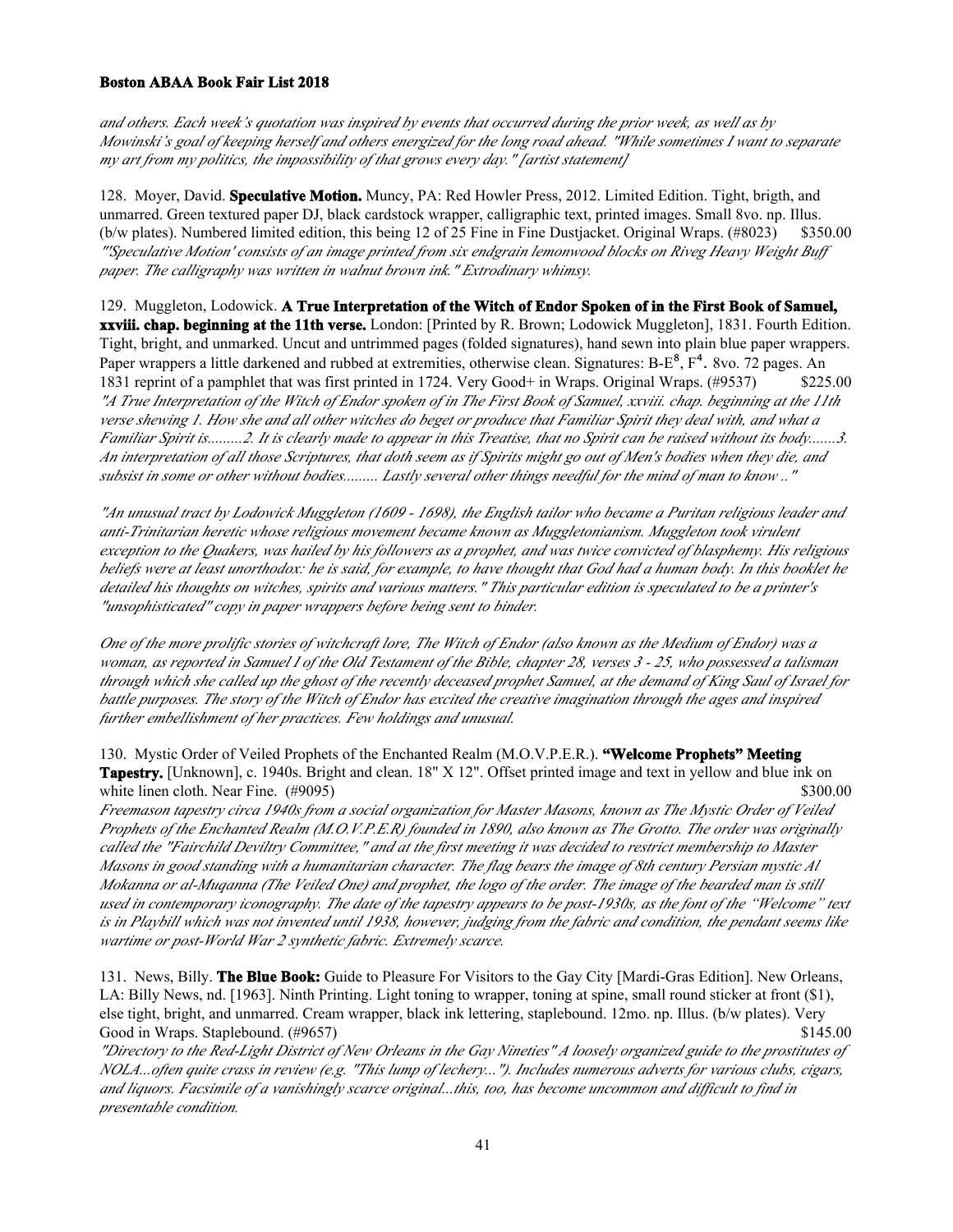132. Nin, Anais; Fletcher, Erin (binding). **Delta of Venus [Art Binding].** New York: Harcourt Brace Jovanovich/Herringbone Bindery, 1977. First Edition/Unique Binding. Tight, bright, and unmarred. Leather spine, finished wood boards, snakeskin tapes, handmade paper endpages, gilt lettering; matching archival case. 8vo. 250pp. Fine in Fine Archival Box. Hardcover. (#8653) \$1,500.00

*Walnut veneer boards, Purple Heart veneer onlays, snakeskin tapes, buffalo spine. (from the artist statement) "Erin Fletcher was introduced to the craft of bookbinding under the instruction of Susannah Kite Strang during her studies at The School of the Art Institute of Chicago. She experimented with a variety of simple book structures, pushing the concept of the book as an art form." She continued her studies at North Bennet School and now practices her craft in the Boston area. An emerging powerhouse.*

133. Osman, Leo S. **Osman's Palmistry Instructor, or Easy Method of Reading Hands A Practical and Original System of Self-Instruction in the Science of Palmistry; whereby Everyone's Character, Past, Present and All Future Affairs of Life Can Be Easily Read; Disease Diagnosed, etc.; Profusely illustrated.** New York: Leo S.

Osman, 1899. First Edition. Tight, bright, and unmarred, in excellent condition. Staplebound in original wrappers, unpaged. (one volume), with illustrations. Letterpress. Very Good+. Original Wraps. (#9649) \$225.00 *Interesting pamphlet covering naturopathic medicine and palmistry sciences through the "language of the hand." Independent practitioner and healer, Leo Osman promoted sexual and health magnetism, occult forces, and spirit aurapathy. A trade not uncommon in the late 19th century occult circles. No other known copies available.*

134. Parvus, Albertus Magnus; [Albert le Petit; Albert le Grand; Albertus Magnus]. **Les Secrets Merveilleux de la Magie Naturelle du Petit Albert, tiré de l'ouvrage latin intitulé** Alberti parvi Lucii, libellus de mirabilibus naturae arcanis et d'autres écrivains philosophes. Enrichi de figures mystérieuses, d'astrologie, physionomie, etc. etc. Lyon: Chez les Heritiers de Beringos Fratres, a l'Enseigne d'Agrippa, 1868. Nouvelle édition corrigée & augmentée . Rebound in quarter tan calf and 19th century over contemporary marbled boards/marbled end papers/edging, spine gilt and lettering, raised bands. Tight, bright, and unmarred, in excellent condition. A few minor tears, tip in repair to title page, no foxing to text block.12 mo., 4 unnumbered pages, 180 pages, frontispiece with [4] folded leaves of plates, illustrations within text, index. Very Good+. Quarter calf. (#9475) \$650.00

*The Petit Albert [18th-century grimoire of natural and cabalistic magic] was a mixture of a book of magic and the popular books of secrets from the Renaissance with filled with potions and remedies. The Petit Albert is inspired by the writings of St. Albertus Magnus and represents a phenomenal publishing success in many editions/states. It is a composite or heterogeneous work, and perhaps a bric-a-brac, collecting texts of unequal value written by (or attributed to) various authors; most of these authors are anonymous, but some are notable such as Cardano and Paracelsus. This is a new edition, includes discussions on astrology, talismanic magic, and physiognomy. Has print of St. Veronica as frontispiece.*

135. Pearson, Jennaway. **A Lady's Champion [placeholder].** Washington, D.C.: Jennaway Pearson, 2017. Limited Edition. Tight, bright, and unmarred. Black cloth boards, pale blue ink lettering, matching slipcase. 4to. np. Illus. (full page color prints). Numbered limited edition, this being 4 of 10. Fine in Fine Slipcase. Hardcover. (#9550) \$1,900.00 *"Artist Jennaway Pearson plays with the meaning of "champion" in connecting figure skater Tonya Harding with the goddess Juno, protector of women. Despite being a record-breaking skater, Harding was a victim of her family, a demanding sporting organization, a tragic marriage, and an insatiable tabloid culture. Pearson suggests Harding would have benefited from the protection of Juno, whom the Romans saw as presiding over all aspects of a woman's life."--Artist's statement.*

136. Pérez Grobet, Ximena. **WORDS.** Barcelona: Nowhereman Press, 2016. Limited Edition. Tight, bright, and unmarred. White paper boards, black ink lettering, printed accordion-fold binding. Binding Poncho Martínez Numbered, limited edition this being 18 of 30. 8vo. np. Signed by the artist. Fine. Hardcover. (#9258) \$850.00 *This book is part of the project "words" of the English group AMBruno. The text is Wallace Stevens' poem The House was quiet and the world was warm. The artist, exploring the premise that words are possible thanks to the space that occupy each letter, breaks the work down letter by letter...maintaining position on each leaf. Unfolding across 26 pages, all iterations of each letter...in order...are printed on a single page. Each letter therein creates its own suggestive landscapes. Elegant and beautiful in its simplicity.*

*The project was defined by the this statement: "Artists' books transform the condition of bookness, and complicate it. In*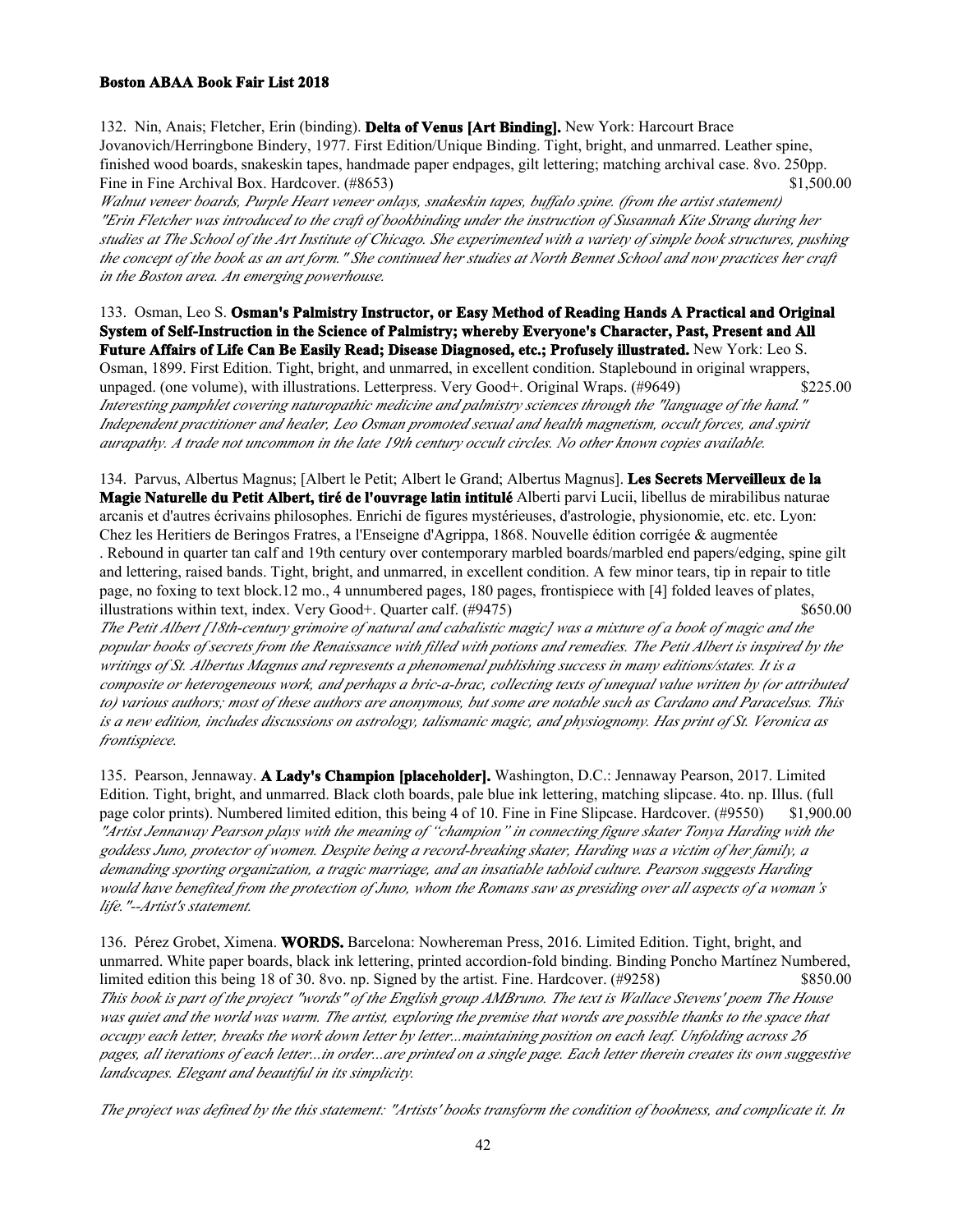*almost every case, attention to the book's visual presence - its objectness - is pronounced, in a manner that embraces elements from painting, sculpture, collage and filmic techniques. Some [...] are made for reading; some for looking; some for touching; many for all three. In content, they range from political statements, to formal meditations, to personal fantasies; they are also visually wild, inscrutable and weird." [Holland Cotter (Introduction) in The Century of Artists' Books (Joanne Drucker, 2004)]*

137. Pettibon, Raymond . **O.D. A Hippie / Legalize Heroin. Ban Hippies (and New Yorkers).** SST Records, 1982. Limited Edition. Minor wear, crease at center (typical as they were sent folded), signed and numbered in red ink, else bright, and clean. Offset-print in black and white. 43x27.5mm. Numbered, limited edition, this being 326 of what is believed to be less than 500 printed copies. Far fewer exist today. Near Fine. (#8978) \$3,500.00 *Raymond Pettibon, Greg Ginn's younger brother, did much/all the art for SST and Black Flag...named the band and*

*designed the iconic 4 black bar logo.*

*"Known for his comic-like drawings with disturbing, ironic or ambiguous text, Pettibon's subject matter is sometimes violent and anti-authoritarian. From the late 1970s through the mid-1980s, he was closely associated with the punk rock band Black Flag and the record label SST Records, both founded by his older brother Greg Ginn. In addition, Pettibon has designed the cover of the 1991 Sonic Youth album Goo; bassist Kim Gordon had been a longtime admirer of Pettibon's art and written about him for Artforum in the 1980s. Beginning in the mid-1980s, he became a well-known figure in the contemporary art scene."*

138. Pettibon, Raymond, Tarpenny, Nelson; Gastelum, Victor; Bayer, Josh ["Sketchy"]. **Lana.** Lawndale, CA: SST Publications, 1984. Limited Edition. Minimal shelf/edge wear, hint of toning to wraps, else tight, bright, and unmarred. Printed paper wraps. Small 8vo. np [28pp]. Illus. (b/w plates). Numbered limited edition, this being 420 of 500. Near Fine in Wraps. Original Wraps. (#9741) \$250.00

*Early zine by now famed artist Raymond Pettibon. He grew to fame out of this early period o work for SST and Black Flag. Zine meets artist book, in a edition of 500 (though as many as 400 are thought to have been destroyed). This copy from an SST officer and available with others from Pettibon. Scarce.*

139. Pettibon, Raymond, Tarpenny, Nelson; Gastelum, Victor; Bayer, Josh ["Sketchy"]. **My Struggle for Life After Death.** Lawndale, CA: SST Publications, 1982. Limited Edition. Minimal shelf/edge wear, hint of toning to wraps (at spine), numbered at front as issued, else tight, bright, and unmarred. Printed paper wraps. 8vo. np [32pp]. Illus. (b/w plates. Numbered limited edition, this being 102 of 500. Near Fine in Wraps. Original Wraps. (#9738) \$250.00 *Early zine by now famed artist Raymond Pettibon. He grew to fame out of this early period o work for SST and Black Flag. Though an edition of 500, it is believed the majority were destroyed. This copy from an SST officer and available with others from Pettibon. Scarce.*

140. Pettibon, Raymond; Gira, Michael. **Selfishness.** Lawndale, CA: SST Publications, 1985. Limited Edition. Minimal shelf/edge wear, hint of toning to wraps, else tight, bright, and unmarred. Printed paper wraps. Small 8vo. np [28pp]. Illus. (b/w plates). Numbered limited edition of 500. Near Fine in Wraps. Original Wraps. (#9744) \$250.00 *Early zine by now famed artist Raymond Pettibon. He grew to fame out of this early period o work for SST and Black Flag. Zine meets artist book, in a edition of 500 (though as many as 400 are thought to have been destroyed). This copy from an SST officer and available with others from Pettibon. Scarce. Michael Gira is the main and founding member of the seminal post-punk band, The Swans.*

141. Pettibon, Raymond. **Console, Heal, or Depict...** Lawndale, CA: SST Publications, 1984. Limited Edition. Minimal shelf/edge wear, hint of toning to wraps, else tight, bright, and unmarred. Printed paper wraps. Small 8vo. np [28pp]. Illus. (b/w plates). Numbered limited edition, this being 249 of 500. Near Fine in Wraps. Original Wraps. (#9746) \$250.00

*Early zine by now famed artist Raymond Pettibon. He grew to fame out of this early period o work for SST and Black Flag. Zine meets artist book, in a edition of 500 (though as many as 400 are thought to have been destroyed). This copy from an SST officer and available with others from Pettibon. Scarce.*

142. Pettibon, Raymond. **Jane's Book of Fighting.** Lawndale, CA: SST Publication, 1995. Limited Edition. Minimal shelf/edge wear, hint of toning to wraps, else tight, bright, and unmarred. Printed paper wraps. Small 8vo. np [28pp]. Illus. (b/w plates). Numbered limited edition of this being 214 of 500. Near Fine in Wraps. Original Wraps.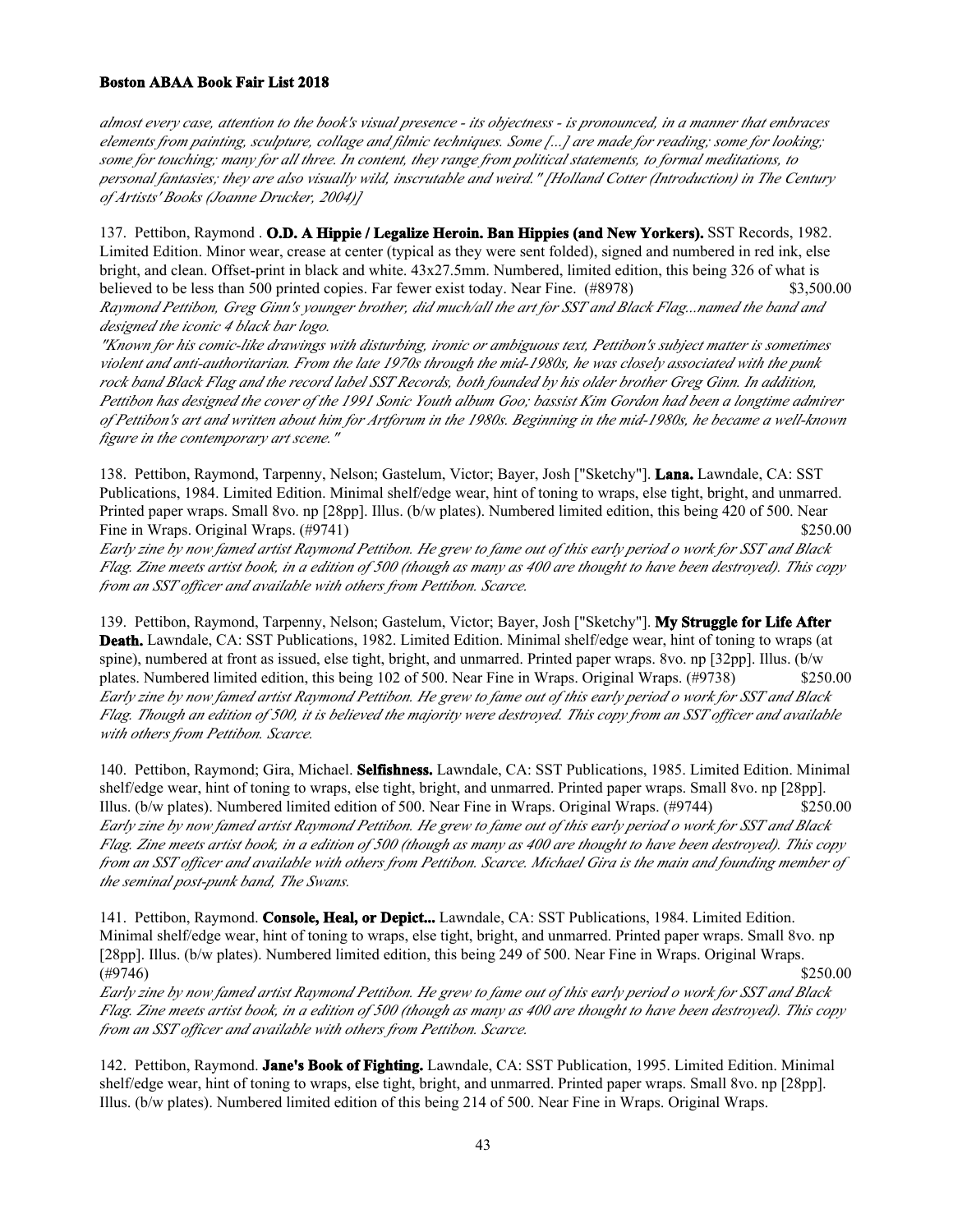(#9745) \$250.00

*Early zine by now famed artist Raymond Pettibon. He grew to fame out of this early period o work for SST and Black Flag. Zine meets artist book, in a edition of 500 (though as many as 400 are thought to have been destroyed). This copy from an SST officer and available with others from Pettibon. Scarce.*

143. Pettibon, Raymond. **Like Death Valley.** Lawndale, CA: SST Publications, 1985. Limited Edition. Minimal shelf/edge wear, hint of toning to wraps, else tight, bright, and unmarred. Printed paper wraps. Small 8vo. np [28pp]. Illus. (b/w plates). Numbered limited edition, this being 110 of 500. Near Fine in Wraps. Original Wraps. (#9742) \$250.00

*Early zine by now famed artist Raymond Pettibon. He grew to fame out of this early period o work for SST and Black Flag. Zine meets artist book, in a edition of 500 (though as many as 400 are thought to have been destroyed). This copy from an SST officer and available with others from Pettibon. Scarce.*

144. Pettibon, Raymond. **Virgin Fears.** Lawndale, CA: SST Publications, 1983. Limited Edition. Minimal shelf/edge wear, hint of toning to wraps, else tight, bright, and unmarred. Printed paper wraps. Small 8vo. np [32pp]. Illus. (b/w plates). Numbered limited edition, this being 487 of 500. Near Fine in Wraps. Original Wraps. (#9739) \$250.00 *Early zine by now famed artist Raymond Pettibon. He grew to fame out of this early period o work for SST and Black Flag. Zine meets artist book, in a edition of 500 (though as many as 400 are thought to have been destroyed). This copy from an SST officer and available with others from Pettibon. Scarce.*

145. Plath, Sylvia; Baskin, Leonard. **Dialogue Over a Ouija Board.** London: Rainbow Press, 1981. Limited Edition. Minor toning to vellum, small area of erasure at ffep, else tight, bright, and unmarred. Slipcase shows very minor shelf/edge wear, else bright and clean. Full vellum binding, gilt lettering, brown endpages, frontispiece, teg. 8vo. 30pp. Illus. (b/w plates). Limited numbered edition, this being 68 of 140 [of which 100 are for sale]. Signed at the colophon by Baskin. Fine in Fine Slipcase. Hardcover. (#7169) \$950.00

*Designed and printed by Sebastian Carter at the Rampart Lions Press (Cambridge) and hand-set in F. Warde's Arrighi-Vienza type. Printed on Barcham Green Canterbury hand-made paper. A very handsome copy.*

146. [PRH monogram]; Payne, J.H. [Received]. **Designs for an "Umbrella Barrage Aerial Bomb"** n.d. [not after 1940]. Minor shelf/edge wear, surface sheet lightly sunned, creases from folding, signed in lower right, else bright and clean. Three blueprints, paper stapled binding at top short edge. 17x20.75" Very Good+. (#9260) \$2,500.00 *Inscribed and signed "Read and understood, J.H. Payne, Sept. 12th, 1940." Payne appears to have been an interesting figure. Though difficult to confirm, it appears he was kicked out of the American Society of Civil Engineers in 1932 for exposing the corrupt behavior of another engineer. Though his accusations were confirmed (the man jailed and \$700K returned to the government), he was never readmitted to ASCE. Later, during WWII, Payne joined the airforce and was, at the time of this death Lead Navigator of the 100th Bombardment Group (Bloody Hundredth). Payne was killed in action on 28 April 1944 over Sottevast, France, and is buried at the Omaha Beach Cemetery.*

*These technical designs, for what appears not to be an HE bomb, but rather a for chemical weapons, are striking...both beautiful and dark. Art-Deco borders and technical drawings, typical of the period, the artist is unfortunately only identified by the monogram PRH and no other information has been located. The most visually compelling page is the third, which includes both a 'Profile of Barrage' and the rather lovely 'Pattern of Bursts'. A strange and unsettling juxtaposition of white snowflakes on blue ground, the aesthetic appeal of these technical designs betray the potentially horrific consequences. The pattern and 80 acre area of effect suggest strongly that this was a design for delivering chemical weapons.*

147. Rafalski, Julie; Henningham, David; Deans, Tahu. **The nth Convention (second edition).** London: Henningham Family Press, 2009. Limited Edition. Tight, bright, and unmarred. Color printed wraps, screenprinted images, complex structure, blue cloth slipcase. Square 8vo. np [27pp]. Illus. (color plates). Numbered limited edition of 30. Fine in Fine Slipcase. Original Wraps. (#9427) \$750.00

*"Julie Rafalski, Tahu Deans and David Henningham re-enacted Cold War psychic drawing experiments in a Leipzig building that had formerly housed an East German supercomputer. They also reconstructed the computer as a set to be reconfigured and photographed. These pictures, films, drawings and transcripts make up the content of this book. Operating like the distinct CMYK dots that merge optically to form a full-colour picture, the artists have worked together to take the viewer through corridor spaces, doctored photographs, and a psychic spying apparatus redolent of*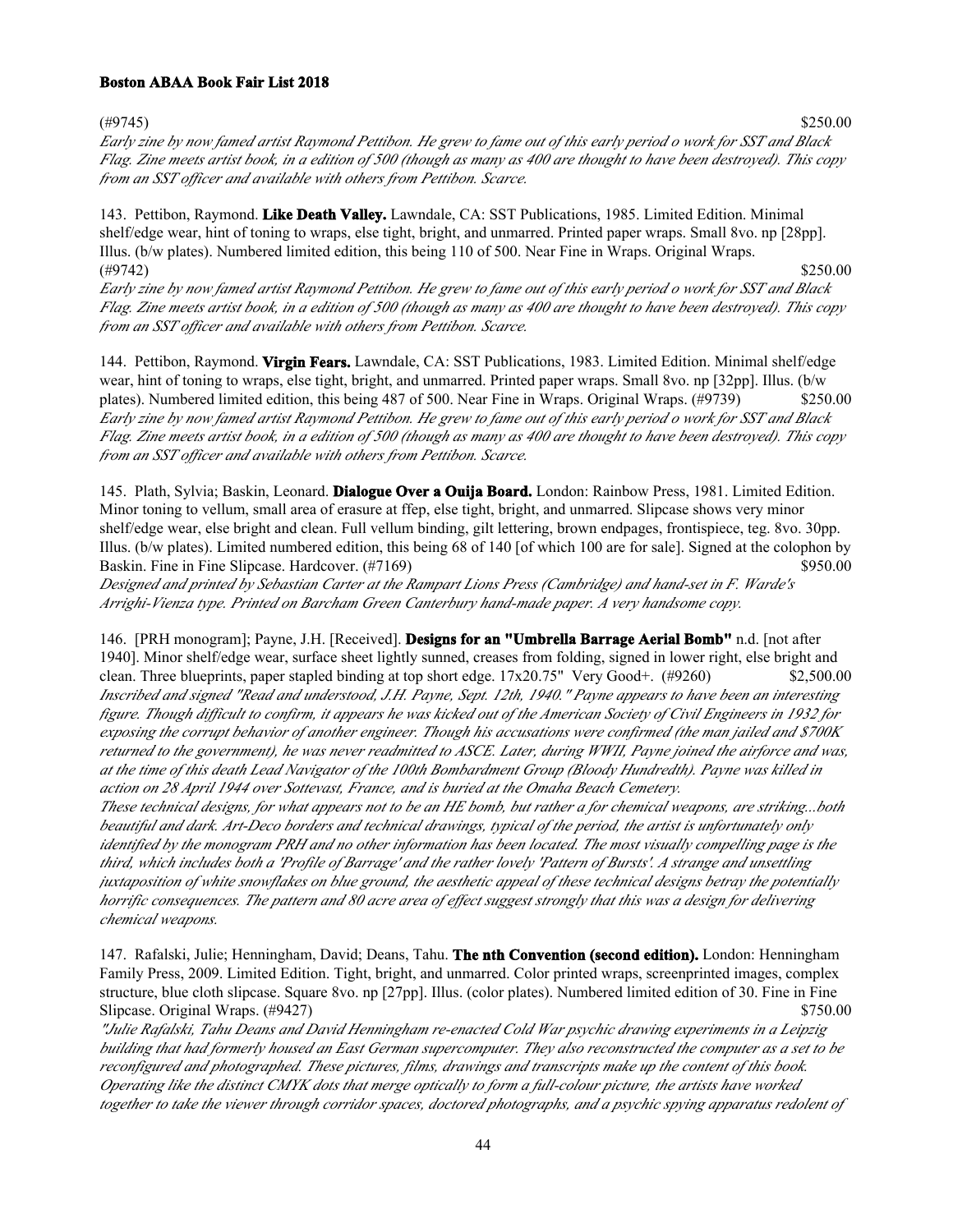*the building itself. Not every page is accessible without the use of a knife. The books are editioned using a vector-based system so that each book is assigned a non-hierarchical relationship to the others." [from the publisher]*

148. Randall, Karen. **The Leyden Jar Project.** Northampton, MA: Propolis Press, 2017. Limited Edition. The sculptural book is housed in a clamshell box measuring 7.5 by 9 by 16. Beneath a panel in the box are additional items: a solar panel and a transformer cable which can both be used to recharge the Leyden Jar Project's battery. At last but not at all least, the Project includes an extended essay presented in a more traditional book format, written by Karen Pava Randall detailing the birth of the Leyden Jar, explaining what a dielectric is, and surveying the Leyden Jar's role in the discovery of the laws of physics. The Biography of the Leyden Jar is 90 pages long, letterpress printed, and hand-bound. Fine. Sculptural. (#9263)  $\qquad$  \$7,500.00

*"The Leyden Jar Project is an interactive book sculpture by Karen Pava Randall with accompanying poetry by Cole Swensen, celebrating the history of early electrical experimentation from the discovery of the Leyden Jar in 1745 to modern times.*

*The sculptural book object is made up of twelve hand blown Leyden Jars which function as pages for Swensen's poems. These gilded Leyden Jars are mounted on three shelves of an acrylic box. Copper foil beneath the gold leaf connects each of the jars to an Arduino microprocessor (a sort of mini-computer) in the compartment below the bottom shelf. By touching a jar, the reader sends an electronic request to the microprocessor to play a particular recording of Swenson's voice. There are 36 poems in all relating to the history of the Leyden Jar.*

*The Leyden Jar is the earliest form of a capacitor, a device which stores electrical energy. Capacitors are found in most (if not all) modern electronic circuits. You can make a Leyden Jar very simply. Cover the inside and outside walls of a glass or plastic jar with aluminum or copper foil. The classic Leyden Jar has a lid with a metal rod protruding from the top; a chain attached to the bottom of the rod connects to the foil on the inner wall. A Leyden Jar is charged by connecting either the outer layer of foil or the rod to a source of electricity and discharged by simultaneously touching the outer layer and the rod, thus creating a conductive path between the two layers of foil.*

*During the eighteenth century, experimenters charged their Leyden Jars by generating electricity from friction; sometimes very simply by rubbing a piece of amber or glass, but they also used more elaborate mechanical devices with hand-cranks that increased the speed of at which a glass globe could be rubbed. Famously, Benjamin Franklin proposed a more dangerous alternative means of collecting electricity: capturing lightning with a Leyden Jar. Franklin's French colleagues successfully proved his theory, drawing lightning down from the heavens through a long rod into a Leyden Jar, providing evidence that lightning was indeed a form of electricity, and thereby immortalizing Franklin in the pantheon of scientific luminaries. The text within this printed book offers a prose history of the Leyden Jar's discovery and its central role in the evolution of modern physics and radio technology." [artist statement]*

149. Raymond Pettibon. **Cars, TV, Rockets, H-Bomb -- You Name It.** Lawndale, CA: SST Publications, 1985. Limited Edition. Minimal shelf/edge wear, hint of toning to wraps, else tight, bright, and unmarred. Printed paper wraps. Small 8vo. np [28pp]. Illus. (b/w plates). Numbered limited edition of 500. Near Fine in Wraps. Original Wraps. (#9743) \$250.00

*Early zine by now famed artist Raymond Pettibon. He grew to fame out of this early period o work for SST and Black Flag. Zine meets artist book, in a edition of 500 (though as many as 400 are thought to have been destroyed). This copy from an SST officer and available with others from Pettibon. Scarce.*

150. Reed, Kit [verse]; Reed, Joseph [illus]; Cooksey, Gabby. **Deaths of the Poets [Art Binding].** Middletown, CT: Sign of the Piratical Primrose, c. 1980. Limited Edition. Very minor toning to text block and light ghosting of images, else bright and clean. Design binding: bound in blue goat skin with laced in boards, red cabbage paper makes the border around the man; the man is made of black spray paint and gold foil; gold foil is spread through out the holes of the red cabbage paper; gold foil spine title; leather hinges and sewn endbands; paper paste downs and flyleaves; textblock sewn on Japanese paper hinges. 8vo. np. Numbered limited edition, this being 9 of 10. Very Good [Textblock Near Fine]. Hardcover. (#9551) \$6,500.00

*"Sit tibi terra levis" (May the earth rest lightly on you, and "Qualis artifex pereo" (What an artist the world is losing in me.) [from the title page]*

*An alphabet books of poets (and a few others), each dark and whimsical portrait by Joseph Reed accompanied by a satirical quatrain by Kit Reed and each framed in a pictorial boarder. The subjects include Byron, Crane, Donne, Euripides, Fuller, Goethe, Homer, S. Johnson, Keats, Nerval, Ovid, Pope, Rilke, Tennyson, Villon, Wilde, Yeats and others.*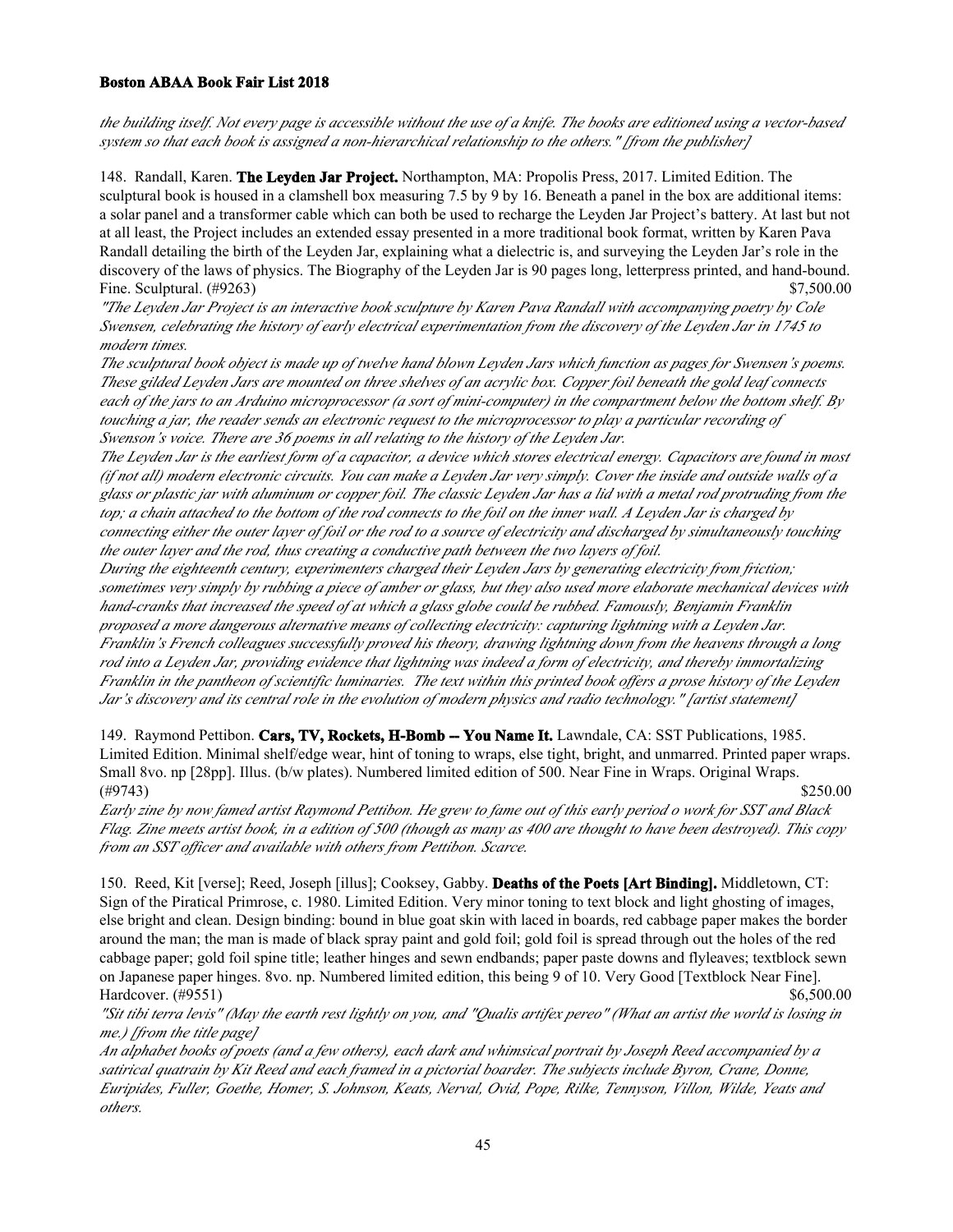*This wonderful and ambitious work was produced relatively late in their careers and, we believe, is the only collaborative livre d'artiste project they worked on. Executed completely in etching, intaglio and aquatint, and printed on Arches Cover in an edition of ten copies, each signed by the author and artist. Rare, OCLC locating only the Yale copy. A modified second edition in reduced format was published in 1991.*

*KIT REED (June 7, 1932–September 24, 2017) was an American author of speculative and literary fiction, as well as psychological thrillers under the pseudonym Kit Craig. A Guggenheim fellow and an early recipient of a literary grant from the Abraham Woursell Foundation, Reed was the resident writer at Wesleyan University.*

*JOSEPH W. REED is professor emeritus of film and American studies at Wesleyan University, where he became interested in printmaking and painting in the 1970s. Experimenting with these mediums, he produced a body of work characterized by its sobriety and painstaking attention to historical detail. Thematic series include "Chief Executives Underwater," "First Ladies In Space," and "The History of Western Ant."*

*BINDING STATEMENT: "The design derives from the borders used throughout the drawings by Reed. I wanted to do my own take on it, and thought the lovely red cabbage paper would be perfect. I used the illustration of Villon has my muse because I thought the contrast of the jail bars and the flow of the border would be perfect." [Gabby Cooksey]*

151. Richardson, Jabez. **Richardson's Monitor of Free-masonry: Being a Practical Guide to the Ceremonies in all**

**the Degrees...** Conferred in Masonic Lodges, Chapters, Encampments, &c., Explaining the Signs, Tokens and Grips, and Giving All the Words, Pass-words, Sacred Words, Oaths, and Hieroglyphics Used by Masons... New York: Dick & Fitzgerald, Publishers, [1888]. Later Printing. Slightly loose binding, but intact and unmarred. Bound in pebbled soft leather with tab, gilt edges. Shelf wear to covers and slight foxing, musty. 192 pages with illustrations throughout. Very Good. Leather Bound. (#9701) \$150.00

*Manual and guidebook to the inner workings of the Masonic order. This was probably a travel copy, as it was rebound in soft leather, as you see many of Masonic guidebooks as such.*

152. Robe, Jim [illus]. **John A. Spenkelink Execution Illustrations by Noted Courtroom Illustrator [Original Art]. "Capital punishment – Them without the capital get the punishment."** Starke, FL, 1979. Unique. Minor toning and wear, else bright and clean. Six original pen and watercolor sketches, numbered and bearing notation. Various sizes, approx. 14x20". Illus. (hand colored).

1: Execution scene as Venetian Blind went up.

2: Witnesses including prisoner's lawyer and minister.

3: Last view of prisoner while alive.

4: Prisoner's headpiece adjusted while masked executioners look on

5: 'Filipino' doctor pronounces prisoner dead

6: Spenkelink minutes from death. Near Fine. Loose Sheets. (#9397) \$3,250.00

*Original art from a well known courtroom illustrator of Florida's first execution after reinstatement of the death penalty. While Robe worked for a Tampa paper, these were done for television (WFLA/NBC).*

*"John Arthur Spenkelink (1949–1979) was a convicted American murderer. He was executed under controversial circumstances in 1979, the first convict to be executed in Florida after capital punishment was reinstated in 1976, and the second (after Gary Gilmore) in the country.*

*Spenkelink's case became a national cause célèbre, encompassing both the broader debate over the morality of the death penalty and the narrower question of whether the punishment fitted Spenkelink's crime. His cause was taken up by former Florida Governor LeRoy Collins, actor Alan Alda, and singer Joan Baez, among many others. Also at issue was the assertion that capital punishment discriminated against the poor and underprivileged. (Spenkelink often signed his prison correspondence with the epigram, "Capital punishment means those without capital get the punishment.") The execution was finally carried out on May 25, 1979, in Old Sparky, the Florida State Prison electric chair. The controversy did not end with Spenkelink's execution: When the blinds covering the windows of the execution chamber were opened to the witnesses, Spenkelink had already been strapped into the chair, gagged, and blindfolded. Since the witnesses had not seen the prisoner brought into the chamber, rumors later spread that he had fought the guards, that his neck had been broken in the altercation, and that he was dead before the execution took place. Spenkelink's corpse was eventually exhumed by a Los Angeles coroner, who determined that the cause of his death was in fact electrocution. To prevent similar future controversies, prison officials removed the window blinds to allow witnesses to view the entire execution procedure from beginning to end."*

*"On May 25, 1979, Spenkelink, 30, was given two shots of whiskey, then executed in front of 32 witnesses, including 10 reporters. It took three jolts to kill him. But because the venetian blinds separating the witness section from the death*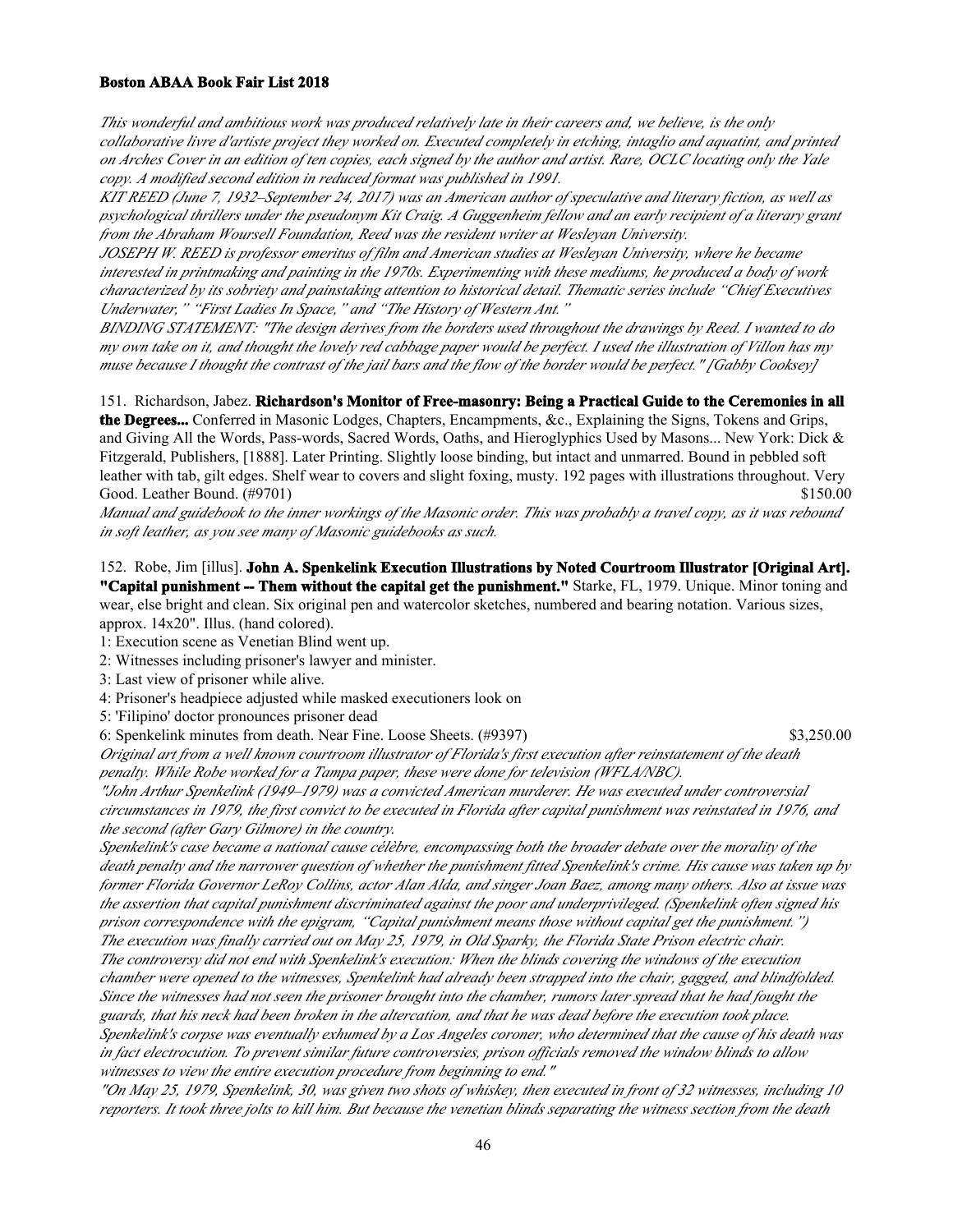*chamber were closed until Spenkelink was strapped in, witnesses did not get a good look. Spenkelink had straps drawn tightly across his mouth and was denied a final statement by prison officials." Spenkelink's last words were, "Capital punishment -- Them without the capital get the punishment." Citations: Spinkellink v. State, 313 So.2d 666 (Fla.1975) (Direct Appeal). Spinkellink v. Florida, 428 U.S. 911, 96 S.Ct. 3227 (1976) (Cert. Denied). Spenkelink v. State, 350 So.2d 85 (1977) (State Habeas). Spinkellink v. Florida, 434 U.S. 960 (1977) (Cert. Denied). Spinkellink v. Wainwright, 578 F.2d 582 (5th Cir. 1978) (Habeas). Spinkellink v. Wainwright, 442 U.S. 1301 (1979) (Stay).*

#### *James T. Robe: American 1928-2000*

*Born in Michigan, studied design at the University of Cincinnati. Acclaimed Florida artist who painted Impressionist and Modernist views of rural genre, cityscapes and beach panoramas in the Post WWII era beginning at the same time as the Florida Highwaymen and continuing throughout the 20th century both at his Meadowbrook Studio and en plein air on the Gold Coast, Treasure Coast and Gulf Coast. For many years he was retained as a staff artist for the Tampa Tribune and he illustrated a 1997 book on Florida history in conjunction with his wife Jackie, an award winning landscape photographer. These images appear to have been created for WFLA TV & NBC News (per notation).*

153. Ryan, Marah Ellis. **The Druid Path; decorated by Will Vreeland.** Chicago, IL: A.C. McClurg & Co., 1917. First Edition. Tight, bright, and unmarred, an exceptional copy. Some wear to extremities, however text is clean and unmarked, no evidence of foxing. Dark green pebbled cloth boards with Celtic design on cover and gilt titles, untrimmed edges. Illustration on endpapers of landscape with a Stonehenge-like rock monument. Page headings and some section breaks within each story are also decorated with Celtic designs in green colored ink, taken from the Book of Kells. 8vo, 321 pages with ornamentations. No dustjacket. Very Good+. Hardcover. (#9647) \$125.00 *Six stories of Ancient Ireland. Music for the book was arranged by Geraldine G. Saltzberg. Marah Ellis Ryan published "The Druid Path" later in her life, after a slew of romantic Western novels of Native American life and romance in the Southwest and Mexico. Although, mainly written for white audiences, Ryan actively supported and advocated for human rights for First Nations, including Hopi and Cherokee tribal bands.*

154. S.M.E.G.M.A.; Maranoid. **Untitled Self-Mutilation Poetry Broadside.** San Francisco, CA: S.M.E.G.M.A., 1980. First Printing (presumed). Bright and clean. Single printed sheet. 8.5x11". np. Illus (b/w image). Near Fine. Broadside. (#9749) \$45.00

*S.M.E.G.M.A. is Sadists, Masochists, Ethiopians, Girls, Men, Animals... Background image is a severed penis, poetry overprinted. Scarce.*

155. Sade [François Alphonce Donatien Marquis de]; Esposito, Giani (illus); Sheats, Sonya (binder). **Oeuvres: Justine Ou Les Malheurs De La Vertu, Dialogue Entre Un Pretre et Un Moribond, Eugenie De Franval, Idee Sur Les Romans, L'auteur Des Crimes De L'amour a Villeterque Folliculaire.** Paris: Le Club Francais du Livre, 1953. Limited Edition. Tight, bright, and unmarred. Full leather binding in white calfskin, tooled in grey and black film, marbled endpages. 8vo. 732pp plus bibliography. Illus. (b/w plates). Original wrappers bound in. Fine. Hardcover.  $(#8703)$  \$3,500.00

*Text in French. Forward by Jean-Jacques Pauvert, afterword by Maurice Blanchot. Bound by Sonya Sheats: "The image on the front cover is taken directly from the text. The binding is a traditional French full leather binding with leather hinges. The endpapers are marbled on gloss paper by Marianne Peter (France). This book was bound by Sonya Sheats in 2003." (from the artist)*

156. Sanders, Bernie; F.; Feinstein, Samuel (binder). **Our Revolution, A Future to Believe [Art Binding].** New York: St. Martin's Press, 2016. First Edition. Tight, bright, and unmarred. Full brown leather binding, in blind lettering and decorative elements, '27' at the heel of spine (the average donation amount). 8vo. 450pp. Illus. (color and b/w plates). Fine in Fine Archival Box. Hardcover. (#9277) \$1,400.00

*"I don't often get to touch on politics in my line of work. Bernie Sanders is an inspiration, not only in his message, not only backing up his standpoints with policy, but is, and has been, fighting for the people his entire career. As a person who lives in constant pain, and whose healthcare costs reflect that, his stance on health insurance as a human right*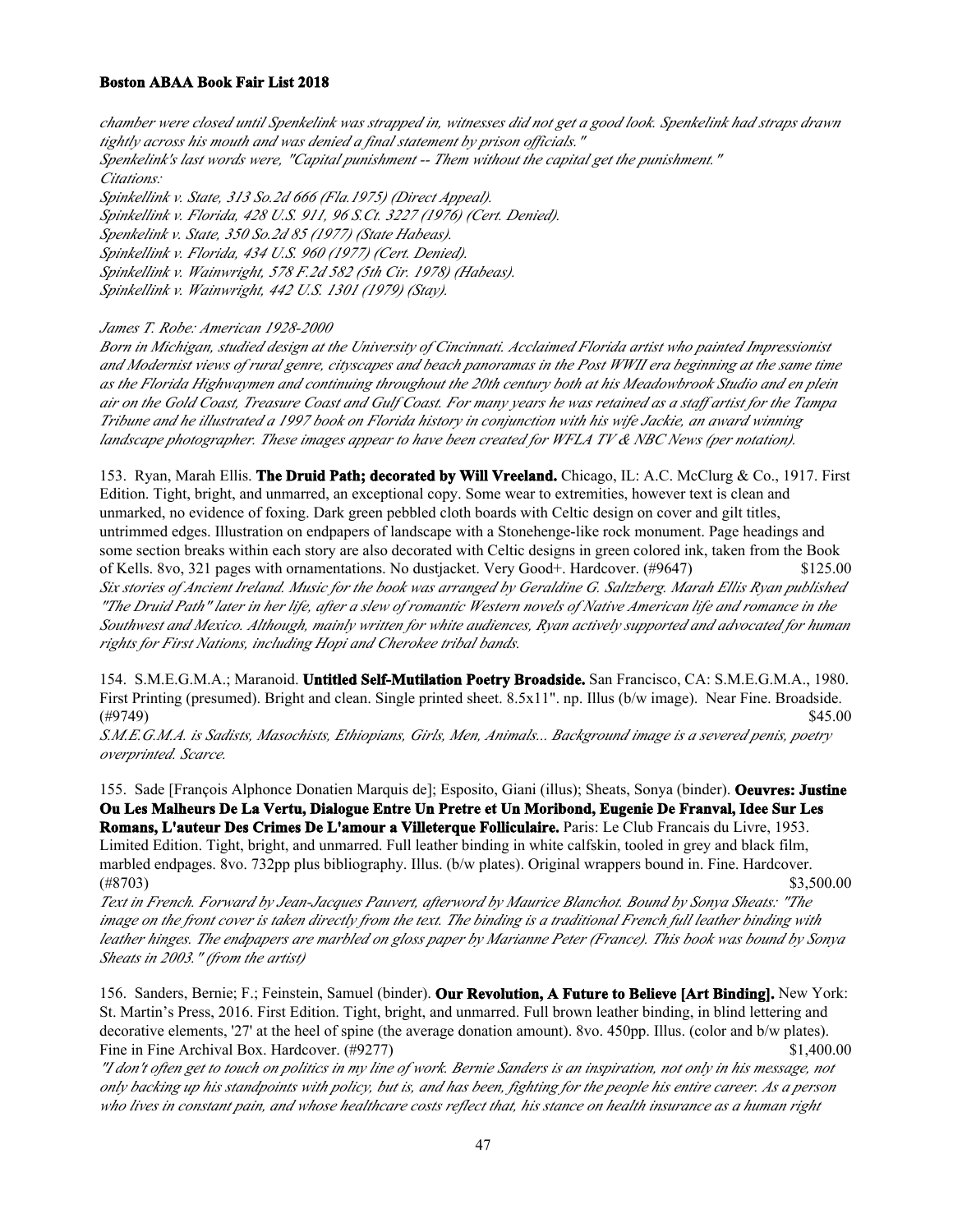*resonates greatly with me. This book follows his campaign trail and puts forth the ideals he ran on: income equality, health care for all, higher education as a human right, racial justice, environmental justice, criminal justice reform, immigration reform, getting money out of politics, truth, love, compassion, and solidarity, among many others--and their implementation. I chose to do a utilitarian binding on this: no gold, nothing flashy, a simple arts-and-crafts design tooled in blind, done quickly but with elegance. The endpapers are plain, they don't need to be fancy. "A Future to Believe In" was Bernie's campaign message, and "The Struggle Continues" is the progressive answer to any election, any vote, or any compromise, win or lose—the struggle continues. And, of course, he ran a campaign without super PACs, with an average campaign donation of \$27, the number used where one would find a volume number or a date." [artist statement]*

157. Saunders, George; Loeber, Nancy [artist]. **STICKS.** New York: Nancy Loeber, 2017. Limited Edition. Tight, bright, and unmarred. Basswood boards, bound with pamphlet stitch into vintage french hammered cotton covers (each copy unique), collaged reduction woodcut portraits, 4to. Numbered limited edition of 33. Fine. Original Wraps. (#9542) \$650.00

*Used by arrangement with Random House a division of Penguin Random House LLC. Text set in Joanna Nova; cover and title page set in Din. [Deluxe making copy includes print of an edited fourth image, the final woodblock of that image, and a preliminary drawing.]*

#### 158. Schanilec, Gaylord. **Mayflies of the Driftless Region [Deluxe Edition] [Together with] Mayflies of the**

**Driftless Region Progressive Proofs.** Stockholm, WI: Midnight Paper Sales, 2005. Limited Edition. Tight, bright, and unmarred. Full brown leather binding, proof portfolio quarterbound with brown spine and green paper boards; slipcase in matching leather and paper with a glass case at the top with 8 mounted flies. 8vo. 88pp. Illus. (color plates). Numbered, deluxe-limited edition, this being 8 of 50 [from a total of 500 (50 Deluxe, 50 in sheets, and 400 standard)] Fine in Fine Slipcase. Hardcover. Fine in Fine Slipcase. Hardcover. (#7599) \$7,500.00

*"13 entomological identifications of specimens by Dr. Clarke Gary. Hand-set in Bembo monotype. Plates printed on Gampi Torinoko handmade paper. Text printed on Zerkal mould-made paper. Bound in full chestnut morocco by Jill Jevne. Portfolio of the same leather, with paper sides hand made for the edition by Mary Hark, and wood contains two folders: (1) seven proof sheets and (2) an extra suite of the engravings, each titled & signed. Both volumes are housed in a slipcase (7 3/4 x 14 1/2) of leather, paper boards, and wood with a glass window at the top, revealing 8 flies hand tied for the edition by David Lucca. Winner of a Judges Choice Award at the 2005 Oxford Fine Press Bookfair and of the Carl Hertzog Award for 'excellence in book design.'" [Publisher] The vast majority of the 50 deluxe copies have entered institutional collections, with what appears to be less than 20 copies in private collections.*

*PROOFS: Schanilec, Gaylord; Garry, Clarke. Stockholm, WI: Midnight Paper Sales, 2005. Limited Edition. Bright and clean. Archival case tight and clean. Blue cloth boards, paper spine label, black ink lettering. Loose color plates and title page laid into an archival box. 8vo. np. Illus. (color plates). Numbered limited edition, this being 10 of 13. Fine in Fine Archival Case. Loose Sheets. Progressive proofs of printing stages for each of the thirteen specimen images from Mayflies of the Driftless Region.*

159. Shakespeare, William; Gill, Eric (illus); Richards, Sean [binder]. **The Tragedy of Hamlet, Prince of Denmark [Art Binding].** London: Limited Editions Club/High Wycombe, 1933. Limited Edition. Rebound, else tight, bright, and unmarred. Unique art binding, brown leather boards, gilt lettering and decorative elements, black ink decorative elements, sculptural skull (split in center) incorporated into the binding, teg, beg; custom wooden slipcase. 8vo. 149pp. Illus. (b/w plates). Numbered limited edition of 1500, this being 85. Signed by Gill. Fine in Fine Wooden Slipcase. Hardcover. (#8119) \$7,500.00 *An extraordinary binding by Sean Richards of Byzantium Studios. The skull is constructed by over 200 leather onlays.*

160. Shakespeare, William. **The Sonnets [In Morse Code].** Seattle: R. Orndorff, 2015. Limited Edition. Tight, bright, and unmarred. Red cloth boards, gray endpapers. 75x69mm. 359pp. Numbered limited edition, this being 3 of 10. Fine. Hardcover. (#9108) \$75.00 *Signed by Creator.*

161. **Sherlock Holmes Game.** Parker Brothers, 1904. Box/lettering toned (as is typical), instructions fragile at all folds, cards show evidence of wear at corners, several have creases and one a small closed tear, else tight, bright, and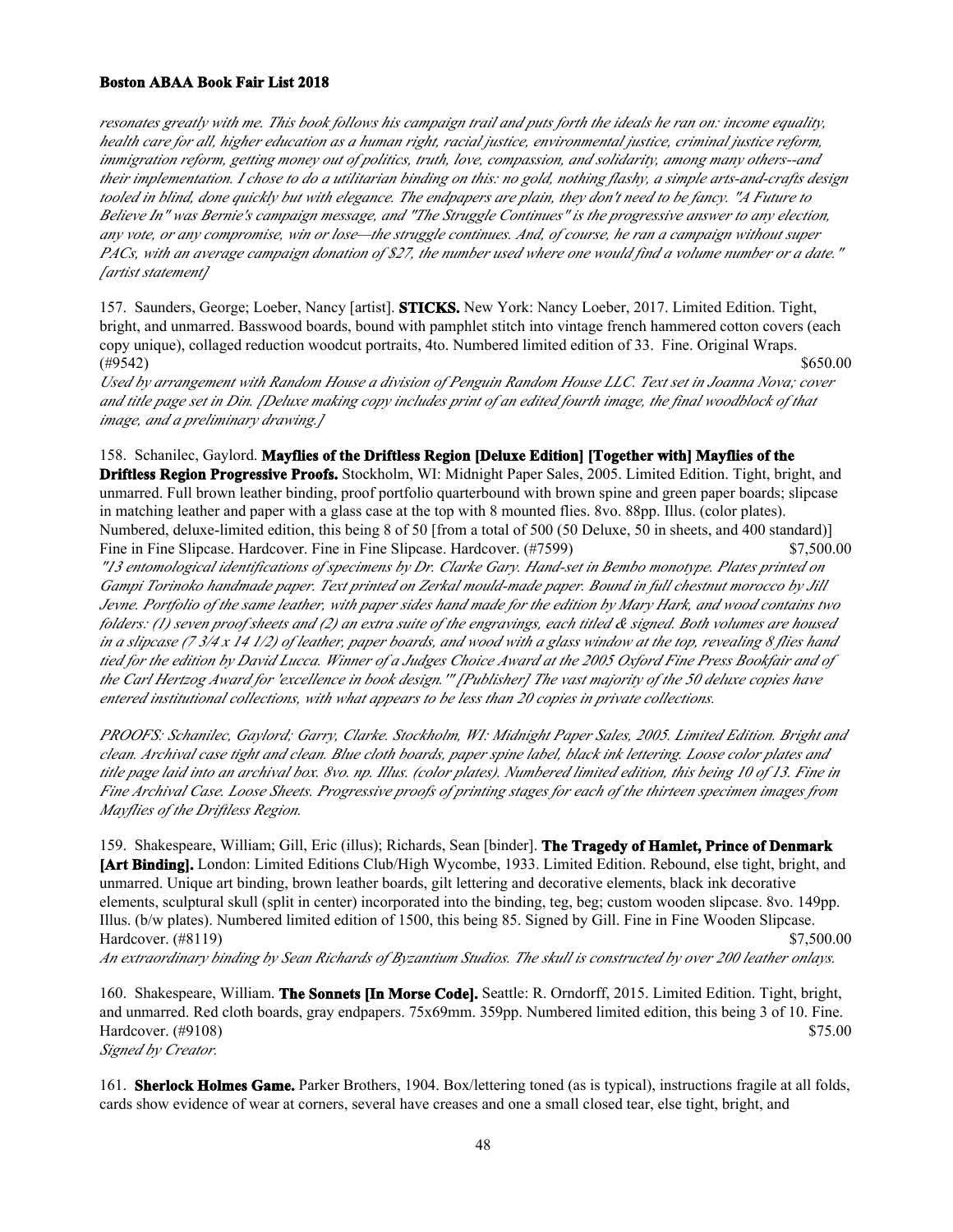unmarred. Original red paper box with separator, cards with blue decorative backs, instructions laid in, all 56 original cards. 5x4x1" np. Very Good. (#7077) \$125.00

*Doyle's Sherlock Holmes had been in publication for more than 20 years when this American game became available in 1904. However, The Hound of the Baskervilles (1902), had only been issued a short time before. Parker Brothers was clearly pushing to leverage peoples love of Holmes. The game was fast paced the object is "to capture as many "burglers", "robbers" and "thieves" cards as possible and to obtain the valuable "Sherlock Holmes" cards. All players play at once and there is never a dull moment." Hard to find complete and presentable.*

162. **Sherlockiana collection.** 1946-2014. Materials include various monographic and serial journals, in addition to scarce self-published "zine" pamphlets, parodies, and other 'pastiche' produced by individual fans and self-motivated scholars of Sherlock Holmes and Dr. John Watson. Most of the publications are two-fold, stapled booklets. The entire collection encompasses 3 linear feet and numbering over approximately one hundred titles. Majority are first edition publications and in very good condition. Very Good+. (#9358) \$950.00

*Collection of Sherlock Holmes enthusiast related and miscellaneous "Sherlockiana" materials, 1946-2014. The Arthur Conan Doyle Encyclopedia website describes "Sherlockiana" as: People interested in Sherlock Holmes and who enjoy sharing their interest with others are baptized sherlockians or holmesians. Their purpose is to keep green the memory of the detective. The literary activity of the sherlockians is called the Sherlockiana. The study is limited to the Sherlock Holmes saga in the work of Sir Arthur Conan Doyle, including all the characters appearing the stories (their lives, their activities, the places where they live, etc.). The sherlockiana is practiced by writing articles, studies or conferences (serious or humorous) on the most diverse topics.*

*Notable serials include "Baker Street Journal," "An Irregular Quarterly of Sherlockiana" [almost complete run, 1946-2014], "Pontine Dossier" [8 issues], "Sherlockian: A Quarterly Journal" [first 6 issues], "Third Pillar," "Newsletter for the Thespian Pursuits in Sherlockiana" [issues 1-4 with correspondence], and the "Baker Street Miscellanea" [12 issues]. The collection isn't without its peculiarities, which include the limited edition reprint of the Irregular Feast foldout menu and the Mansion Murders mystery tabletop game complete with map and clue book. Other unique and scarce titles include: Watsoniana, Holmes and the Theory of Games, Sherlock Holmes Cook Book, Parlour Games of Sherlock Holmes, Some Unaccountable Exploits of Sherlock Holmes. Extremely distinctive and well-rounded assemblage of materials accounting for fan-driven scholarship and examples of dedicated pop culture iconography with literary pursuits. [Complete spreadsheet with brief main title entries available].*

# 163. Sibly, Ebenezer. **A New and Complete Illustration of the Occult Sciences: Or the Art of Foretelling Future Events and Contingencies, By the Aspects, and Influences, of the Heavenly Bodies Founded on Natural**

**Philosophy, Scripture, Reason, and the Mathematics. In Four Parts.** Part I. An Enquiry into, and Defense of, Astrology...Part II. Examples for acquiring a Practical Knowledge of Astrology...Part III. Meteorological Astrology defined and explained...Part IV. The Distinction between Astrology and the Diabolical Practice of Exorcism... London: Printed for the author; sold by C. Stalker, c.1790-1792. Revised edition. Tight, bright, and unmarred. Rebound in quarter calf over marbled boards, 1 volume  $(x; 1126$  pages  $+$  index) in fine condition. Fresh endpapers, the text and plates are clean, with mild foxing and trimmed edges, a few pages with basic repairs, small tears, otherwise an excellent text block specimen. Large quartos in four 'parts' bound in one volume, 29 unnumbered leaves of plates, each part with individual title pages. Numerous tables, diagrams, and illustrations in text. Text is complete and collated with all plates present. Fine. Quarter calf. (#9548)  $\text{56,500.00}$ 

*Ebenezer Sibly (1751 – c. 1799) was an English physician, astrologer and writer on the occult. He studied amongst other things, medicine, alchemy, and history of witchcraft.*

*Sibly's 'New And Complete Illustration of the Occult Sciences' is an exceptional work, without a doubt one of the key works on astrology and magic of the period, and one of the earliest significant astrological studies of the American revolution. To say that Sibly was just an occultist and astrologer would be dismissive. The assessments, predictions, and observances are quite scholarly and scientific. He referenced major figures of history including Agrippa, Aristotle, Newton, Paracelsus, Swedenborg, and Culpeper. This set is more scarce than the compiled sets of the 19th century and is complete.*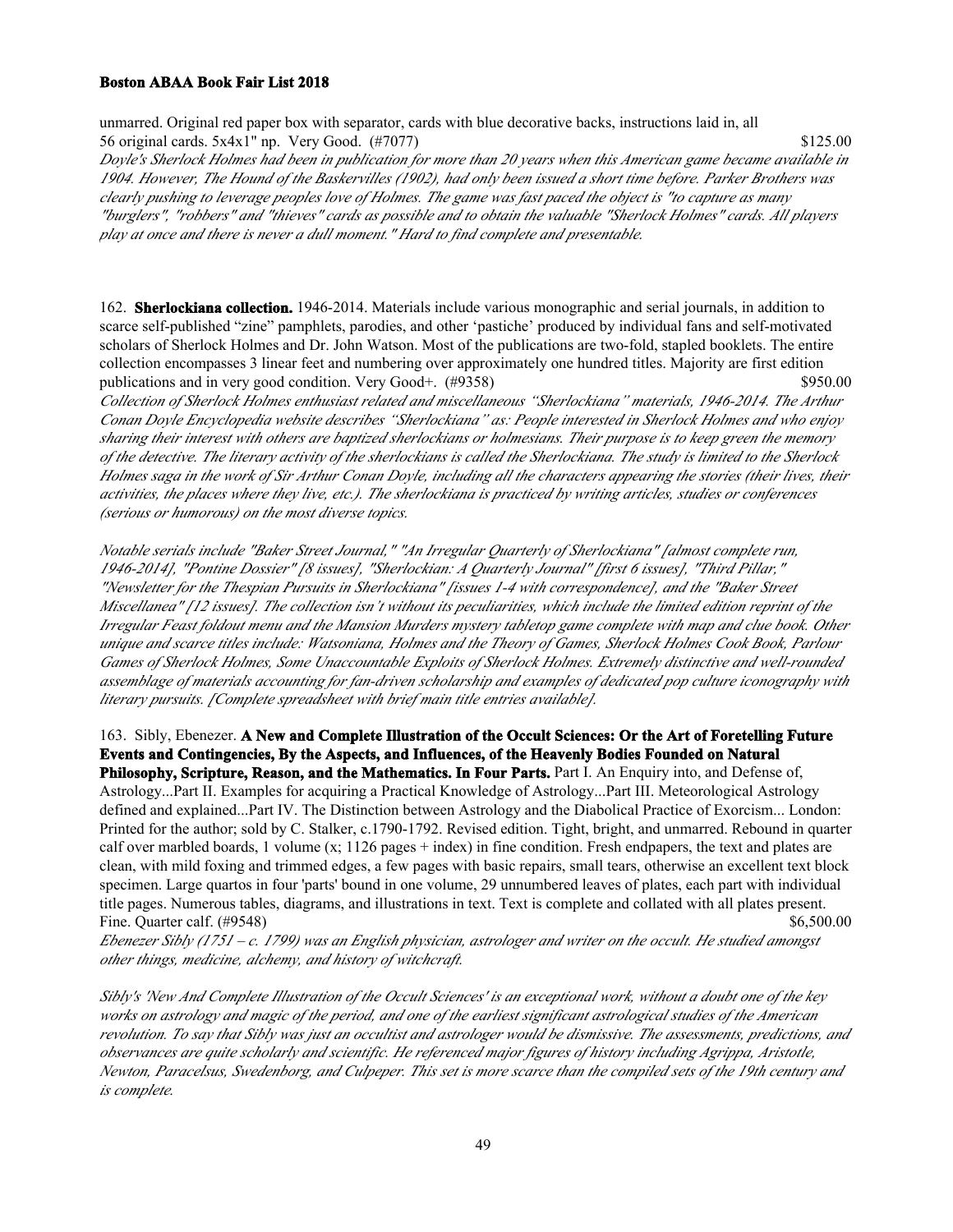*[Collation discussion] Opinions differ, but it seems that the first 'volume' of Sibly's New and Complete Illustration of the Occult Sciences was first published in 1784, with the subsequent volumes printed over the next few years. The volumes went through a number of printings, but as mixed sets were often issued and the individual parts were themselves often 'mixed' (that is made up using sheets from a number of different printings) identification of them is difficult, such as the case with these volumes. The numbering and arrangement of the plates for example is quite erratic.*

*One reasoning for the aggregation is as follows, these volumes were bound later, however, they were published and issued by Sibly before his death. These states (imprints) are quite rare. The majority of the volumes are issued and compiled posthumously (after 1800). Under variant titles, Sibly discusses details of magical procedure, and an account of the spirit world derived from Reginald Scot, in the 1665 edition of Discoverie of Witchcraft and recollects an encounter with "higher life forms" in Part IV (1122-1123). A strange, wonderful, and comprehension occult tome, and should be regarded as one of the most important occult texts on scientific and medical astrology of the 18th century.*

*Issued as such: [Part 1, 1790], [Part 2, 1784], [Part 3, 1792], [Part 4, 1791]; includes a "Dedication to the Ancient and Honourable Fraternity of Free and Accepted Masons," "To the Young Student in Astrology," "Poetical Invocation to Urania," and "The Author's Preface to this New Edition."*

*Includes the distinguished plates reproduced by magician A.E. Waite in the 19th century: "Signs, Characters, and Magical Knife" and Edward Kelly, a magician in the act of invoking the spirit of a deceased person." Also several pages are annotated with astrological symbols.*

164. Simpson, James [text]; Trant, Carolyn [art]. **The Untenanted Room.** London: Parvenu Press, 2018. Limited Edition. Tight, bright, and unmarred. Black leather spine, textured cloth boards, black endpages. fo. np. Illus. (colored and handcolored plates). Fine. Hardcover. (#9578) \$6,500.00

*"These books I am printing are trying to combine being painted and printed; I always print like a painter anyway – the blocks are just another way of getting colour and image onto the paper – and each book, of a very small edition will be slightly different.*

*I want it to be quite rough and immediate, not pretty at all – I am not sure my skills stretch to tragedy so rough and raw will have to do….*

*The text flickers between current events and concerns, structured around the medieval story of Perceval, The Holy Fool, and yes – The Ruin. I am trying to mirror the metaphors of the writing with the way I print – shreds of allusions and references in the imagery, cut shapes. Fragmented printing styles. The covers, if I ever get them dry in time, are trying to gather up and meld some of the whirling detritus of the world, both natural and man made – and compact it into a surface; I did this once for a unique volume, The Artists Book, done for a Millennium exhibition in 2000, which is now in the USA and I never took a photo of the cover, so it is an idea revisited from memory nearly two decades on. 'Current events and concerns' are the perennial ones – man's inhumanity to man and the continual degradation of the planet. The first image is of an unspecified bombed building, in the Middle East maybe; later bodies hang like meat from the trees, the woodcuts try to flicker like TV screens, dead birds are strung up, trees look blasted. But art ultimately makes things look aesthetic, cosy: I try to be raw but pages inevitably become cooked – our conscience and consciousness makes things acceptable so that we can carry on. I hope this is an angry book all the same." [artist statement]*

165. Spring, Jessica. **Unnatural Light.** Tacoma, WA: Springtide Press, 2011. Limited Edition. Loose sheets in a drop-spine archival case. Hand-made paper sheets, printed with photo-reactive inks. fo. np. Illus. (color plates). Limited numbered edition, this being 7 of 8. Fine in Fine Archival Case. Broadsheets. (#7500) \$2,000.00 *"Unnatural Light reflects a lifetime of illumination through stories and wordplay with text that is challenging reading in daylight, but literally glows in the dark." "Eight prints include vintage illustrations reproduced using photopolymer and self-healing mat that–with the type–utilize fluorescent & glow-in-the-dark inks. {{Stories may fade with excessive exposure to light.}} Paper was made with Helen Hiebert's assistance at her studio. Trisha Hammer & Julie Naggs created boxes for the edition."*

166. Stanton, Eric; Mammry, Ann. **Mary Lou Burnem School Disciplinarian.** New York: Self-published, 1987. First Edition Thus. Tight, bright, and unmarred. Printed wraps, staplebound, reproductions of pencil and ink drawings. 8vo. 94pp. Illus. (b/w plates). Near Fine in Wraps. Original Wraps. (#9088) \$150.00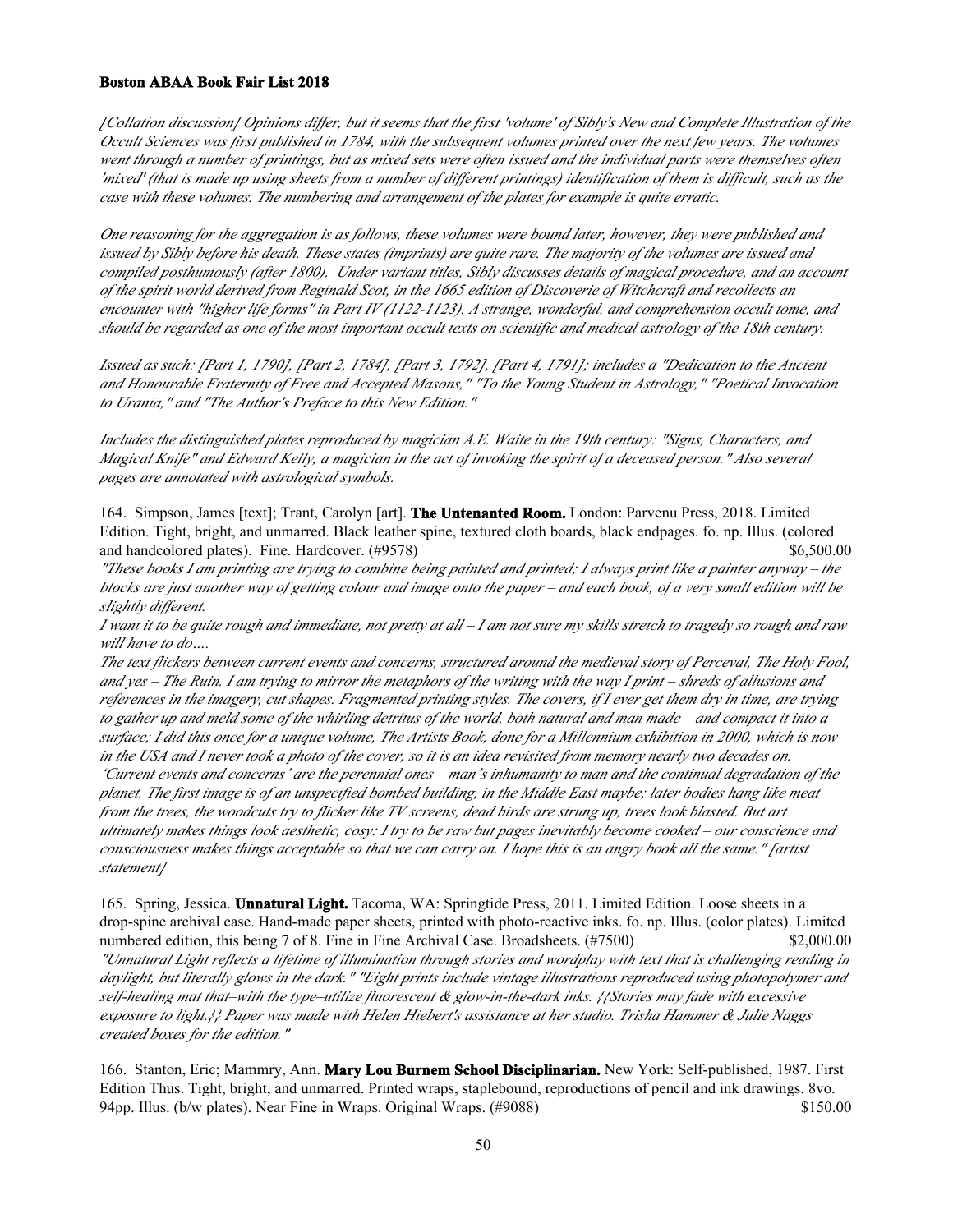*In the 1980s, BDSM illustrator Eric Stanton produced modest size and inexpensive zines of his illustrated stories, known as "Stantoons." Stanton's work is highly collectible and original drawings are hard to come by.*

167. Stephenson, Robert Louis; Barrett, Angela (illus). **The Strange Case of Dr Jekyll and Mr Hyde.** London: Hand & Eye Editions, 2011. Limited Edition. Tight, bright, and unmarred. Black cloth board, black ink lettering at spine label, b/w illustrated plate at front board, tipped in plates, printed on blue paper. Small 8vo. 108pp. Illus. (b/w plates). Numbered limited edition of 150. Fine. No DJ as Issued. Hardcover. (#7534) \$250.00 *Winner of the Parrot Prize for illustration at the Oxford Fine Press Book Fair. An elegant, beautiful edition.*

168. Stoupakis, David; Damien Echols [illus.]. **Queen of Sorrows.** New York: Self-published, 2016. Limited Edition. Limited giclée print edition of 20 on archival paper; signed by David Stoupakis and Damien Echols and numbered 12 of 20; 16x21." As New. (#9197) \$350.00

*David Stoupakis is a New York based dark surrealist artist. His work, inspired by fables, fairy tales and nostalgic allusions to the places and situations of his childhood, has always been focused on the evocation of dreamlike landscapes and psychologically complex characters often caught in the gloomy atmosphere of dramatic, apocalyptic scenarios.*

*Damien Echols was one of three teenagers arrested and convicted for a widely publicized murder in West Memphis, Arkansas known as the "West Memphis Three" in 1993. He spent 18 years on death row and was released as part of an unusual plea deal, asserting their innocence with a guilty plea under the Alfrod plea. A series of three documentaries produced over a period of ten years, titled "Paradise Lost" chronicled the high profile case. Echols, now living in New York City, wrote extensively in prison, has since published several books and creates visual art both individually and collaboratively; influenced by spiritual and magical practice. He developed an lexicon of enigmatic sigils which appear across the breadth of his work.*

169. **Suffrage Movement Postcard.** [England] and New York: Bamforth & Company Publishers, 1910. Color chromolithograph postcard in very good condition, bright, and unmarred. Annotated and postmarked. Very Good+. (#9434) \$50.00

*Period postcard addressed from a brother to his sister during the Suffrage Movement period of the early 20th century. Image shows a husband in an apron kneeling while wife is scolding him with the caption: "My wife's joined the Suffrage Movement (I've suffered ever since!". Dated 1911.*

170. Sweeney, Bobbie; Yockey Sprague, Susan [illus]; Fletcher, Erin [binding]. **Rookwood [Miniature Design Binding].** Cincinnati, OH: Mosaic Press, 1983/2016. Unique. Tight, bright, and unmarred. Stone Veneer Dorfner Binding; spine covered in light grey buffalo skin; stone veneer covered boards with veneer and handmade paper tabs; sewn on snakeskin tapes; novasuede fly leaf made to handmade Katie MacGregor paper; leather wrapped endbands; sprinkled edges in the rough. Book housed in a dark grey buffalo skin clamshell box with a light grey buffalo skin back-pared onlay; trays covered in handmade Katie MacGregor paper and lined with Novasuede; box stamped in light grey foil with book title. 32mo [7.7x5.7x1.2cm]. Illus. (color plates). Fine in Fine Archival Box. Hardcover. (#9763) \$750.00

*"This miniature is about Rookwood Pottery, a studio founded in 1880 by Maria Longworth Nichols, who fell in love with the Arts and Crafts Movement. Nichols desired to bring these European and Oriental designs to America. Throughout its run, Rookwood became known for several styles of design, glazes and unique shapes. I choose to bind this book with stone veneer in the hopes that it would capture the textures and feel of decorated pottery. The assemblage of petals made from wood veneer and handmade paper are pulled from one of the vase designs illustrated in the text. The box is adorned with the famous R-P monogram, which was adopted in 1886 as the studio's identifying mark. A single flame was added for each year after 1886, thus the box denotes the year 1887." [artist statement]*

171. Swift, Jonathan; O'Kane, David [illus]; Carpenter, Andrew [intro]; Traynor, Jessica [poetry]. **A Modest Proposal.** Dublin, Ireland: The Salvage Press, 1729 [2017]. Limited Edition. Tight, bright, and unmarred. Halfbound, black leather spine and foredge, red leather spine label, gilt lettering, marbled paper boards, printed in red and black ink; matching drop-spine archival box with inlaid Irish porcelain. Imperial folio. 64pp. Illus. (b/w plates). Lettered limited edition, this being IJK. [N.B. there are 4 additional copies, i-iv, hors de commerse. Deluxe copies, 1-5, are each in a unique binding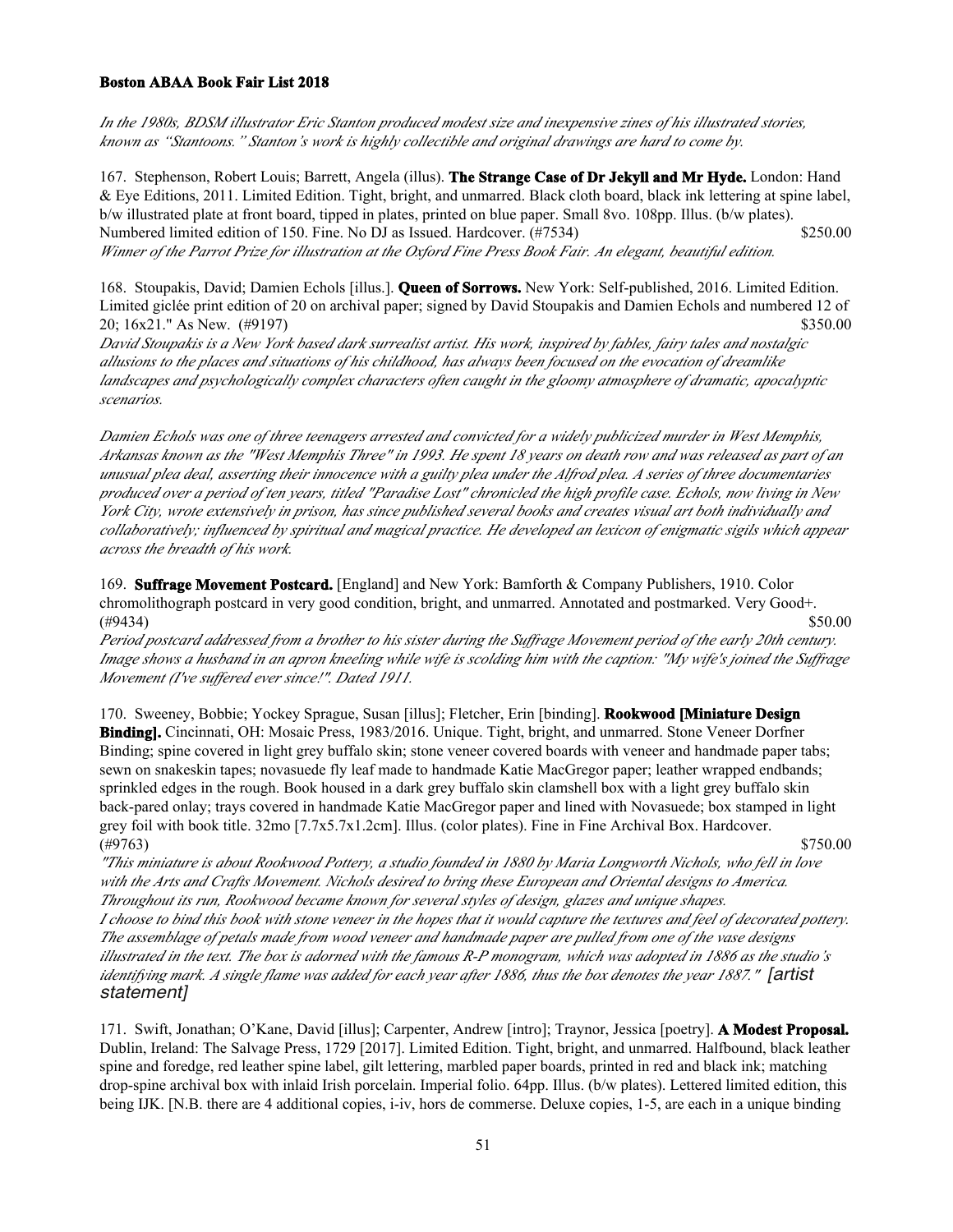reflecting an issue confronting modern Ireland (homelessness, abortion rights, direct provision, religious persecution, and affordable housing) in "hand dyed alum tawed goatskin with reverse offset printed inlays and red calfskin borders, 22c gold hand lettered title, red handmade paper doublures with blind tooling, distressed silver endpapers with 23.5c gold leaf highlights, graphite top edge, red calfskin headbands" by Kate Holland and including an additional portfolio containing a full suite of the lithographs and a full suite of the poems. Fine in Fine Archival Box. Hardcover. (#9425) \$7,500.00

*"This publishing of A Modest Proposal was produced to mark the 350th anniversary of the birth of Jonathan Swift in 1667. First printed in 1729 by Sarah Harding 'on the Blind Key', Dublin.*

*Designed, typeset and letterpress printed by Jamie Murphy with much grateful assistance from Niamh McNally, Sarah O'Neill and Phelim McGovern. The type employed is 22 point Monotype Caslon, an interesting cut quite close in character to William Caslon's 'Roman and Italick' types of the late 1720s. The type was originally cast into founts by Neil Winter at The Whittington Press from matrices acquired from the Oxford University Press. The book was printed on a Western style Double Crown proofing press at Distillers Press, NCAD, Dublin. Andrew Carpenter has introduced the edition. Jessica Traynor has supplied nine new poems in response to the original text. David O'Kane has scratched the ten illustrations which have been editioned from lithographic stones by Michael Timmins at his workshop in Stoneybatter. The book has been printed on 250gsm mouldmade paper from the Zerkall Mill, Hürtgenwald, Germany, supplied by John Purcell, London. Based in Wiltshire, UK, Jemma Lewis has designed and produced the marbled papers based on marble patterns found at St. Patrick's Cathedral where Swift was once Dean. Eleanor Swan has produced the porcelain inserts for the standard copies at her studio on the grounds of Russborough House, Co. Wicklow." (Publisher statement)*

172. Swift, Jonathan; O'Kane, David [illus]; Carpenter, Andrew [intro]; Traynor, Jessica [poetry]. **A Modest Proposal [Homelessness Deluxe].** Dublin, Ireland: The Salvage Press, 1729 [2017]. Limited Edition. Tight, bright, and unmarred. Halfbound, black leather spine and foredge, red leather spine label, gilt lettering, marbled paper boards, printed in red and black ink; matching drop-spine archival box with inlaid Irish porcelain. Imperial folio. 64pp. Illus. (b/w plates). Lettered limited edition, this being IJK. [N.B. there are 4 additional copies, i-iv, hors de commerse. Deluxe copies, 1-5, are each in a unique binding reflecting an issue confronting modern Ireland (homelessness, abortion rights, direct provision, religious persecution, and affordable housing) in "hand dyed alum tawed goatskin with reverse offset printed inlays and red calfskin borders, 22c gold hand lettered title, red handmade paper doublures with blind tooling, distressed silver endpapers with 23.5c gold leaf highlights, graphite top edge, red calfskin headbands" by Kate Holland and including an additional portfolio containing a full suite of the lithographs and a full suite of the poems. Fine in Fine Archival Box. Hardcover. (#9496)  $$20,000.00$ 

*"This publishing of A Modest Proposal was produced to mark the 350th anniversary of the birth of Jonathan Swift in 1667. First printed in 1729 by Sarah Harding 'on the Blind Key', Dublin.*

*Designed, typeset and letterpress printed by Jamie Murphy with much grateful assistance from Niamh McNally, Sarah O'Neill and Phelim McGovern. The type employed is 22 point Monotype Caslon, an interesting cut quite close in character to William Caslon's 'Roman and Italick' types of the late 1720s. The type was originally cast into founts by Neil Winter at The Whittington Press from matrices acquired from the Oxford University Press. The book was printed on a Western style Double Crown proofing press at Distillers Press, NCAD, Dublin. Andrew Carpenter has introduced the edition. Jessica Traynor has supplied nine new poems in response to the original text. David O'Kane has scratched the ten illustrations which have been editioned from lithographic stones by Michael Timmins at his workshop in Stoneybatter. The book has been printed on 250gsm mouldmade paper from the Zerkall Mill, Hürtgenwald, Germany, supplied by John Purcell, London. Based in Wiltshire, UK, Jemma Lewis has designed and produced the marbled papers based on marble patterns found at St. Patrick's Cathedral where Swift was once Dean. Eleanor Swan has produced the porcelain inserts for the standard copies at her studio on the grounds of Russborough House, Co. Wicklow." (Publisher statement)*

173. Symonds, John. **The Great Beast: The Life of Aleister Crowley.** London: Rider & Co., 1951. First Edition - First Impression. Tight, bright, and unmarred. Overall a nice copy with slight foxing to endpapers and some lightly toned pages in fair dust jacket. (Dust jacket chipped to all edges and folds, though it is mainly complete and not price clipped). Bound in original blue cloth with gilt title and spine, frontispiece, bibliography and index. Large octavo. 316 pages. Illustrations, photographs. Very Good in Fair Dustjacket. Hardcover. (#9539) \$350.00 *The first edition of Symond's biography of Crowley (the first of four); the book which introduced the children of the Fifties and Sixties to the Great Beast. Early printings like this include, as an appendix, Gerald Yorke's ground-breaking*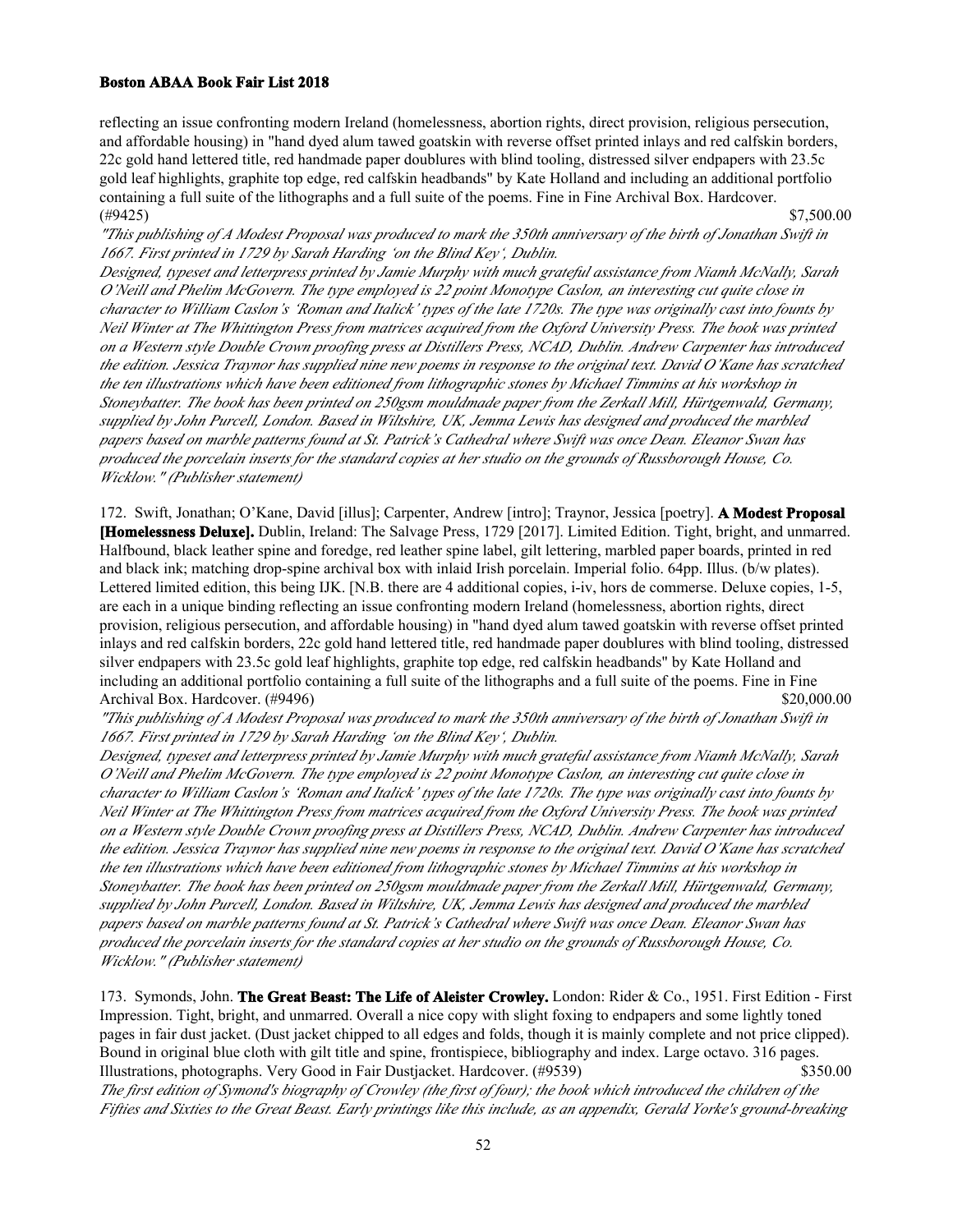*Bibliography of Crowley. (Symonds met Crowley a year before his death in 1947 and was named his literary executor. He was fascinated yet quite critical of his subject, leading Crowley's personal secretary Israel Regardie to label him "that most hostile biographer"). Includes contemporary Atlantis Bookshop sticker on front pastedown. Scarce with original publisher's dust jacket in decent condition.*

174. Thacher, James. **An Essay on Demonology, Ghosts, and Apparitions, and Popular Superstitions. Also, an Account of the Witchcraft Delusion at Salem, in 1692.** Boston, MA: Carter and Hendee, 1831. First Edition. Bound in early 19th century publisher's cloth, rebacked/rehoused with similar cloth, preserving part of the original spine. Well-worn and dampstained covers, some foxing throughout, otherwise tight, bright, and unmarred, a solid text block with minimal marginalia. Has stamped of previous owner. Page 148-149 shows and includes a laid in clipping, browned pages. Copy shows pencil and penned marginalia with markings and dashes (pages 72, 131, 150). 8vo, iv, 234 pages, with 2 unnumbered pages of advertisement written by James Thacher. Very Good+. Cloth. (#9457) \$475.00 *According to the advertisement: "The following pages were in substance composed to be read before the Plymouth Lyceum, in 1829. When it was understood that Rev. Charles W. Upham was about to favor the public with a work on the same subject... It is highly probable that we pursue the different tracks." However, Upham encouraged Thacher to publish the book, and in turn, the essay covers some topics extensively, Upham's first book on Salem had not, including ghosts and apparitions. Definitive source on the supernatural and popular superstitions. Uncommon and scarce. Formerly owned by Dr. Harold Bowditch, Harvard medical school faculty, c. late 19th century to 1922, and natural history specialist and from prominent Salem, Massachusetts family.*

## 175. **Third Reich era Obersalzburg / Berghof / Kehlsteinhaus [Eagle's Nest] souvenir photography album.**

[Bavaria, Berchtesgaden, Germany], [1937-1950]. Unique. Tight, bright, and unmarred. Bound in faux marbled paper boards and cloth tape includes black and white photographs mounted on cardstock. Approximately 18 leaves of silver gelatin photographs (approximately 25 black and white, 1 panorama) separated with glassine. Appears a few leaves removed. No visible damage, photographs crisp and clear. Inscribed: "Souvenir shop, L. Schmitz, Obersalzburg" on rear endpaper. Very Good+. Original Wraps. (#9613) \$350.00

*Obersalzberg is a mountainside retreat situated above the market town of Berchtesgaden in Bavaria, Germany. It is best known as the site of Adolf Hitler's former mountain residence, the Berghof, and of the mountaintop Kehlsteinhaus, popularly known as the "Eagle's Nest". All of the Nazi buildings in the complex (Berghof) were demolished in the 1950s.*

*The album features 'The Berghof' which was Adolf Hitler's home in the Obersalzberg where he spent more time than anywhere else during World War II. Rebuilt, much expanded and renamed in 1935, the Berghof was Hitler's vacation residence for ten years. In late April 1945, the house was damaged by British aerial bombs, set on fire by retreating SS troops in early May, and looted after Allied troops reached the area. Images includes interior and exterior views before and after the raids.*

*The album also includes images of The Kehlsteinhaus (known as the Eagle's Nest) erected atop the summit of the Kehlstein, a rocky outcrop that rises above the Obersalzberg near the town of Berchtesgaden. It was used exclusively by members of the Nazi Party for government and social meetings. It was also damaged in 1945. Photographs include interior views, as well as the mountain entrance accessible by elevator. Lastly the album includes a few images of Carinhall, the country residence of Hermann Göring, exterior and interior; the Platterhof Hotel, and SS Barracks complex both after restoration in 1941 and post-war damage and ruin. The Eagle's Nest is currently open for historical documentation purposes.*

176. Tulien, Hagen von. **Occult Psaligraphy: The Hidden Art of Papercutting.** Seattle: Ouroboros Press, 2013. First Trade Edition. Tight, bright, and unmarred. High-grade black cotton book-cloth with blind-stamped device to front cover in black-foil stamped dust jacket. Large 8vo, printed in red and black on 100 lb. paper stock. Illus. (Over 100 illus., many being full-page papercuts). This is part of the Artist Edition, enhancing the limited edition of 888 copies. Near Fine. Hardcover. (#9007) \$100.00

*In Occult Psaligraphy, Von Tulien expresses these magical states in a series of over 100 papercuts. This bi-lingual text in English and German, includes introductions by the artist and publisher William Kiesel, who speaks to the practice of papercutting in diverse esoteric traditions worldwide, including China, Japan, Mexico, Europe, Indonesia and America.*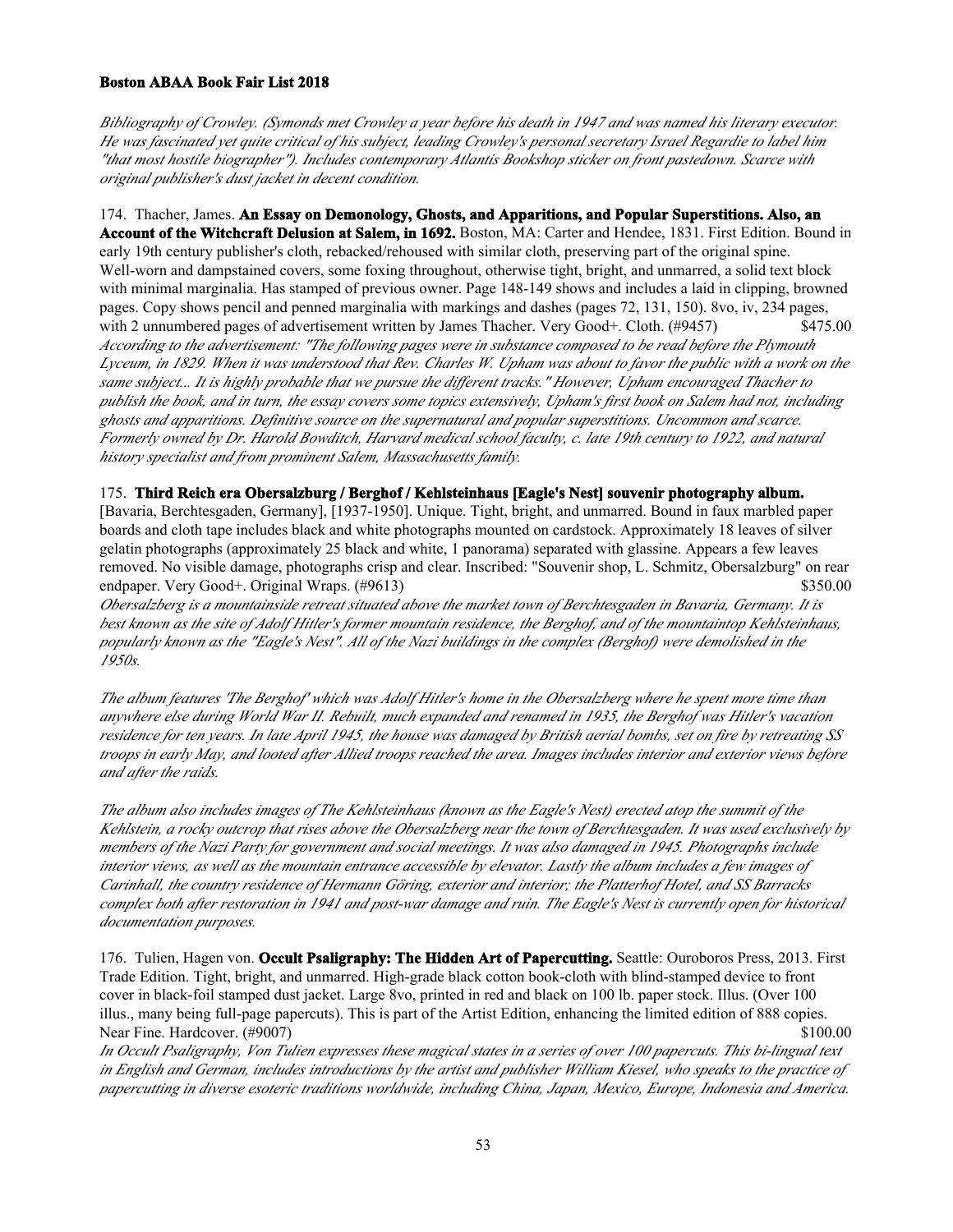177. Uppercase Magazine; Cooksey, Gabby [Binder]. **Stitch-illo [Art Binding].** Uppercase Magazine, 2017. First Edition/Unique Binding. Tight, bright, and unmarred. Full leather design binding, bound in brown goat skin with leather hinges, sewn on raised cords, suede fly-leaf, top edge design with gold foil, brass escutcheon pins riveted on the "pastedown" brass plate, threads of various colors that are tied, woven, and stretched throughout the binding, hand sewn silk endbands, housed in custom clamshell box. 8vo. Illus. (color plates). Fine in Fine Archival Case. Hardcover. (#9444) \$2,000.00

*"This book was all about stitching, as the name suggests, so I wanted to really emphasize that with a semi-traditional style binding with a twist of weaving, stitching, and knotting. I used the primary colors as the 3 lays of design. The escutcheon pins were my nails that would traditionally hold your design as you weaved." [artist statement]*

178. Various authors and artists. **Bookmaker's Dozen.** Charlottesville, VA: Virginia Arts of the Book Center, 2013. Limited Edition. Tight, bright, and unmarred. Various bindings and materials; boxed in cream box with printed paper onley. 32mo. Var pag. Illus. Numbered limited edition, this being 15 of 15. Fine in Fine Archival Box. Stiff Boards, Wraps, etc.. (#9673) \$2,200.00

*"This collection of 15 miniature books was created by 27 local artists, employing a variety of printing styles including letterpress, lithography, etching, and giclée. The books also showcase several binding styles, such as Coptic, stiff board, accordion, and non-adhesive. And believe us, "miniature" is no exaggeration! At only 2″ wide and 3″ long, these books evidence the artists' clear precision and attention to detail. The books are packaged in a handsome collector's boxed set." [publisher's statement]*

*While 20 to 50 copies of each book were available for individual sale, only 15 sets of this complete collection were created. This is the last of the run. Includes:*

*3Q15, The copper scroll / Garrett S. Queen --*

*Prime of life / Addeane Caelleigh --*

*How to draw a cloud / Dean Doss with others --*

*A map to--*

*/ Stacey Evans --*

*These ancient mountains, a poem by Barney Brown / Bonnie Bernstein & Yolanda Merrill --*

*Poison sisters / Lana Lambert & Frank Riccio --*

*Trees are the answer / Janet Eden --*

*Lost & found / Jennifer Wingard --*

*Temps perdu, lost time / Michael Swanberg, Mary MacNeil, Alysin Lake & Jennifer Wingard --*

 *Emily Dickinson XXIV / Kirsten Miles & Holly Odom --*

 *The gray goo problem / Kriston Adolfson --*

 *Mother> Bear / Angie Hogan & Roger Williams --*

 *Anticism! Manifesto cries / Kevin McFadden & Katherine McNamara --*

 *Jefferson reappraised / Kevin McFadden & Amber Karnes --*

 *Where are you from? / Jennifer Billingsly & Matthew Gibson.*

179. [Various]. **Dangerous Women [Vernacular Photographs from the Collection of Peter J. Cohen].** nd [circa 1905-70]. Originals. Some show evidence at rear of rough removal from an album, some notations at rear, otherwise bright and clean. Silver prints, 4x2 1/2 to 6 3/4x4 1/2 inches (10.2x6.4 to 17.1x11.4 cm.), and the reverse. Very Good to Near Fine. (#8705) \$4,500.00

*Group of 26 photographs of powerful women. Various figures and scenes, ranging from a beckoning femme fatale, a woman offering a man an apple, a brunette lighting up a cigarette for the photographer, a tall dark-haired maiden in a sado-masochistic costume, a beautiful nude femme, an aviatrix, a lion tamer, a crossdresser, a tomboy climbing onto a freight car, a well-dressed hiker wielding an ax, a number of farmers and fancy ladies aiming pistols or rifles at family members (or unseen targets), and more. Two have notations at rear: "A holdup somewhere in Montana" [two women holding pistol/rifle on a man]; "Louise + Georgia take aim at John" [two women with rifles aimed at suited man who appears restrained]. From the Collection of Peter J. Cohen. In the spring of 2015, Rizzoli will be publishing a book of select photographs drawn from Cohen's collection entitled "Dangerous Women."*

180. [Various]. **Mixed Collection of Bondage and Sexuality Paperbacks.** 1951-1975. Condition varies on the selection of bondage and erotica pulps from fair+ to very good, some have obvious wear and tear and discoloration. Fair+ to Very Good in Wraps. Original Wraps. (#9090) \$275.00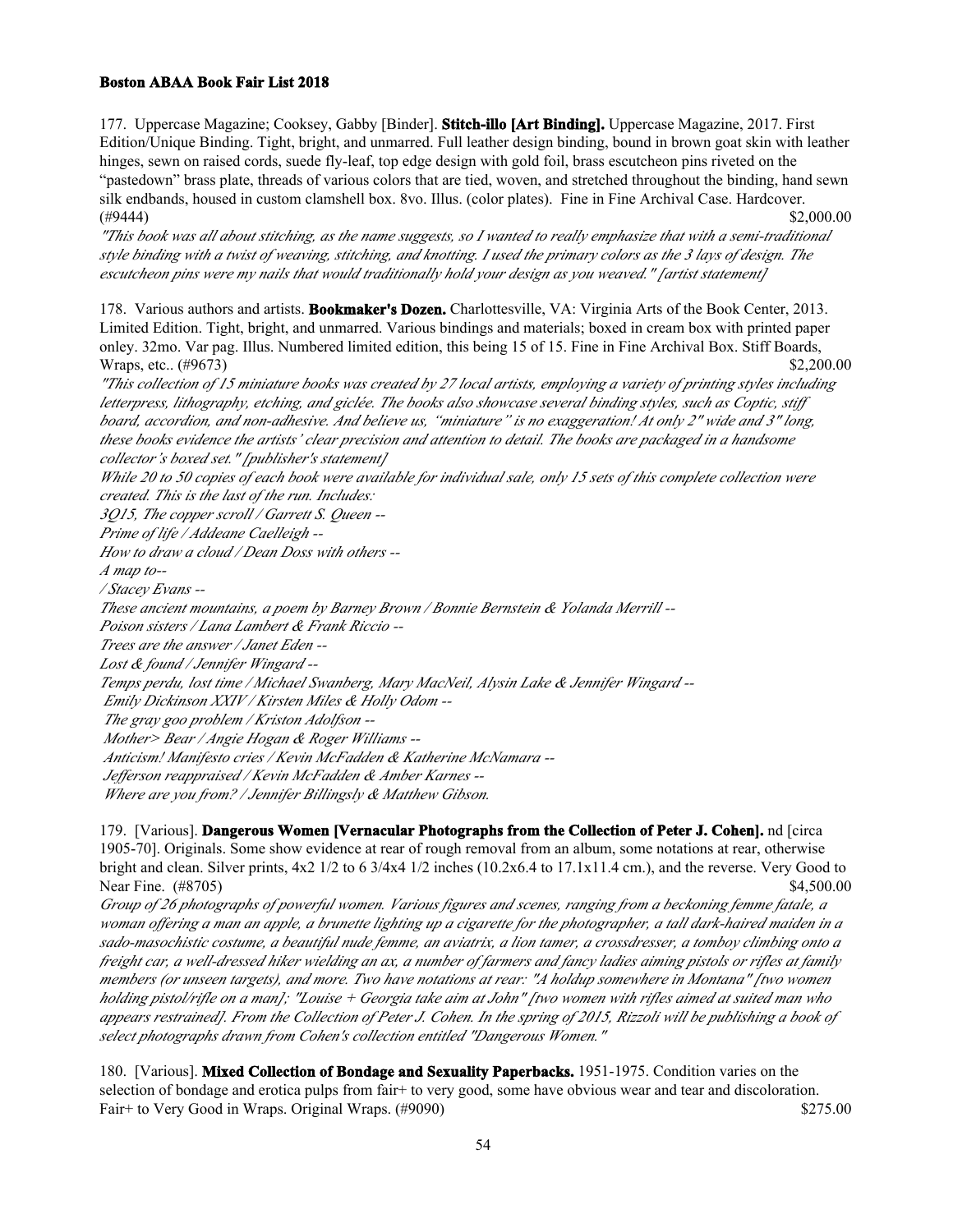*Machlin, M. eds. Dare magazine, [New York: Fiction Publications, Inc.] September 1954. Mini-magazine featuring sensational tales, real crime news, and gratuitous cheesecake photographs. 66 pp. Color cover with black and white photographs.*

*Anon. Leather Loving Lena. [San Diego: Flag Publications] c. 1960s. First edition paperback, Number 400, 48 pp., saddle staple with text and black and white photographs. Depicts bondage scenarios with image of women in clad in lingerie, chains, and in suggestive bound poses.*

*Various authors. Astounding Transvestite Tales. [Seattle: Empathy Publishers] 1974. Issue Number 7, Volume 2. First edition, paperback digest size, saddle staple, with reproductions of line drawings.*

*McAllister, Callista. Pornella. [Santa Barbara: Capra Chapbook Series] 1975. First edition, paperback, edition of 100, No. 32 in the chapbook series, 44pp. Small run chapbook erotica novel.*

*Anon. Reflections from the Spanking Mirra. [Protem Press] c. 1950s. First edition, Volume 1, Number 1. Illustrated textured cardstock wraps, saddle staple, 12pp., plus cardstock covers. Lesbian bondage, spanking and flagellation illustrations.*

*Davis, Porter. Auto-Erotic Practices. [Los Angeles: Banner Books] 1951. Enlarged edition, original wraps. 80 pp. Psychological sexology in a series of various controversial sexuality topics ranging from masturbation in children to auto-erotism in widows.*

*Anon. A Woman Sold! No publisher, c. 1960s. First edition digest size paperback, saddle staple. 32 pp. Erotic bondage and flagellation fiction with black and white illustrations. A few of the pages have recognizable illustrations from Gene Bilbrew.*

181. Waite, Arthur Edward. **The Book of Ceremonial Magic: The Secret Tradition of Goetia, including the rites and mysteries of Goetic theurgy, sorcery, and infernal necromancy.** New Hyde Park, NY: University Books, 1961. First Edition. Tight, bright, and unmarred. Bound in red cloth spine over black boards in like new dust jacket, minimal wear to bottom spine edge. 336 pages with illustrations and advertisements. Includes frontispiece "Edward Kelly, Magician" Near Fine in Near Fine Dustjacket. Hardcover. (#9767) \$275.00

*Arthur Edward Waite (2 October 1857 – 19 May 1942), commonly known as A. E. Waite, was an American-born British poet and scholarly mystic who wrote extensively on occult and esoteric matters. First published in 1898, The Book of Ceremonial Magic was originally called The Book of Black Magic and of Pacts. It was distributed more widely under the title The Book of Ceremonial Magic in 1910. It is a compendium of a complete system of magick drawn from various grimoire sources and other magical and sacred texts. An essential book on ritual magic. Scarce in near fine dustjacket (unclipped).*

182. Wells, H.G. [Herbert George]. **The Time Machine: An Invention.** New York: Henry Holt and Company, 1895. First edition/Second issue. Tight, bright, and unmarred. Some staining to cloth, slight unhinging of title page, some wear to extremities, one small stain on p. 216, else a very good text block. Bound in tan buckram with maroon pictorial stamp, vii, 216 pages, half-title page with advertisement on verso, plus illustrations (frontispiece with tissue guard), decorative initials. Small octavo. This issue has author name misspelled on 'author's note page' ["H.S.W."], but iincludes correction on title page attribution. Illustration by W.B. Russell. Lacks advertisements at end. Former owner name on front flyleaf. Very Good+. Hardcover. (#9773) \$2,500.00

*Written as his first science fiction story, the story reflects Wells's own socialist political views, his view on life and abundance, and the contemporary angst about industrial relations...He is attributed with coining the term "time machine" [Pilkington, Ace G. (2017). Science Fiction and Futurism: Their Terms and Ideas. McFarland. p. 137.] The earliest draft of "The Time Machine" was serialized in "The Science Schools Journal" in 1888 as "The Chronic Argonauts." While many scholars "rank it as Wells's best book, certainly its qualities are striking and direct ... All time-travel stories since owe a debt to Wells, none has become so acclaimed." - Bleiler (ed), Science Fiction Writers, p. 26. Important first work of modern science-fiction and a hard science before the beginning of the Golden Age of Science Fiction.--Summarized from Currey.*

*During his own lifetime, however, Wells was most prominent as a forward-looking, even prophetic social critic who devoted his literary talents to the development of a progressive vision on a global scale. A futurist, he wrote a number of utopian works and foresaw the advent of aircraft, tanks, space travel, nuclear weapons, satellite television and something resembling the World Wide Web.*

183. Wessells, Henry; Schütze, Paul (photos). **Private Life of Books.** New York: Temporary Culture, 2014. Limited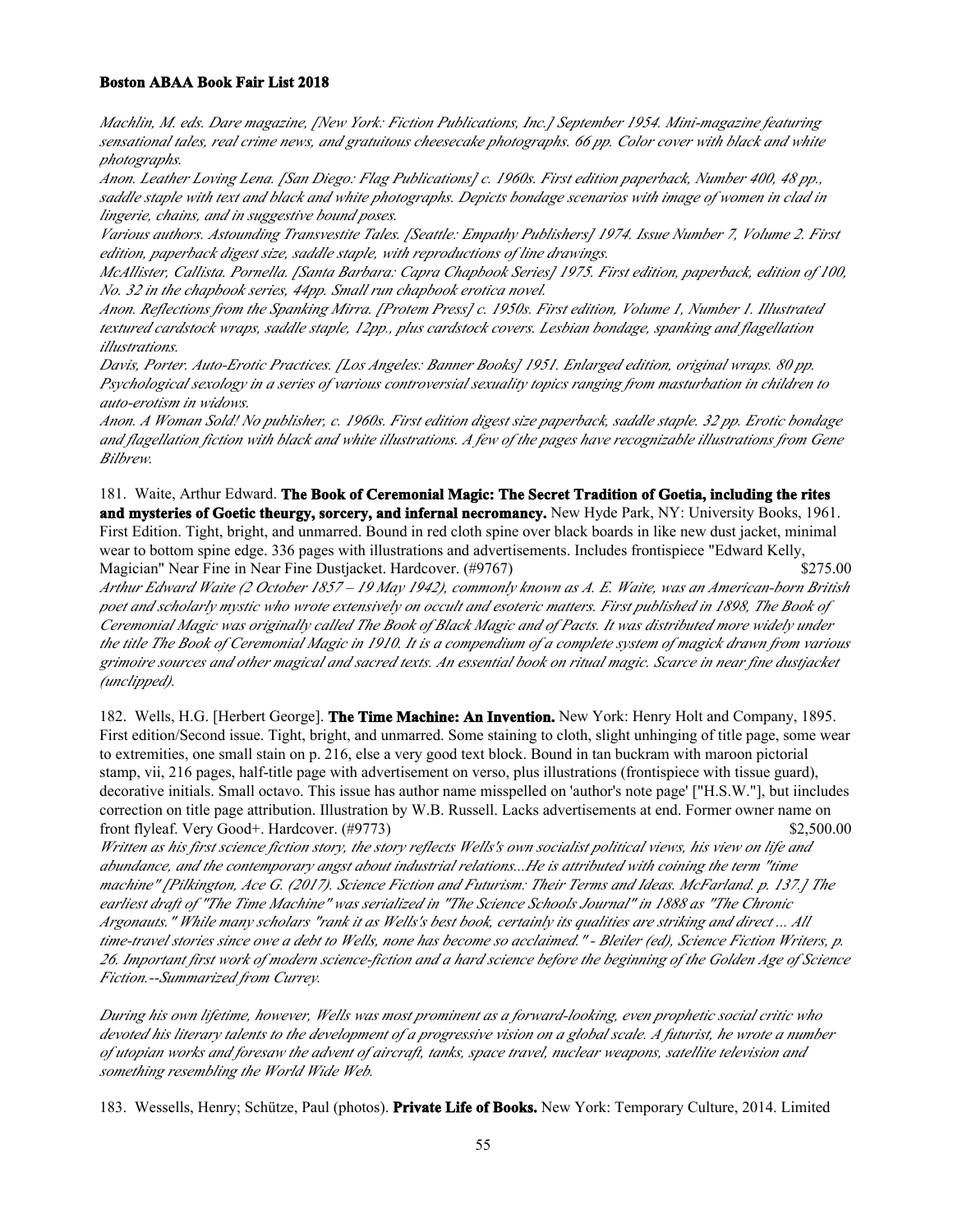Edition. Tight, bright, and unmarred. Printed wraps, tipped in images, frontispiece. Small 4to. np [24pp]. Illus. (b/w plates). Limited edition of 226 copies (plus 26 lettered presentation copies). Fine. Original Wraps. (#8665) \$350.00 *Six poems by Henry Wessells on reading, memory, books, and the second law of thermodynamics. With eight duotone photographs tipped in (each 5 x 8-1/4 inches).*

184. Williams, Loretta J. **Black Freemasonry and Middle-Class Realities.** Colombia, MO & London: University of Missouri Press, 1980. First Edition. Tight, bright, and unmarred. Bound in blue boards with near fine dust jacket. Light annotations in pencil. 8vo, 165 pages with graphs, index, and bibliography. Near Fine in Near Fine Dustjacket. Hardcover. (#9768) \$100.00

*Loretta J. Williams was one of the first black women on the faculty at Missouri University. She was a professor of sociology and a passionate civil rights activist. She also taught at the State University of New York at Buffalo, the Women's Theological Center in Boston, and Boston University. This volume is the published iteration of her disseratation with the same title which "is the story of the Prince Hall Masons, an organization within the black community established over two hundred years ago. By examining this black organization, from the colonial period to the present, one can more fully understand the struggles of the black, middle-class men. Black Freemasonry, as a separate structure, emerged in response to the discriminatory practices and policies of mainstream American Freemasonry, an institution dedicated to the universal brotherhood of mankind."-Publisher. Important and critical work written about marginalized communities within Freemasonry and the intersection of race and class.*

185. Williams, R.E. **Cremation and Other Modes of Sepulture.** Philadelphia, PA: J.B. Lippincott & Company, 1884. First Edition. Bound in maroon cloth with gilt titling and blind decorative stamping. Visible edgewear and tears to interior pages, loose front endpaper, otherwise intact and legible. Ex-library stamping to cover, former owner ex libris, and circulation card adhered to rear endpaper. Includes annotation in pencil: "Timothy Nicholson, Esq. Compliments of [sic] ... Henssy...Do not be afraid of this little book as it is full of truth and wisdom." 82 pages, small 8vo. Very Good.  $\text{Cloth.} \ (\#9682)$  \$100.00

*Discussion of interment and the substitution of a better method of burial wiith facts and arguments to support this theme. Williams points out historical data of other cultures forms of burial as well as religious views. Scarce treatise in any condition.*

186. Williams, Thomas Parker. **Color Code.** Philadelphia, PA: Luminice Press, 2014. Limited Edition. Tight, bright, and unmarred. Printed wraps with black paper spine, printed on circular leaves (tipped into binding structure); complex structure (each panel is attached to the binding structure with a radical hinge so each panel can be rotated 360 degrees independent of each other); printed portfolio. 12mo. np. Illus. (color prints). Numbered limited edition, this being 17 of 25. Fine in Fine Portfolio. Wraps. (#8660) \$250.00

*"Color Code is based on the electronic color code for components such as resistors and capacitors. The colors indicate numerical values: 1-brown; 2-red; 3-orange; 4-yellow; 5-green; 6-blue; 7-violet; 8-gray; 9-white, and 0-black."*

187. Williams, Thomas Parker. **Voyage 2.** Philadelphia, PA: Luminice Press, 2017. Limited Edition. Bright and unmarred. Wood container with brass handwheel, panel and mechanical parts; Tyvek scroll. Box: 8.5x11x3.75"; scroll: 5" x 120". Hand painted scroll. Numbered limited edition, each unique, this being number 2. Fine. (#9577) \$4,000.00 *""Voyage" contains an original watercolor and ink painting on a Tyvek scroll that is 5 inches high and 120 inches long. Although these paintings may appear to reference actual geographic locations and weather conditions that may exist or have once existed, the images do not exist in photographic form and are painted from memory.*

*The painting is viewed through a window on the top panel of the container. By turning the brass hand wheel the journey begins." [artist statement]*

188. Willis, Elizabeth [text]; Randall, Karen [artist]. **Oldest Garden in the World.** Northampton, MA: Propolis Press, 2006. Limited Edition. Tight, bright, and unmarred. Cream printed paper wraps. Small oblong 4to. np. Illus. (color plates). Numbered limited edition, this being 6 of 17. Fine. Original Wraps. (#9255) \$1,200.00 *"Elizabeth Willis' poetry has been described as hauntingly luminous, hermetic, gorgeous, surprising, and an evocative blend of the lyrical and abstract. The accompanying digital collages are one reader's response to the poems in all their painterly, historic, and scientific evocations. Created digitally, converted photo-chemically, and printed mechanically from 4 color polymer plates on Japanese paper." [from the artist]*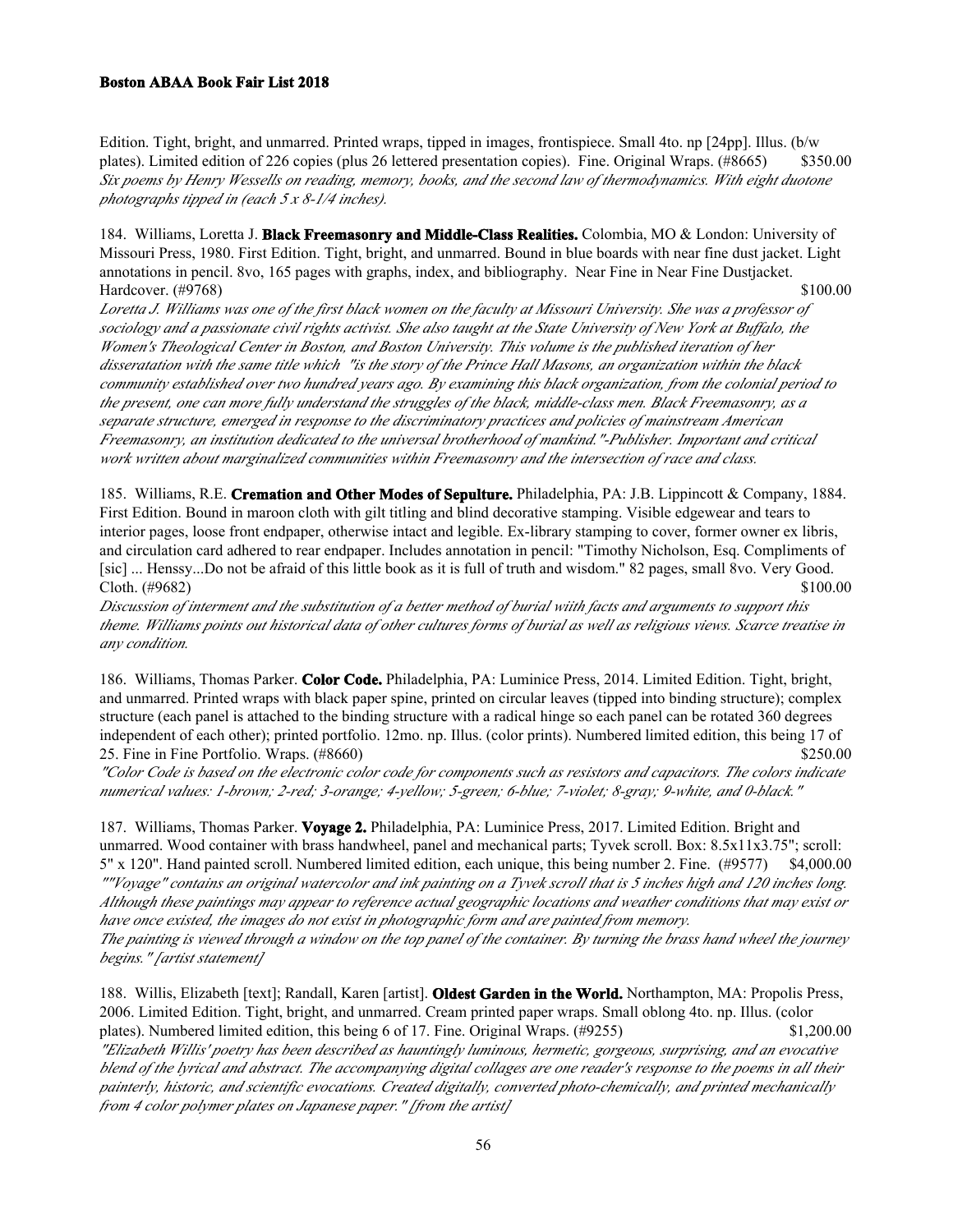189. Wilner, Eleanor (text); Kuch, Michael (illus); Woolf, Luna Pearl (music). **Waterlines [Apres moi le deluge [and] Orpheus on Sappho's Shore].** Hadley, MA: Double Elephant Press/Oxingale Press, 2009. Limited Edition. Tight, bright, and unmarred. Dos-a-dos binding, blue cloth spines, blue paste-paper boards, printed paper onlays, two printed pieces in bound in pocket; blue cloth archival box with paper spine label. Small fo. np. Illus. (color and b/w plates). Numbered limited edition, this being 34 of 50. Fine in Fine Archival Box. Hardcover. (#7497) \$3,500.00 *"Two illustrated musical works are joined thematically through their aquatic journeys in which human agony finds solace in the redemptive power of music. ... In [the first] the suffering caused by Hurricane Katrina is given voice by an angry chorus of the forsaken who question why Noah has forgotten them. The biblical Noah is used to represent the leadership of the country, drunk on its own power & asleep at the wheel. In the later piece, Orpheus, the mythological, bodiless icon of music, lands on the shore of Sappho, the great poet-predecessor, seeking relief from his journey on a sea of the time-forgotten. Sappho obliges, lighting his funeral pyre, but she gets to keep his lyre. A compact disc of the music comes with the book. // [In Apres] Kuch uses woodcuts printed on translucent Japanese paper to find resonance in the moribund, aquatic journeys. Taking inspiration from Titian's twelve-block print of the Submersion of Pharaob's Army in the Red Sea...[Kuch created] a twelve-block print of a single drowned man. // For Orpheus on Sppho's Shore, Japanese woodcuts with their water-based ink & awash in red, chalk, & Aegean-blue hues lends counterpoint to Orpheus's morbid predicament of decapitation. ... The score is visible through the translucent page of the preceding print providing an undulating texture beneath the woodcut's surface." (prospectus) Takuji Hamanaka printed the three-color woodcuts; Art Larson printed the cypress blocks, wood engravings & letterpress; binding by Sarah Creighton.*

190. Winston, Sam. **A Dictionary Story.** London: Arc Artist Editions, 2013. Second Edition. Bright and clean. Three accordian folded sheets housed in a clear plastic sleeve with printed title and descriptive information in red ink. np. Signed by the artist. Laid in, signed compliments card. Near Fine in Wraps and Fine Sleeve. Original Wraps. (#9206) \$22.00

*"Sam Winston is uniquely alert to the way words take their place in the world as characters in their own right; in his agile and mischievous fingers, each word and even each letter radiates vivid, graphic personality." "In his agile and mischievous fingers, each word and even each letter radiates vivid, graphic personality. A Dictionary Story is a fairy tale as concrete poem, a typographical romance, filled with wit and tenderness." – Marina Warner*

191. Winston, Sam. **A Dictionary Story.** London: Arc Artist Editions, 2013. Limited Edition. Tight, bright, and unmarred. White cloth boards, black ink lettering, concertina construction; green cloth slipcase. Tall 8vo. np [24pp]. Signed by the artist. Limited numbered edition, this being 63 of 100. Near Fine in Wraps and Fine Sleeve. Original Wraps. (#9224) \$1,450.00

*"Sam Winston is uniquely alert to the way words take their place in the world as characters in their own right; in his agile and mischievous fingers, each word and even each letter radiates vivid, graphic personality." "In his agile and mischievous fingers, each word and even each letter radiates vivid, graphic personality. A Dictionary Story is a fairy tale as concrete poem, a typographical romance, filled with wit and tenderness." – Marina Warner*

192. **WOMEN BEWARE! This is not a real clinic! It is anti-abortion, anti-women, anti-choice. You have a right to make an informed choice! [Sticker].** nd [circa 1982. First Printing. Bright and unmarred. Red ink image and lettering, adhesive back (unused). 4.25x11". Fine. (#9691) \$75.00

*Designed to be slapped on the exterior walls of decoy clinics set up by anti-abortion groups. Red raised fist Feminist symbol graphic at left, text in red on white background. All sorts of greatness in one tidy image.*

193. **[World War II] Fallschirmjager 'paratroopers' photography album in Bavarian [Berchtesgaden].** Germany, c. 1930s. Approximately 130 black and white photographs in a cloth spined pasteboard album with an embroidered alpine climber's souvenir patch affixed to front board. Varying sizes and formats of photographs, the majority being 3"x2" but with a fair smattering of smaller, and with a number of very small format photographs to the rear presumably from some very small format portable camera. Very Good. Original Wraps. (#9126) \$500.00 *The album comprises an interesting record of Wehrmacht Gebirgsjagerregiment (German Army Mountain Troops) and Luftwaffe Fallschirmjager training in and around the Berchtesgaden and Obersalzburg area in Bavaria prior to the Second World War. A complex and ambitious training complex and barracks area was set up in 1936-1938 to intensively train the Gebirgsjager regiments and Luftwaffe paratroops. Several of the photographs show training exercises in winter uniforms and in standard uniforms; mountain maneuvers and a large number of candid shots of*